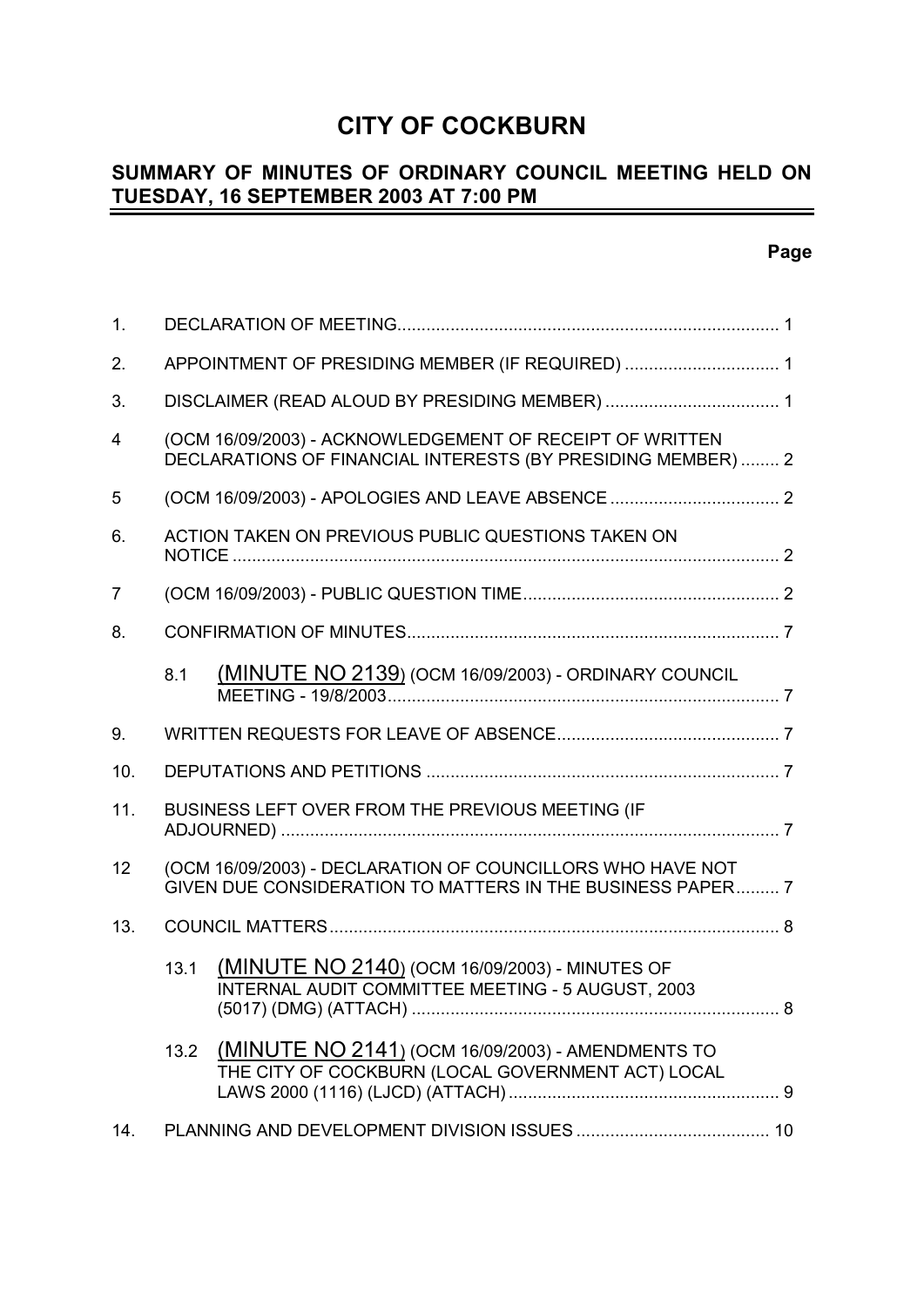| 14.1 | (MINUTE NO 2142) (OCM 16/09/2003) - DEDICATION OF LOT<br>501 HAMMOND ROAD, BEELIAR AS ROAD RESERVE (4413976)                                                                                                                                                                |  |
|------|-----------------------------------------------------------------------------------------------------------------------------------------------------------------------------------------------------------------------------------------------------------------------------|--|
| 14.2 | (MINUTE NO 2143) (OCM 16/09/2003) - ROAD CLOSURE -<br>PORTION OF PROUT WAY, BIBRA LAKE (451151) (KJS) (ATTACH) 12                                                                                                                                                           |  |
| 14.3 | <b>(MINUTE NO 2144) (OCM 16/09/2003) - JANDAKOT AIRPORT</b>                                                                                                                                                                                                                 |  |
| 14.4 | (MINUTE NO 2145) (OCM 16/09/2003) - PROPOSED<br>CONCRETE BATCHING PLANT - LOT 28; 57 HOWSON WAY,<br>BIBRA LAKE - OWNER: CEPTRE NOMINEES PTY LTD & CAREW<br>NOMINEES PTY LTD - APPLICANT: W LUKIC (4109349) (VM)                                                             |  |
| 14.5 | (MINUTE NO 2146) (OCM 16/09/2003) - NOMINATION OF<br>FRANKLAND PARK (RESERVE 27057) WATTLEUP ROAD,<br>WATTLEUP, AS A BUSH FOREVER SITE (4412178) (AJB)                                                                                                                      |  |
| 14.6 | (MINUTE NO 2147) (OCM 16/09/2003) - PROPOSED CHILD<br>CARE CENTRE - LOT 1; 752 NORTH LAKE ROAD, SOUTH LAKE -<br>OWNER: B & R INVESTMENTS (WA) PTY LTD - APPLICANT:                                                                                                          |  |
| 14.7 | (MINUTE NO 2148) (OCM 16/09/2003) - PROPOSED<br>AMENDMENT TO TOWN PLANNING SCHEME NO. 3 - LOT 501<br>TROODE STREET, MUNSTER - OWNER: HOTLAND PTY LTD<br>(UNDER CONTRACT TO AUSTRALAND) - APPLICANT: ROBERTS                                                                 |  |
| 14.8 | (MINUTE NO 2149) (OCM 16/09/2003) - PROPOSED<br>STRUCTURE PLAN - LOT 1 HAMMOND ROAD, SUCCESS -<br>OWNER: AUSTRALAND HOLDINGS LTD - APPLICANT: ROBERTS                                                                                                                       |  |
|      | 14.9 (MINUTE NO 2150) (OCM 16/09/2003) - TEMPORARY USE OF<br>TRANSPORTABLE BUILDING FOR CLASSROOM - BLUE GUM<br>MONTESSORI SCHOOL - LOT 67; 4 HOMESTEAD AVENUE,<br>BIBRA LAKE - OWNER: BLUE GUM MONTESSORI SCHOOL INC -<br>APPLICANT: R WHITAKER & T BOCKING (1108028) (JP) |  |
|      | 14.10 (MINUTE NO 2151) (OCM 16/09/2003) - PETITION - BIBRA                                                                                                                                                                                                                  |  |
|      | 14.11 (MINUTE NO 2152) (OCM 16/09/2003) - TENDER NO. 32/2003<br>- PROJECT MANAGEMENT - BIBRA LAKE CAFE/KIOSK PROJECT                                                                                                                                                        |  |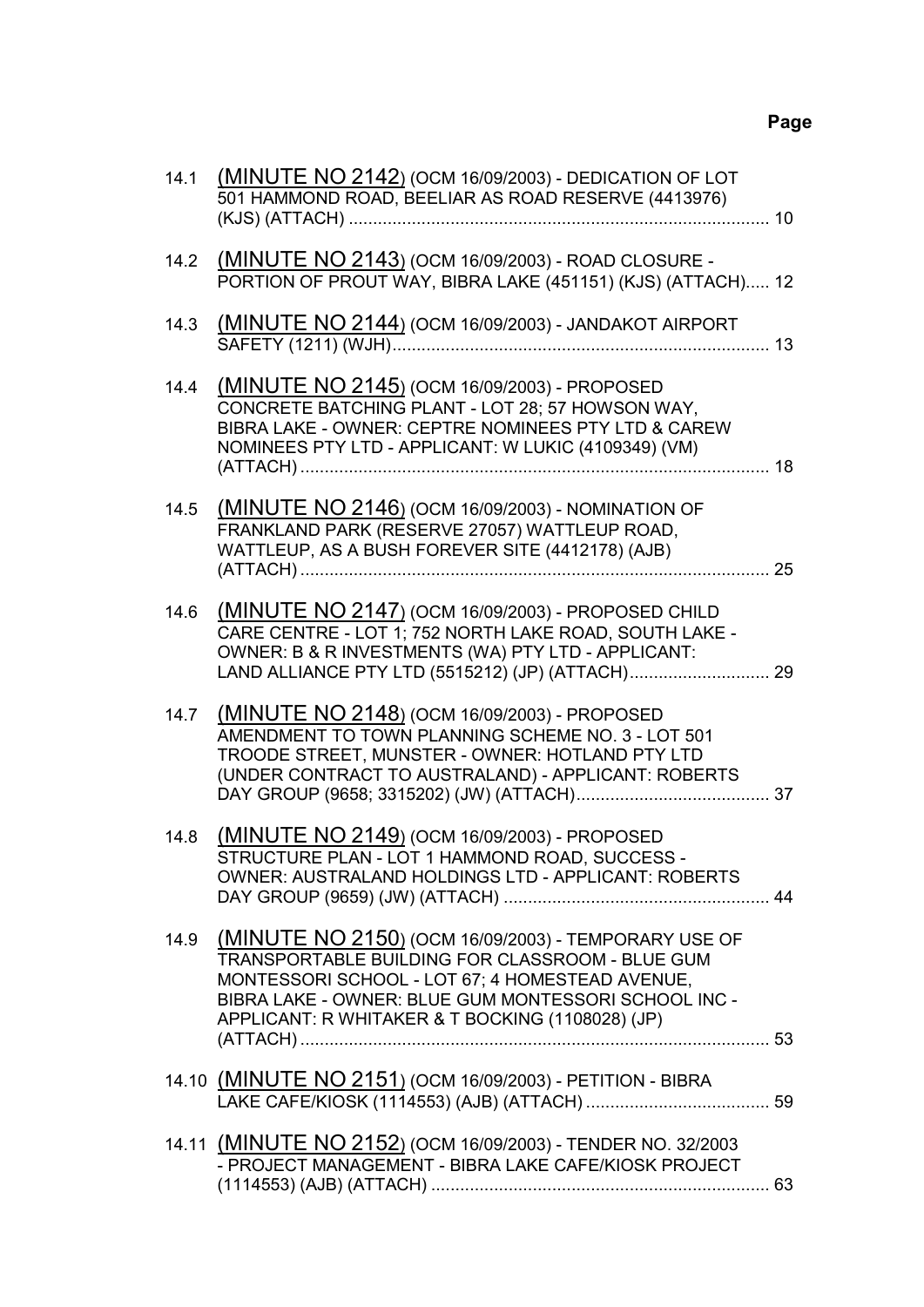|     | 14.12 (MINUTE NO 2153) (OCM 16/09/2003) - VARY A<br>RESTRICTIVE COVENANT - TWO PROPOSED DWELLINGS - LOT<br>120; 379 ROCKINGHAM ROAD, SPEARWOOD - OWNER: FRANKO<br>& JAKICA SEPAROVICH - APPLICANT: GREG ROWE &                                                       |  |
|-----|----------------------------------------------------------------------------------------------------------------------------------------------------------------------------------------------------------------------------------------------------------------------|--|
|     | 14.13 (MINUTE NO 2154) (OCM 16/09/2003) - PROPOSED<br>REALIGNMENT OF RUSSELL ROAD - FRANKLAND SPRINGS<br>ESTATE, HAMMOND PARK - OWNER: AUSTRALAND HOLDINGS -<br>APPLICANT: TAYLOR BURRELL AND DEPARTMENT FOR<br>PLANNING & INFRASTRUCTURE (450011) (AJB) (ATTACH) 72 |  |
| 15. |                                                                                                                                                                                                                                                                      |  |
|     | 15.1 (MINUTE NO 2155) (OCM 16/09/2003) - LIST OF CREDITORS                                                                                                                                                                                                           |  |
|     | (MINUTE NO 2156) (OCM 16/09/2003) - MEETING BEHIND CLOSED                                                                                                                                                                                                            |  |
|     | 15.2 (MINUTE NO 2157) (OCM 16/09/2003) - CLAIM FOR<br>REIMBURSEMENT OF LEGAL EXPENSES - MR J GRLJUSICH                                                                                                                                                               |  |
|     | <b>(MINUTE NO 2158)</b> (OCM 16/09/2003) – MEETING OPENED TO THE<br>PUBLIC                                                                                                                                                                                           |  |
| 16. |                                                                                                                                                                                                                                                                      |  |
| 17. |                                                                                                                                                                                                                                                                      |  |
|     | 17.1 (MINUTE NO 2159) (OCM 16/09/2003) - COCKBURN YOUTH                                                                                                                                                                                                              |  |
|     | 17.2 (MINUTE NO 2160) (OCM 16/09/2003) - DISABILITY<br>ADVISORY COMMITTEE MEMBERSHIP (8413) (JZ) (ATTACH) 89                                                                                                                                                         |  |
|     | 17.3 (MINUTE NO 2161) (OCM 16/09/2003) - COCKBURN                                                                                                                                                                                                                    |  |
|     | 17.4 (MINUTE NO 2162) (OCM 16/09/2003) - MANAGEMENT<br>ORDER LOT 393 AND 172 BAKER COURT BIBRA LAKE (1100097)                                                                                                                                                        |  |
|     | 17.5 (MINUTE NO 2163) (OCM 16/09/2003) - SECURITY PATROL                                                                                                                                                                                                             |  |
| 18. |                                                                                                                                                                                                                                                                      |  |
| 19. | MOTIONS OF WHICH PREVIOUS NOTICE HAS BEEN GIVEN  110                                                                                                                                                                                                                 |  |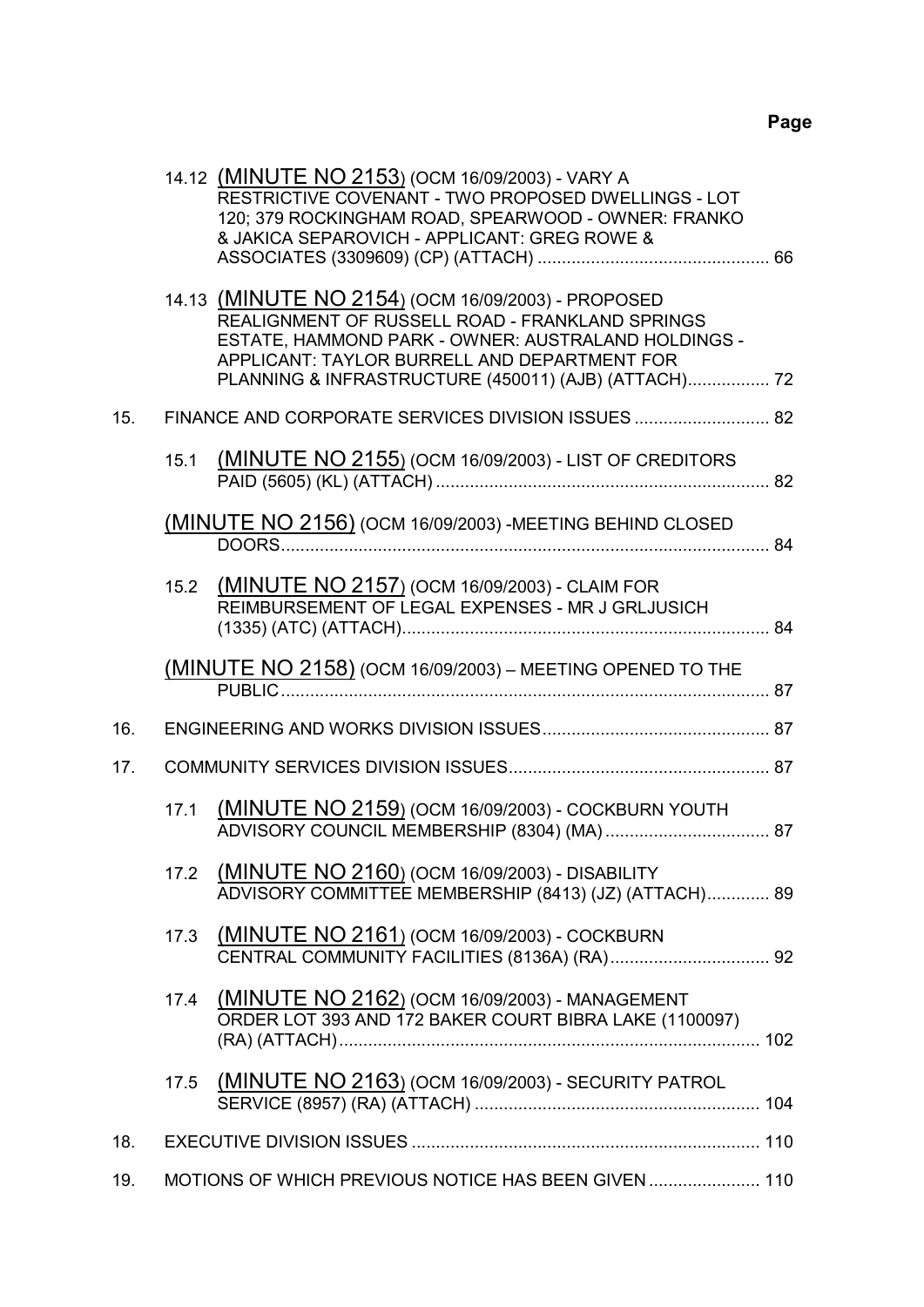# **Page**

| 20  | (OCM 16/09/2003) - NOTICES OF MOTION GIVEN AT THE MEETING FOR                                                     |  |
|-----|-------------------------------------------------------------------------------------------------------------------|--|
| 21. | NEW BUSINESS OF AN URGENT NATURE INTRODUCED BY DECISION                                                           |  |
|     | 21.1 (MINUTE NO 2164) (OCM 16/09/2003) - INSPECTION<br>SERVICES PRIVATE SWIMMING POOLS - REQUEST FOR              |  |
| 22. | MATTERS TO BE NOTED FOR INVESTIGATION, WITHOUT DEBATE 114                                                         |  |
| 23. |                                                                                                                   |  |
| 24. | (MINUTE NO 2165) (OCM 16/09/2003) - RESOLUTION OF<br>COMPLIANCE (SECTION 3.18(3), LOCAL GOVERNMENT ACT 1995)  114 |  |
| 25  |                                                                                                                   |  |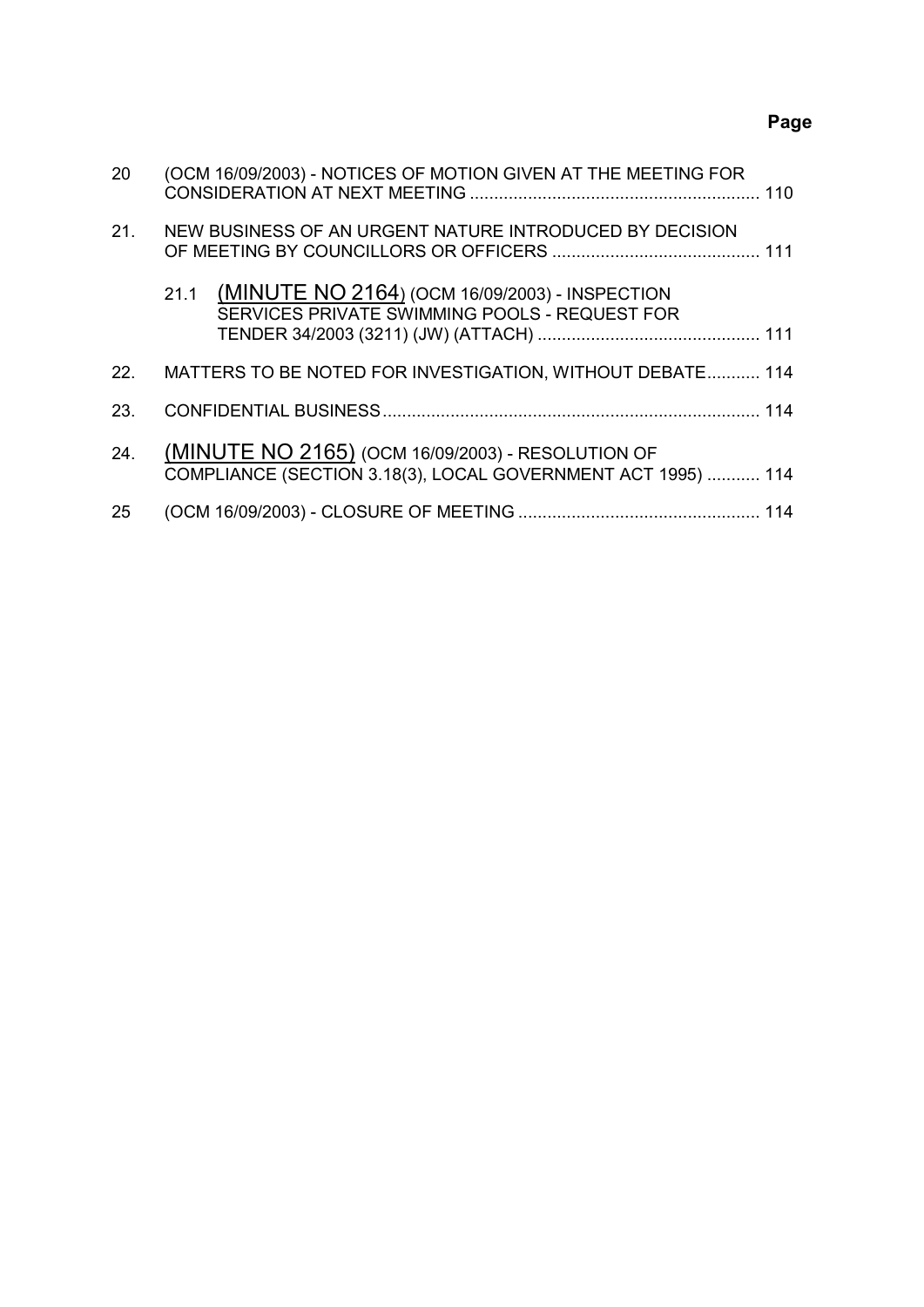# **CITY OF COCKBURN**

# **MINUTES OF ORDINARY COUNCIL MEETING HELD ON TUESDAY, 16 SEPTEMBER 2003 AT 7:00 PM**

#### **PRESENT:**

## **ELECTED MEMBERS**

| Mr S Lee            | Mayor        |
|---------------------|--------------|
| Mr R Graham         | Deputy Mayor |
| Mr I Whitfield      | Councillor   |
| Mr A Edwards        | Councillor   |
| Mr K Allen          | Councillor   |
| Ms L Goncalves      | Councillor   |
| Mrs S Limbert       | Councillor   |
| Mr M Reeve-Fowkes - | Councillor   |
| Mrs V Oliver        | Councillor   |
|                     |              |

#### **IN ATTENDANCE**

| Mr R. Brown  | $\sim$         | <b>Chief Executive Officer</b>             |
|--------------|----------------|--------------------------------------------|
| Mr D. Green  | $\sim$         | <b>Director, Community Services</b>        |
| Mr S. Hiller |                | Director, Planning & Development           |
| Mr B. Greay  | $\sim$         | Director, Engineering & Works              |
| Mr K. Lapham | $\blacksquare$ | Manager, Finance                           |
| Mrs B. Pinto | ۰              | Secretary/PA, Finance & Corporate Services |
| Mr C. Ellis  | -              | <b>Communications Manager</b>              |
|              |                |                                            |

#### **1. DECLARATION OF MEETING**

The Presiding Member declared the meeting open at 7.00 pm.

# **2. APPOINTMENT OF PRESIDING MEMBER (If required)**

### **3. DISCLAIMER (Read aloud by Presiding Member)**

Members of the public, who attend Council Meetings, should not act immediately on anything they hear at the Meetings, without first seeking clarification of Council's position. Persons are advised to wait for written advice from the Council prior to taking action on any matter that they may have before Council.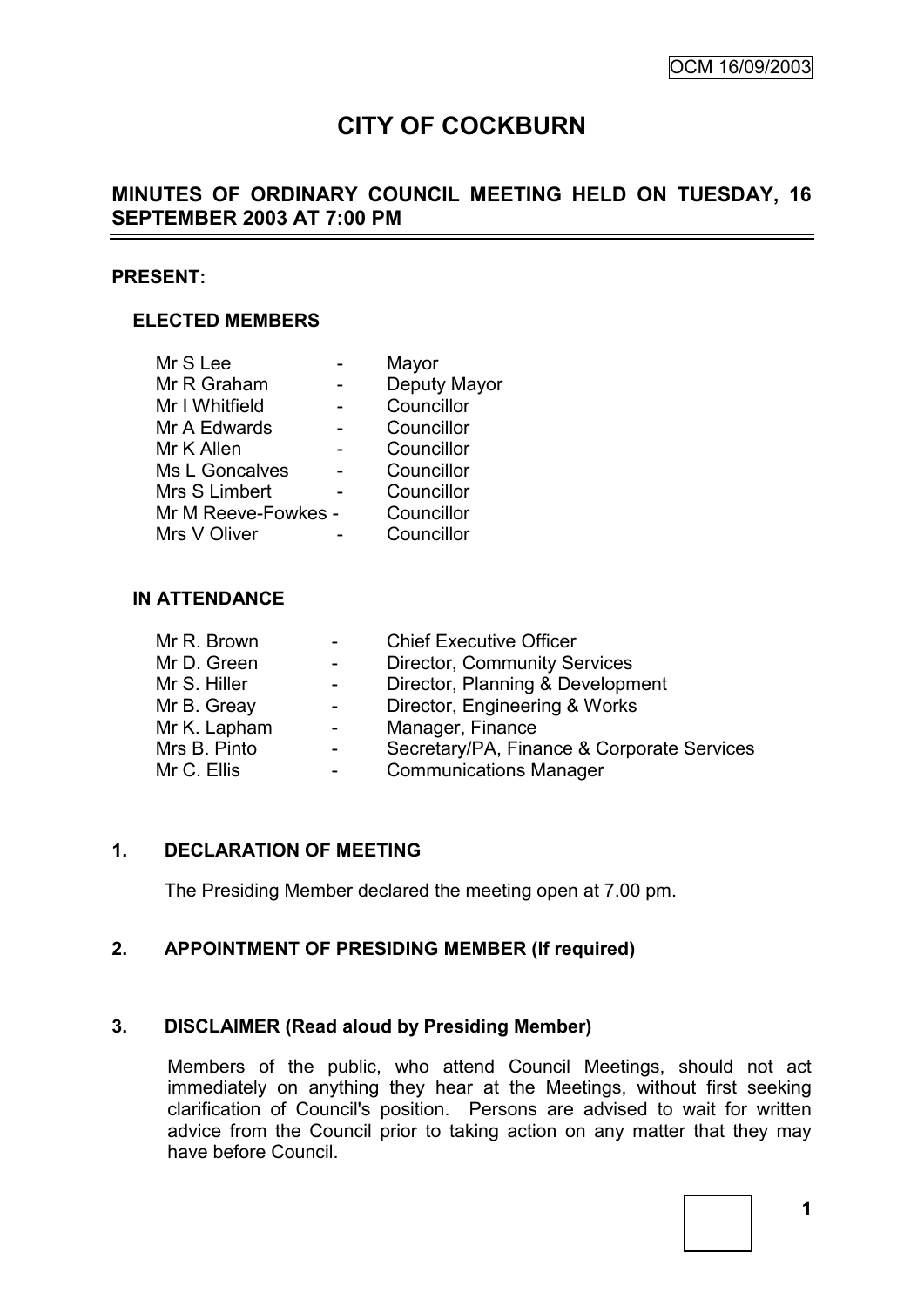### **4 (OCM 16/09/2003) - ACKNOWLEDGEMENT OF RECEIPT OF WRITTEN DECLARATIONS OF FINANCIAL INTERESTS (BY PRESIDING MEMBER)**

The Presiding Member advised the Council that he had received a written declaration of a Financial Interest from Deputy Mayor Graham, which would be read at the appropriate time.

## **5 (OCM 16/09/2003) - APOLOGIES AND LEAVE ABSENCE**

Clr A Tilbury - Apology

### **6. ACTION TAKEN ON PREVIOUS PUBLIC QUESTIONS TAKEN ON NOTICE**

Nil

## **7 (OCM 16/09/2003) - PUBLIC QUESTION TIME**

**Mayor Lee** advised that he had received a letter from Mr Crook regarding the issue of Council's community consultation processes. This being only a statement, Mayor Lee said that it is not normal practice for any statements to be read out.

**Mayor Lee** read a series of questions presented by Mr Ron Kimber, together with responses provided by Council's Principal Environmental Health Coordinator:

- Q1 Is the Cockburn Council aware of any of the following:
	- a) That in August of 2002 Hon Fran Logan, Secretary to the Minister for the Environment called on the Environmental and Health Ministers to establish a health forum in the Kwinana, Rockingham and Cockburn area?

A. Yes.

b) That in November of 2002 it was reported that a new Environmental Health Forum had been created and that it would run in conjunction with industry, Department of Health and Kwinana, Rockingham and Cockburn councils?

A. No.

- c) That there was a meeting of a group termed the Community, Industry and Interagency Health Forum on the  $9<sup>th</sup>$  October 2002?
	- A. Council is aware that 2 meetings were held in Naval Base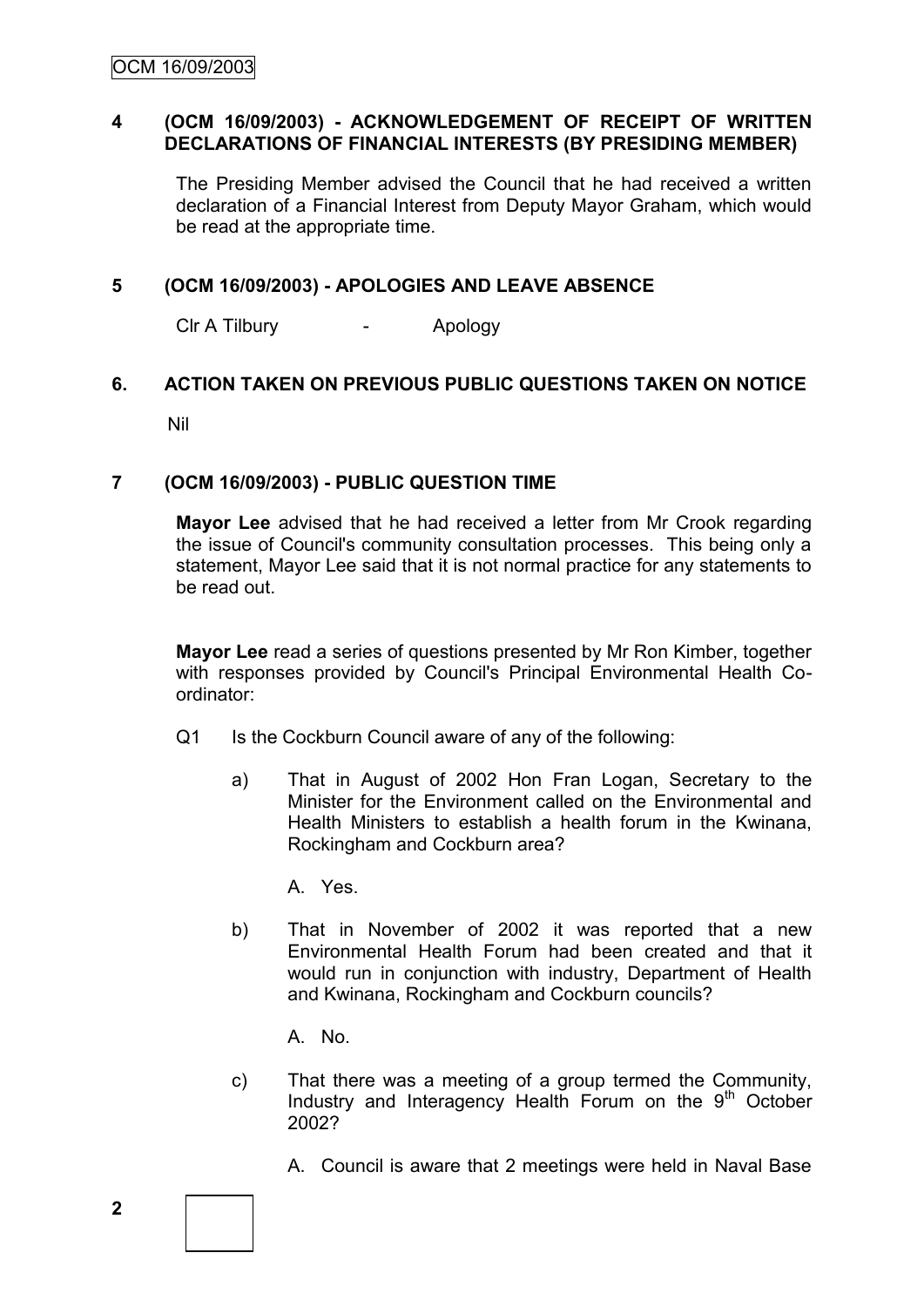on 9<sup>th</sup> October 2002, to discuss Kwinana Industrial Strip issues. One meeting was attended by industry representatives and government representatives. Council is not aware who attended this meeting. The other meeting was attended by community representatives and government representatives.

- d) The names of the people and the organisations who attended this meeting of the Health Forum on the  $9<sup>th</sup>$  October 2002.
	- A. We have a list of attendees of this meeting in a copy of the meeting notes. This document originates from the Department of Health. Therefore, it is more appropriate that the Department of Health be approached to provide a list of the attendees.
- e) The method of selection for the members to this meeting?

A. No idea.

f) Any public advertising for nomination to this forum?

A. No idea.

- g) Any public advertising for the meetings of this forum?
	- A. Don"t know.
- Q2. Has a Cockburn Council representative been invited to or attended any such health forum as above?
- A. No representative of the City attended either meeting held on  $9<sup>th</sup>$ October. The Principal Environmental Health Officer did attend the meeting of the Kwinana Environmental Health Forum which was held on 2<sup>nd</sup> April 2003 at the City of Rockingham.
- Q3. Is the Cockburn Council aware of any information which:
	- a) indicates if any Community, Industry and Interagency Health Forum representatives had called for exclusion of Industry and Government Agencies from the forum?
		- A. Yes, draft Minutes of the Kwinana Environmental Health Forum which was held on  $2^{nd}$  April 2003. Several community representatives objected to the presence of the industry representatives.
	- b) indicates if meetings have taken place in the name of the above forum but excluding Industry and the DoE and involving a "subset" of the original members of the meeting held on the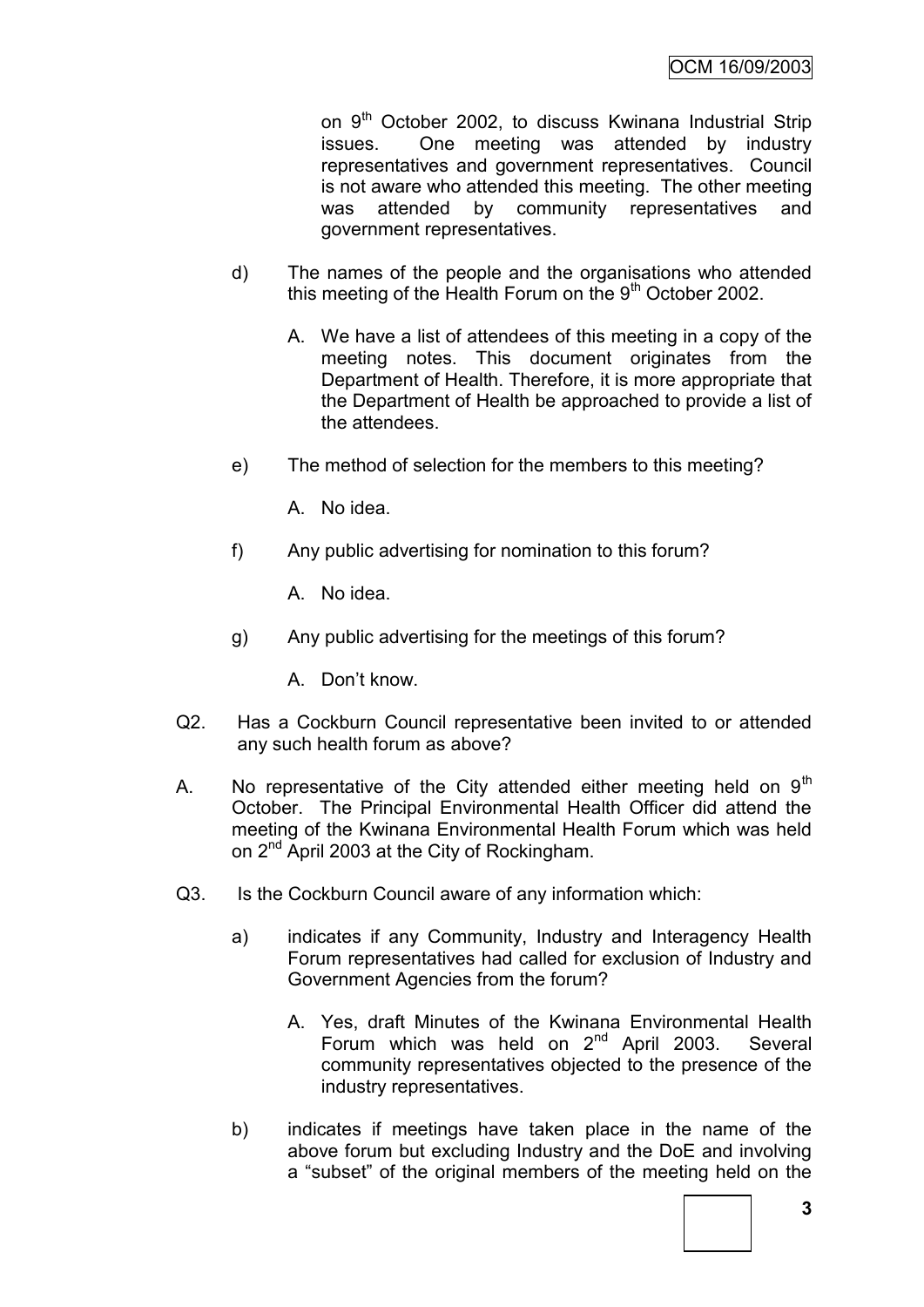9<sup>th</sup> October 2002.

A. Yes, only through comments made at the meeting of the DEWCP & CCL Community Working Group held on  $6<sup>th</sup>$ August 2003.

As Public Question time is restricted to only 3 minutes per person, Mayor Lee mentioned that a response would be made in writing to Mr Ron Kimber in relation to the remaining questions he raised.

**Colin Crook**, Spearwood queried why the response in relation to a question asked at the Special Council Meeting of 29 July 2003, regarding a Budget variance of approximately \$1M was not included in the Agenda? Manager, Finance replied that a letter was forwarded soon after the Council Meeting to Mr Renner, who raised the concern. Mayor Lee re-assured Mr Crook that that response will be published in the next Agenda.

**Mr Needham**, ratepayer stated that he wrote a letter to Council in December 2002 regarding the Fremantle Tip Site. He asked whether Council was aware of a report which was prepared by the Fremantle Council on the Fremantle tip site? His question was whether the tip site at the Fremantle Village was contaminated? He also queried who would be responsible for any litigation? Mr Needham then tabled the above report. Mayor Lee stated that he was unaware of the report in question. Director, Planning and Development responded that the City had received a copy of the report from the City of Fremantle and was requested to make comment. The report has been referred to Council's Environmental Section for comment on technical matters that may affect the Fremantle Village. Mayor Lee stated that in his opinion, it would be the responsibility of the Fremantle Council for any cleanup of the contamination.

**Patrick Thompson**, Spearwood spoke in relation to Item 16.1 - Ordinary Council Meeting of August 2003. He had a series of questions in relation to the upgrade of Rockingham Road. He queried when Deputy Mayor Graham had visions of changing Rockingham Road into a similar style development to that of Rokeby Road? Mayor Lee clarified with Mr Thompson that it wasn't the Deputy Mayor's vision, but was his own vision of a similar style development such as Rokeby Road. Mayor Lee stated that in conjunction with the upgrade of Rockingham Road, one of the options that Council will be considering is the stretch of road between Phoenix Road and Spearwood Avenue, to be made into a district centre, such as Victoria Park, Subiaco, Leederville, to name a few. Mayor Lee thanked Mr Thompson for his comments.

**Robyn Whittaker**, parent spoke regarding Blue Gum Montessori School. She spoke in support of the expansion of the school. She outlined reasons

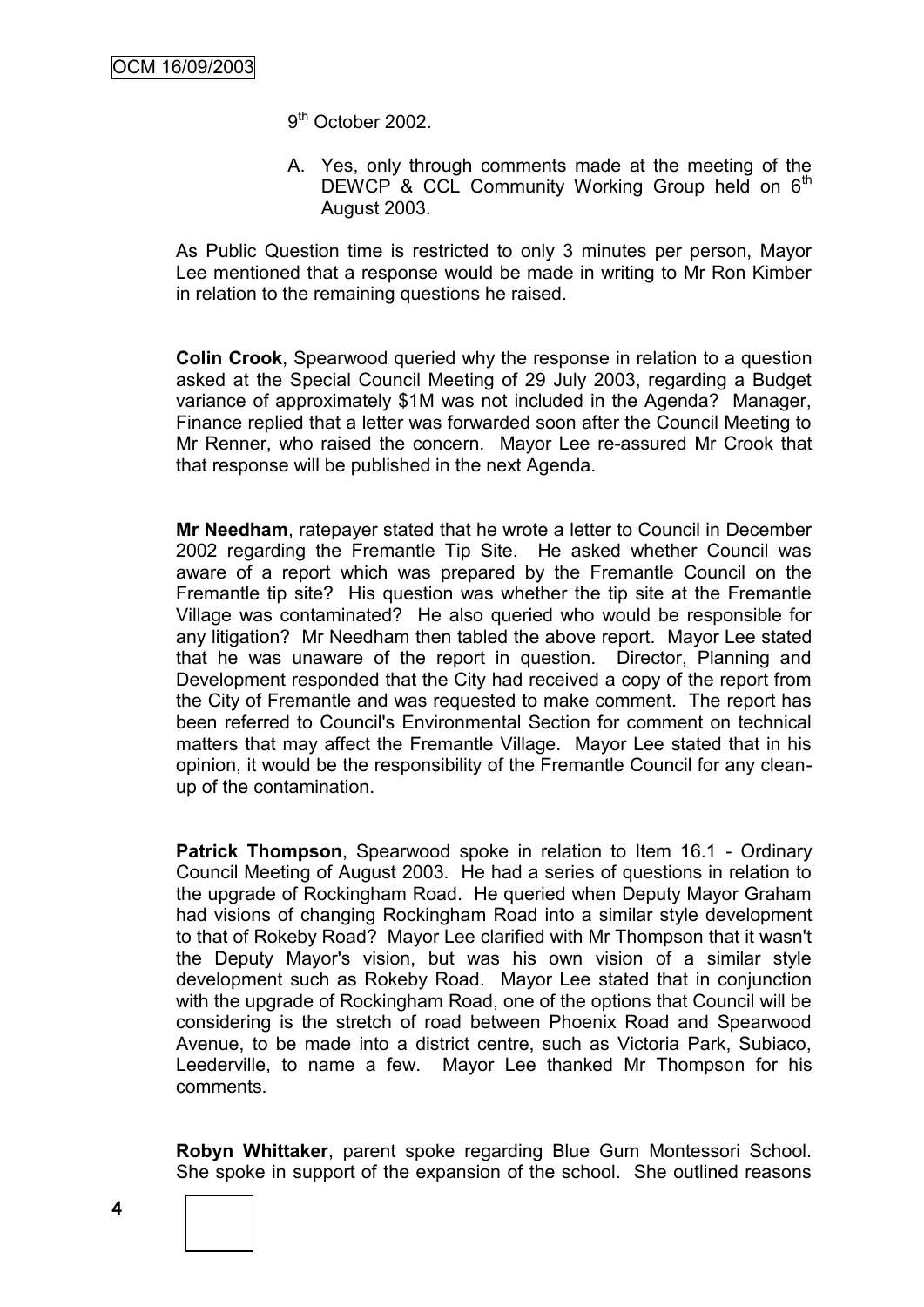why the School wishes to expand. Mayor Lee thanked Ms Whittaker for her comments and stated that the concerns raised would be taken into consideration as part of its deliberations.

**Patrick Thompson**, Spearwood spoke in relation to Item 17.5 - Security Patrols. He asked if Council was aware of the anti-social activity taking place around the suburbs of Coogee, Spearwood, Munster and Hamilton Hill? His concern was whether having only mobile patrols would combat this sort of anti-social behaviour. He suggested that Council should also consider introducing foot patrols as part of this service to ensure that the streets in the district are free from any type of vandalism or unruly behaviour. Mayor Lee thanked Mr Thompson for his input.

**Linda Sauzier**, ratepayer and parent regarding Blue Gum Montessori School spoke in support of the application for the expansion of the Blue Gum Montessori School. She stated that the noise complaints received by the Council were unfounded as the children utilise the neighbouring parks to have their leisure and recreation activities. Mayor Lee thanked Ms Sauzier for her comments and mentioned that the matter is on the Agenda and will be deliberated at the appropriate time.

**Colin Crook**, Spearwood raised concern in relation to Item 14.10 - Petition - Bibra Lake Café/Kiosk. His queried why the petition was not made available to the public as part of the Agenda attachments? The Chief Executive Officer replied that the content of the petition was included in the report and that it is not Council's practice to include petitions in Agenda attachments.

**Mr Needham**, ratepayer also spoke in relation to the Item 14.10 - Bibra Lake Café/Kiosk. He queried about the survey that was undertaken by Patterson Market Research. He asked of Council where this survey was conducted and the method of how it was conducted? Chief Executive Officer replied that the survey was done by telephone.

Mr Needham also queried the timing of the Cockburn Soundings being distributed. He stated that the contents of the Soundings was outdated by the time the residents received their publication. Mayor Lee replied that Council is aware of the situation and it will be addressed prior to the next edition.

**John Grljusich**, Spearwood circulated a letter to all Elected Members in relation to Item 15.2 - Claim for reimbursement of legal expenses. The letter states as follows:

*I would like to speak to Council this evening in regard to Item 15.2 referring to my claim for reimbursement of legal expenses incurred*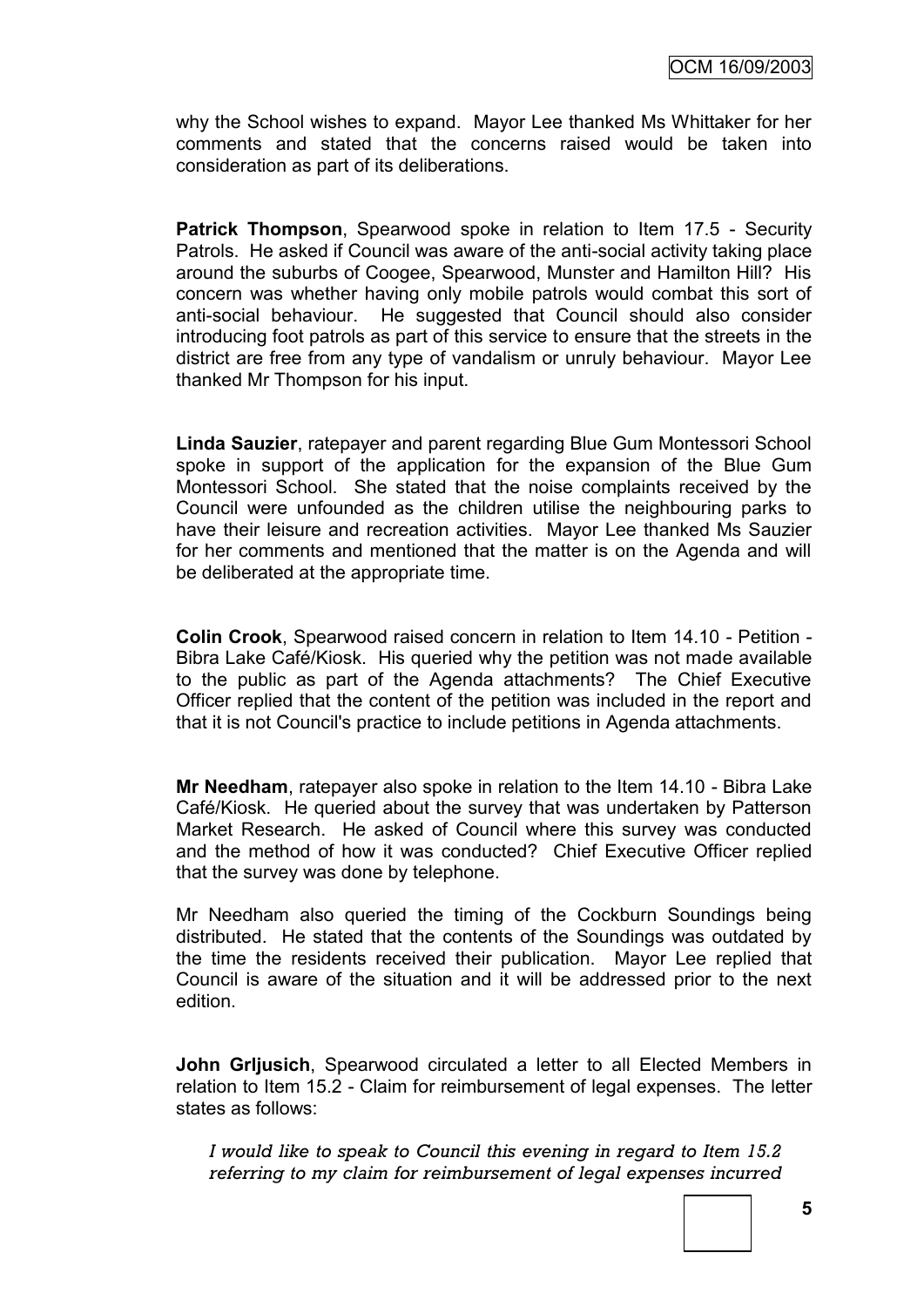*as a result of the Douglas Inquiry, which was sent via a covering letter from my lawyers Hammond & Worthington.*

*Reading this evening's agenda and referring to the recommendation 15.2 it is apparent this report presented to Council tonight is incomplete/contains inaccuracies/lacks vital and pertinent information as presented. I believe this oversight of information from the agenda being presented tonight will result in Council being inadequately informed so as to be in a position to make a fair judgement with respect to this item.*

*For example, referring to Council Agenda 16 September 2003, page 78, point 19 paragraph 2, it states - "Council considered that the authorization of financial assistance was revoked pursuant to Clauses 18 and 19 of the previous policy A1.18 at the Council meeting on 17 October 2000".*

*If one refers to the letter (copy attached) dated 14 October 1999, signed by the CEO Mr Rod Brown himself. It is quite clear that Council has a written agreement with me stating that legal expenses up to the amount of \$40,000 would be paid providing that there are no adverse findings.*

*Hence, this demonstrates not only a breach of contract but also what I consider to be unfair, unethical and prejudicial action(s) against myself. This wrong is further fuelled by the decision of Council at the meeting held on the 19 April 2001 when this decision was again applied INCORRECTLY and retrospectively when dealing with my application for reimbursement of legal expenses to which I am entitled.*

*I emphasise that the Douglas Inquiry did not find that I acted ADVERSELY, or that I acted illegally, dishonestly, or against the interests of the City or otherwise in bad faith.*

*I call upon the City of Cockburn to reimburse my legal expenses to \$40,000.*

Attached to the letter that Mr Grljusich circulated, were letters from the Chief Executive Officer to his lawyers, dated 14 October 1999 and 4 November 1999 respectively. Also attached was a letter to Council from Mr Grljusich's lawyers, Hammond Worthington Lawyers, dated 31 July 2003.

**6**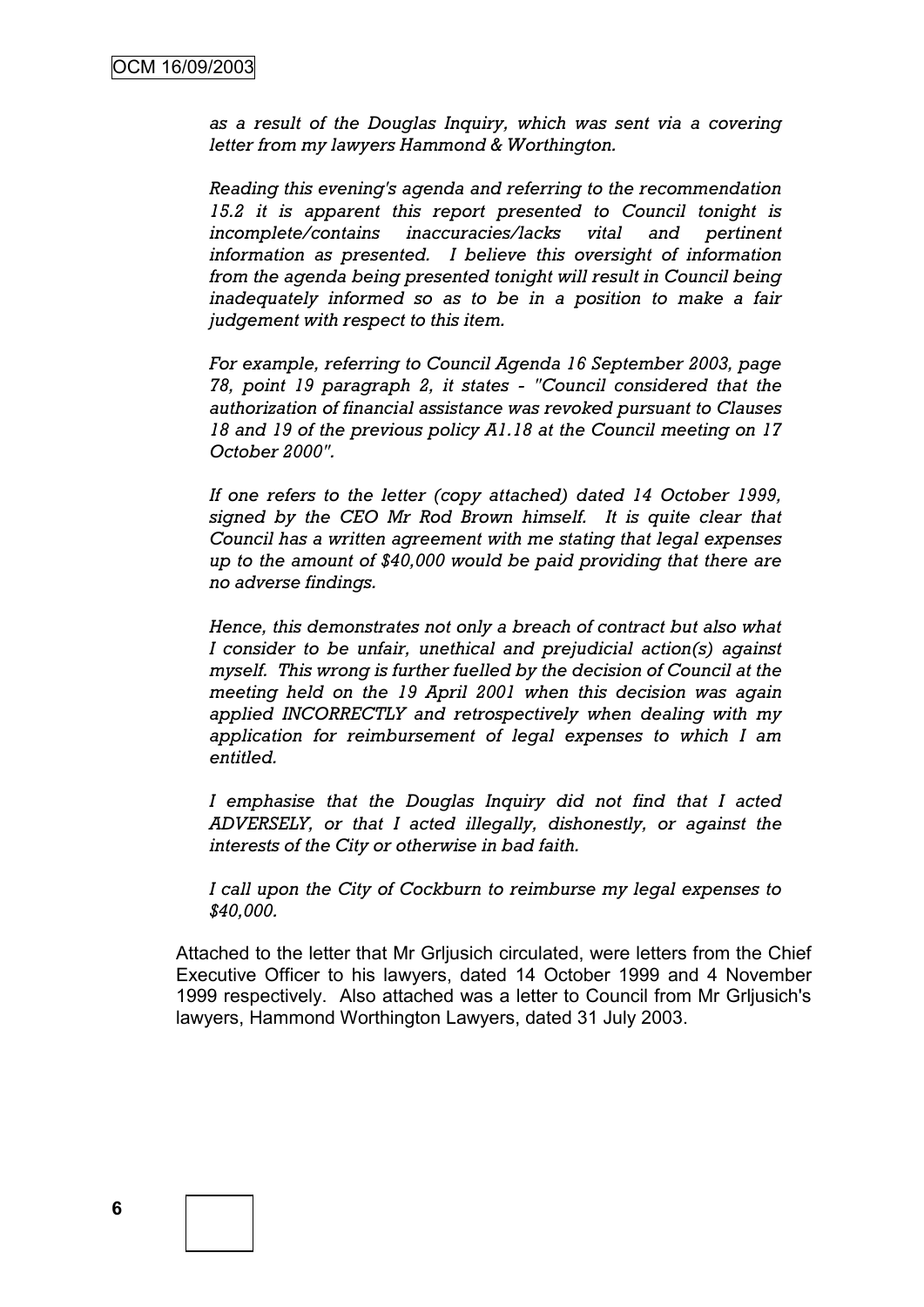### **8. CONFIRMATION OF MINUTES**

### **8.1 (MINUTE NO 2139) (OCM 16/09/2003) - ORDINARY COUNCIL MEETING - 19/8/2003**

#### **RECOMMENDATION**

That the Minutes of the Ordinary Council Meeting held on Tuesday, 19 August 2003, be accepted as a true and accurate record.

#### **COUNCIL DECISION**

MOVED Clr V OLIVER SECONDED Clr S LIMBERT that the recommendation be adopted.

**CARRIED 9/0**

### **9. WRITTEN REQUESTS FOR LEAVE OF ABSENCE**

Nil

#### **10. DEPUTATIONS AND PETITIONS**

Nil

# **11. BUSINESS LEFT OVER FROM THE PREVIOUS MEETING (If adjourned)**

Nil

### **12 (OCM 16/09/2003) - DECLARATION OF COUNCILLORS WHO HAVE NOT GIVEN DUE CONSIDERATION TO MATTERS IN THE BUSINESS PAPER**

THE PRESIDING MEMBER PRESENTED THE MINUTES OF THE INTERNAL AUDIT COMMITTEE MEETING OF 5 AUGUST 2003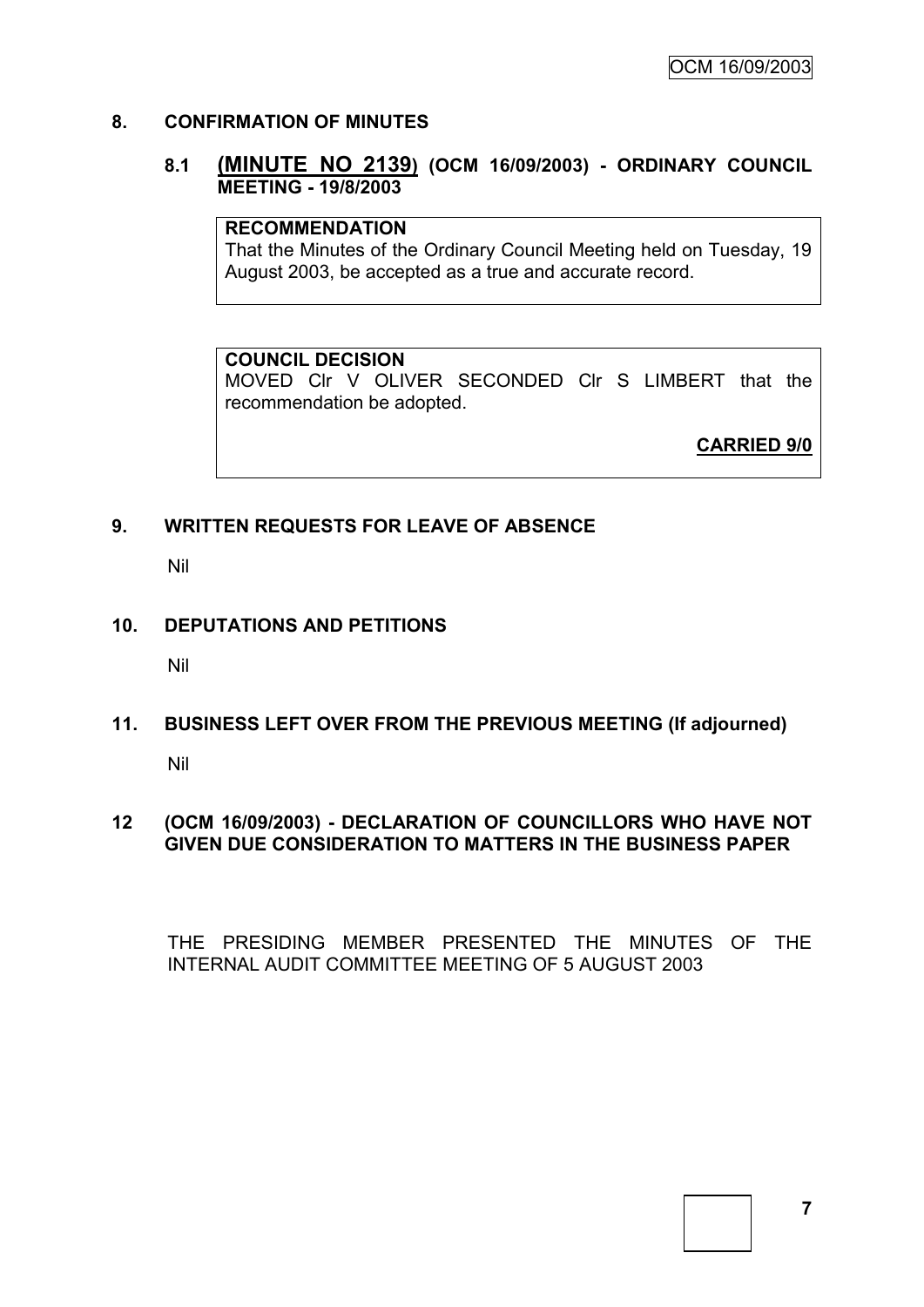#### **13. COUNCIL MATTERS**

## **13.1 (MINUTE NO 2140) (OCM 16/09/2003) - MINUTES OF INTERNAL AUDIT COMMITTEE MEETING - 5 AUGUST, 2003 (5017) (DMG) (ATTACH)**

### **RECOMMENDATION**

That Council receive the Minutes of the Internal Audit Committee Meeting held on 5 August 2003, and the recommendations contained therein be adopted.

### **COUNCIL DECISION**

MOVED Clr M REEVE-FOWKES SECONDED Clr S LIMBERT that the recommendation be adopted.

**CARRIED 9/0**

#### **Background**

A Meeting of the Internal Audit Committee was conducted on 5 August, 2003. The Meeting considered the Annual review undertaken by K.P.M.G. and the interim Audit undertaken by Council"s external Auditor, Barret and Partners.

#### **Submission**

N/A

### **Report**

The Financial Compliance Review is in its final year of a four-year schedule and indicates a high level of compliance, with the Committee considering there were two matters of concern which require further attention through internal procedures. The Interim Audit identified some minor issues requiring attention for which affected staff have given assurances of full compliance by the time of the follow up (annual) Audit in October 2003.

### **Strategic Plan/Policy Implications**

Key Result Area "Managing Your City" refers.

### **Budget/Financial Implications**

N/A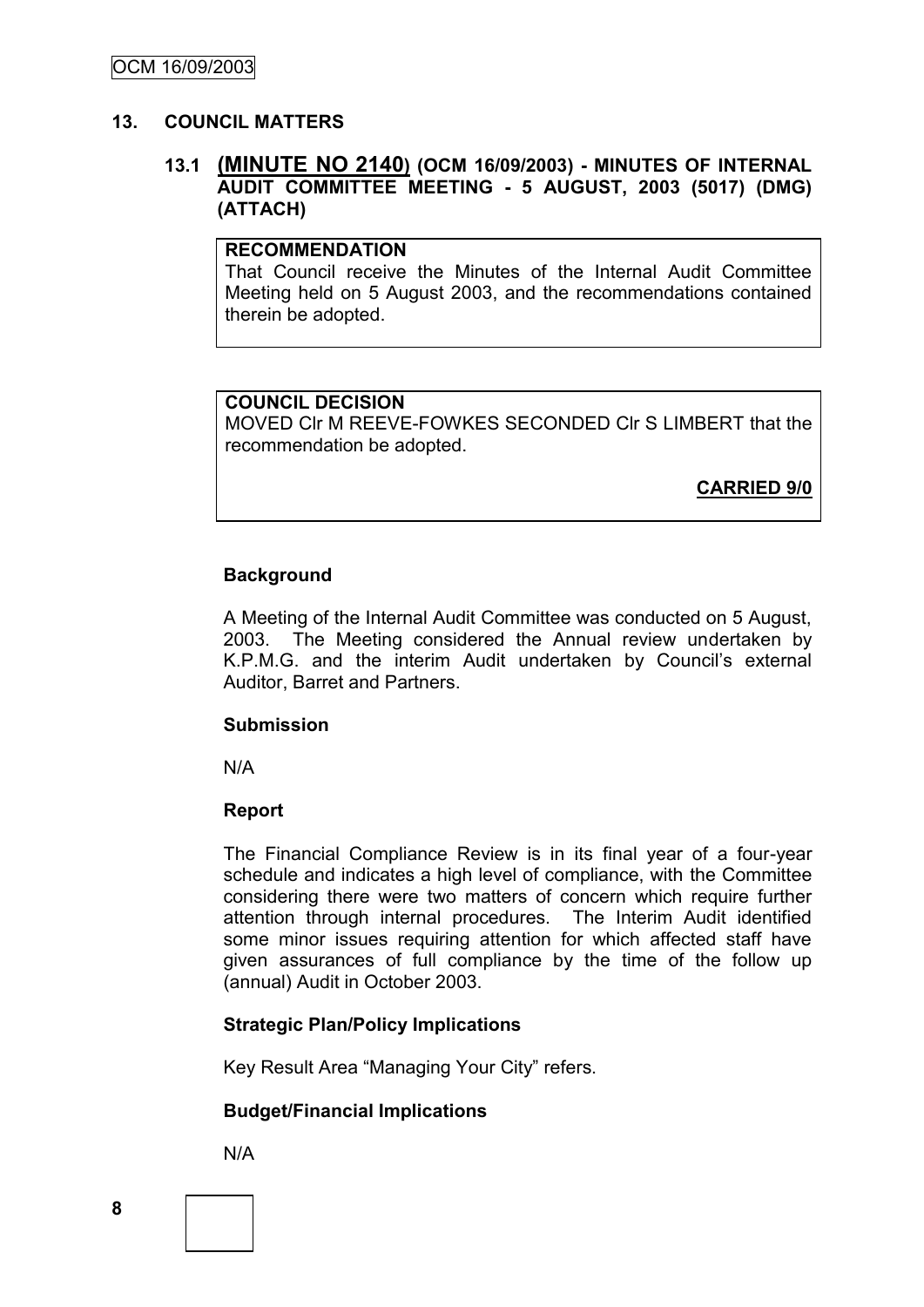# **Legal Implications**

Local Government (Financial Management) Regulation 5(2)(c) refers.

# **Community Consultation**

N/A

# **Implications of Section 3.18(3) Local Government Act, 1995**

Nil.

# **13.2 (MINUTE NO 2141) (OCM 16/09/2003) - AMENDMENTS TO THE CITY OF COCKBURN (LOCAL GOVERNMENT ACT) LOCAL LAWS 2000 (1116) (LJCD) (ATTACH)**

# **RECOMMENDATION**

That Council, pursuant to Section 3.12 (4) of the Local Government Act 1995, resolve to amend the City of Cockburn (Local Government Act) Local Laws 2000 as attached to the Agenda as appendix A and publish the amendments in the Government Gazette.

# **TO BE CARRIED BY ABSOLUTE MAJORITY OF COUNCIL**

# **COUNCIL DECISION**

MOVED Clr I WHITFIELD SECONDED Clr V OLIVER that the recommendation be adopted.

# **CARRIED BY ABSOLUTE MAJORITY OF COUNCIL 9/0**

# **Background**

Council on 17 June 2003, resolved to amend the City of Cockburn (Local Government Act) Local Laws 2000 to include a definition to bring Wattleup within the ambit of the Local Laws and to provide for improved licensing conditions on Hawkers, Stallholders and Street Traders, relative to insurances required by operators.

The requirements of section 3.12 (3) of the Local Government Act 1995, were satisfied by publishing two advertisements in The West Australian on 28 June 2003 and 5 July 2003.

# **Submission**

N/A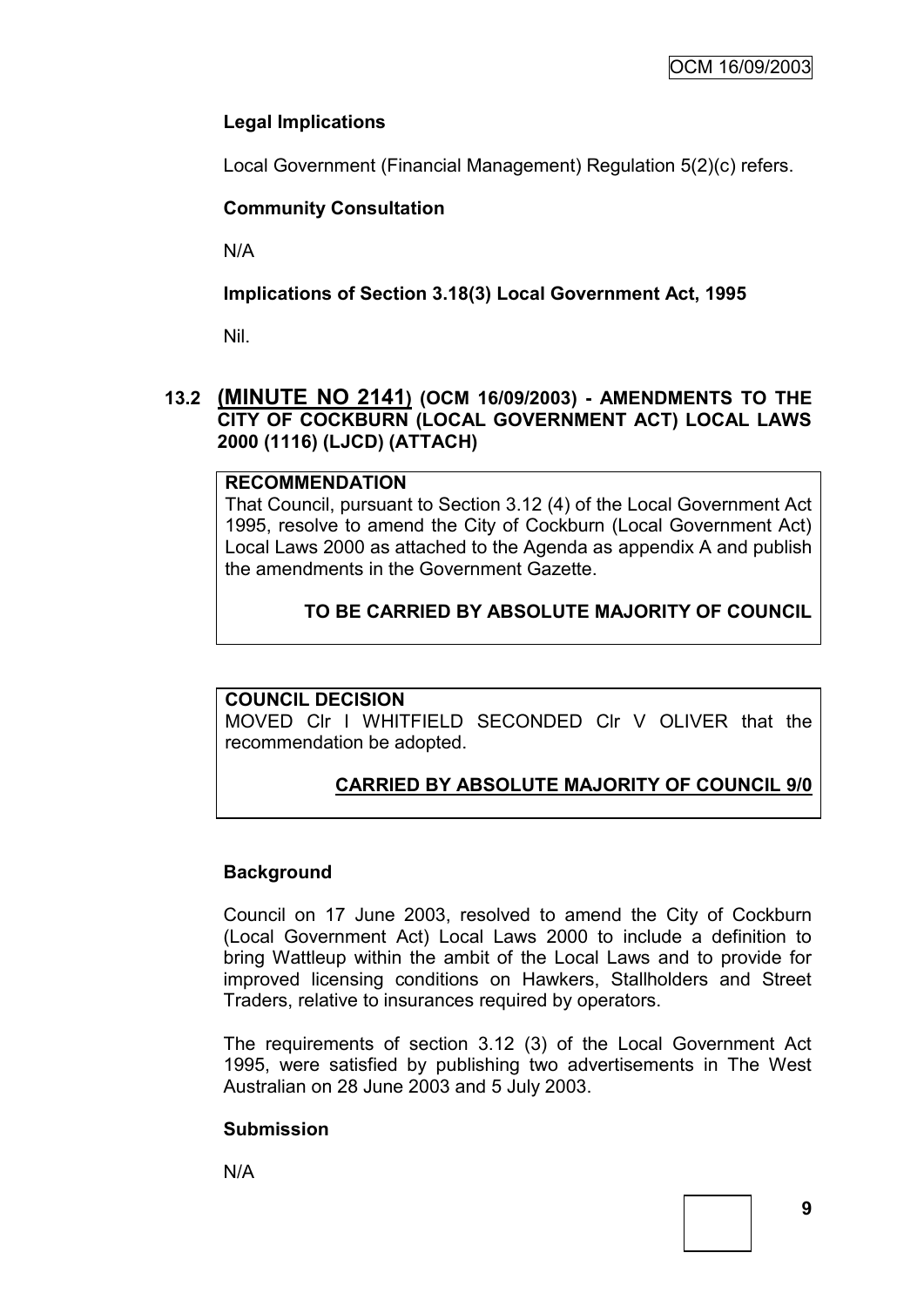### **Report**

Although no submissions were received from the public following the public consultation period, the amendments to the Local Laws presented to Council in June 2003 have been administratively amended slightly by inserting before item 2, the Part of the Local Laws to which the amendment relates, along with the appropriate Division. Notwithstanding this, the Local Laws remain the same as presented to Council on 17 June 2003, and this inclusion does not significantly alter the Local Laws.

#### **Strategic Plan/Policy Implications**

Key Result Area "Facilitating the Needs of Your Community" refers.

#### **Budget/Financial Implications**

N/A

#### **Legal Implications**

Sec 3.12 of the Local Government Act, 1995, refers.

#### **Community Consultation**

The community had an opportunity to lodge submissions regarding the proposed amendments to the Local Laws but no submissions were received.

#### **Implications of Section 3.18(3) Local Government Act, 1995**

Mobile Vendors licensed under Part VI of the Local Laws provide services in competition to local shop based businesses.

### **14. PLANNING AND DEVELOPMENT DIVISION ISSUES**

## **14.1 (MINUTE NO 2142) (OCM 16/09/2003) - DEDICATION OF LOT 501 HAMMOND ROAD, BEELIAR AS ROAD RESERVE (4413976) (KJS) (ATTACH)**

# **RECOMMENDATION**

That Council:

(1) pursuant to Section 56 of the Land Administration Act 1997, request that the Minister for Planning and Infrastructure dedicate Lot 501 Hammond Road, Beeliar to Road Reserve; and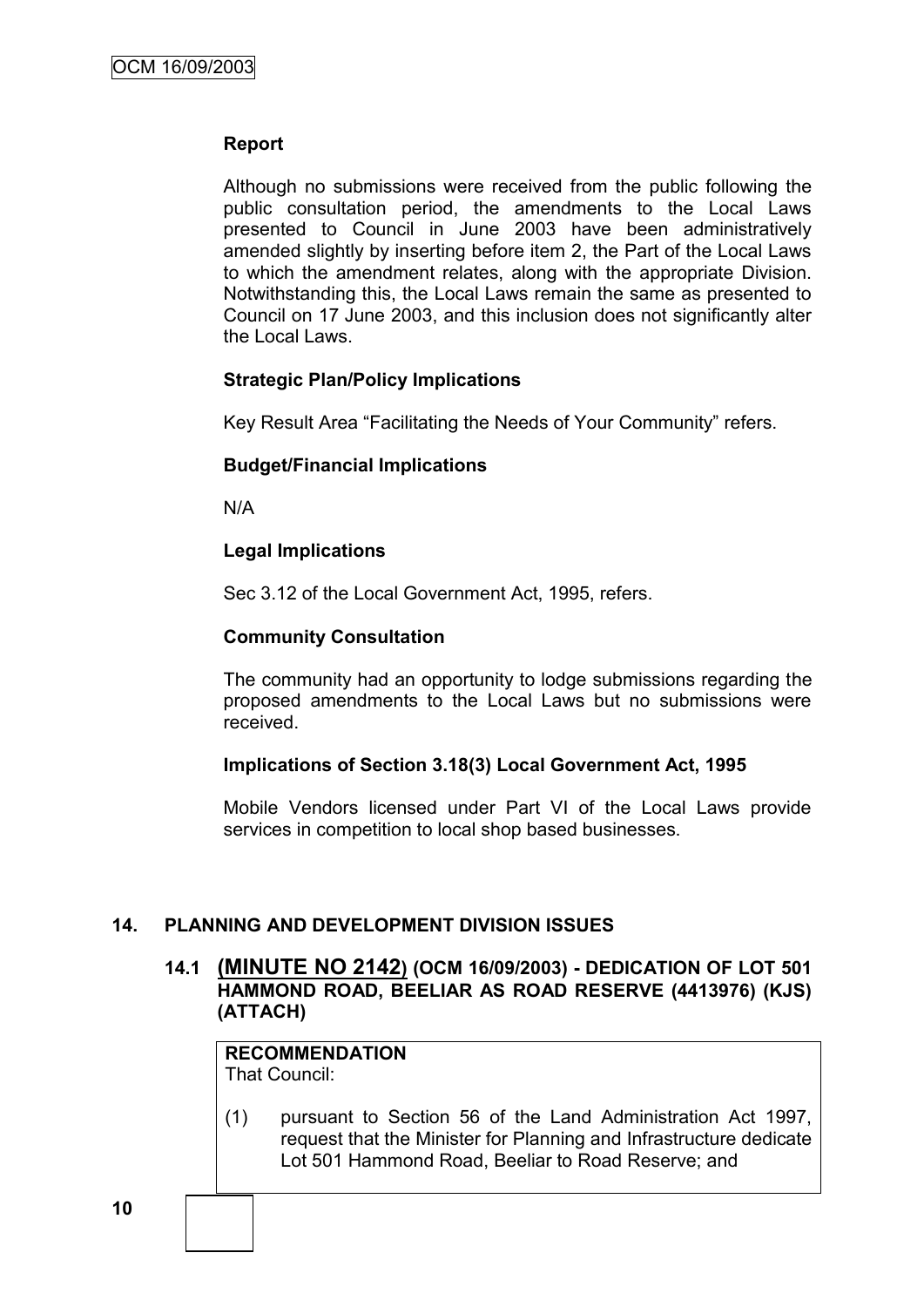(2) indemnify the Minister for Planning and Infrastructure against any claim for compensation in respect of Lot 501 Hammond Road, Beeliar.

## **COUNCIL DECISION**

MOVED Clr I WHITFIELD SECONDED Clr S LIMBERT that the recommendation be adopted.

**CARRIED 9/0**

### **Background**

Lot 501 Hammond Road was purchased in March 2003 by the City to be added to the future Hammond Road Reserve.

### **Submission**

N/A

### **Report**

Lot 501 is within the future reservation of Hammond Road. Contributions have been made by subdividers in Beeliar in order to purchase land and construct Hammond and other roads. These funds were used to purchase this particular land parcel.

In time, Hammond Road will be upgraded to service the needs of the future residential area. Rather than hold the land as a freehold parcel, it is considered preferable to have it vested as a road reserve.

### **Strategic Plan/Policy Implications**

The Corporate Strategic Plan Key Result Areas which apply to this item are:-

- 2. Planning Your City
	- *"To ensure that the planning of the City is based on an approach which has the potential to achieve high levels of convenience for its citizens."*

# **Budget/Financial Implications**

N/A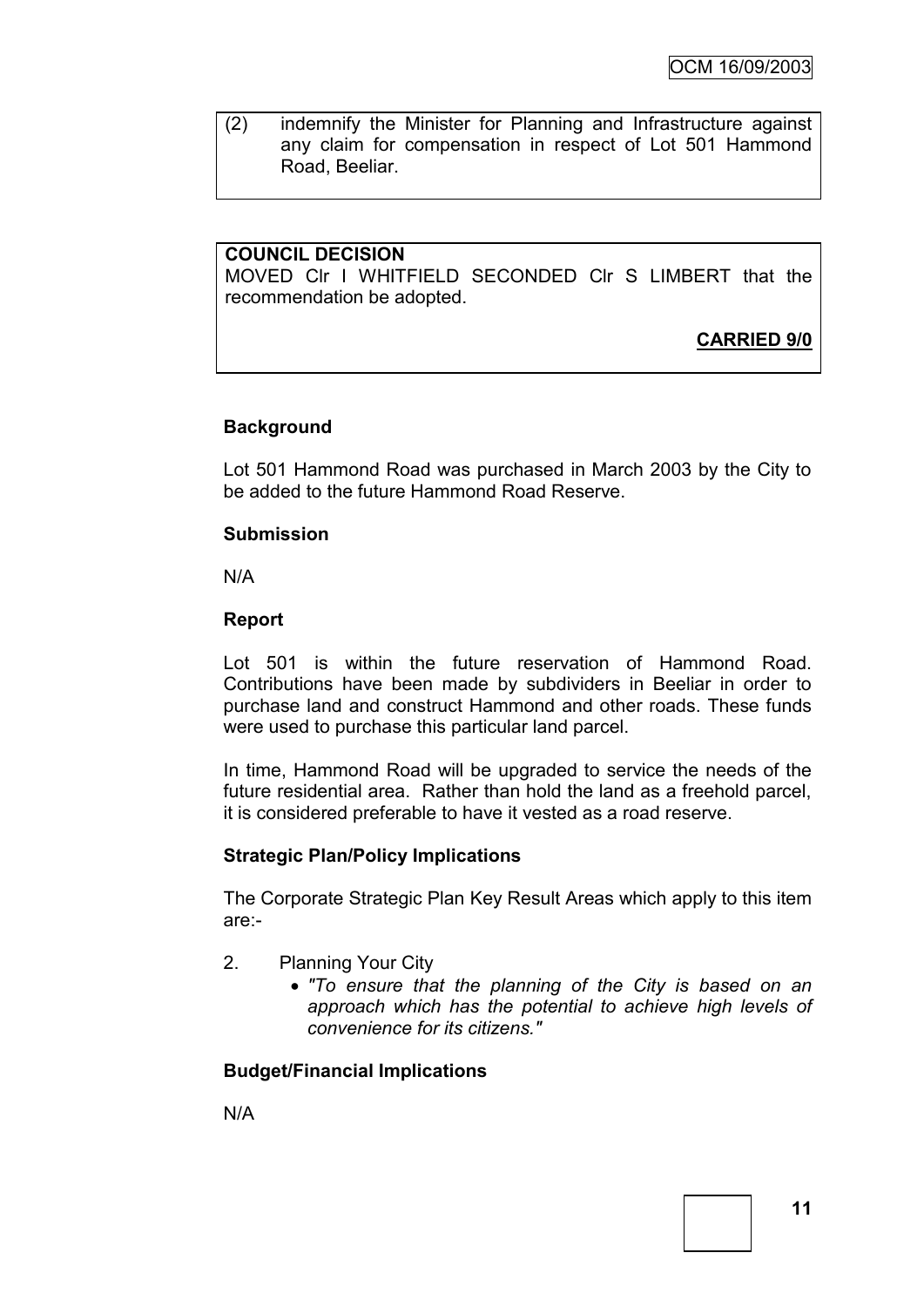## **Legal Implications**

N/A

## **Community Consultation**

N/A

### **Implications of Section 3.18(3) Local Government Act, 1995**

Nil.

## **14.2 (MINUTE NO 2143) (OCM 16/09/2003) - ROAD CLOSURE - PORTION OF PROUT WAY, BIBRA LAKE (451151) (KJS) (ATTACH)**

### **RECOMMENDATION**

That Council request the Minister for Planning and Infrastructure to close portion of Prout Way, Bibra Lake, pursuant to Section 58 of the Land Administration Act 1997.

#### **COUNCIL DECISION**

MOVED Clr I WHITFIELD SECONDED Clr S LIMBERT that the recommendation be adopted.

**CARRIED 9/0**

### **Background**

The owners of Lots 300, 301 and 121 have requested the road closures in conjunction with subdivisions of their land.

In 1999, in conjunction with the subdivision of land in the vicinity of Bramley Way, portions of Prout Way were closed and included in the residential subdivision. Only those portions of road required to be incorporated into the subdivision were closed. The total road closure advertised included those parts of Prout Way south of the subdivision and on the east side of Prout Way.

### **Submission**

Allerding Burgess Planning Consultants have, on behalf of the owners, requested the road closures advertised that were not included in the 1999 subdivision.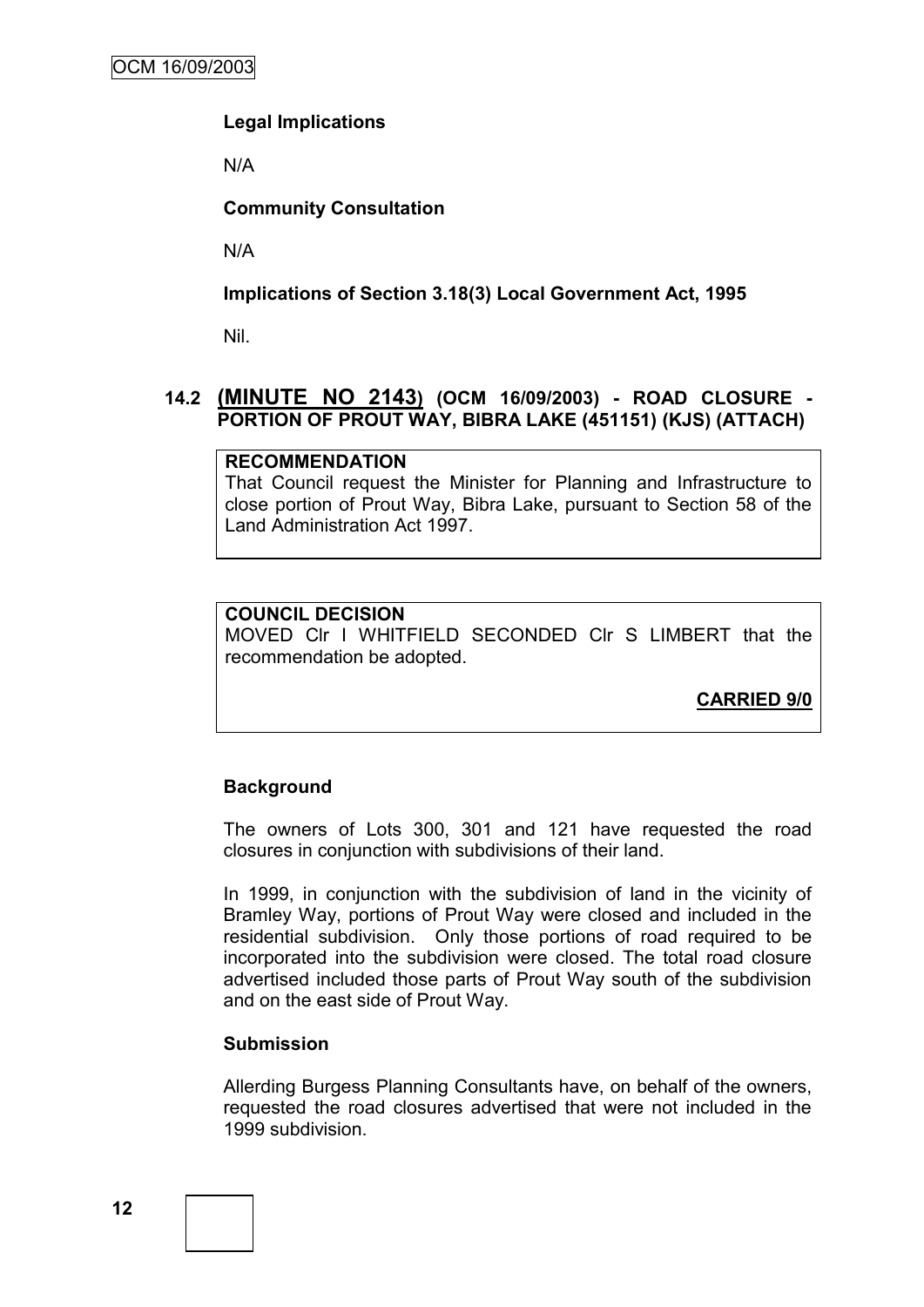The plan of the road closure required by the subdivision was prepared by the subdivision"s consultant surveyor and did not include the full extent of the advertised closure.

### **Report**

Department for Planning and Infrastructure Asset Management has requested that updated responses be sought from the service authorities and updated plans of the extent of the road closures. All of the service authorities have responded and plans drawn. Conditions sought by the service authorities will be addressed within the associated subdivision.

### **Strategic Plan/Policy Implications**

The Corporate Strategic Plan Key Result Areas which apply to this item are:-

- 2. Planning Your City
	- *"To ensure that the development will enhance the levels of amenity currently enjoyed by the community."*

#### **Budget/Financial Implications**

N/A

**Legal Implications**

N/A

**Community Consultation**

N/A

**Implications of Section 3.18(3) Local Government Act, 1995**

Nil.

## **14.3 (MINUTE NO 2144) (OCM 16/09/2003) - JANDAKOT AIRPORT SAFETY (1211) (WJH)**

# **RECOMMENDATION**

That Council:

- (1) receive the report; and
- (2) require the Principal Environmental Health Officer to prepare a further report to be provided to Elected Members through the Elected Members Info, upon receipt of the final Australian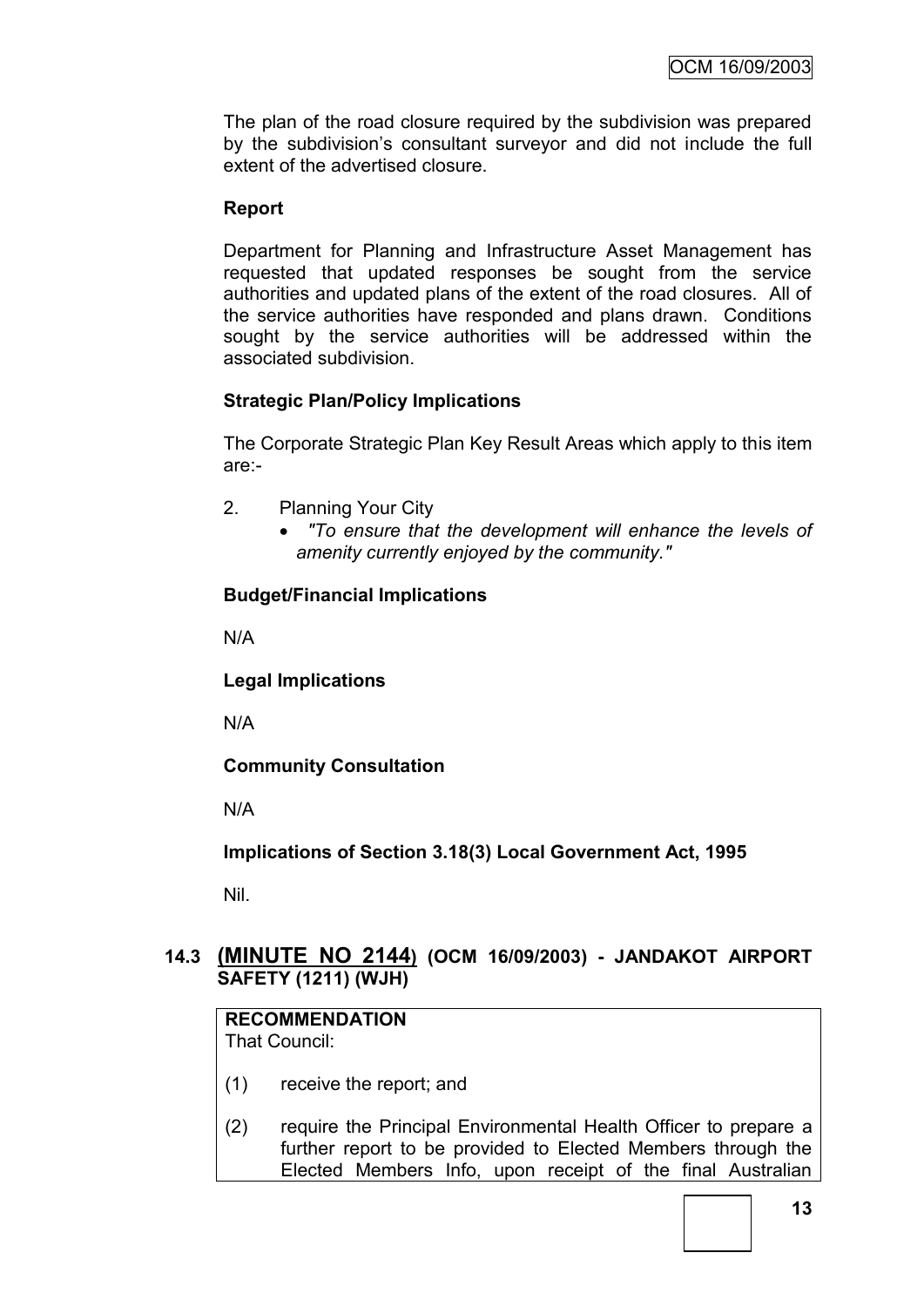Transport Safety Bureau Report into the fatal aviation accident that occurred at Jandakot Airport on 11 August 2003.

## **COUNCIL DECISION**

MOVED Clr S Lee SECONDED Clr M Reeve-Fowkes that Council:

- (1) receive the report; and
- (2) require the Principal Environmental health Officer to prepare a further report to a subsequent Council Meeting, upon receipt of the final Australian Tranpsort Safety Bureau Report into the fatal aviation accident that occurred at Jandakot Airport on 11 August 2003.

**CARRIED 9/0**

## **Explanation**

Due to the fact that this report started out in the public domain, the Officer's report should be made to the Council in a public forum, given the potentially strong interest in the issue, particularly from those residents living in the eastern sector of the district and nearby Jandakot Airport.

### **Background**

On 11 August 2003, an aeroplane crashed at Jandakot Airport killing one person and injuring five others. The crash site was within the Airport property. The aeroplane caught fire and was attended by the FESA O"Connor Brigade, which is understood to have taken 13 minutes to arrive on the scene.

#### **Submission**

At its meeting of 19 August 2003, Council received a request from Mayor Lee as a matter to be noted for investigation without debate, to have a report prepared on safety issues at Jandakot Airport. In light of recent accidents, the report should address the lack of a fulltime fire service at one of Australia's busiest Airports, manning hours in the Control Tower and any other issues of safety that may be pertinent to the users of the airport and the residents of the City.

#### **Report**

The primary authority for investigating the fatal aviation accident that occurred at Jandakot Airport on 11 August 2003, is the Australian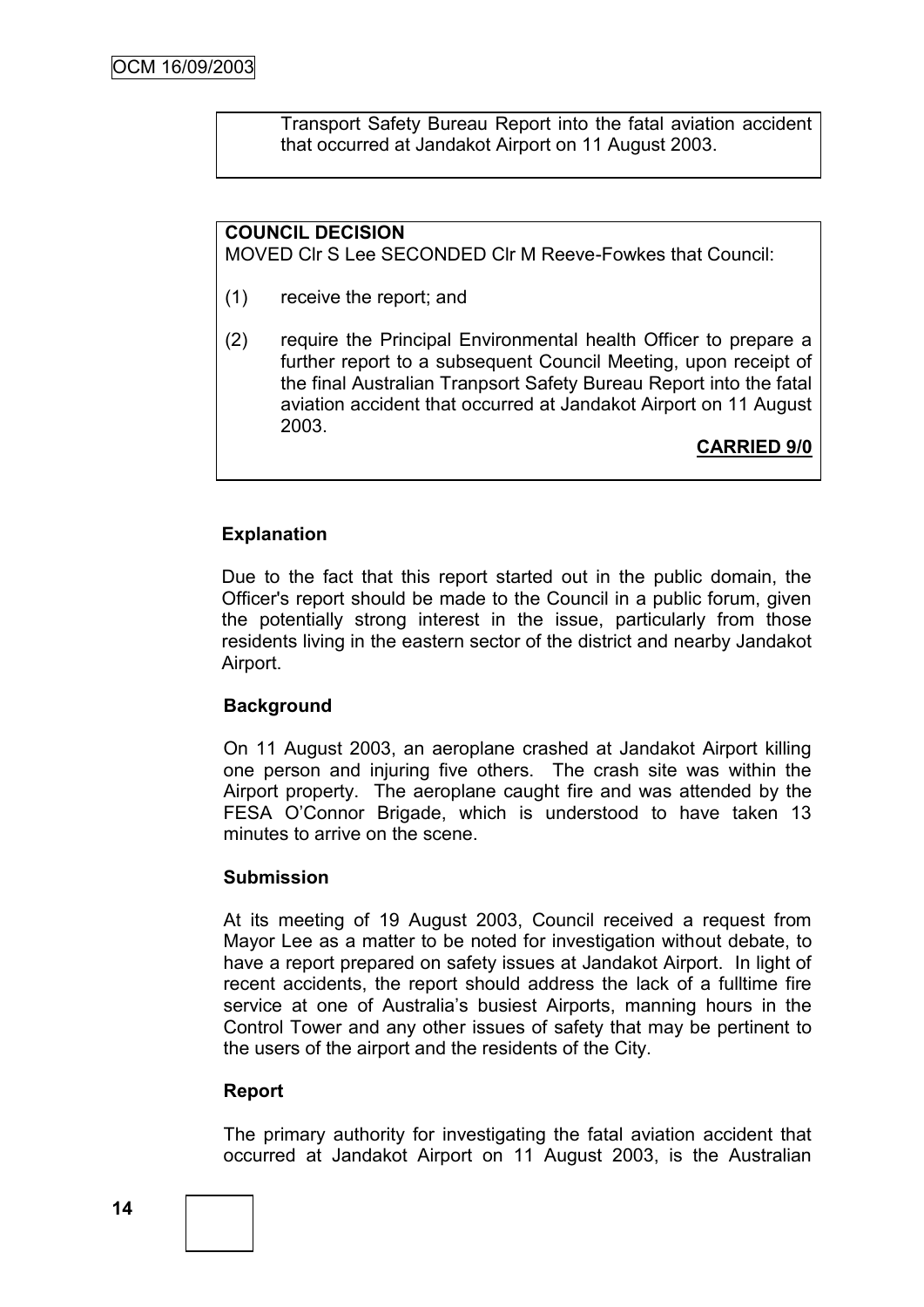Transport Safety Bureau (ATSB). There will also be a Coronial enquiry.

The ATSB is a Bureau within the Commonwealth Department of Transport and Regional Services (DoTRS). The ATSB"s Director of Air Safety Investigation is responsible for the investigation of aircraft accidents, serious incidents, incidents and safety deficiencies within the aviation system.

The Civil Aviation Safety Authority (CASA) is another Commonwealth Government entity, which has responsibility for the safety regulation of civil air operations. CASA"s role is to investigate regulatory breaches and to assist ATSB with its inquiry

Airservices Australia (ASA) is a Commonwealth Government business enterprise providing air traffic management, air navigation infrastructure services and aviation rescue and firefighting. ASA does not have a formal role in the investigation of the accident.

A Memorandum of Understanding exists between ATSB and CASA, which sets out the processes and actions to be taken to maximise aviation safety outcomes and enhance public confidence in aviation safety.

The Principal Environmental Health Officer has written to ATSB requesting:

- confirmation of timing of investigation reports into the accident;
- copies of the reports as they become available;
- statistical information regarding accident and serious incident rates at Jandakot Airport; and
- comparative data for similar airports elsewhere in Australia.

Verbal agreement has been given to forward copies of the reports, as they become available.

The ATSB recently released a draft report "Aviation Safety Indicators 2002: A report on safety indicators relating to Australian aviation" for public comment. The report and discussion papers are available on the internet at [http://www.atsb.gov.gov.au/public/discuss/asi\\_2002.cfm.](http://www.atsb.gov.gov.au/public/discuss/asi_2002.cfm)

This report finds that:

- *"Total activity in the general aviation sector, as measured by hours flown, was relatively flat over the decade, with no significant trends in any of the types of operation within the sector."*
- *"There were 433 fatalities recorded in the general aviation sector from 1992 to 2002…"*
- *"The general aviation annual fatality rate (fatalities per 100,000 hours flown) was 49% lower in 2002 than in 1993, with 46 fatalities in 1993 and 23 in 2002."*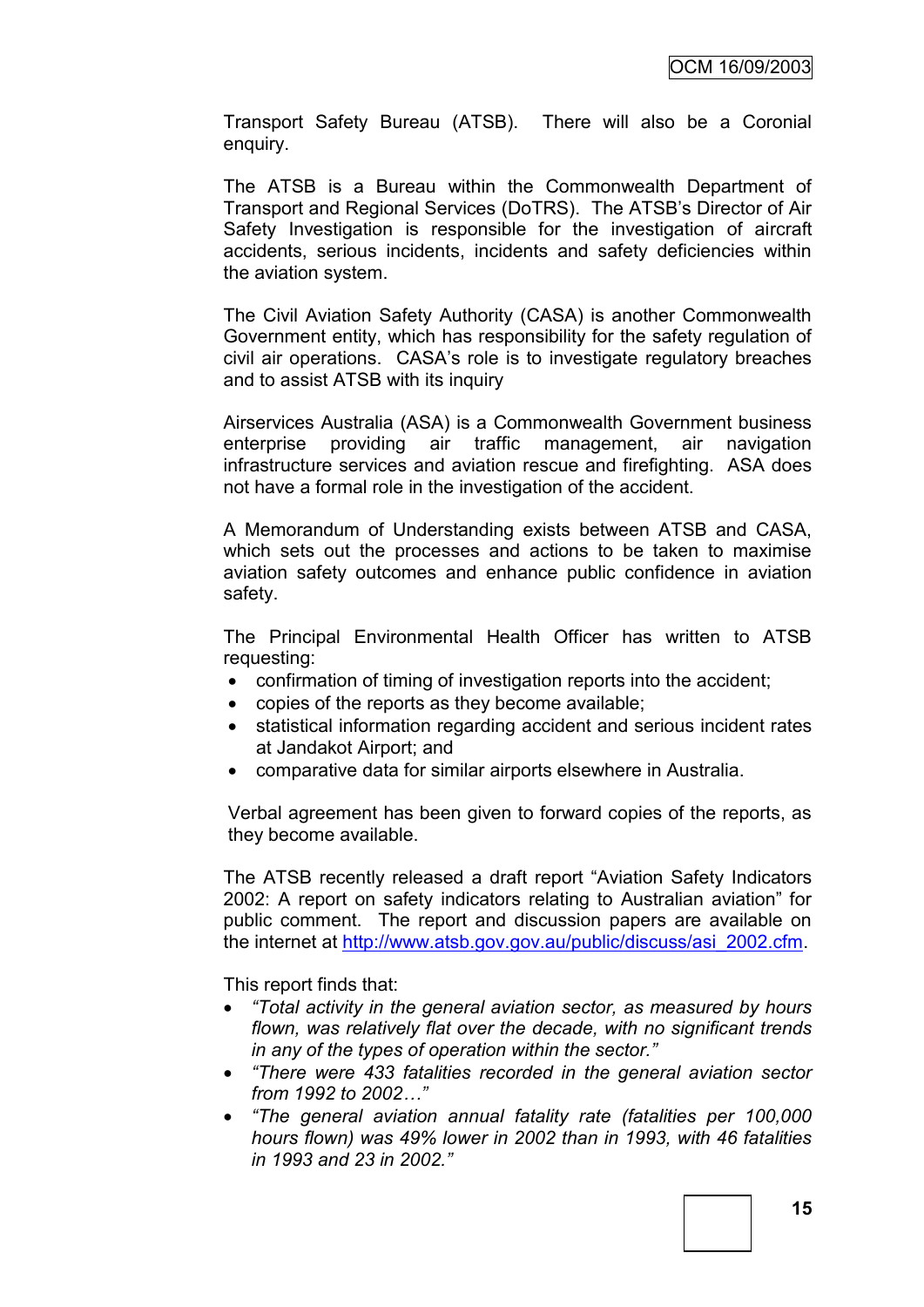- *"The general aviation annual accident rate (accidents per 100,000 hours flown) declined by 48% between 1993 and 2002."*
- *"The general aviation accident rate (fatal accidents per 100,000 hours flown) declined by 54% between 1993 and 2002."*
- *"The general aviation annual accident rate and the general aviation fatal accident rate were found to exhibit statistically significant declining trends."*

The ATSB also publishes road fatality statistics. An analysis of available data shows that in the ten years between 1992 and 2001, (inclusive) 18,686 people died on Australian roads.

The following information has been provided by Jandakot Airport Holdings (JAH):

| • Airservices Tower Hours: |                   |
|----------------------------|-------------------|
| May-August                 | 0800 - 2000 hours |
| Sept – Apr                 | 0800 - 2100 hours |
| Circuit training hours.    |                   |

| GILGUIL LIGILIIILY HOULS. |                     |
|---------------------------|---------------------|
| Mon $-$ Sat               | $0600 - 2230$ hours |
| Sunday                    | $0800 - 1800$ hours |

- JAH has in place an "Airport Emergency Plan" as required by the *Civil Aviation Safety Regulations 1998*.
- CASA carry out an annual airport safety audit, issuing audit reports and making recommendations for action.
- JAH as the Airport operator, carries out biennial Emergency Plan exercises, provides training to airport emergency agencies and operators and actively participates in the following safety related committees:
	- Jandakot Airport Emergency Committee
	- District Emergency Management Committee
	- Perth Airport Emergency Committee

The incidents recorded below eventuated due to either aircraft landing gear failure or failures during the landing and take off phase of operation. Major injuries to persons were sustained in only two of the reported crashes. Other incident categories, including full emergency and local standby, are not shown here.

| <b>Total Crashes</b> |                |
|----------------------|----------------|
|                      |                |
|                      |                |
| 3                    |                |
| 8                    |                |
| 2                    | $(1$ fatality) |
|                      |                |

The Airport Rescue and Firefighting Service was closed effective from 30 June 1991. Verbal advice from CASA confirms that under the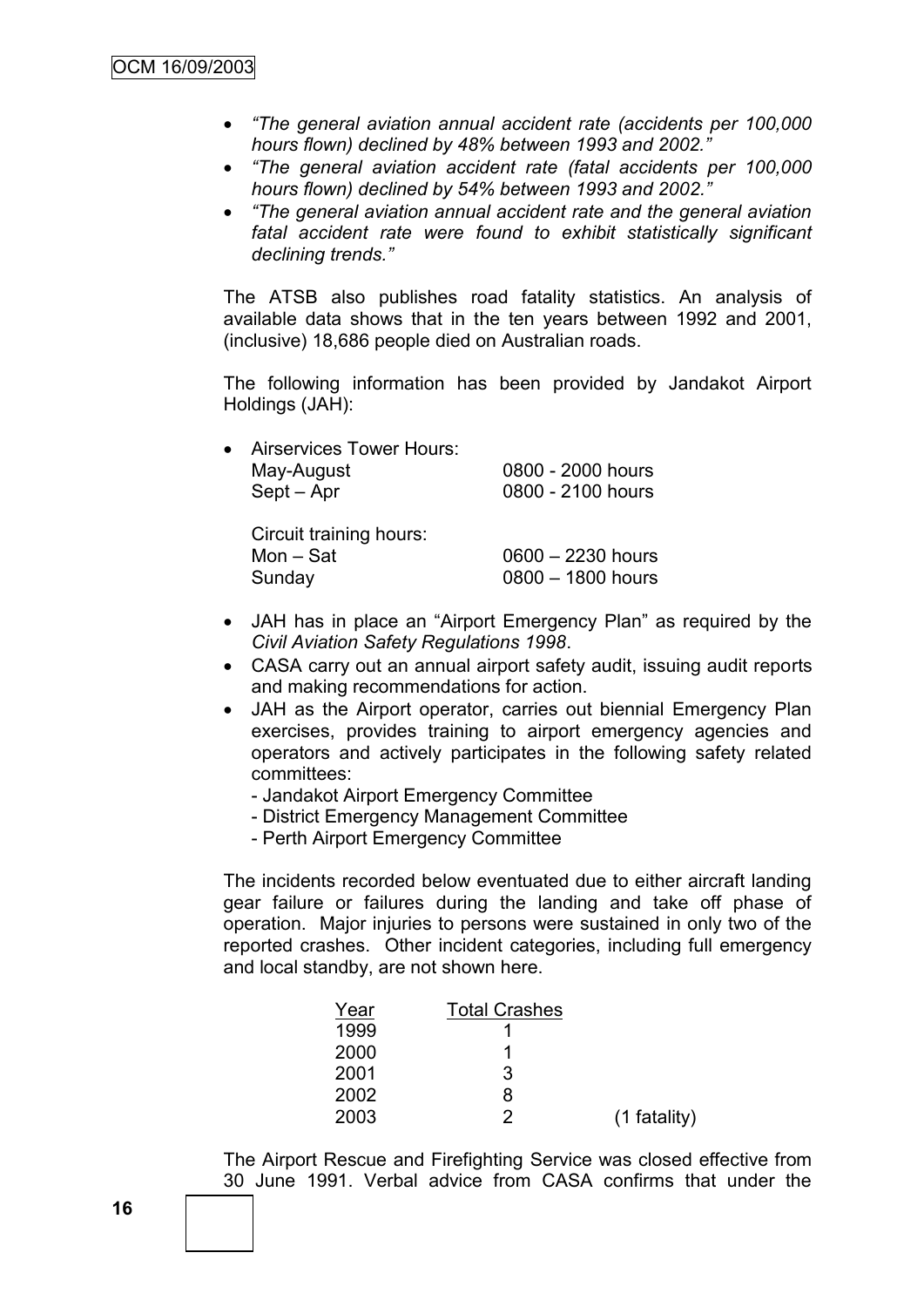provisions of the *Civil Aviation Safety Regulations 1998,* there is no obligation for such a service to be provided at Jandakot Airport.

Jandakot Airport is covered by the Fire and Emergency Services Authority fire services.

Verbal advice from the State Department of Planning and Infrastructure indicates that they do not have jurisdiction over safety at Jandakot Airport, they do not have a position regarding safety at Jandakot Airport, nor do they have the expertise to assess or comment on safety at Jandakot Airport.

From the above it appears that:

- General aviation accident and fatal accident rates have fallen significantly over the past 10 years.
- Compared to the number of aircraft movements at Jandakot Airport, the crash rate is very low.
- The airport operations are subject to regulation and regular safety audits by CASA.
- The provision of Rescue and Firefighting equipment is in accordance with regulatory requirements.
- The fatality that occurred as a result of the accident of 11 August 2003, appears to be a very rare occurrence.
- ATSB and Coronial enquiries into the fatal accident of 11 August is underway.

It could be that the ATSB report may make recommendations that satisfy the Mayor's concerns in respect to a fulltime fire service, manning hours in the control tower and other related safety issues. Because of this, it is considered premature for Council to undertake these investigations.

Considering all of this, it is recommended that Council resolve to receive this report and require the Principal Environmental Health Officer to prepare a further report upon receipt of the final Australian Transport Safety Bureau report into the fatal aviation accident that occurred at Jandakot Airport on 11 August 2003. This report will be provided to Elected Members through the Elected Members Info.

### **Strategic Plan/Policy Implications**

N/A

### **Budget/Financial Implications**

N/A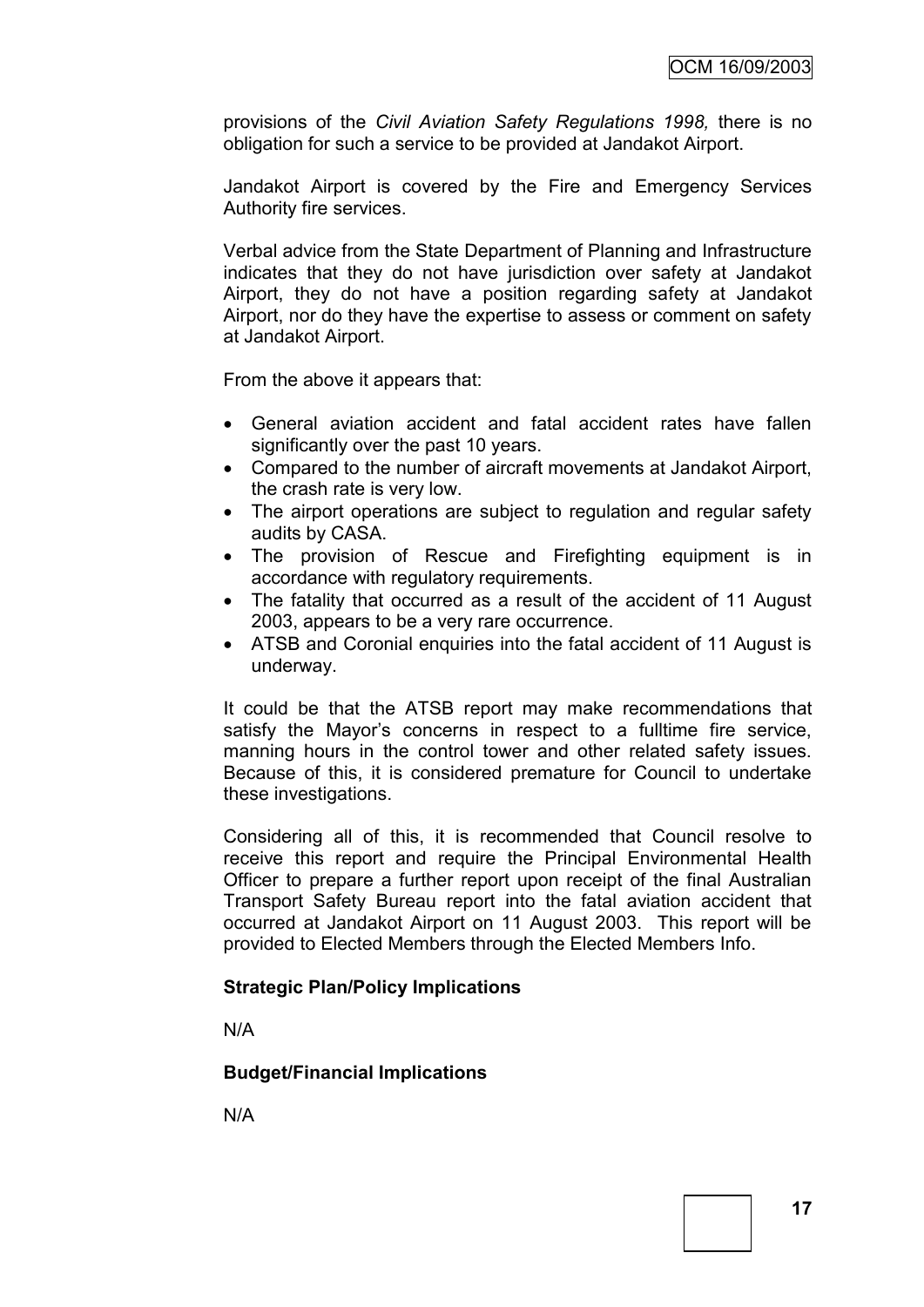# **Legal Implications**

N/A

## **Community Consultation**

Information collected from ATSB, JAH and CASA.

## **Implications of Section 3.18(3) Local Government Act, 1995**

Regulation and control of aviation safety at Jandakot Airport and in the airspace above the City are the responsibility of the Commonwealth Government. Council activity in this area could be interpreted as inappropriate duplication of services provided by the Commonwealth Government.

## **14.4 (MINUTE NO 2145) (OCM 16/09/2003) - PROPOSED CONCRETE BATCHING PLANT - LOT 28; 57 HOWSON WAY, BIBRA LAKE - OWNER: CEPTRE NOMINEES PTY LTD & CAREW NOMINEES PTY LTD - APPLICANT: W LUKIC (4109349) (VM) (ATTACH)**

# **RECOMMENDATION**

That Council:

(1) grant approval for the proposed Concrete Batching Plant on Lot 28; 57 Howson Way, Bibra Lake, subject to the following conditions:

### Standard Conditions

- 1. Development may be carried out only in accordance with the terms of the application as approved herein and any approved plan.
- 2. Nothing in the approval or these conditions shall excuse compliance with all relevant written laws in the commencement and carrying out of the development.
- 3. Retaining wall(s) being constructed in accordance with a suitably qualified Structural Engineer's design and a building licence being obtained prior to construction.
- 4. The premises shall be kept in a neat and tidy condition at all times by the owner/occupier to the satisfaction of the Council.
- 5. A plan or description of all signs for the proposed development (including signs painted on a building) shall be submitted to and approved by the Council as a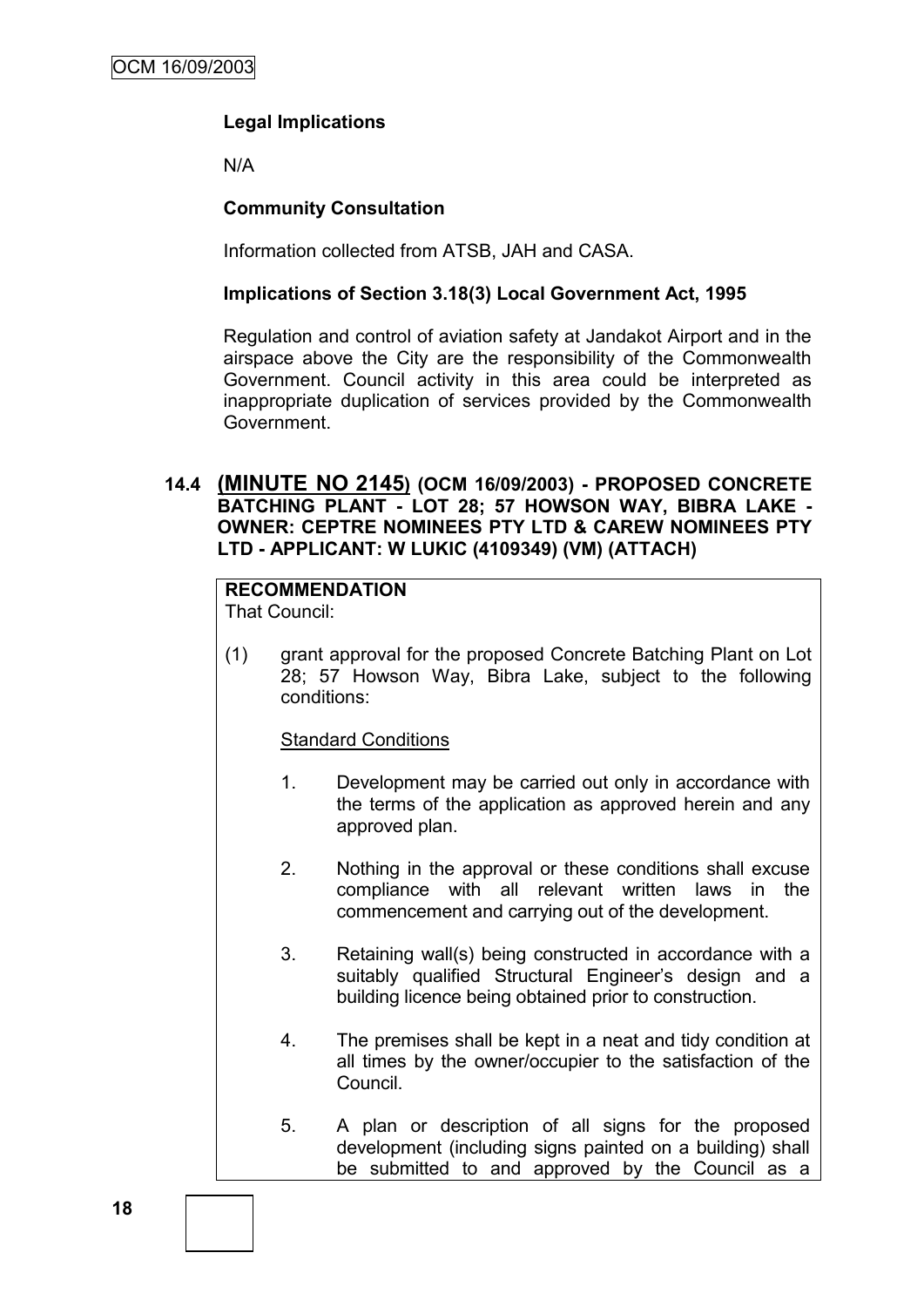separate application. The application (including detailed plans) and appropriate fee for a sign licence must be submitted to the Council prior to the erection of any signage on the site/building.

- 6. Landscaping and tree planting to be undertaken in accordance with the approved plan prior to the occupation of the site.
- 7. A landscape plan must be submitted to the Council and approved, prior to applying for building licence and shall include the following:-
	- (1) the location, number and type of existing and proposed trees and shrubs, including calculations for the landscaping area being in conformity with the City of Cockburn Greening Plan
	- (2) any lawns to be established
	- (3) any natural landscape areas to be retained;
	- (4) those areas to be reticulated or irrigated; and
	- (5) verge treatments
- 8. The gradient of cut and fill batters within a development which is set aside for drainage to be retained in a natural state are not to exceed 1 in 3, comprise clean fill and be stabilised, and areas which are proposed to be grassed and maintained abutting a natural area are to be separated by a physical barrier to the specification and satisfaction of the Council.
- 9. The carrying on of the development must not cause a dust and smoke nuisance to neighbours. The developer is required to submit a Dust Management Plan in accordance with the Council"s Guidelines for the Preparation of Dust Management Plans for development sites within the City of Cockburn. The Plan is to be approved by the Council"s Health Services prior to the commencement of earthworks and complied with during the life of the development. The burning of vegetation is prohibited.
- 10. Earthworks over the site and batters must be stabilised to prevent sand or dust blowing, and appropriate measures shall be implemented within the time and in the manner directed by the Council in the event that sand or dust is blown from the site.
- 11. All stormwater drainage shall be designed in accordance with the document entitled "Australian Rainfall and Runoff" 1987 (where amended) produced by the Institute of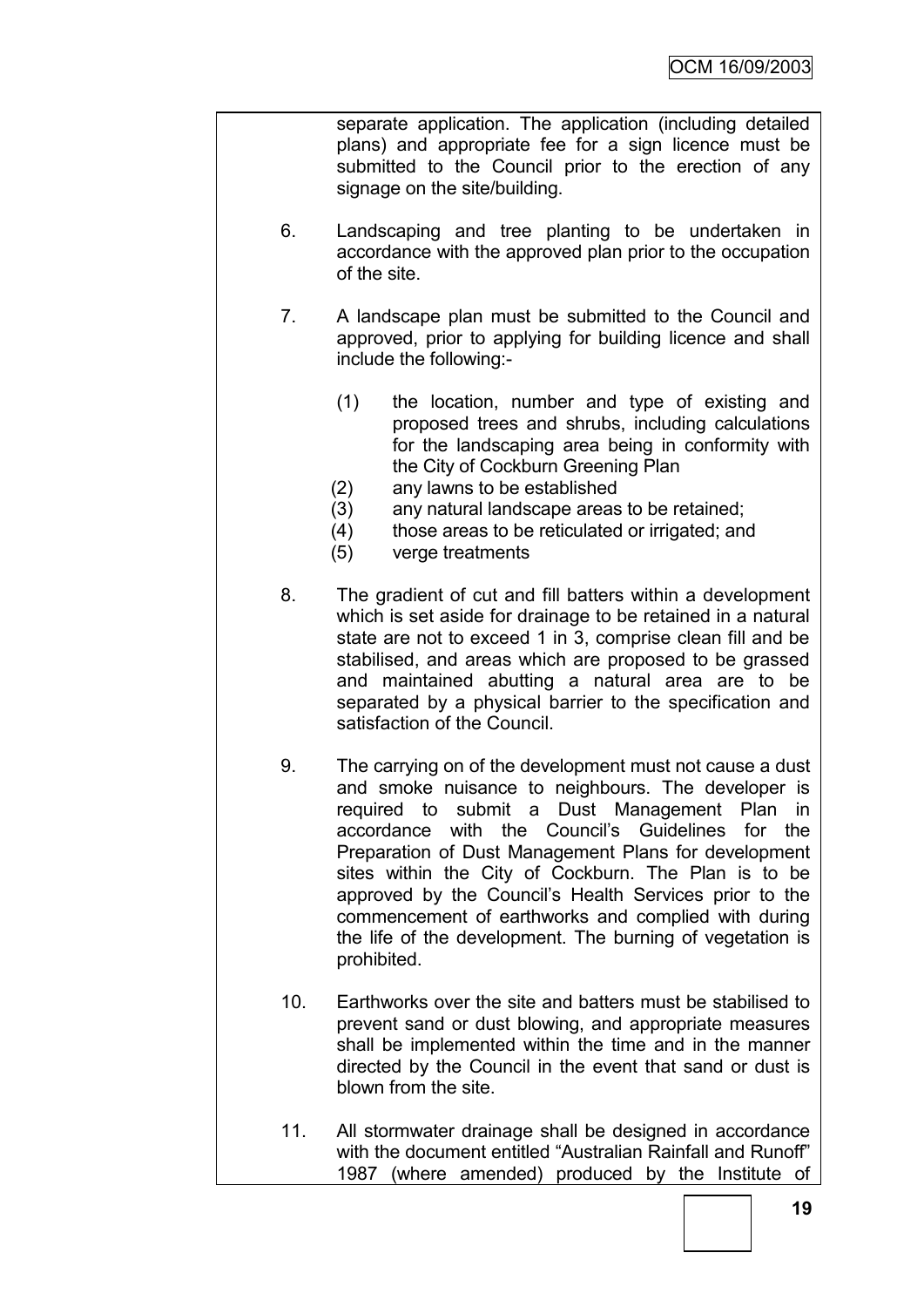Engineers, Australia, and the design is to be certified by a suitably qualified practicing Engineer, to the satisfaction of the Council.

- 12. All stormwater being contained and disposed of on-site to the satisfaction of the Council.
- 13. An approved effluent disposal system to the satisfaction of Council's Health Service and/or the Department of Health must be installed prior to the occupation of any habitable building to be erected on the land. (Council"s Health Service)
- 14. A minimum of one disabled carbays designed in accordance with Australian Standard 2890.1 - 1993 is to be provided in a location convenient to, and connected to a continuous accessible path to, the main entrance of the building or facility. Design and signage of the bay(s) and path(s) is to be in accordance with Australian Standard 1428.1 - 1993. Detailed plans and specifications illustrating the means of compliance with this condition are to be submitted in conjunction with the Building Licence application.
- 15. Works depicted on the approved parking plan shall be maintained to the satisfaction of the Council.
- 16. The vehicle parking area shall be sealed, kerbed, drained and line marked in accordance with the approved plans and specifications certified by a suitably qualified practicing Engineer to the satisfaction of the Council.
- 17. Access onto the site shall be restricted to that shown on the plan approved by the Council.

#### Conditions to be Complied with Prior to Occupation

- 18. The landscaping must be completed in accordance with an approved detailed landscape plan, prior to the occupation of any building.
- 19. Landscaping is to be undertaken in the street verge adjacent to the Lot(s) in accordance with the approved plans and be established prior to the occupation of the building; and thereafter maintained to the Council's satisfaction.

Special Conditions

20. The internal roadways to be sealed to Council"s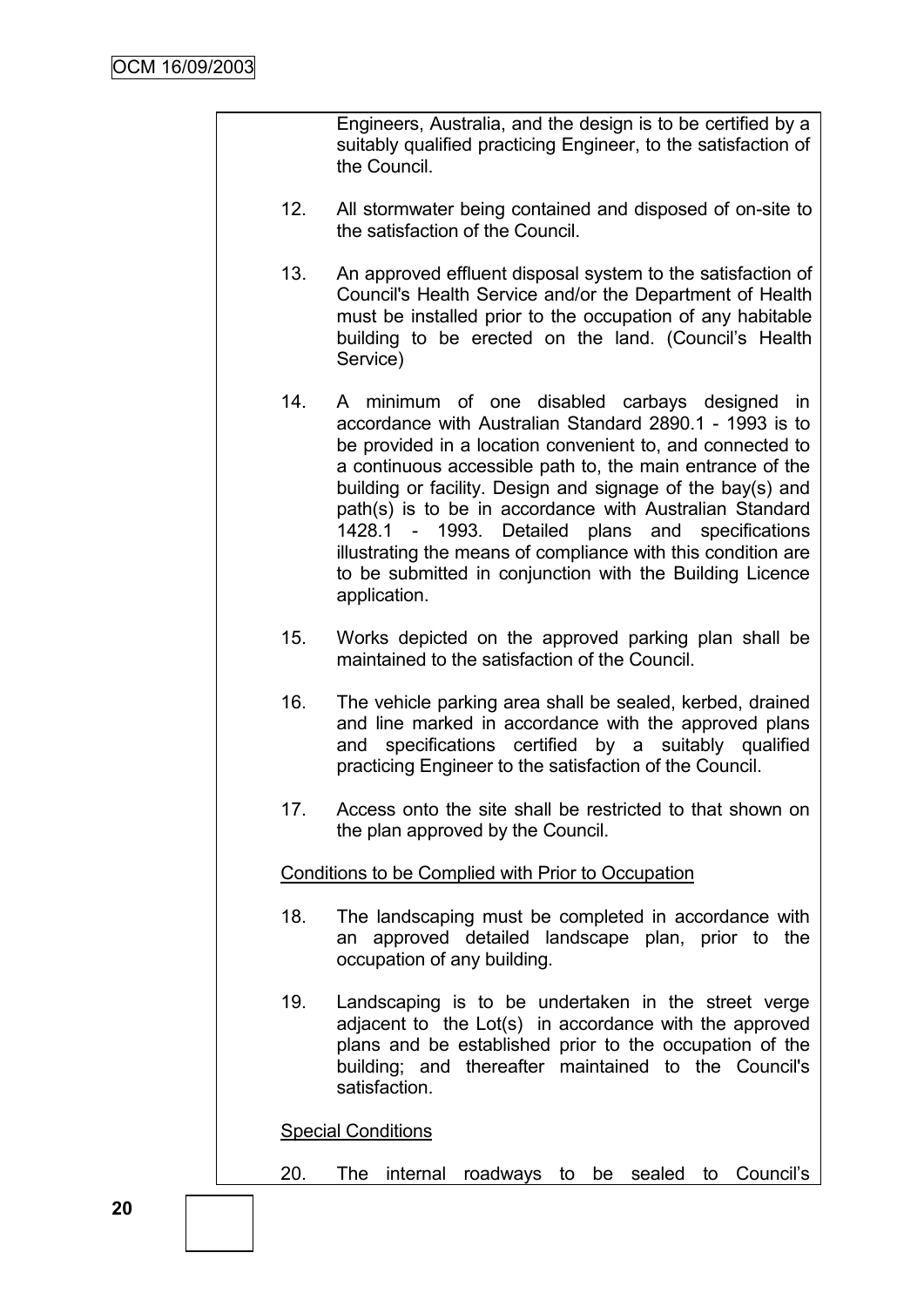satisfaction to ensure dust emissions from trucks are not a nuisance.

21. The approval of the Environmental Protection Authority is required prior to development under the provisions of the Environmental Protection Act 1986.

### Standard Footnotes

- 1. This approval is issued by the Council under its Town Planning Scheme, and approvals or advice by other agencies may be required, and it is the responsibility of the applicant to ensure that all other approvals/advice are issued prior to commencing development or use of the land, and a copy of the approval/advice should be provided to the Council.
- 2. Until the Council has issued a Certificate of Classification under Regulation 20 of the Building Regulations 1989, there shall be no approval to use the building for the purposes of the development herein conditionally approved and the land shall not be used for any such purpose.
- 3. The development is to comply with the requirements of the Building Code of Australia.
- 4. Access and facilities for disabled persons is to be provided in accordance with the requirements of the Building Code of Australia.
- 5. The operations should comply with all environmental standards as specified in any works approvals, licence, conditions of approval applied under the *Environmental Protection Act 1986*.
- 6. The Council takes no responsibility or liability in respect to maintenance and reinstatement of any verge area landscaped as a condition of approval.
- 7. The development is to comply with the *Environmental Protection Act 1986* which contains penalties where noise limits exceed the prescribed by the *Environmental Protection (Noise) Regulations 1997*.
- (2) issue a Schedule 9 Notice of Determination on Application for Planning Approval to the applicant accordingly; and
- (3) advise those who lodged submissions of Council"s decision.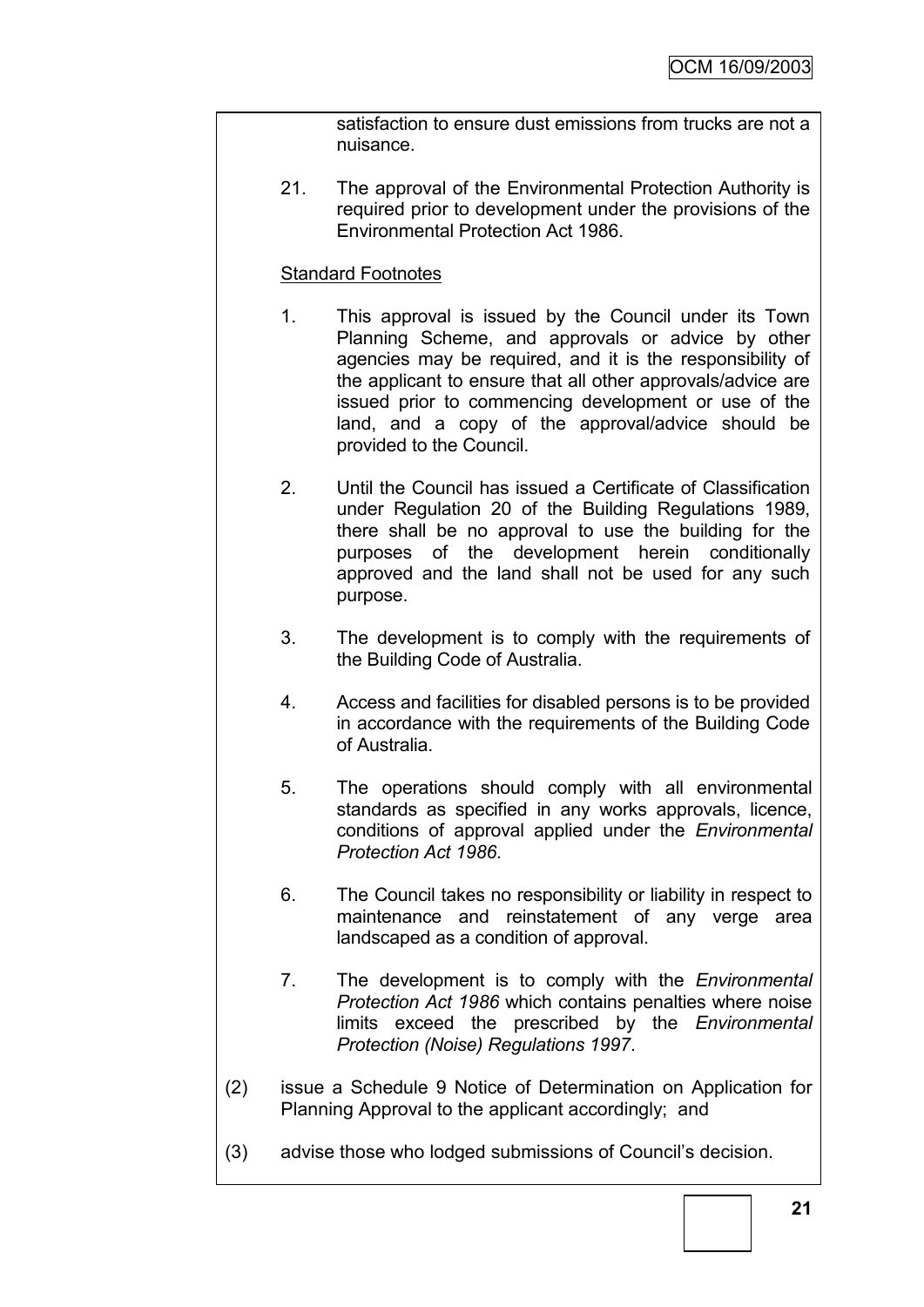# **COUNCIL DECISION**

MOVED Clr V OLIVER SECONDED Clr K ALLEN that the matter be deferred to the October Meeting of Council.

# **CARRIED 5/4**

### **Explanation**

Elected Members require more time to consider the submissions which have been lodged in relation to the application.

#### **Background**

| ZONING:           | MRS:                                     | Industrial |  |
|-------------------|------------------------------------------|------------|--|
|                   | TPS3:                                    | Industry   |  |
| LAND USE:         | <b>Concrete Batching Plant</b>           |            |  |
| LOT SIZE:         | 2.4281ha                                 |            |  |
| AREA:             | Approx. 1970m <sup>2</sup> of site works |            |  |
| <b>USE CLASS:</b> | <b>Industry General (licensed)</b>       |            |  |

#### **Submission**

Council has received an application dated 7 July 2003, from the landowner(s) of the subject property, Ceptre Nominees Pty Ltd & Carew Nominees Pty Ltd, for planning approval to develop a concrete batching plant on the site.

The proposed development includes the following site works:

- Entrance to the site being gained from Howson Way. Provision of a wide driveway (approximately 11m wide) and bitumen crossover.
- Minor site works to create the necessary falls for process water and stormwater management.
- Significant retaining wall structures may be required along the Western boundary.
- Excavation for mass concrete footings for silo, hoppers and below ground sumps and compensating basins.
- The development of the eastern portion of the site with a concrete batching plant incorporating cement storage silos (up to 19m in height), weigh hoppers (with dust covers), water tank, conveyors for the mixing of cement, sand and aggregate.
- Ancillary structures including a slump stand, sumps, water tanks etc.
- Construction of product storage bins (tilt up concrete panels) with dust covers to 6m in height.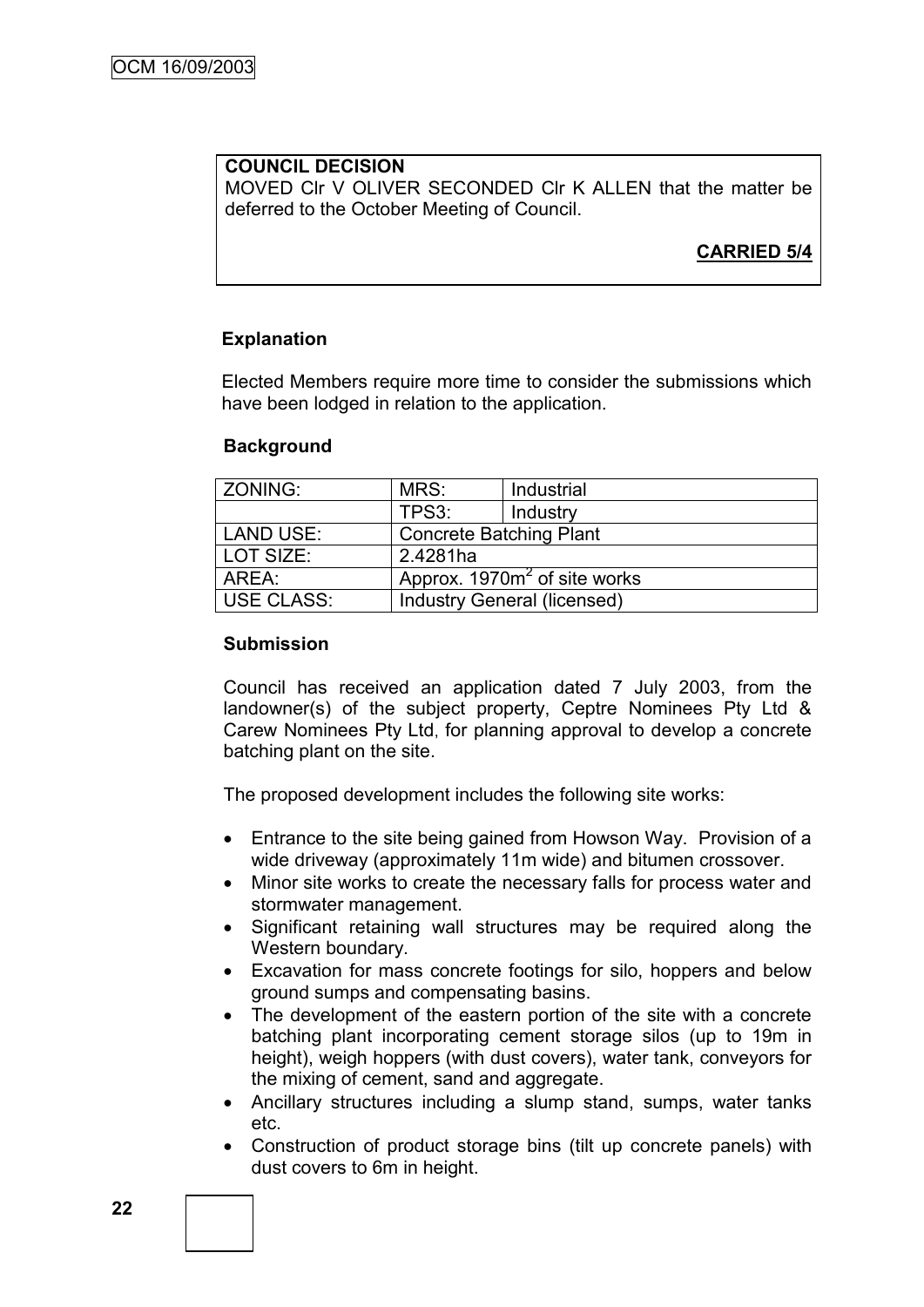- A site office building incorporating a despatch office, lunchroom and toilet.
- Appropriate landscaping to Council requirements.
- Concrete seal portions of the site for vehicle and truck parking, loading and movements.

As part of the Development Application the applicant provided the following documents:

- Copy of Environmental Protection Authority Code of Practice 1991 Concrete Batching Plants.
- Description of Concrete Batching Plant and elevation drawings.

### **Report**

The application complies with the car parking, building setbacks, building height/scale, landscaping and amenity provisions of the Scheme.

Concrete batching or cement products manufacturing land use require a license under the Environmental Protection Regulations 1987. As a license is required by the Department of Environmental Protection, the proposed use falls within the Use Class Category of "Industry General (licensed)".

The subject site is zoned "Industry" under the City of Cockburn Town Planning Scheme No.3. An "Industry General (licensed)" use is a "D" use within an Industry Zone under the Zoning Table of the Scheme. The Scheme specifies that a "D" use means that the use is not permitted unless the local government has exercised its discretion by granting planning approval. The application has been referred to Council for determination following receipt of submissions in objection from landowners of neighbouring properties.

The nature of the objections relate primarily to dust pollution from the concrete batching plant activities and the inappropriate location of the concrete batching plant in relation to existing neighbouring landuses, especially a grain storage premises and wool storage premises.

As part of the application the applicant prepared a Works Approval Application "Notice of Intent" and submitted to the Department of Environment (DOE) for approval as required by the legislation.

In addressing the concerns of dust pollution, the applicant has provided Council with a copy of the Department of Environmental Protection Works Approval Application, which provides details on concrete batching dust management on-site. Verbal discussions between Council Health Services and staff of DOE indicate that the proposed concrete batching plant and dust management measures are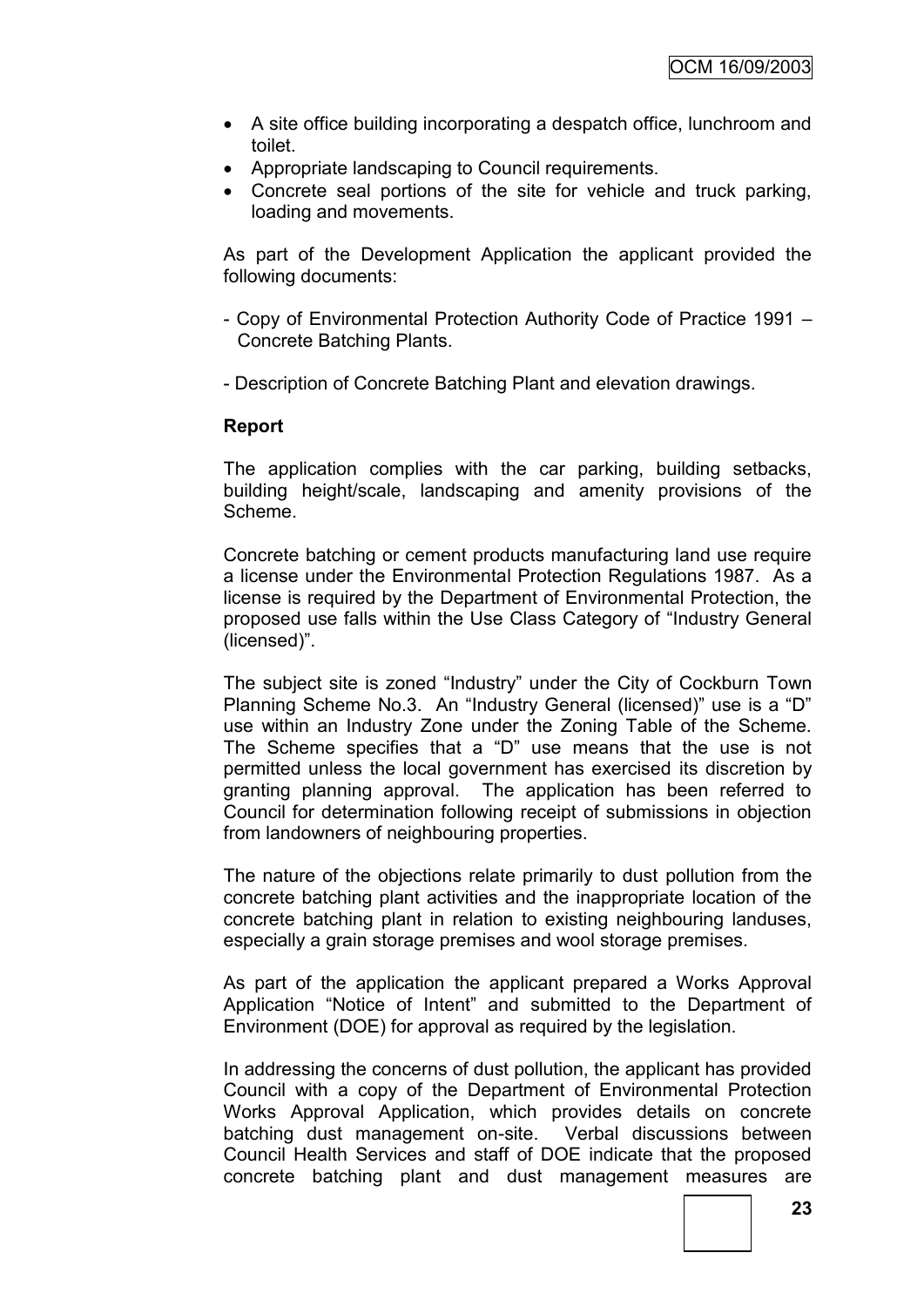acceptable in terms of the Environmental Code of Practice for Concrete Batching Plants. To date Council has not received a written response from the DOE in relation to the matter. However, DOE has advised that the proposed noise emissions from the Concrete Plant have been thoroughly addressed and that the proposed dust emissions should be no greater than the current use of the lot. DOE officers also advise that the Works Approval Application submitted is awaiting final approval.

To further explain the operations of the proposal with regards to the emission of dust from the operation, the applicant submitted a letter dated 2 September 2003 and this is attached to the Agenda.

### **Conclusion**

As the application complies with the provisions of the City of Cockburn Town Planning Scheme No.3 and staff at the Department of Environment have verbally indicated that the proposal is acceptable, it is considered that the application can be conditionally approved, subject to conditions such as the implementation of a Dust Management Plan and the sealing of internal roads to address the impacts of dust and noise nuisance from the premises to adjoining properties. Given the above, the application is therefore recommended for approval with conditions.

## **Strategic Plan/Policy Implications**

The Corporate Strategic Plan Key Result Areas which apply to this item are:-

- 1. Managing Your City
	- *"To conduct Council business in open public forums and to manage Council affairs by employing publicly accountable practices."*
- 2. Planning Your City
	- *"To ensure that the development will enhance the levels of amenity currently enjoyed by the community."*
	- *"To foster a sense of community within the district generally and neighbourhoods in particular."*
- 3. Conserving and Improving Your Environment
	- *"To conserve the character and historic value of the human and built environment."*
	- *"To ensure that the development of the district is undertaken in such a way that the balance between the natural and human environment is maintained."*

The Council Policies which apply to this item are:-

APD17 Standard Development Conditions And Footnotes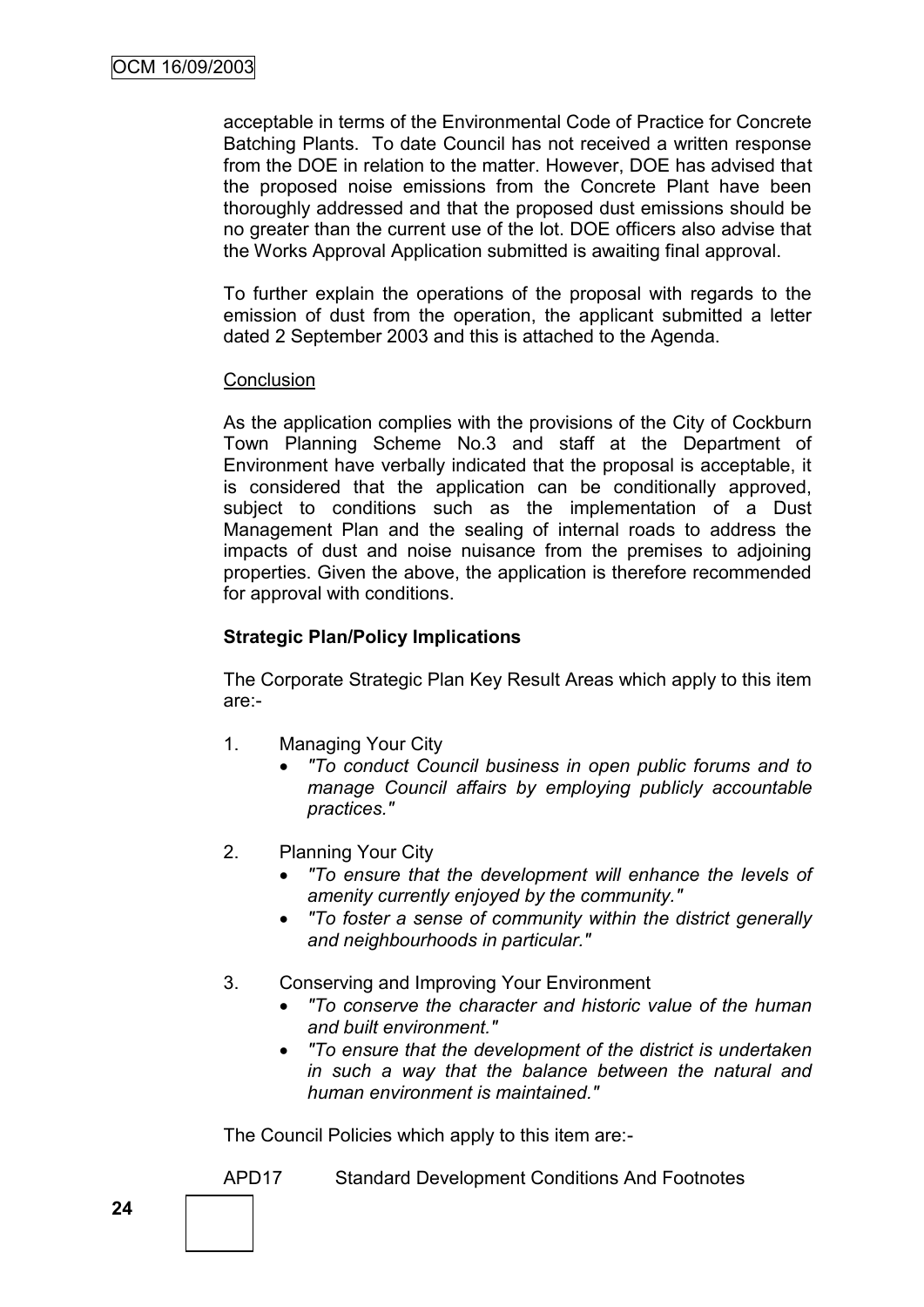# **Budget/Financial Implications**

N/A

## **Legal Implications**

N/A

## **Public Consultation**

In accordance with the requirements of the Scheme, the proposal was advertised for comment in accordance with Clause 9.4.3. At the conclusion of the advertising period on 4 August 2003, five submissions were received, all objecting to the proposal. A copy of the submissions is included in the Agenda attachments.

## **Implications of Section 3.18(3) Local Government Act, 1995**

Nil.

## **14.5 (MINUTE NO 2146) (OCM 16/09/2003) - NOMINATION OF FRANKLAND PARK (RESERVE 27057) WATTLEUP ROAD, WATTLEUP, AS A BUSH FOREVER SITE (4412178) (AJB) (ATTACH)**

#### **RECOMMENDATION** That Council:

- (1) advise the Department for Planning and Infrastructure Bush Forever Office that the City of Cockburn, being the responsible authority for the care, control and management of Frankland Reserve (R27057) agrees to the inclusion of Frankland Reserve as a Bush Forever site, subject to the Department for Planning and Infrastructure:
	- 1. acknowledging that an area of some 4.0 hectares in the south-eastern corner of the reserve is to be developed for active recreation purposes as and when the surrounding land is developed for residential purposes and this will not be affected by the inclusion of the Reserve as a Bush Forever site, given that 3.5 hectares in this location has already been cleared;
	- 2. agreeing to investigate the realignment of existing Frankland Avenue as shown in the Metropolitan Region Scheme and the proposed future alignment of Rowley Road, such that these reserves do not impinge on Frankland Reserve, so as to maximise the conservation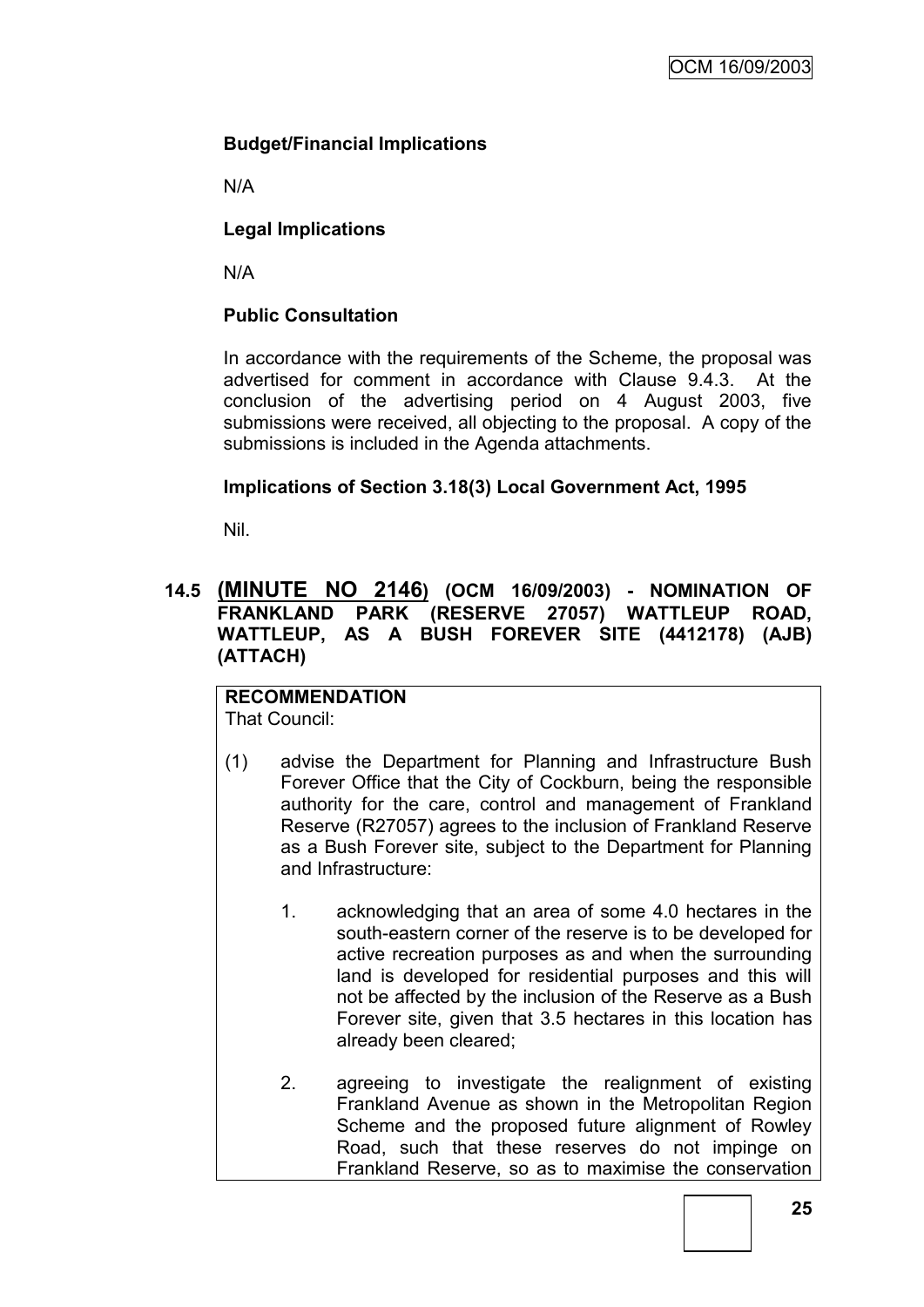#### values of the land; and

(2) advise landowners immediately adjacent to the reserve of Council"s decision.

## **COUNCIL DECISION**

MOVED Clr M REEVE-FOWKES SECONDED Clr I WHITFIELD that the recommendation be adopted.

## **CARRIED 9/0**

### **Background**

Council at its meeting held on 16 March 1999, considered a report on Bush Plan (now Bush Forever) and resolved to forward a submission to the then Ministry for Planning which provided comments on Bush Plan and nominated additional sites for consideration to be included in Bush Plan. Nominated additional Site 6 was the Frankland Reserve.

At its meeting held on 17 July 2001 (Item 14.13), Council considered a report on the application to mine sand within Frankland Reserve and a possible land exchange and resolved not to support any proposed exchange and to strongly object to the mining of sand within Frankland Reserve.

Council at its meeting held on 21 August 2001, again considered the question of sand mining in Frankland Reserve and resolved to reconfirm its strong opposition to the sand mining within the land and instructed its Solicitor, McLeod & Co, to represent the Council in the Mining Warden"s Court to oppose the issue of a Mining Licence to Amity Holdings Pty Ltd to quarry sand from Frankland Reserve.

Council has not received any advice in respect to the determination of the mining application for Frankland Reserve.

#### **Submission**

The Bush Forever Office within the Department for Planning and Infrastructure has reviewed the proposed nomination of Frankland Reserve as a Bush Forever site and has concluded that the property contains bushland of regional significance.

The care, control and management of Frankland Reserve rests with the City of Cockburn and accordingly, the Bush Forever Office has sought Council"s formal agreement to include the reserve as a Bush Forever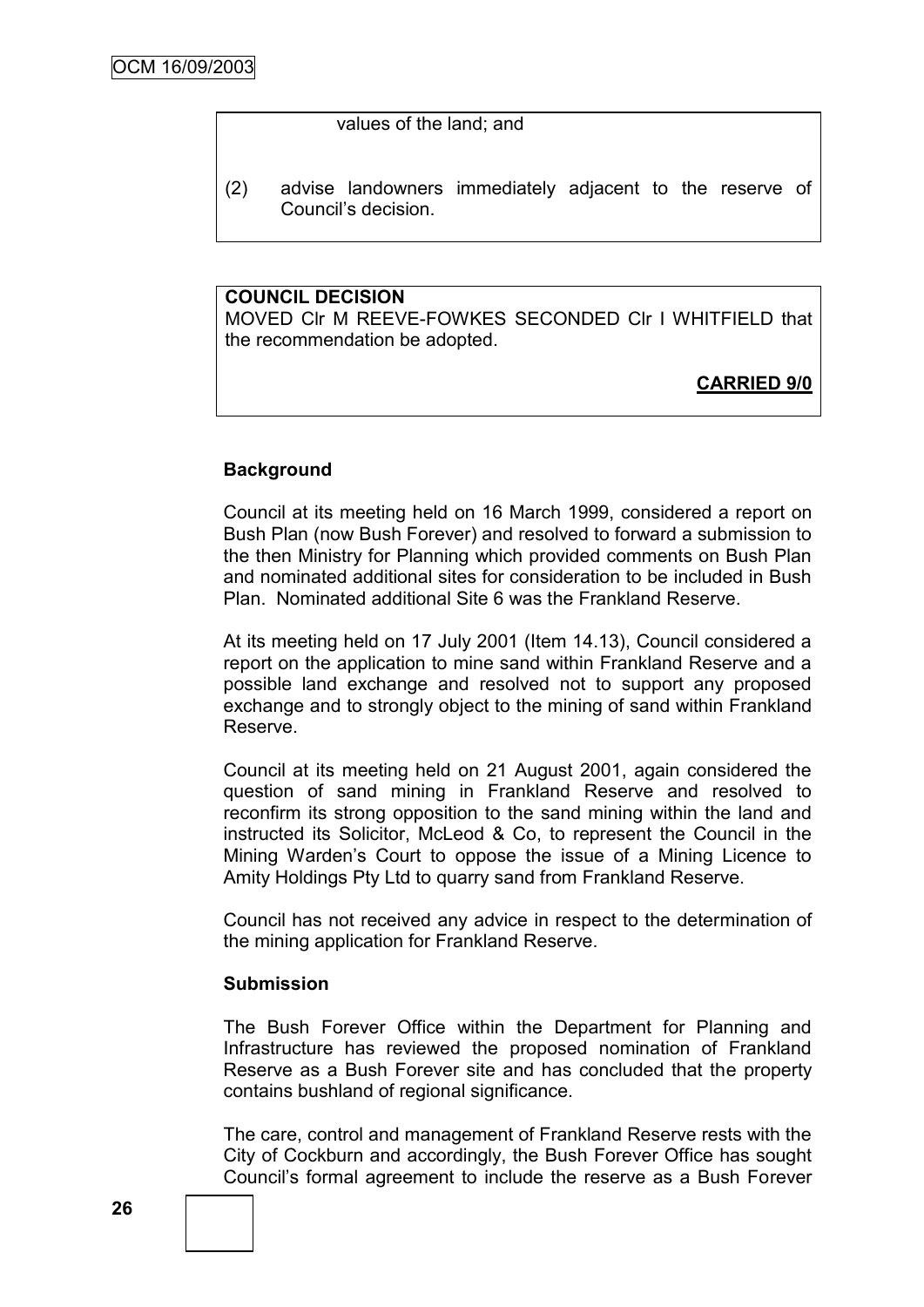site. A copy of correspondence dated 26 July 2003, is included in the Agenda attachments.

# **Report**

The following matters are pertinent in considering the nomination of Frankland Reserve as a Bush Forever site:

- 1. The nomination is in accordance with an earlier resolution of Council.
- 2. The nomination should be supported by local residents in the area. In response to the proposal to exchange Frankland Reserve for other land, the Frankland Reserve Community Committee in numerous letters, points out the recreational and conservation values of the land.
- 3. Planning of the future urban area around Frankland Reserve has identified the need for a 4 hectare active recreation area for development of playing fields and provision of clubroom facilities. The alternatives for this are to set aside a significant portion of a number of the private lots in the area which will necessitate difficult public open space provision arrangements, or the incorporation of the facility within Frankland Reserve.

Within Frankland Reserve there is an area in the south-eastern corner which has been previously cleared, that is of suitable size and of gentle grade, which has been identified as suitable for that purpose.

Given the need for an active recreation area and the suitability of a portion of Frankland Reserve, it is recommended that any acceptance of Frankland Reserve being nominated as a Bush Forever site be conditional upon this activity being acceptable.

The letter from the Bush Forever Office dated 26 July 2003, advises that more active recreation such as an oval located in an area that is completely cleared of native vegetation may be suitable if appropriately designed and managed to avoid impact on the surrounding regionally significant bushland. Council has a number of reserves which integrate both conservation and active recreation uses and it is considered that the management of the interface is not an issue.

4. Frankland Reserve has a total area of 24.28 hectares. Of that, an area of approximately 3.5 hectares has been cleared in the southeast corner, 1.5 hectares is reserved for the extension of Frankland/Hammond Road and 2.1 hectares is required for the future alignment of Rowley Road. Of the balance 17.18 hectares of land which is considered to be of conservation value, this is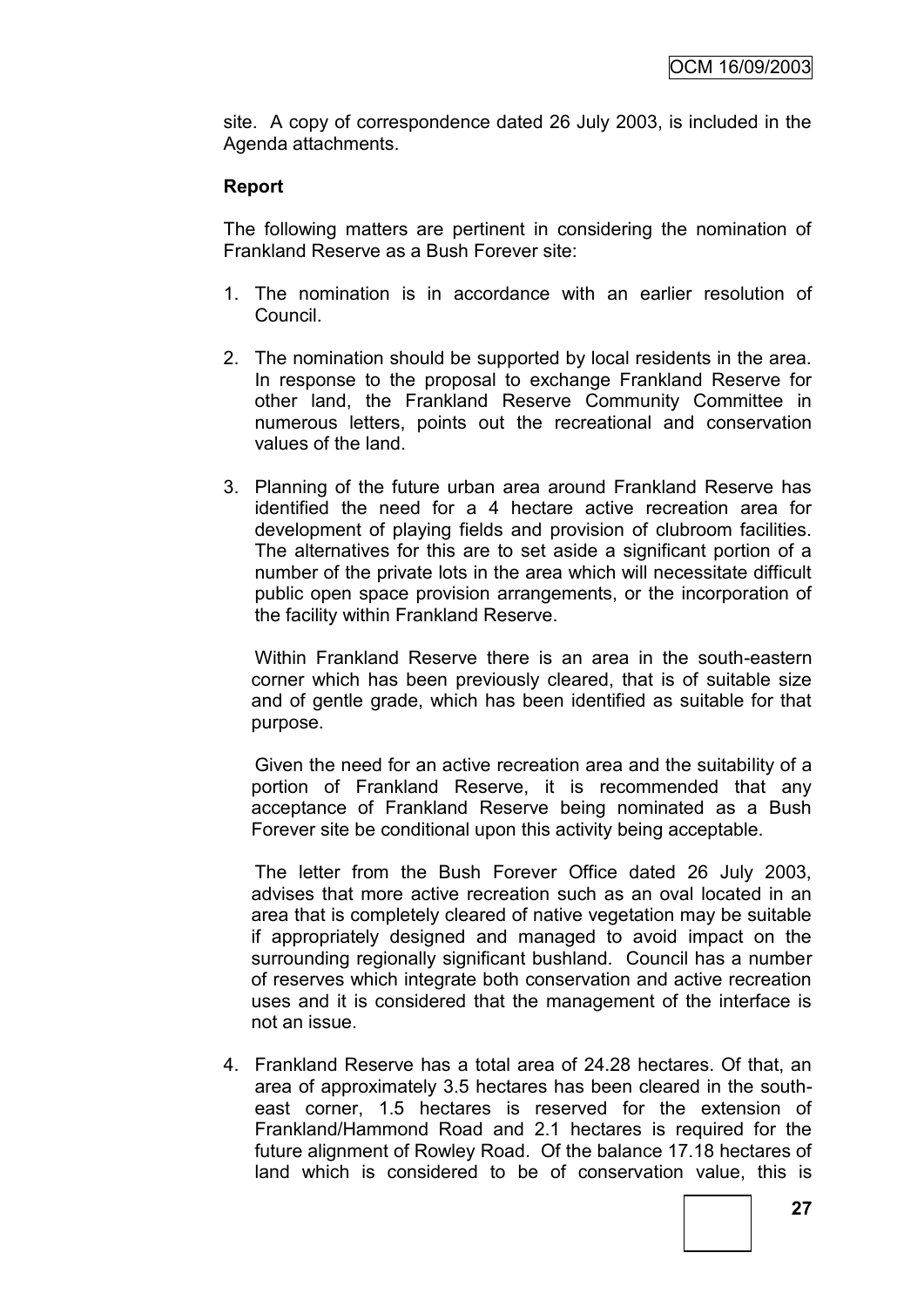severed by the current alignment of Frankland/Hammond Road, leaving 2 areas being 3.32 hectares on the west and 13.86 hectares to the east.

It is considered that if Frankland Reserve is to be retained substantially for conservation purposes as a Bush Forever site, that the alignments of Rowley Road and Frankland/Hammond Road should be realigned and not be allowed to encroach on the reserve. This would maximise the area for conservation, diminish edge impacts and contribute to the easier management of the land.

Rowley Road is not in the Region Scheme at this time and accordingly, urgent consideration should be given by the Department for Planning and Infrastructure to the repositioning of the road reserve to the immediate south of Frankland Reserve. Frankland Reserve is already in the Metropolitan Region Scheme and the Department for Planning and Infrastructure should be requested to initiate an amendment to the Region Scheme to relocate the road reserve to the west of Frankland Reserve. A sketch showing the possible realignment of Rowley and Frankland Roads is included in the Agenda attachments.

The proposed realignment of Rowley and Frankland Roads is a view shared by Mr Jim Scott MLC, who in writing in support of the Frankland Reserve Community Committee"s stance against the proposed mining of Frankland Reserve, states:

"*to ensure that the reserve gains the protection it deserves, consideration needs to be given to rezoning of the reserve and reevaluation of road proposals in the vicinity of Frankland Reserve*."

- 5. Inclusion of Frankland Reserve as a Bush Forever site would provide significant support to the City now and in the future in preventing the mining of the land for sand.
- 6. Conclusions.

It is recommended that Council support the nomination of Frankland Reserve as a Bush Forever site, subject to:

- (i) Agreement by the Bush Forever Office that the degraded area in the south-east corner be available for development as an active recreation area as and when the surrounding land is developed for residential purposes.
- (ii) The Department for Planning and Infrastructure support and initiate actions to realign the existing Frankland Avenue reserve in the Metropolitan Region Scheme and the proposed reservation for future Rowley Road so as to avoid Frankland Reserve.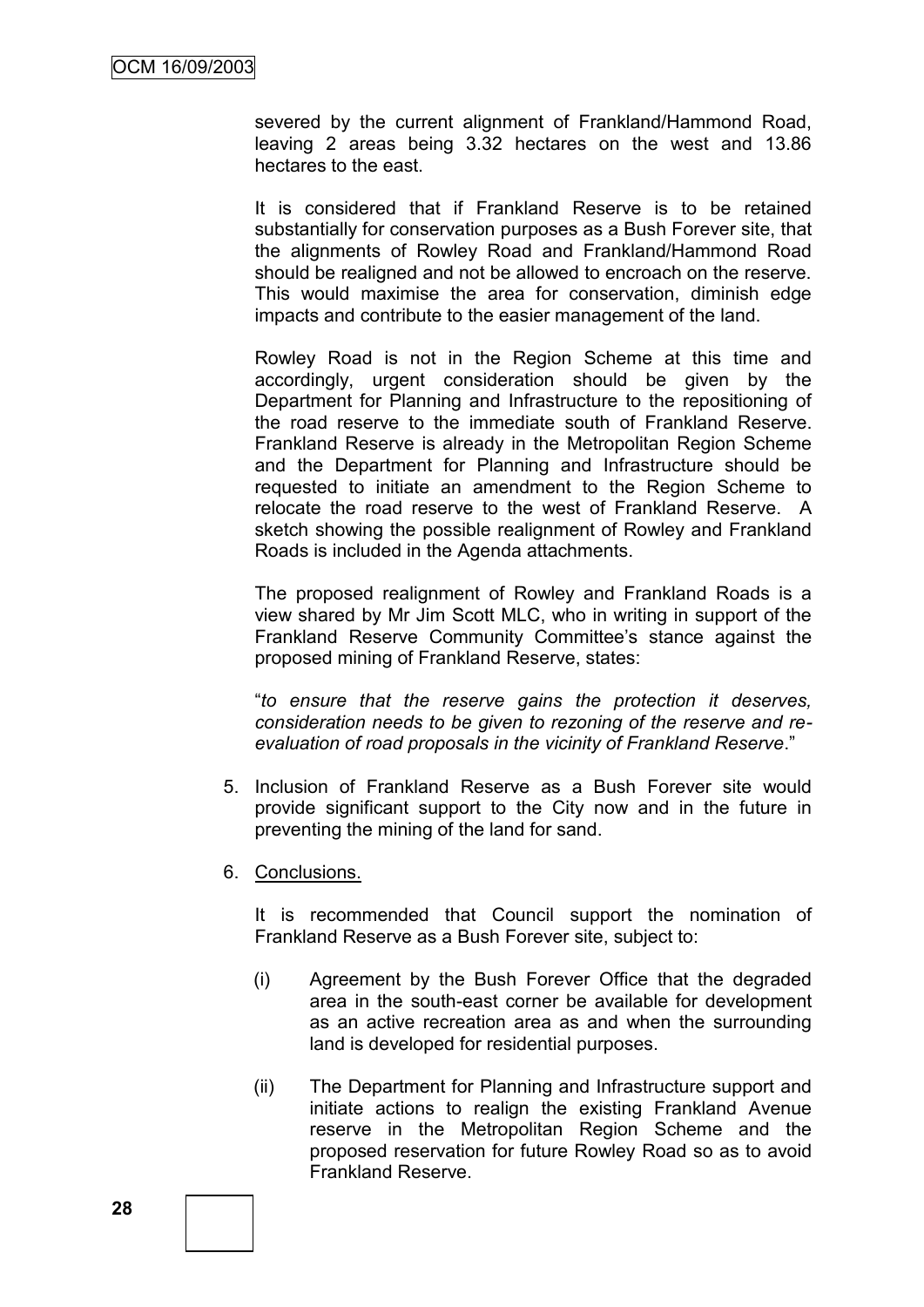# **Strategic Plan/Policy Implications**

The Corporate Strategic Plan Key Result Areas which apply to this item are:-

- 3. Conserving and Improving Your Environment
	- *"To conserve the quality, extent and uniqueness of the natural environment that exists within the district."*
	- *"To conserve the character and historic value of the human and built environment."*
	- *"To ensure that the development of the district is undertaken in such a way that the balance between the natural and human environment is maintained."*

The Council Policies which apply to this item are:-

Nil

# **Budget/Financial Implications**

N/A

## **Legal Implications**

N/A

# **Community Consultation**

Nil to date. Extensive public consultation will be required as part of any proposal to realign existing Frankland Avenue in the MRS and TPS No. 3.

# **Implications of Section 3.18(3) Local Government Act, 1995**

Nil.

# **14.6 (MINUTE NO 2147) (OCM 16/09/2003) - PROPOSED CHILD CARE CENTRE - LOT 1; 752 NORTH LAKE ROAD, SOUTH LAKE - OWNER: B & R INVESTMENTS (WA) PTY LTD - APPLICANT: LAND ALLIANCE PTY LTD (5515212) (JP) (ATTACH)**

# **RECOMMENDATION**

That Council:

(1) grant approval to the establishment and operation of a childcare centre for up to 72 children on Lot 1 (752) North Lake Road South Lake, subject to the following conditions: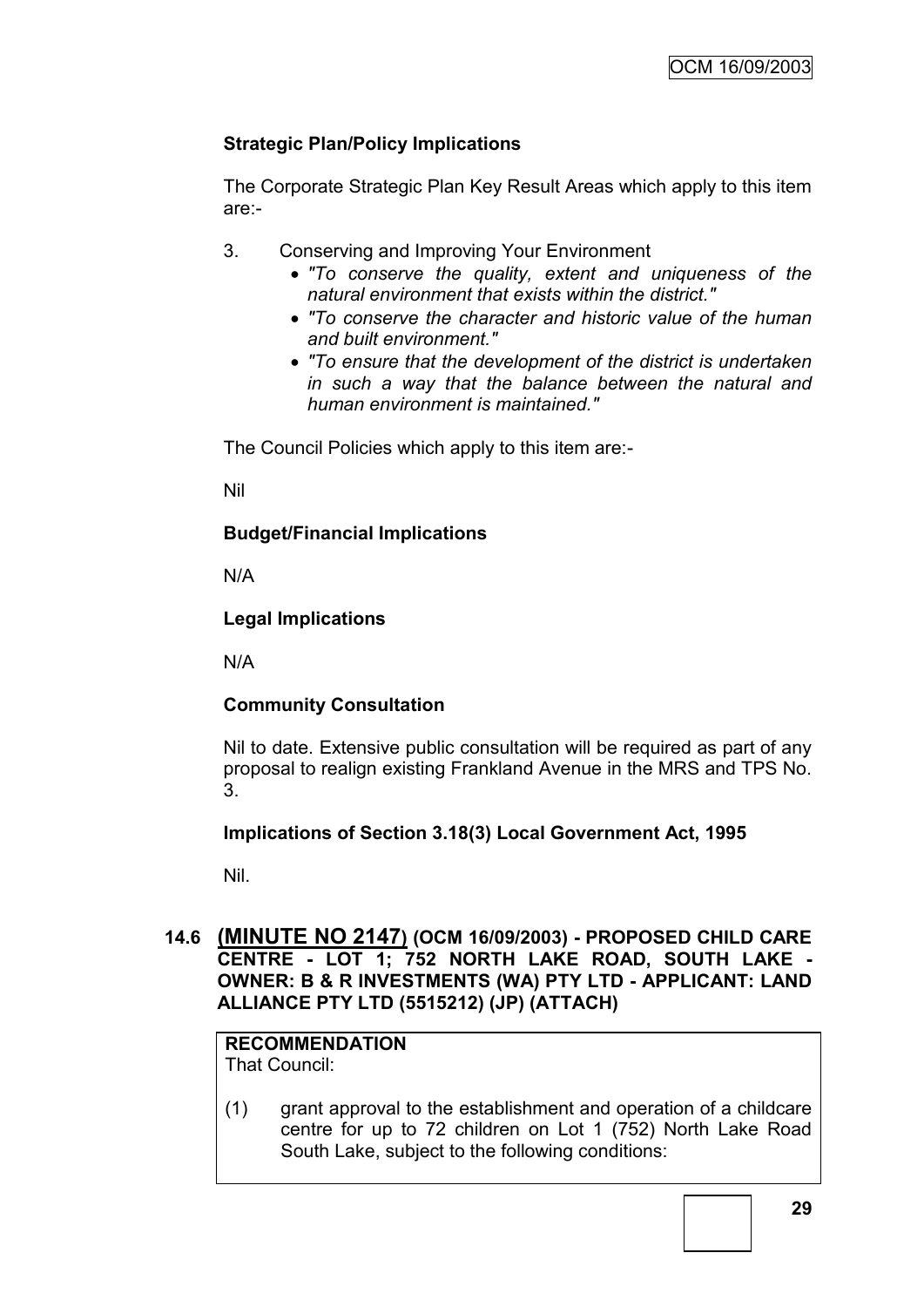- 1. Development may be carried out only in accordance with the terms of the application as approved herein and any approved plan.
	- 2. Nothing in the approval or these conditions shall excuse compliance with all relevant written laws in the commencement and carrying out of the development.
	- 3. No person shall install or cause or permit the installation of outdoor lighting otherwise than in accordance with the requirements of Australian Standard AS 4282 – 1997 "Control of the Obtrusive Effects of Outdoor Lighting".
	- 4. Retaining wall(s) being constructed in accordance with a suitably qualified Structural Engineer's design and a building licence being obtained prior to construction.
	- 5. The hours of operation are limited to 7am to 6pm Monday to Friday.
	- 6. Landscaping and tree planting to be undertaken in accordance with the approved plan prior to the occupation of the site.
	- 7. A landscape plan must be submitted to the Council and approved, prior to applying for building licence and shall include the following:-
		- (1) the location, number and type of existing and proposed trees and shrubs, including calculations for the landscaping area being in conformity with the City of Cockburn Greening Plan;
		- (2) any lawns to be established;
		- (3) any natural landscape areas to be retained;
		- (4) those areas to be reticulated or irrigated; and
		- (5) verge treatments.
	- 8. Earthworks over the site and batters must be stabilised to prevent sand or dust blowing, and appropriate measures shall be implemented within the time and in the manner directed by the Council in the event that sand or dust is blown from the site.
	- 9. All stormwater drainage shall be designed in accordance with the document entitled "Australian Rainfall and Runoff" 1987 (where amended) produced by the Institute of Engineers, Australia, and the design is to be certified by a suitably qualified practicing Engineer and designed on the basis of a 1:10 year storm event, to the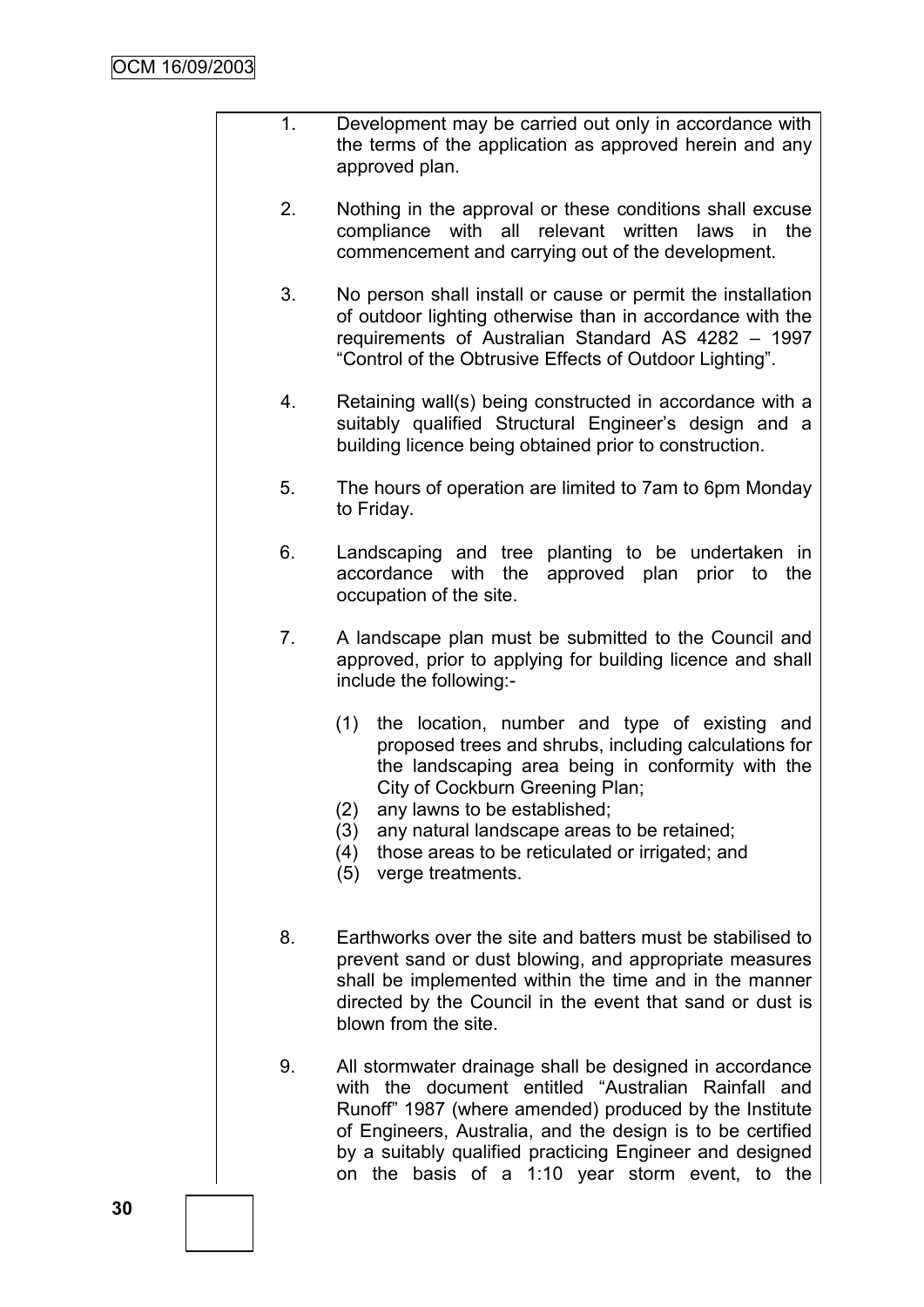satisfaction of the Council.

- 10. All stormwater being contained and disposed of on-site to the satisfaction of the Council.
- 11. A minimum of 1 disabled carbay designed in accordance with Australian Standard 2890.1 – 1993 is to be provided in a location convenient to, and connected to a continuous accessible path to, the main entrance of the building or facility. Design and signage of the bay(s) and path(s) is to be in accordance with Australian Standard 1428.1 – 1993. Detailed plans and specifications illustrating the means of compliance with this condition are to be submitted in conjunction with the Building Licence application.
- 12. The vehicle parking area shall be sealed, kerbed, drained and line marked in accordance with the approved plans and specifications certified by a suitably qualified practicing Engineer to the satisfaction of the Council.
- 13. Refuse bins shall be provided adequate to service the development and the bins are to be screened from view to the satisfaction of the Council before the development is occupied or used.

# Special Conditions

1. A masonry wall not less than 2 metres in height shall be constructed along the boundary with the adjoining Residential Zoned land as marked on the approved plan.

# **Footnotes**

- 1. The development is to comply with the requirements of the Building Code of Australia.
- 2. This approval is issued by the Council under its Town Planning Scheme, and approvals or advice by other agencies may be required, and it is the responsibility of the applicant to ensure that all other approvals/advice are issued prior to commencing development or use of the land, and a copy of the approval/advice should be provided to the Council.
- 3. Until the Council has issued a Certificate of Classification under Regulation 20 of the Building Regulations 1989, there shall be no approval to use the building for the purposes of the development herein conditionally approved and the land shall not be used for any such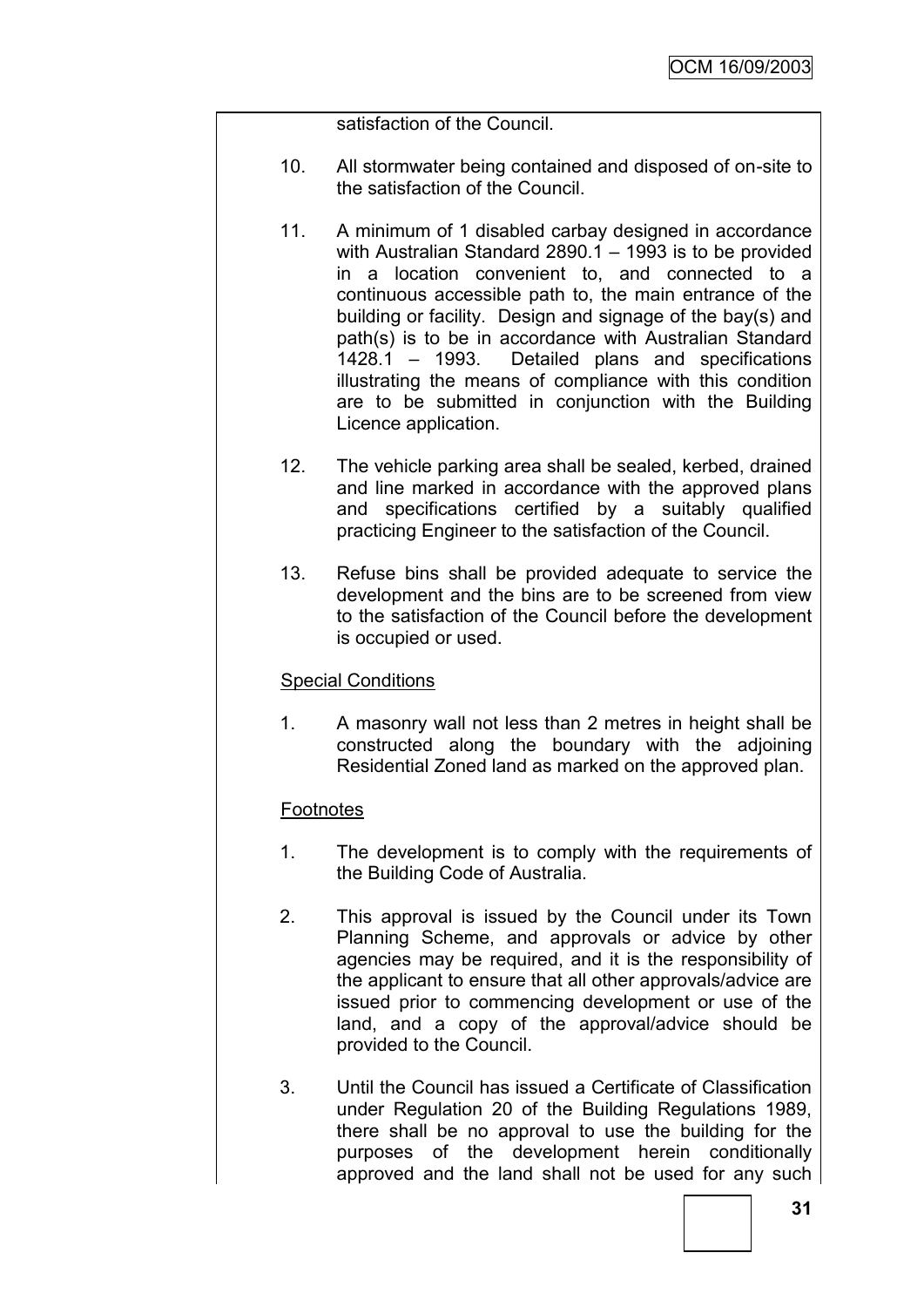purpose.

- 4. Access and facilities for disabled persons is to be provided in accordance with the requirements of the Building Code of Australia.
- 5. The development is to comply with the Environmental Protection Act 1986 which contains penalties where noise limits exceed the prescribed by the Environmental Protection (Noise) Regulations 1997.
- 6. The development site should be connected to the reticulated sewerage system of the Water Corporation before commencement of any use.
- 7. Uncovered parking bays shall be a minimum of 5.5 x 2.5 metres, clearly marked on the ground and served by a 6 metre wide paved accessway.
- (2) issue a Schedule 9 Notice of Determination on Application for Planning Approval to the applicant accordingly.
- (3) advise those who lodged submissions of the Council decision.

### **COUNCIL DECISION**

MOVED Clr M REEVE-FOWKES SECONDED Clr I WHITFIELD that the recommendation be adopted.

**CARRIED 9/0**

### **Background**

| ZONING:    | MRS: Urban                    |                                            |
|------------|-------------------------------|--------------------------------------------|
|            |                               | TPS3:   Mixed Business - Restricted Use 10 |
| LAND USE:  | Vacant land                   |                                            |
| LOT SIZE:  | $8383m^2$                     |                                            |
| AREA:      | $426m2$ building              |                                            |
| USE CLASS: | Child Care Premises ("D" Use) |                                            |

### **Submission**

Council has received an application dated 23 April 2003, for planning approval to develop a childcare centre on Lot 1 (752) North Lake Road, South Lake. Lot 1 is situated on the corner of North Lake Road and Rimmington Court, South Lake.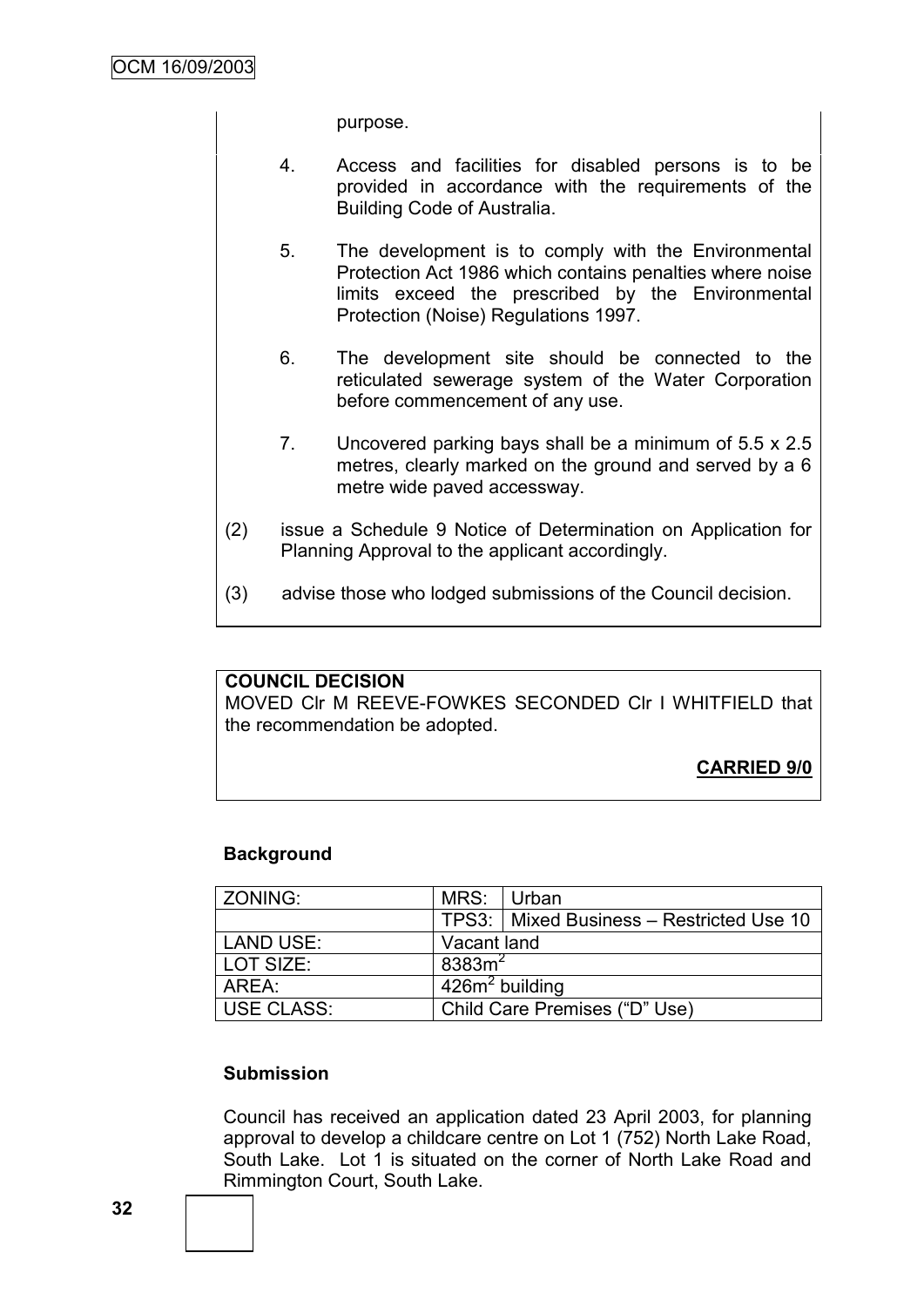The proposed childcare centre is designed to cater for up to 72 children from ages  $0 - 6$  years with up to 11 staff on site. The design of the childcare centre facility has a domestic appearance and will be constructed in brick for the walls and zincalume custom orb for the roof. A total of 19 car parking bays are provided on site with landscape areas along the Rimmington Court frontage and also integrated within the development. The operational hours of the childcare centre would be the same as normal opening hours of childcare centres in Perth, being from 7am to 6pm Monday to Friday.

Initially, the applicant proposed the childcare centre to be located on the corner of Lot 1 with frontage to North Lake Road and access/egress from Rimmington Court. The design was amended following discussions between the applicant and Council Planning and Engineering Services, in particular, in relation to traffic planning and management for the future commercial development of the site as a whole and the anticipated future increase in traffic movement along North Lake Road. It was considered more suitable for the childcare centre to be relocated towards the rear of the site with frontage only to Rimmington Court. The reconfiguration of the childcare centre away from the North Lake Road frontage also addressed the safety and health of children attending the facility specifically in relation to noise and possible health implications associated with vehicle emissions. The amended plan also provides opportunity for an internal service road to be developed as part of the future commercial development of the balance of the site. The amended design reflects a better outcome for future traffic movement and flow on-site both in terms of traffic safety, in particular access/egress to and from North Lake Road.

A copy of the amended site plan, elevations and concept plan for Lot 1 are contained in the agenda attachments.

# **Report**

# Zoning

The subject site is zoned "Mixed Business – Restricted Use 10" ("RU10") under the City of Cockburn Town Planning Scheme No.3. The provisions of RU10 do not prohibit the development of a "Child Care Premises" however, the "Design and Application Requirements" of RU10 specify certain restrictions and requirements for any development on the site. These are as follows:

- A masonry wall not less than 2 metres in height shall be constructed along boundaries with land zoned Residential.
- No vehicular access being permitted to Labyrinth Way.
- Preparation of a traffic and circulation study by a suitably qualified and independent consultant at the developer"s cost, to the Council"s satisfaction.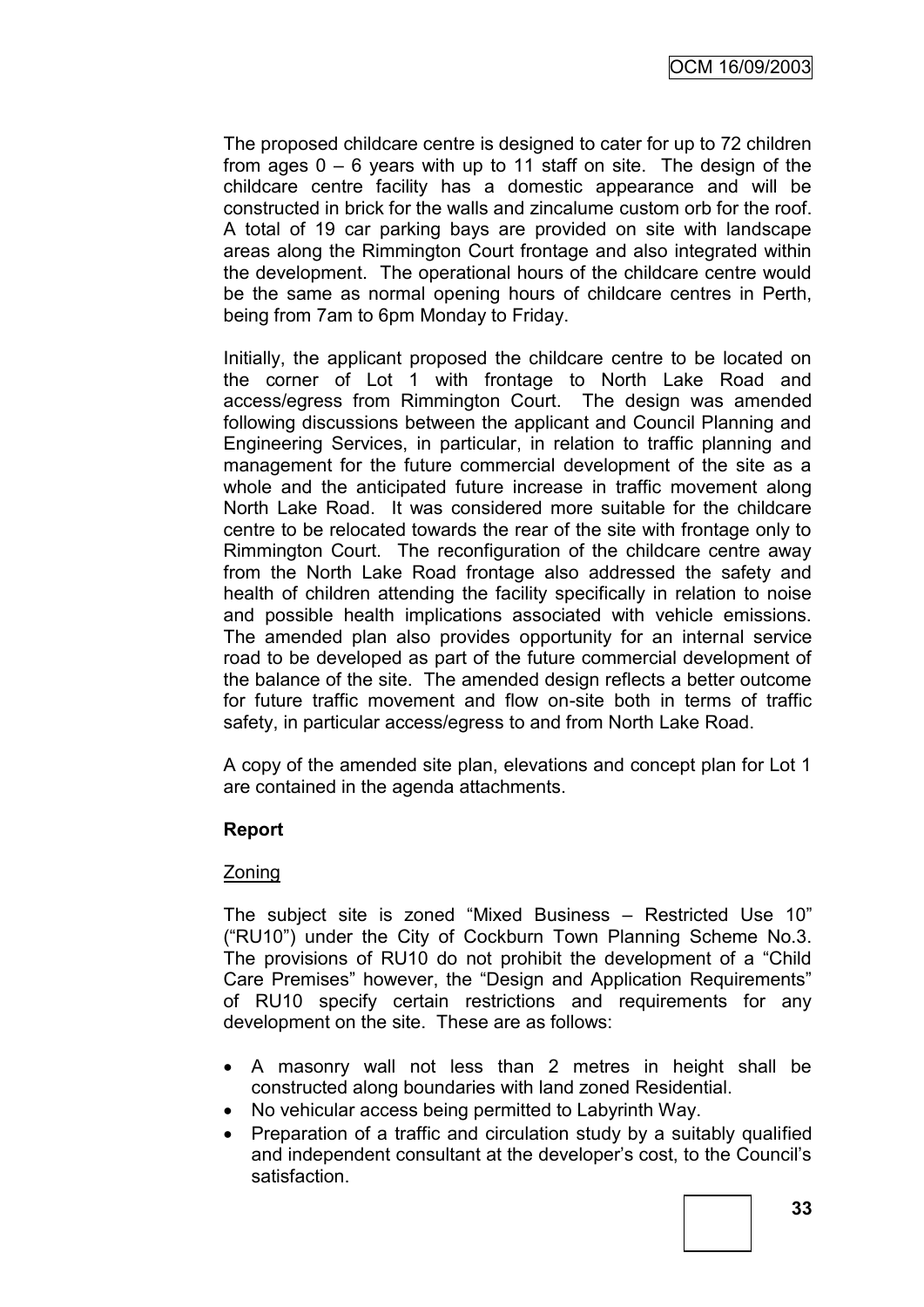- Information of the possible impact of lighting and noise on the adjoining residences being submitted by the developer to the satisfaction of the Council.
- The development application being advertised for public comment to the satisfaction of the Council.

A "Child Care Premises" is a "D" use within a Mixed Business Zone under the Zoning Table of the Scheme. The Scheme specifies that a "D" use means that the use is not permitted unless the local government has exercised its discretion by granting planning approval. The application has been referred to Council for determination following receipt of submissions in objection from landowners of adjoining properties.

#### Community Consultation

The proposal was advertised for comment on two occasions due to changes in the location of the Child Care Centre on the site. At the conclusion of the advertising period, six(6) submissions were received, with two of those submissions objecting to the proposal. The following table is a summary of the submissions received:

| <b>Submitter</b>                      | Objection/             | <b>Summary of Submission</b>                                       |
|---------------------------------------|------------------------|--------------------------------------------------------------------|
|                                       | <b>Support/Neutral</b> |                                                                    |
| E & T Petrone                         | No Objection           | No Objection                                                       |
| 1 Impson Gardens                      |                        |                                                                    |
| South Lake                            |                        |                                                                    |
| F & L Ryan                            | No Objection           | No objection provided a traffic study                              |
| 6 Rimmington Court<br>South Lake      |                        | does not identify problems.                                        |
| M Pollard                             | No Objection           | No objection provided parking does not                             |
| Unit 2/13                             |                        | spill into Rimmington Court.                                       |
| <b>Rimmington Court</b>               |                        |                                                                    |
| South Lake                            |                        |                                                                    |
| N Mawson                              | Objection              | Development will lead to a significant                             |
| Unit 8/13                             |                        | increase in traffic.                                               |
| <b>Rimmington Court</b><br>South Lake |                        | Increase in noise from facility<br>and                             |
|                                       |                        | traffic would<br>disadvantage<br>shift<br>workers' sleep patterns. |
| T Glen                                | Objection              | Child Care Centre would de-value                                   |
| Unit 9/13 Rimmington                  |                        | surrounding properties and reduce the                              |
| Court                                 |                        | range of tenants.                                                  |
| South Lake                            |                        |                                                                    |
| E & O McGuire                         | No Objection           | No Objection                                                       |
| Unit11/13                             |                        |                                                                    |
| <b>Rimmington Court</b>               |                        |                                                                    |
| South Lake                            |                        |                                                                    |

Compliance with Town Planning Scheme No.3

The application complies with the car parking, building setbacks, building height/scale, landscaping and amenity provisions of the Scheme.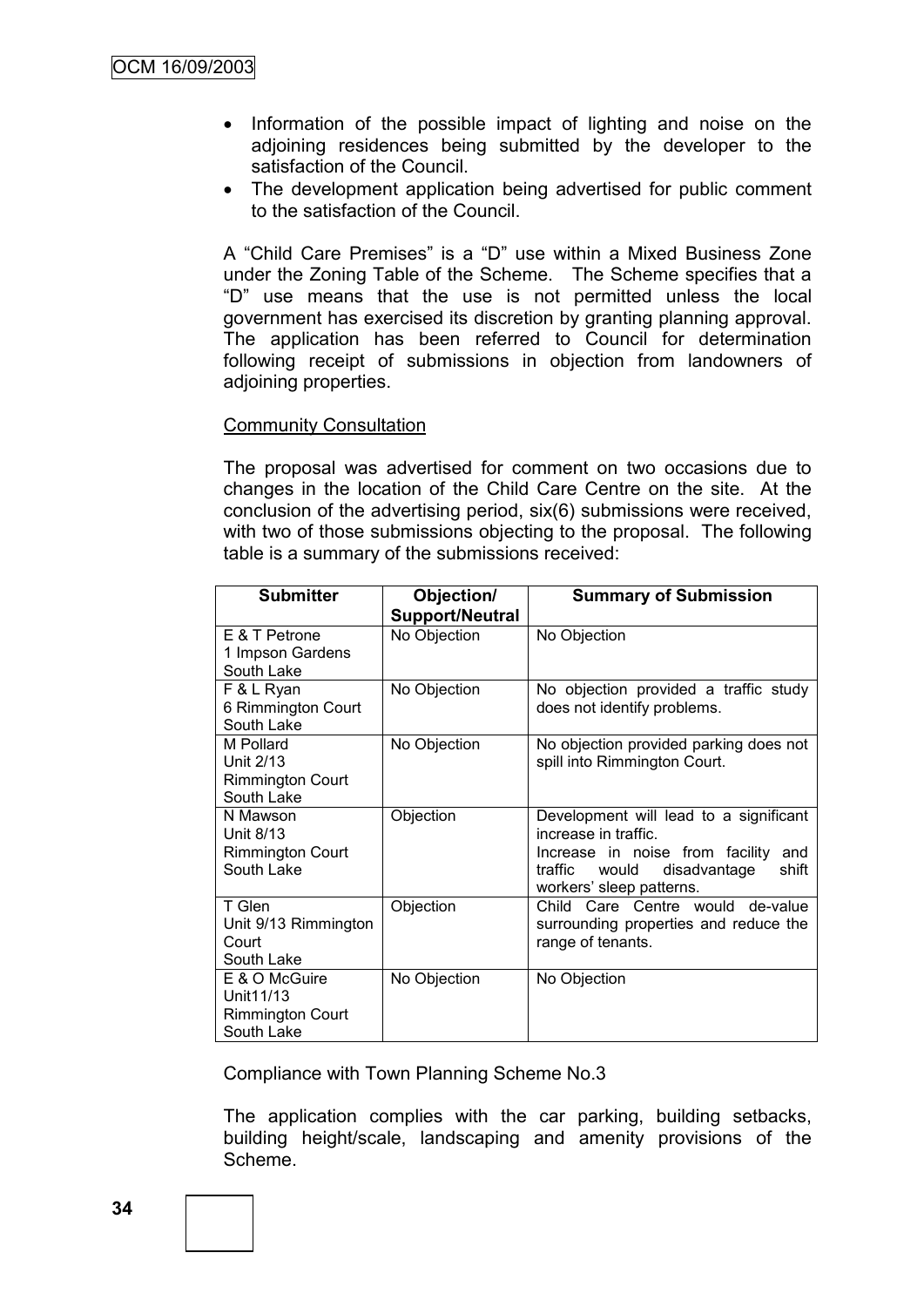The design requirements of RU10 are addressed as follows:

 *A masonry wall not less than 2 metres in height shall be constructed along boundaries with land zoned Residential.*

This requirement is included as a recommended condition of planning approval in which the applicant is to construct the wall to the satisfaction of Council.

*No vehicular access being permitted to Labyrinth Way.*

No vehicular access is proposed to Labyrinth Way as part of the development proposal as shown on the concept plan accompanying the application.

 *Preparation of a traffic and circulation study by a suitably qualified and independent consultant at the developer"s cost, to the Council"s satisfaction.*

The applicant has engaged the services of Van Der Meer Consulting Engineers to provide a traffic impact study of the proposed development. The report demonstrates that the traffic attracted to the proposed childcare centre will have little impact on the surrounding road network. Analysis shows that the intersection of North Lake Road/ Rimmington Court will operate in an acceptable manner with the proposed development.

 *Information of the possible impact of lighting and noise on the adjoining residences being submitted by the developer to the satisfaction of the Council.*

It is considered that the child care centre will not have an adverse impact on surrounding residential land uses in regards to lighting as the operational hours are during the day and there is no night time activity proposed as part of the development.

The child care centre may generate noise at a level which exceeds that associated with normal residential land use from time to time. However, the requirement under RU10 in Schedule 3 (which is a recommended condition of town planning approval) to construct a masonry wall not less than 2 metres in height along boundaries with land zoned "Residential" should reduce the emission of noise emanating from the childcare centre which may affect adjoining residential land use*.* 

It should be noted that the subject site is zoned "Mixed Business – Restricted Use 10" and Use Classes permitted include Commercial Warehouse, Showrooms and Offices, Place of Worship, Restaurant, Health Studio and Medical Centre. Some of these uses could have the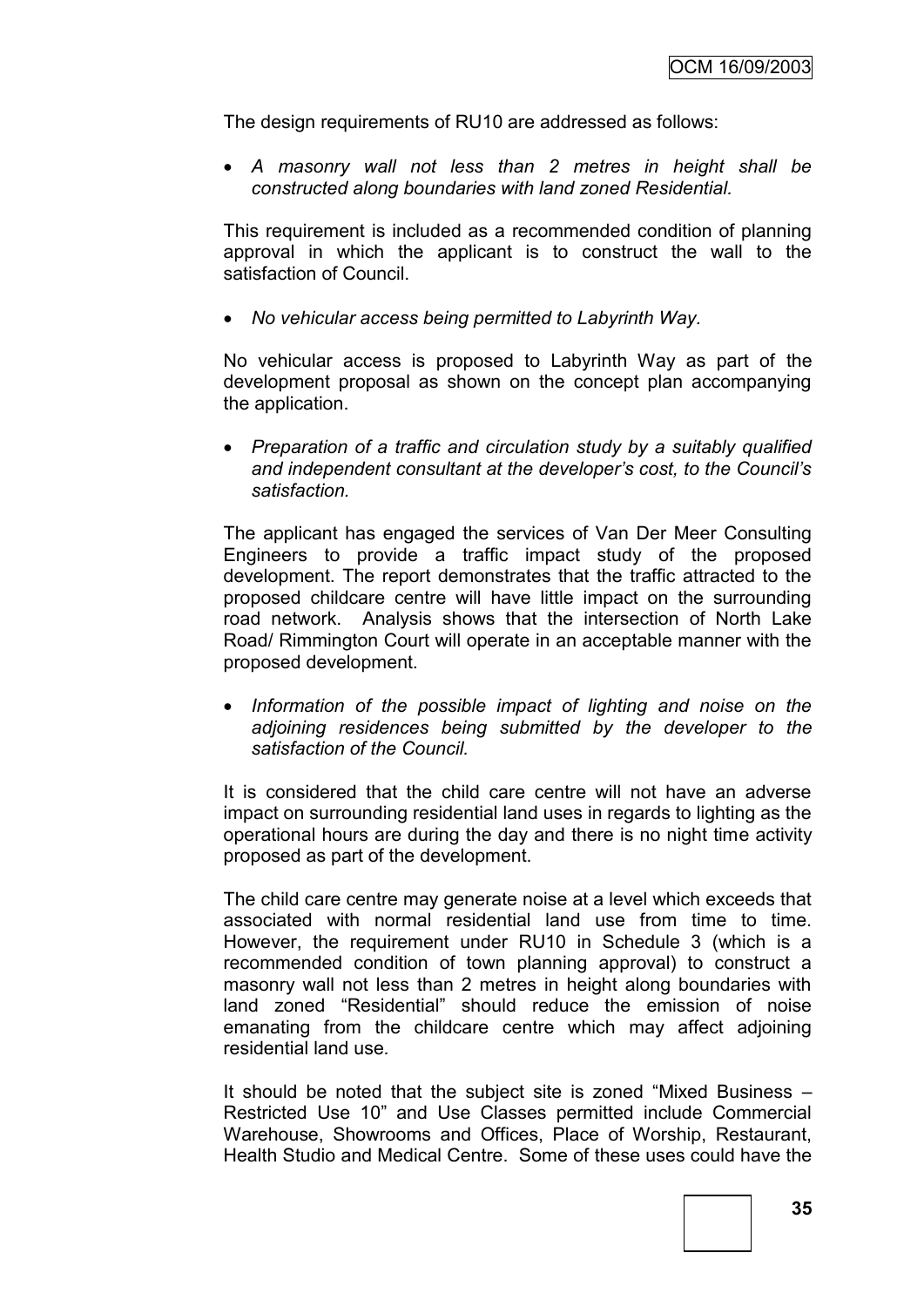potential to generate more noise and traffic than the proposed childcare centre.

 *The development application being advertised for public comment to the satisfaction of the Council.*

In accordance with the provisions of the Scheme, the application was referred by Council to the landowners of surrounding residential properties not only in relation to the original plan submitted, but also for the amended development plan.

The application was referred to the Department of Planning & Infrastructure for comment in relation to the subject site having frontage to North Lake Road, which is reserved as "Other Regional Road" under the Metropolitan Region Scheme. The Department of Planning & Infrastructure has no objections to the proposed development.

#### **Conclusion**

The application complies with the provisions of the City of Cockburn Town Planning Scheme No.3. It is considered that the proposed childcare centre will not have a significant impact on traffic movements, safety and convenience and the childcare centre will not emit noise levels in significant excess of landuses which are permitted under the Scheme in a Mixed Business Zone,

It is considered therefore, that the application can be conditionally approved.

# **Strategic Plan/Policy Implications**

The Corporate Strategic Plan Key Result Areas which apply to this item are:-

- 1. Managing Your City
	- *"To conduct Council business in open public forums and to manage Council affairs by employing publicly accountable practices."*
- 2. Planning Your City
	- *"To ensure that the development will enhance the levels of amenity currently enjoyed by the community."*
	- *"To foster a sense of community within the district generally and neighbourhoods in particular."*
- 3. Conserving and Improving Your Environment
	- *"To conserve the character and historic value of the human and built environment."*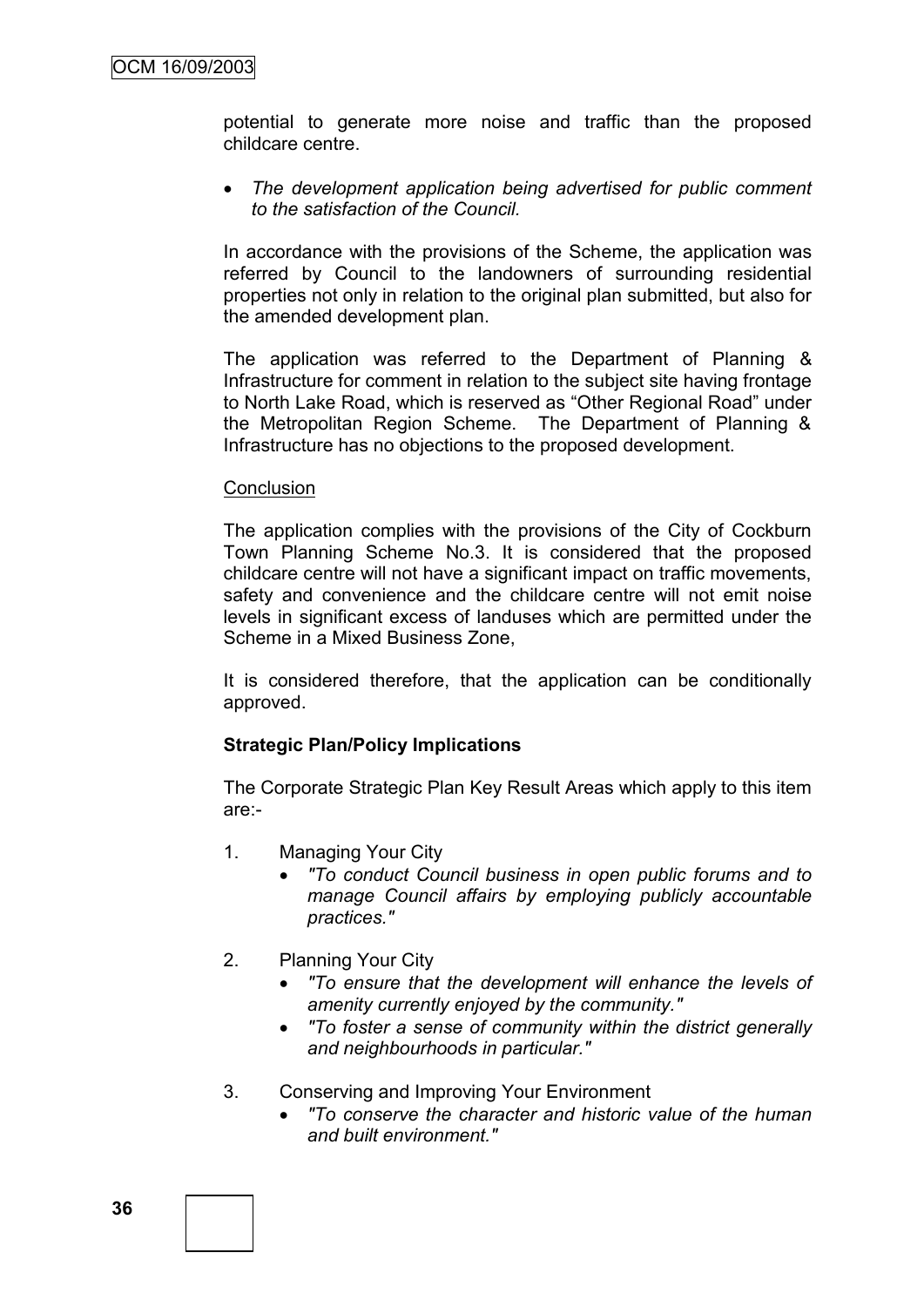*"To ensure that the development of the district is undertaken in such a way that the balance between the natural and human environment is maintained."*

The Council Policies which apply to this item are:-

APD17 Standard Development Conditions And Footnotes

# **Budget/Financial Implications**

N/A

# **Legal Implications**

N/A

# **Public Consultation**

Application advertised for comment.

# **Implications of Section 3.18(3) Local Government Act, 1995**

Nil.

**14.7 (MINUTE NO 2148) (OCM 16/09/2003) - PROPOSED AMENDMENT TO TOWN PLANNING SCHEME NO. 3 - LOT 501 TROODE STREET, MUNSTER - OWNER: HOTLAND PTY LTD (UNDER CONTRACT TO AUSTRALAND) - APPLICANT: ROBERTS DAY GROUP (9658; 3315202) (JW) (ATTACH)**

# **RECOMMENDATION**

That Council:

(1) adopt the following amendment:-

TOWN PLANNING AND DEVELOPMENT ACT 1928 (AS AMENDED) RESOLUTION DECIDING TO AMEND CITY OF COCKBURN TOWN PLANNING SCHEME NO.3 (TPS3)

AMENDMENT NO. 9

Resolved that Council, in pursuance of Section 7 of the Town Planning and Development Act 1928 amend the above Town Planning Scheme by:-

1. rezoning lot 501 Troode Street, Munster from "SU 10 – Special Use" to "DA 12 - Development Zone and Parks & Recreation Reserve' as depicted on the amendment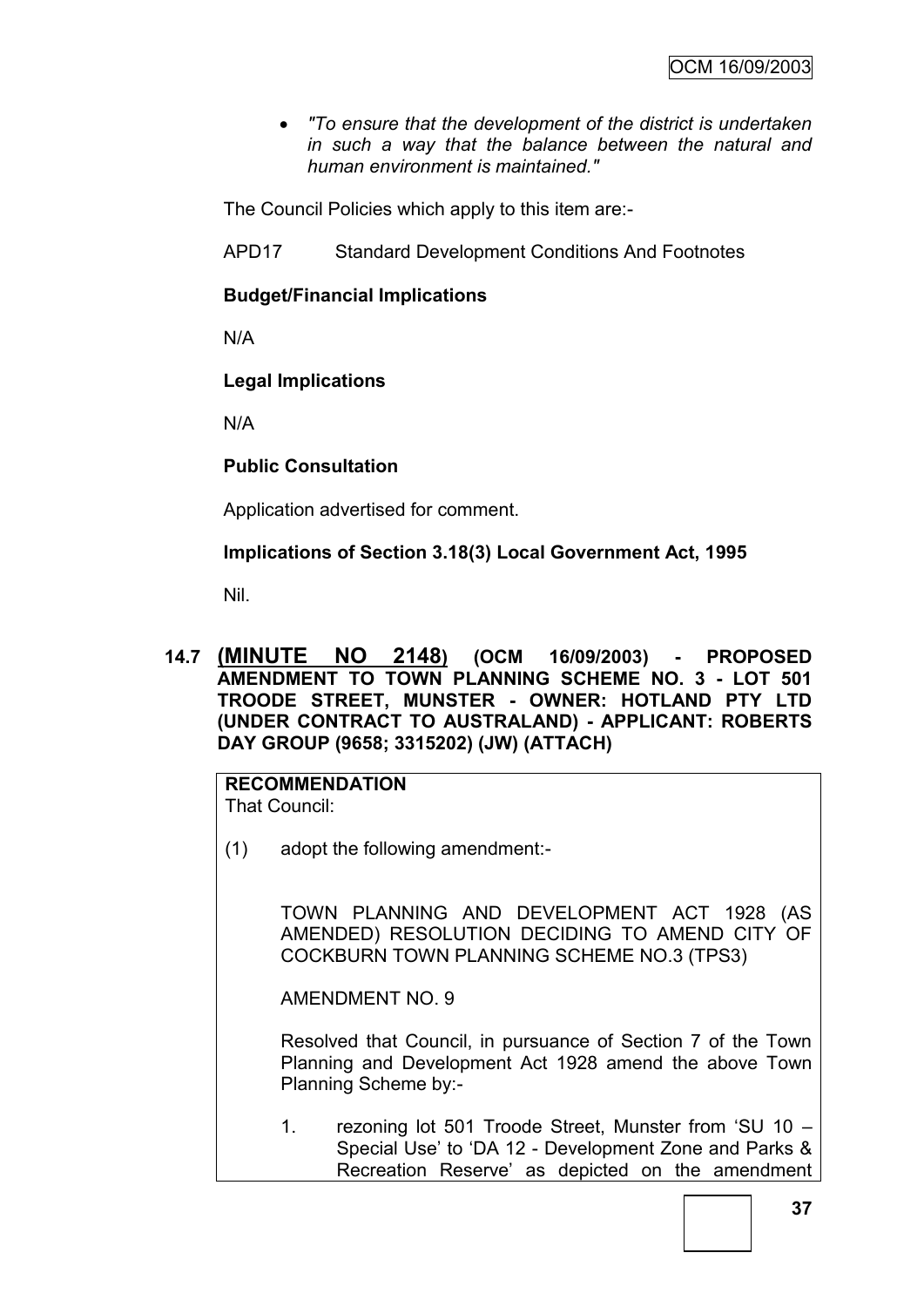|     | map;                                                                                                                                                                                                                                                                                                                                                                                                            |
|-----|-----------------------------------------------------------------------------------------------------------------------------------------------------------------------------------------------------------------------------------------------------------------------------------------------------------------------------------------------------------------------------------------------------------------|
|     | 2.<br>adding to the Eleventh Schedule – 'Development Areas'<br>in the Scheme Text, 'Development Area (DA 12), Troode<br>Street, Development Zone' and appropriate provisions as<br>follows:-                                                                                                                                                                                                                    |
|     | (i)<br>An approved Structure Plan together with all<br>approved amendments shall apply to the land in order<br>to guide subdivision and development.                                                                                                                                                                                                                                                            |
|     | To provide for Residential development.<br>(ii)                                                                                                                                                                                                                                                                                                                                                                 |
|     | (iii)<br>The provision of the Scheme shall apply to the<br>zones and land uses classified under the Structure<br>Plan in accordance with Clause 4.3 and 6.2.6.3                                                                                                                                                                                                                                                 |
|     | 3.<br>amending the Scheme Map accordingly.                                                                                                                                                                                                                                                                                                                                                                      |
|     | Dated this day of 2003                                                                                                                                                                                                                                                                                                                                                                                          |
|     | <b>Chief Executive Officer</b>                                                                                                                                                                                                                                                                                                                                                                                  |
| (2) | sign the amending documents, and advise the WAPC of<br>Council's decision;                                                                                                                                                                                                                                                                                                                                      |
| (3) | forward a copy of the signed document together with the<br>Structure Plan and report to the Environmental Protection<br>Authority in accordance with Section 7 (A) (1) of the Town<br>Planning and Development Act;                                                                                                                                                                                             |
| (4) | following the receipt of formal advice from the Environmental<br>Protection Authority that the Scheme Amendment should not be<br>assessed under Section 48A of the Environmental Protection<br>Act, advertise the Amendment under Town Planning Regulation<br>25 without reference to the Western Australian Planning<br>Commission for consent to advertise;                                                   |
| (5) | advise the proponent that the buffer to the wetland at the entry<br>off Troode Street is to be increased by reducing the width of the<br>road to 13m and realigning the northern portion in line with the<br>Southern portion.                                                                                                                                                                                  |
| (6) | advertise the proposed Structure Plan for Lot 501 Troode Street,<br>Munster, subject to the Structure Plan being amended to the<br>satisfaction of the Director, Planning and Development, in<br>accordance with the provision of Clause 6.2 of Town Planning<br>Scheme No.3; at the same time as the advertising of<br>Amendment No.9 to TPS3, with the closing date for public<br>submissions being the same; |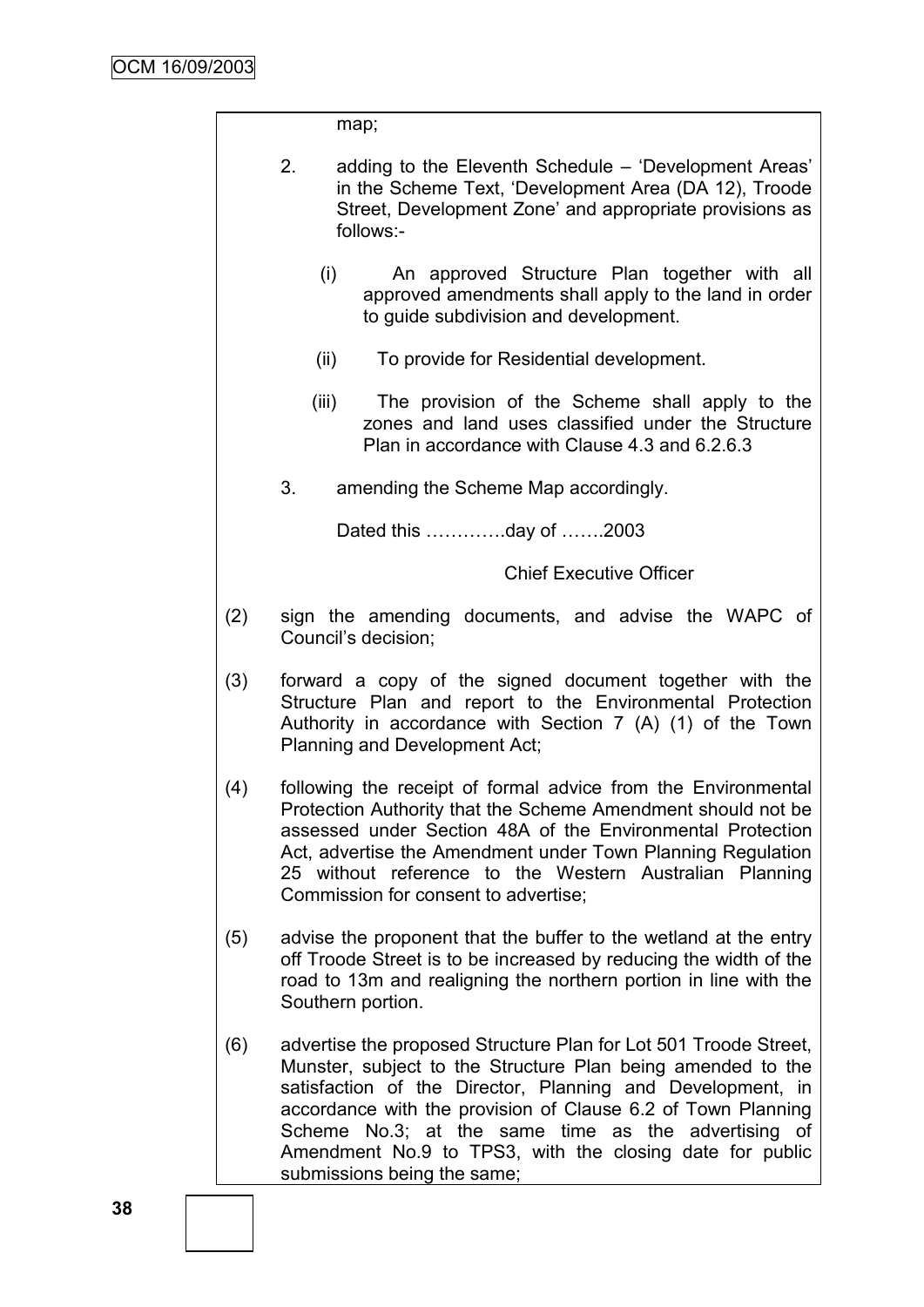- (7) notwithstanding (4) above, the Director of Planning and Development may refer the Scheme Amendment to the Council for its reconsideration following formal advice from the Environmental Protection Authority that the Scheme Amendment should not be assessed under Section 48A of the Environmental Protection Act, to determine whether the Council should proceed or not proceed with the Amendment; and
- (8) following formal advice from the Environmental Protection Authority that the Scheme Amendment should be assessed or is incapable of being environmentally acceptable under Section 48A of the Environmental Protection Act, the Amendment be referred to the Council for its determination as to whether to proceed or not proceed with the Amendment; and
- (9) advise the applicant of the Council"s decision.

#### **COUNCIL DECISION**

MOVED Clr M Reeve-Fowkes SECONDED Clr S Limbert that Council:

- (1) receive the report;
- (2) defer consideration of the proposal to amend Town Planning Scheme No.3, in relation to Lot 501 Troode Street, Munster, to provide for the preparation of a Structure Plan to facilitate residential development until issues raised by the applicant in a facsimile dated 16 September 2003 have been considered by Council's Planning Department; and
- (3) request the Council's Planning Department to comment on the concerns raised by the applicant and these be included in a report to the next meeting of Council.

# **CARRIED 9/0**

# **Explanation**

Administration received a facsimile the afternoon of Tuesday, 16 September 2003 from the applicant raising concerns about some aspects of the Officer's report. Given the nature of the submission, together with insufficient time to address the concerns of the applicant, it was appropriate for the matter to be deferred.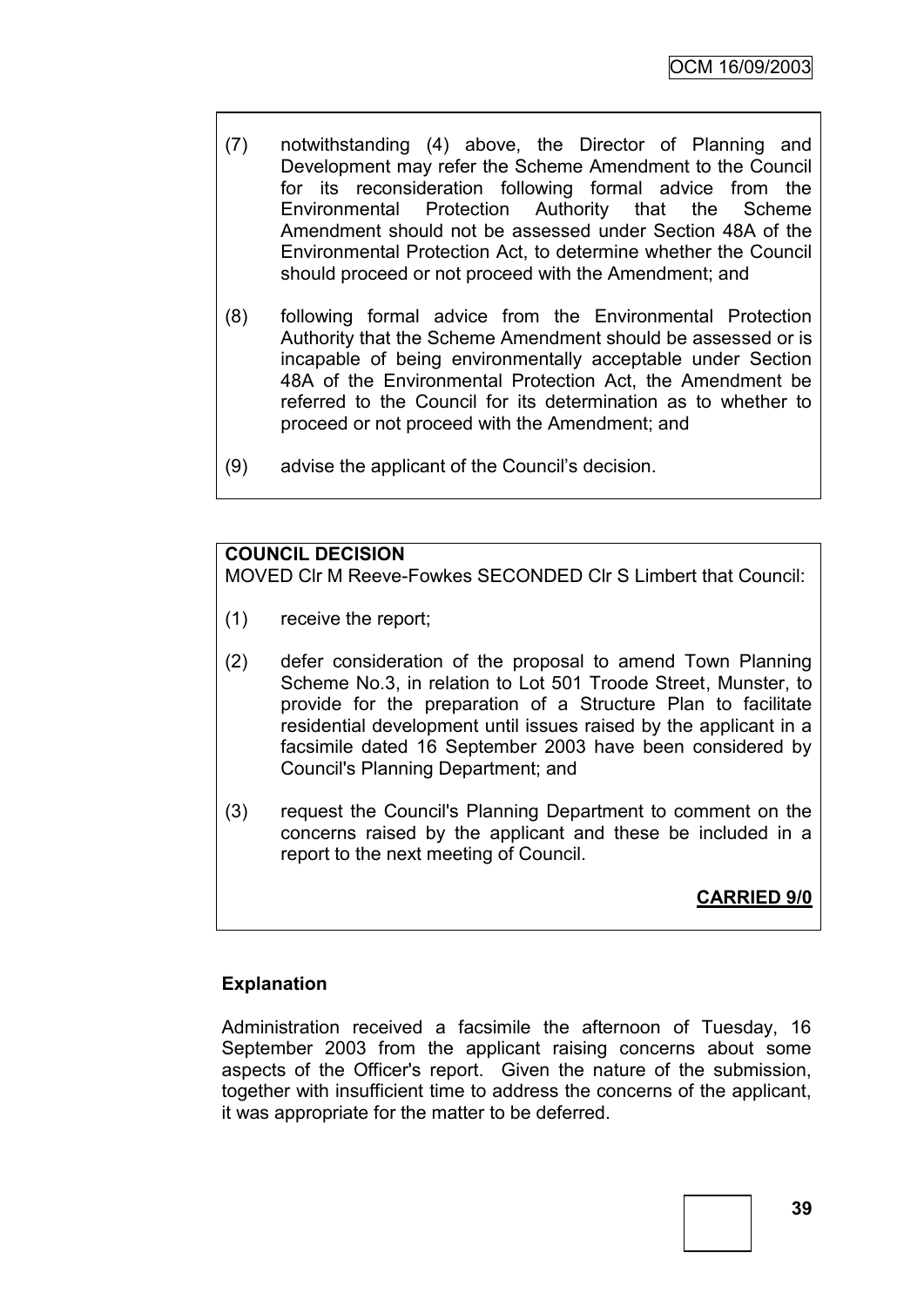# **Background**

The owner of the Cable Water Ski Park is proposing to redevelop the land for residential development.

#### **Submission**

A submission has been received from Roberts Day on behalf of Australand to amend TPS3 for Lot 501 Troode Street, Munster. The Amendment proposes to rezone the land from "Special Use" to "Development Zone and Parks & Recreation Reserve".

A draft Structure Plan outlining the future subdivision and development of the land has also been submitted to Council, together with engineering and environmental details to supporting the rezoning.

Extensive discussions have been undertaken between the City officers, representatives from environmental authorities, the proponents and Bowman Bishaw Gorham (BBG) environmental consultants in regard to some outstanding issues presented in the Amendment documents and Structure Plan, with particular concerns on the environmental issues relating to the wetland and Bush Forever sites located on the western and southern portions of the land. The Structure Plan and Amendment map were amended following the discussions to seek Council's support to proceed with the TPS 3 Amendment (see Agenda attachments).

# **Report**

Lot 501 Troode Street. Munster is zoned "Urban' under the Metropolitan Region Scheme and "Special Use 10 – Private Recreation" in Schedule 4 of Town Planning Scheme No. 3. TPS3 restricts the use of the subject land to "Water Ski Park".

The subject land is approximately 14.4 hectares and contains the "Cable Water Ski Park" consisting of two ski lakes and associated facilities. Wetland and Bush Forever Site No. 435 (approximately 33% of the land) are located on the western and southern portions of the site.

The applicant initially sought approval to amend TPS3 by rezoning the subject land from 'Special Use' to 'Development Zone" to facilitate future residential development as depicted in the Structure Plan and report received in May. As indicated in the Environmental Assessment Report prepared by BBG Environmental Consultants, the wetland to the south is protected by the Swan Coastal Plain Lakes Environmental Protection Policy and the wetland near the western boundary is a Resource Enhancement category sumpland (see agenda attachments).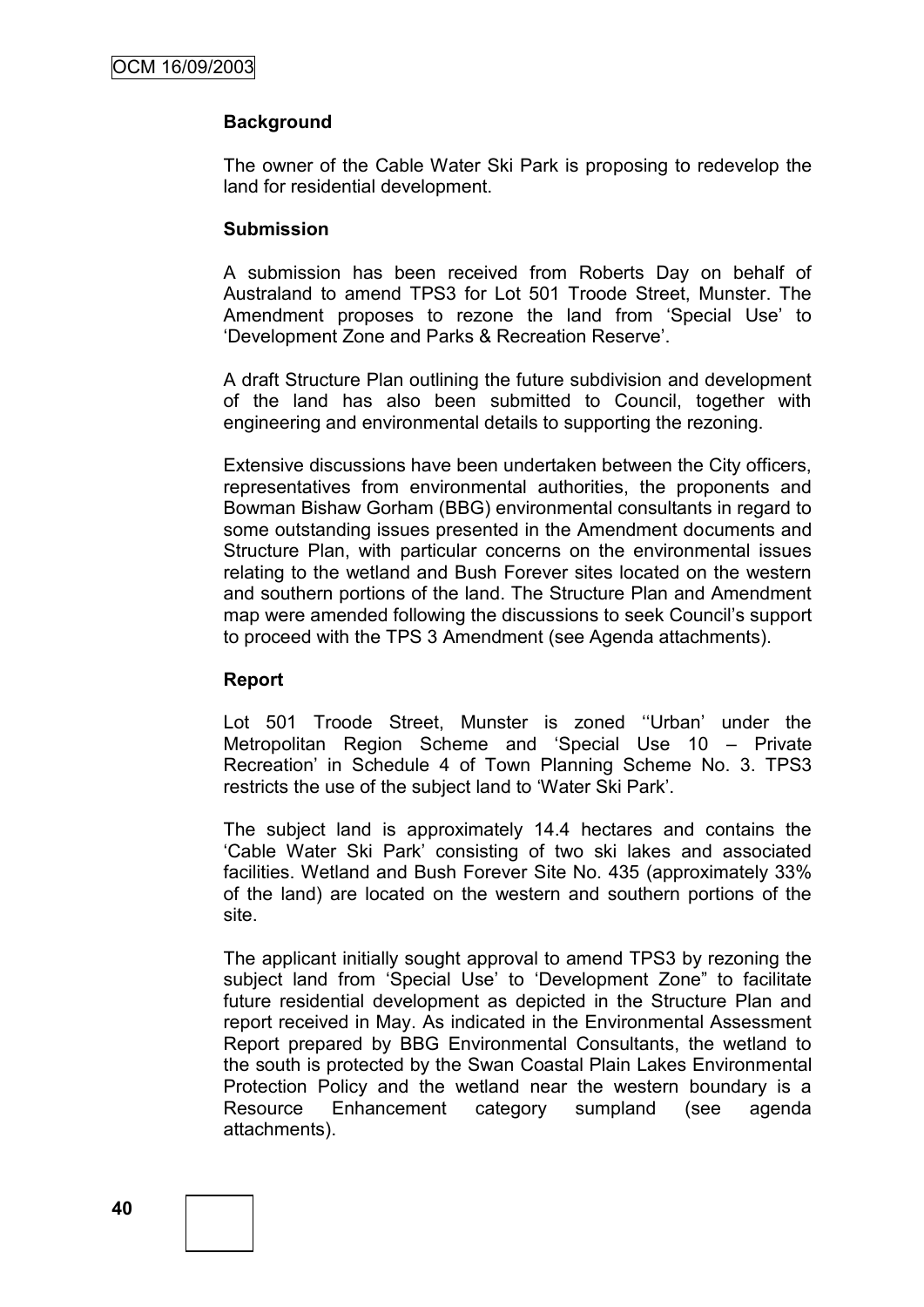The proposed Scheme Amendment and development proposal raised significant environmental concerns on the Bush Forever site and wetlands. A meeting was held on 18 July 2003 between representatives from the Bush Forever Office, the Water and Rivers Commission and the City in order to achieve a consistent and considered response to the proposal. At the meeting, general agreement was made between Bush Forever Office and WRC that the Resource Enhanced Wetland (REW) boundary is taken as the current Bush Site boundary given that the original wetland boundary as indicated on the Water and Rivers Commission maps is no longer relevant because of the extensive clearing and earthworks undertaken on the site altering the topography.

It was also indicated that the classification of the wetland is likely to be upgraded from Resource Enhancement to Conservation Category Wetland, given that it supports regionally significant bushland recognised in Bush Forever. As such a 50m fully revegetated buffer will be required along Bush Forever boundary between the development and the wetland. The Structure Plan was considered inappropriate as it indicates the development directly abutting the edge of the wetland vegetation without addressing the required 50m buffers.

The City has conveyed this consideration to the proponent after the meeting and requested the proponent further explore the opportunity to achieve the required buffer and minimize the potential impact on the wetland from the development, in consultation with the Council and relevant environmental agencies.

Further discussions have been undertaken between the City officers, the proponent and environmental consultants from BBG in regard to various issues, with particular concerns on the above mentioned wetland and buffer issues. A site inspection was also undertaken to gain a better understanding on these issues. The proponent subsequently amended the TPS Amendment map and document as well as the Structure Plan, and submitted them on 29 August 2003 to seek Council"s support.

The revised TPS3 amendment map indicates rezoning of the subject land from "Special Use" to "Parks & Recreation Reserve" for the Bush Forever site and 'Development Zone' for the balance. City officers support the inclusion of the Bush Forever site and wetland area as "Parks and Recreation", which will give statutory force to protect the environmental values present on site.

The originally submitted Structure Plan provided minimal wetland buffers. Subsequent to discussions with the City the lot layout and road network were amended to provide an increased buffer albeit still less than the normal 50 metres. The proposal also intends to utilise a portion of the cleared Bush Forever site at the southwest corner of the lot for grouped housing development (see Agenda attachments). The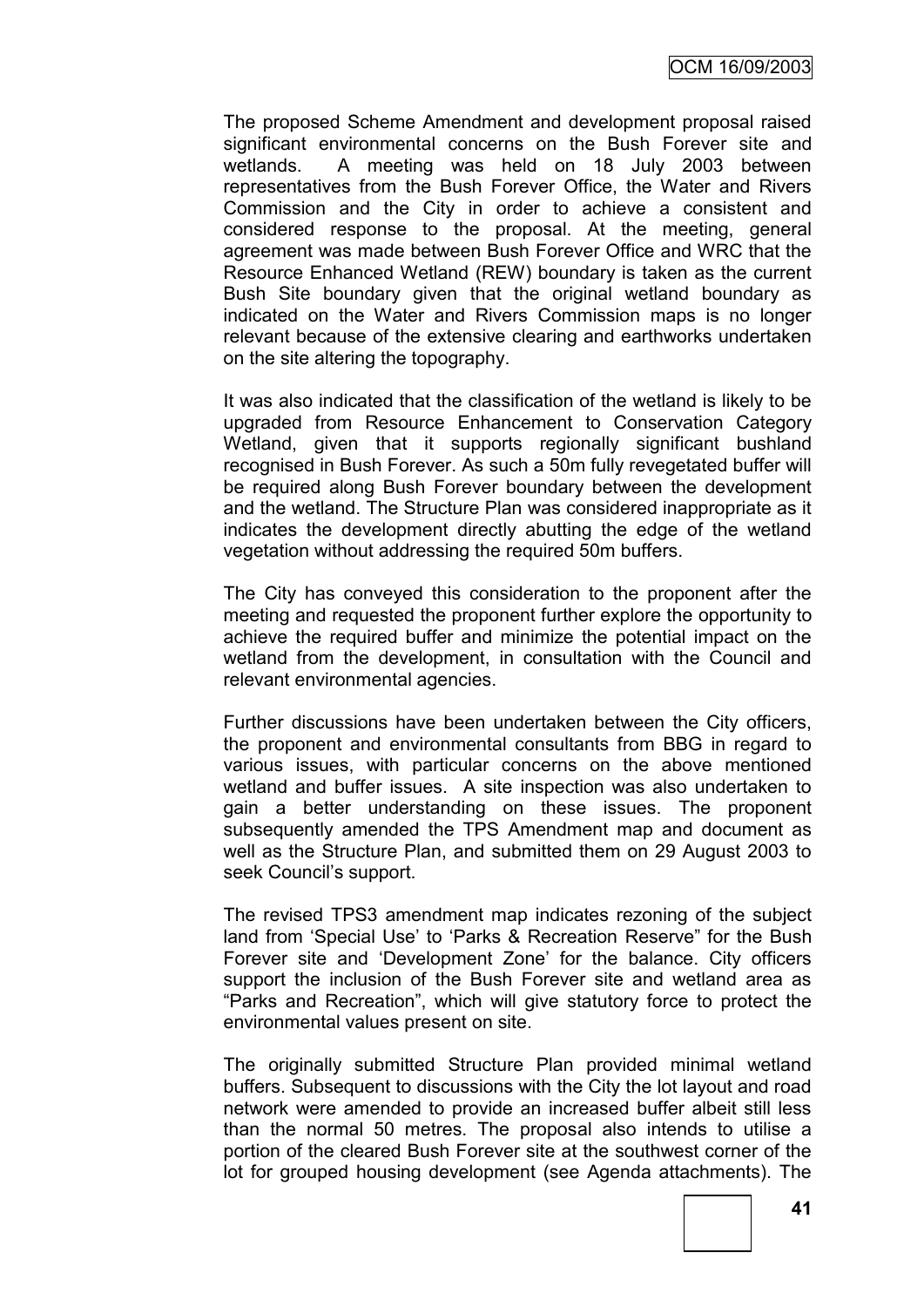proponent has argued that the proposal was considered reasonable for ceding approximately 33% of the land (Bush Forever site) for conservation and undertaking to rehabilitate approximately 1.5ha of the site as part of the development.

An Environmental assessment was undertaken by Council"s Environmental Officer providing comments on the manner in which the proponents delineate the wetland boundary and the development layout. The assessment shows that the reduction of buffer distance will increase the risk of degradation of the respective elements of the wetland and ultimately this could threaten the prospects of upgrading this wetland to Conservation Category and/or may require significant resources from the City in the long term to protect the identified environmental values of the wetland. The identified values are as follows:

- part of a regionally significant wetland system in regard to the saline influenced vegetation associations;
- part of a Nationally and Internationally significant wetland system in regard to the calcite and dolomite muds and the mineralisation processes occurring within the wetlands;
- the wetlands are likely to be visited by birds protected.
- The heteroform vegetation complexes within the wetland contain *Melaleuca rhaphiophylla, M.cuticularis, Suaeda australis, Juncus kraussii and Gahnia grifica*;
- The wetland also provides a visual amenity of remnant vegetation and seasonal open water.

In light of the assessment it is considered that a 50m buffer to minimise the risk of weed invasion and protection of bird habitat, and a 10 – 50m buffer to improve aesthetics and as a barrier against inappropriate values of the wetland is required. However, if these buffer distances are to be reduced in the development, the proponent should prepare and implement comprehensive planning and environmental protection strategies and methods to minimise the risk to the wetland from the proposed development. Notwithstanding this, it is recommended that the alignment of the entry road off Troode Street be modified as the current plan provides no buffer. The minimum acceptable would be for this section of the road to be moved in an easterly direction so as to be in line with the southern portion of the road. The road reserve width should also be reduced to 13m marginally increasing the width of the buffer.

It is recommended the environmental assessment will be made available to the proponents, and the Structure Plan and report be amended subject to further consideration by the proponent to demonstrate that the development will achieve the desired environmental merits. The Structure Plan and report will also need to be reviewed and amended accordingly to address other planning issues such as road network, laneway development, POS provision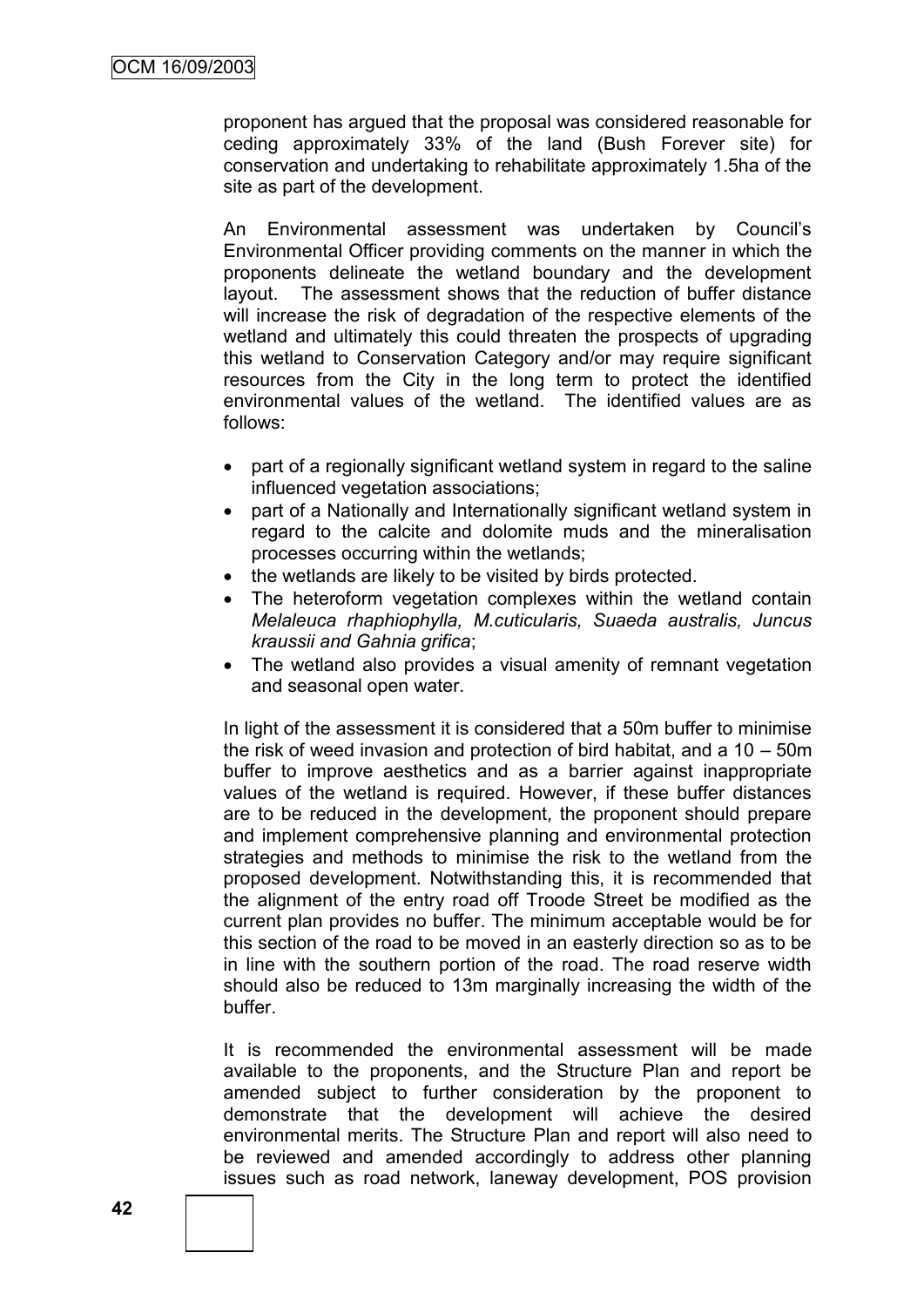and drainage issues etc. in consultation, and to the satisfaction of the Director, Planning and Development before the proposal be advertised for public comments.

It is recommended that TPS3 amendment for Lot 501 Troode Street, Munster be initiated by Council and referred to the EPA together with the Structure Plan and report to ensure that sufficient information be provided to enable the EPA to set the appropriate level of assessment. The advertising of the Structure Plan is to be undertaken at the same time as the advertising of the Amendment No. 9 to TPS3, with the closing date for public submissions being the same. During the advertising period, the Structure Plan and reports will be assessed in detail and form the basis of a report to Council.

At the conclusion of the public comment period for both Amendment No.9 and the Structure Plan, Council Planning officers will provide a combined set of comments and recommendations to Council based on the internal assessment from Council officers and submissions received from the public and agencies.

# **Strategic Plan/Policy Implications**

The Corporate Strategic Plan Key Result Areas which apply to this item are:-

- 1. Managing Your City
	- "To deliver services and to manage resources in a way that is cost competitive without compromising quality."
- 2. Planning Your City
	- "To ensure that the planning of the City is based on an approach which has the potential to achieve high levels of convenience for its citizens."
	- "To ensure that the development will enhance the levels of amenity currently enjoyed by the community."
- 3. Conserving and Improving Your Environment
	- "To conserve the quality, extent and uniqueness of the natural environment that exists within the district."
	- "To ensure that the development of the district is undertaken in such a way that the balance between the natural and human environment is maintained."
- 4. Facilitating the needs of Your Community
	- "To facilitate and provide an optimum range of community services."

The Planning Policies which apply to this item are:-

SPD1 Bushland conservation Policy

SPD3 Native Fauna Protection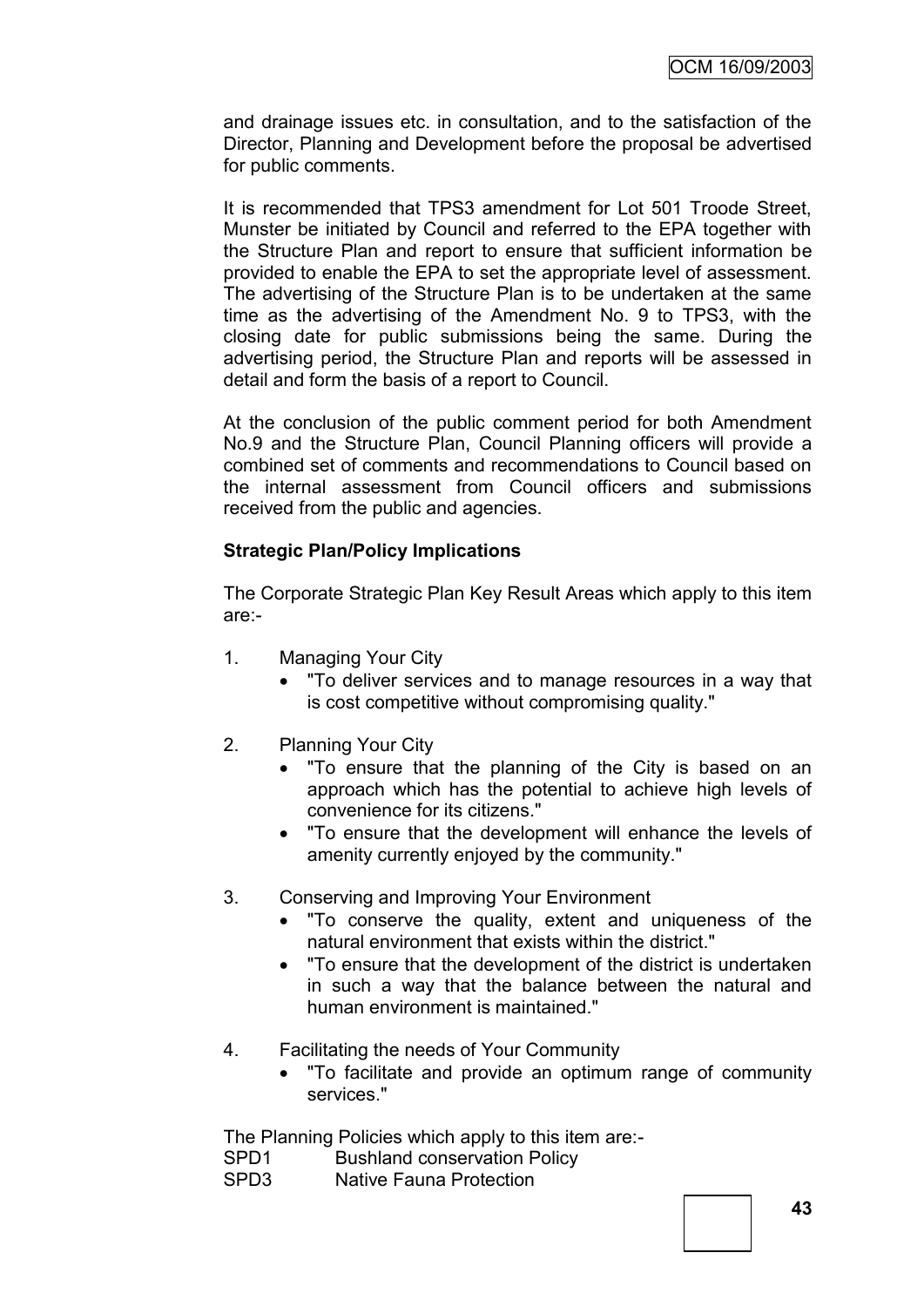- SPD5 Wetland Conservation Policy
- APD4 Public Open Space
- APD20 Design Principles for Incorporating Natural Management Areas Including Wetlands and Bushlands in Open Space and / or Drainage Areas
- APD26 Control Measures for Protecting Water Resources in Receiving Environments

# **Budget/Financial Implications**

N/A

# **Legal Implications**

The provisions of TPS No.3 Metropolitan Region Scheme

# **Community Consultation**

To be undertaken as part of the Amendment process.

# **Implications of Section 3.18(3) Local Government Act, 1995**

Nil.

# **14.8 (MINUTE NO 2149) (OCM 16/09/2003) - PROPOSED STRUCTURE PLAN - LOT 1 HAMMOND ROAD, SUCCESS - OWNER: AUSTRALAND HOLDINGS LTD - APPLICANT: ROBERTS DAY GROUP (9659) (JW) (ATTACH)**

# **RECOMMENDATION**

That Council:

- (1) receive the Local Structure Plan and report for Lot 1 Hammond Road and note the Schedule of Submissions contained in the Agenda attachments:
- (2) advise the proponent that:
	- 1. a) Council is not prepared to adopt the proposed Structure Plan for Lot 1 Hammond Road until the design and land requirements for Russell Road Buffer Lake (RRBL) (including the bypass channel) has been finalised.
		- b) the Structure Plan and report will need to be reviewed and appropriately modified following the completion of the RRBL design (including the bypass channel) by the Water Corporation.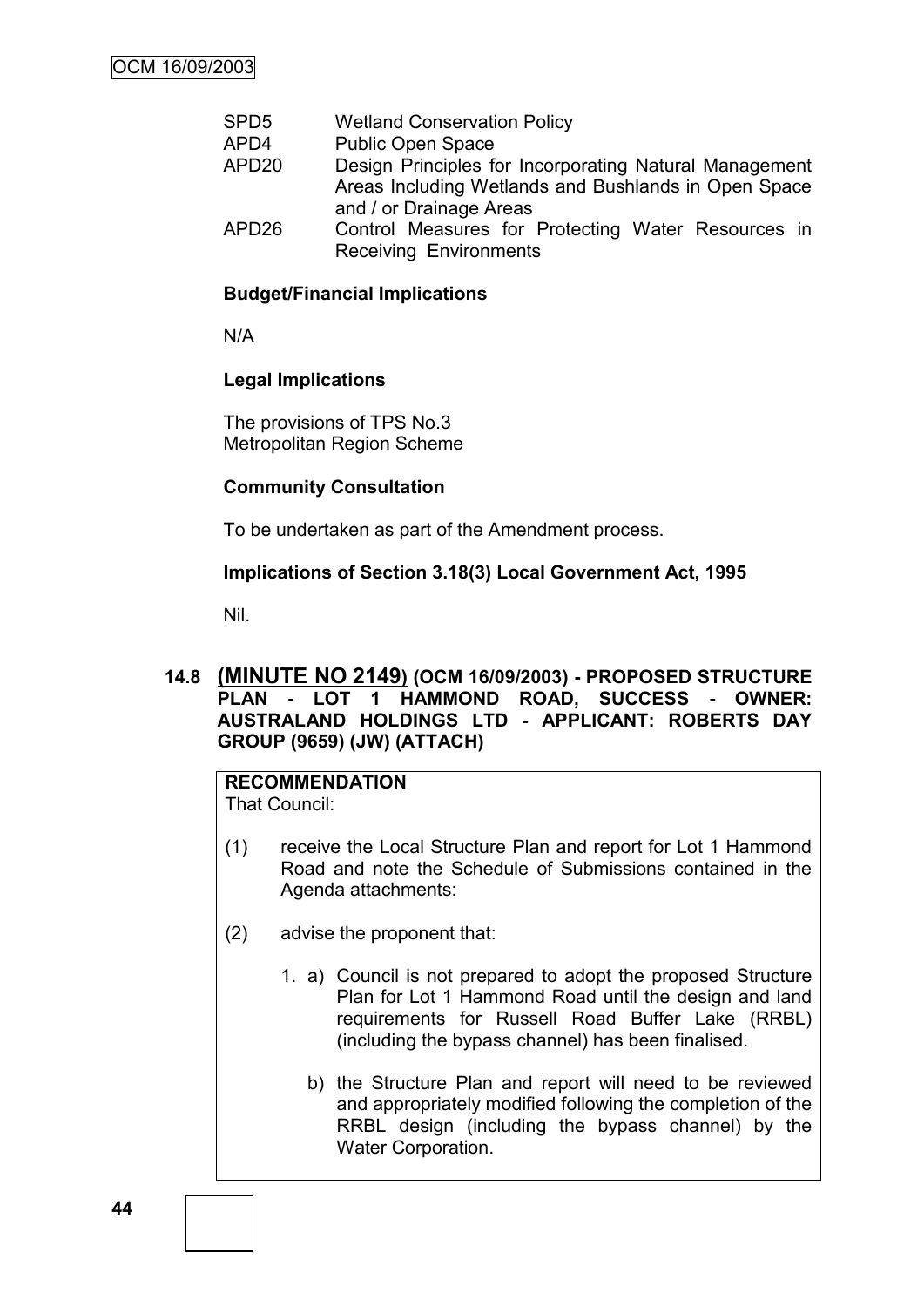|    | c) the POS provision schedule will need to be reviewed and<br>appropriately modified following the completion of the<br>RRBL design (including the bypass channel) by the<br>Water Corporation, and addressing related issues; |                                                                                                                                                                                                                                               |  |  |  |  |  |
|----|--------------------------------------------------------------------------------------------------------------------------------------------------------------------------------------------------------------------------------|-----------------------------------------------------------------------------------------------------------------------------------------------------------------------------------------------------------------------------------------------|--|--|--|--|--|
|    |                                                                                                                                                                                                                                | d) the temporary drainage arrangements proposed, need to<br>be detailed in the Structure Plan Report, together with<br>undertaking to rehabilitate the area once the drainage is<br>redirected to the bypass channel.                         |  |  |  |  |  |
|    |                                                                                                                                                                                                                                | e) the Structure Plan and report will need to be reviewed<br>and modified to address the following:                                                                                                                                           |  |  |  |  |  |
|    | (i)                                                                                                                                                                                                                            | land requirement for Hammond Road Realignment<br>Other Regional Road Reserve in accordance with<br>ORR reservation boundaries as shown on WAPC<br>MRS Clause 42 Certificate N. 74102;                                                         |  |  |  |  |  |
|    | (ii)                                                                                                                                                                                                                           | the balance of the lot between existing and future<br>Hammond Road being incorporated into the<br>Structure Plan and not treated as a deduction from<br>the POS provision;                                                                    |  |  |  |  |  |
|    | (ii)                                                                                                                                                                                                                           | the location and area of temporary drainage<br>swales being clearly shown in the Structure Plan<br>and 50% credits being sought if the design<br>complies with Council Policy APD 28 - Public<br>Open Space Credit Calculations;              |  |  |  |  |  |
|    | (iv)                                                                                                                                                                                                                           | the dual use path and footpath plan<br>being<br>amended to the satisfaction to the Director,<br>Planning and Development, paths being clearly<br>shown on the Structure Plan and referenced in the<br>movement network section in the report; |  |  |  |  |  |
|    | (V)                                                                                                                                                                                                                            | local and district community facility provisions and<br>the subject land's accessibility to community<br>facilities being addressed in the report;                                                                                            |  |  |  |  |  |
|    | (vi)                                                                                                                                                                                                                           | an indicative traffic management design for the<br>proposed "4 way intersection" on Hammond Road<br>realignment being shown in the Plan, taking<br>consideration of the land requirements and<br>potential impact on adjoining landholdings;  |  |  |  |  |  |
|    | (vii)                                                                                                                                                                                                                          | street hierarchy and likely traffic volume on the<br>entry road being addressed in the report.                                                                                                                                                |  |  |  |  |  |
| 2. |                                                                                                                                                                                                                                | consultation<br>should<br>take place with<br>the<br>Water<br>Corporation, DEP and WRC to expedite the finalisation of                                                                                                                         |  |  |  |  |  |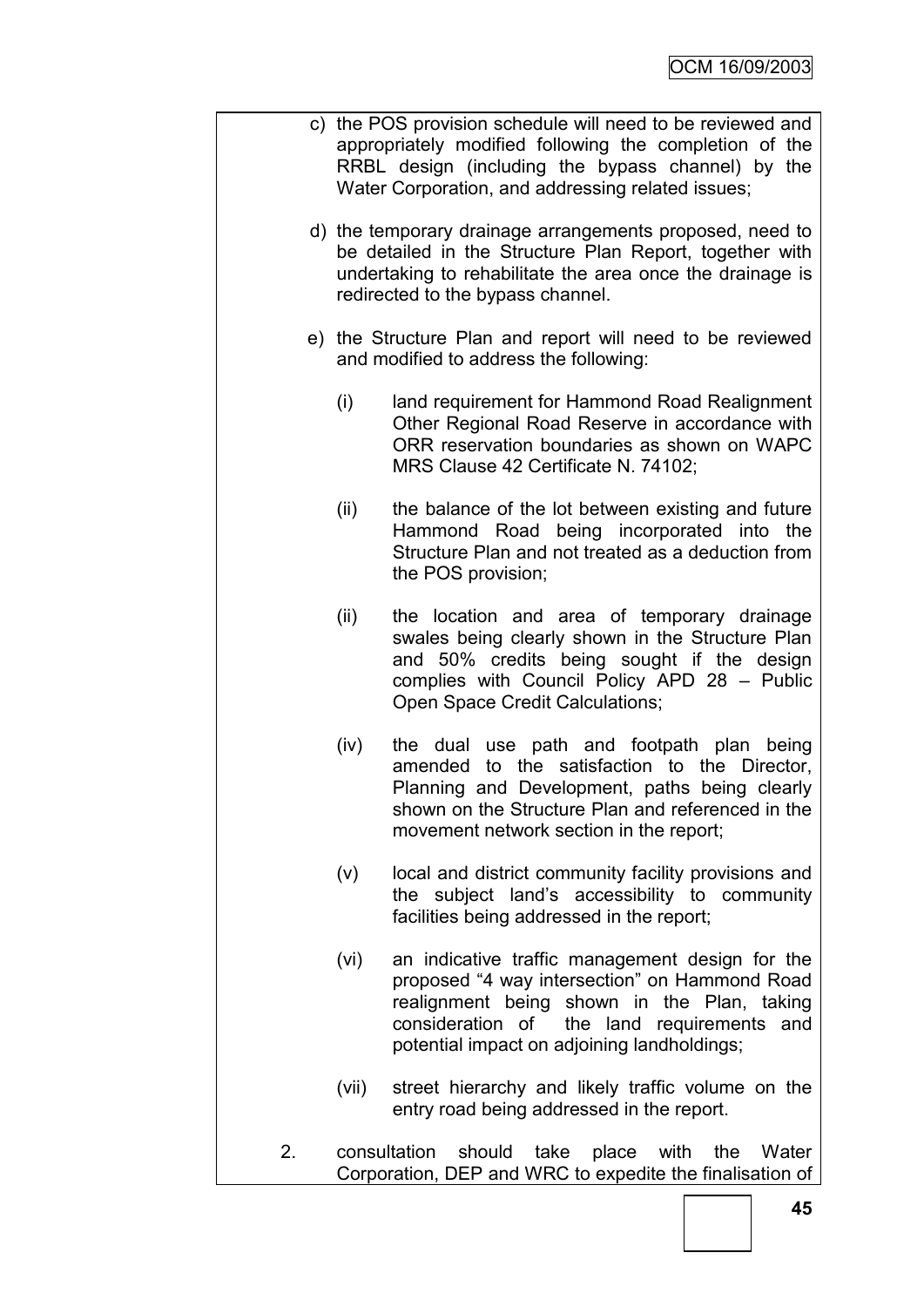the RRBL design requirements occurs as a matter of priority;

- 3. the following requirements will need to be addressed through the subdivision process:
	- (a) the subdivider shall prepare and implement a Drainage and Nutrient Management Plan for the subdivision, which shall be consistent with the South Jandakot Drainage Management Plan, the Environmental Management Programme for the South Jandakot Drainage Scheme and the Southern Suburbs District Structure Planning Area: Russell Road Arterial Drain Scheme prepared by David Wills & Associates
	- (b) the subdivider shall prepare and implement an Environmental Management Plan addressing the potential impacts of subdivision on the Beeliar Regional Park. A Revegetation and Landscape Program shall be provided to ensure that revegetation in the POS area and the wetland buffer zone shall be locally endemic species and be consistent with Beeliar Regional Park.
	- (c) the subdivider shall prepare a Public Open Space Development and Management Plan, which needs to provide landscaping, earth works, drainage and public amenity facilities. The proponent should ensure that flora species known to be invasive or environmentally damaging are not used in any landscaping projects to protect the Beeliar Regional Park.
	- (d) the subdivider shall prepare a fire management plan to demonstrate that the subdivision is in compliance the relevant fire management requirements.
	- (e) the subdivider undertaking an assessment of soil conditions prevailing on the site to determine the extent and severity of any contamination that may have resulted from previous use of the land for market gardening and should contamination be evident, a Site Remediation and Validation Report shall be produced in consultation with the Department of Environmental, Water and Catchment Protection"s Contaminated Site Branch.
	- (f) the site should be further investigated for the potential to generate Acid Sulfate Soils (ASS), in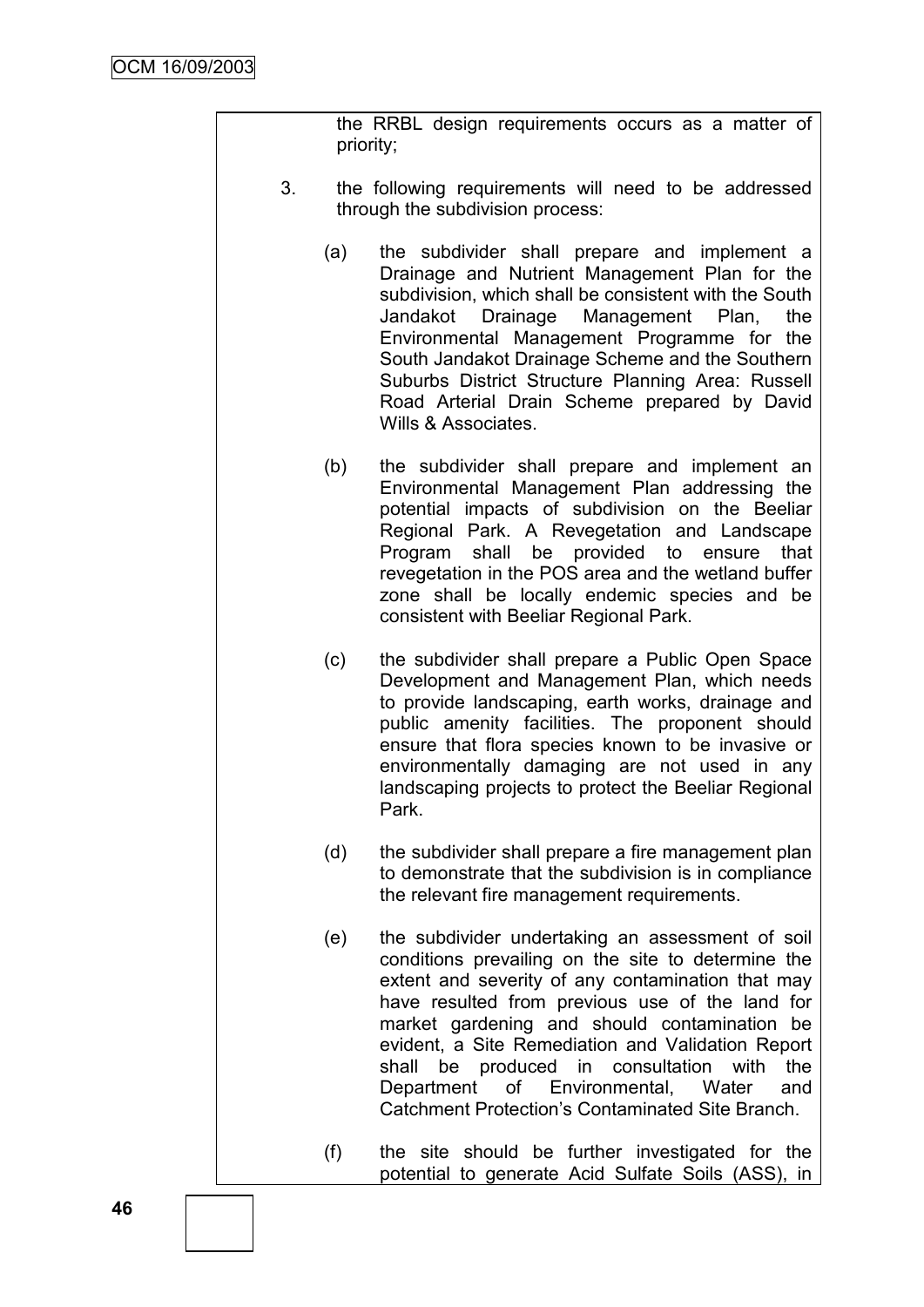|     |                 | accordance with the Department of the Environment<br>Acid Sulfate Soils Management Series. If the site is<br>found to be at high risk of generating ASS then an<br>ASS Management Plan should be prepared that<br>minimises disturbance to at risk soils and details<br>long-term management arrangements to prevent the<br>generation of low pH drainage or groundwater. |
|-----|-----------------|---------------------------------------------------------------------------------------------------------------------------------------------------------------------------------------------------------------------------------------------------------------------------------------------------------------------------------------------------------------------------|
|     | (g)             | subdivision proposals for land adjacent to future<br>Hammond Road will need to address noise and<br>amenity issues.                                                                                                                                                                                                                                                       |
|     | (h)             | subdivision proposals for the subject land will attract<br>requiring contributions<br>the<br>conditions<br>towards<br>widening and upgrading of Hammond Road and<br>Russell Road in accordance with Development<br>Contribution Area 2 (Success Lakes).                                                                                                                   |
|     | (i)             | groundwater availability in this region may be limited<br>and it is suggested the applicant liaise with the<br>Water and Rivers Commission in this regard.                                                                                                                                                                                                                |
|     | (j)             | the road reserves and pavements widths to be<br>designed in accordance with Council policy APD30<br>-Road Reserve and Pavement Standards.                                                                                                                                                                                                                                 |
|     | (k)             | proposed Hammond Road (Re-alignment) Other<br>Regional Road reservation being ceded by the<br>subdivider transferring the land required to the<br>Crown free of cost and to be shown on the first<br>Deposited Plan or Diagram of Survey.                                                                                                                                 |
| (3) | attachment; and | adopt the Schedule of Submissions as contained in the Agenda                                                                                                                                                                                                                                                                                                              |
| (4) |                 | advise the Western Australian Planning Commission and those<br>persons who made a submission of Council's decision.                                                                                                                                                                                                                                                       |

# **COUNCIL DECISION**

MOVED Clr I WHITFIELD SECONDED Clr S LIMBERT that the recommendation be adopted.

**CARRIED 9/0**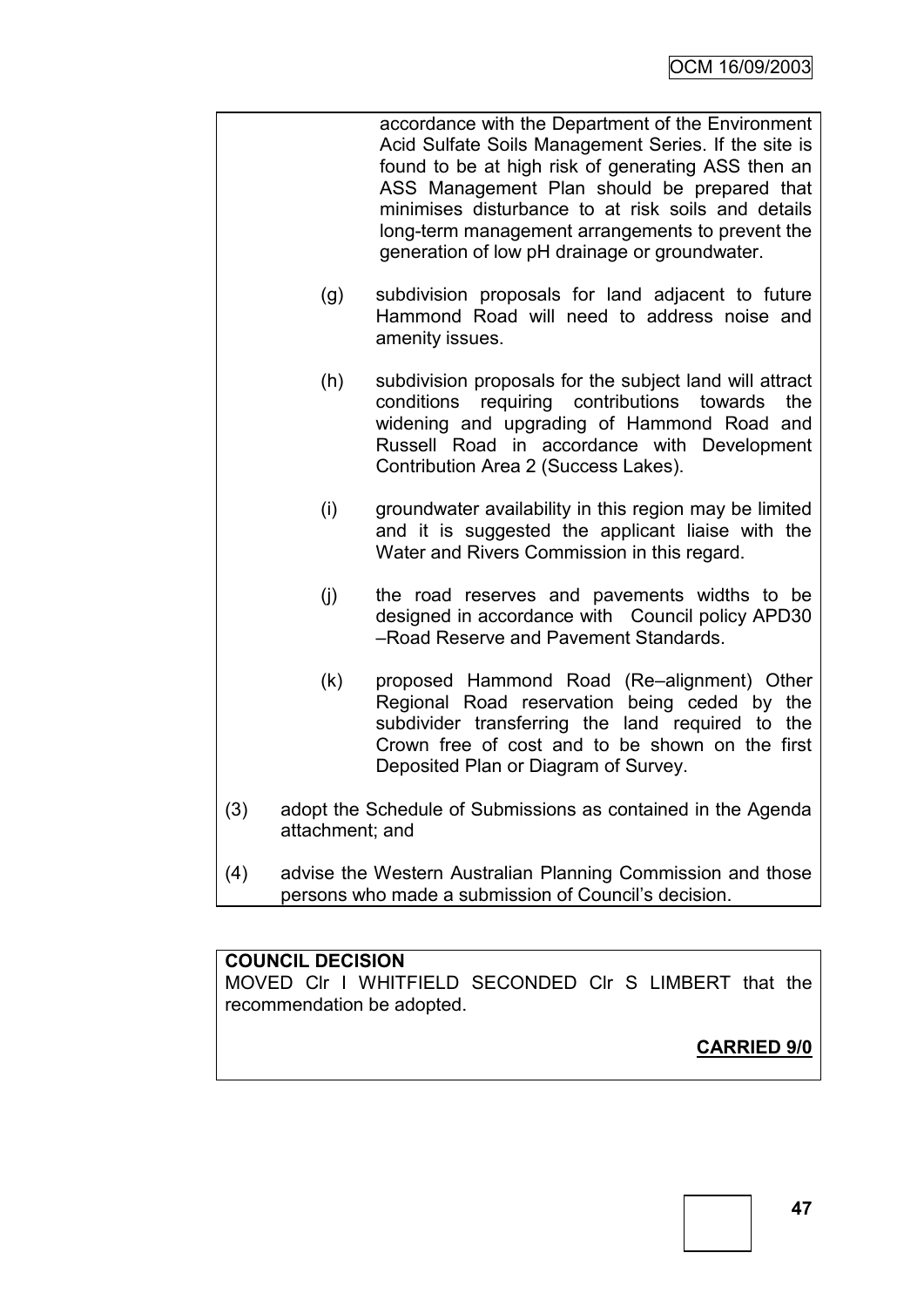# **Background**

| ZONING:    | MRS:           | <b>URBAN</b>                                                      |  |        |
|------------|----------------|-------------------------------------------------------------------|--|--------|
|            | DZS:           | Development Zone and falls<br>Development Area 8, and Development |  | within |
|            |                | Contribution Area 2.                                              |  |        |
| LAND USE:  | <b>VACANT</b>  |                                                                   |  |        |
| LOT SIZE:  | 14 ha (approx) |                                                                   |  |        |
| AREA:      |                |                                                                   |  |        |
| USE CLASS: | N/A            |                                                                   |  |        |

This report concerns a proposed structure plan prepared by Roberts Day Group on behalf of Australand Holdings for land located within the Success Lakes Development Area – DA8 (Refer to Agenda attachments).

The Structure Plan was submitted in June 2003 for consideration. Officers, acting under the delegated authority of Council (APD 42), determined that the proposal was suitable to be advertised for public comment.

# **Submission**

The submitted Structure Plan was prepared for Lot 1 Hammond Road, Success, which is one of the landholdings backing onto the Beeliar Regional Park. The subject land is approximately 14 hectares and comprises two parcels of land separated by the Hammond Road realignment.

The structure plan area is mainly coded R20, with two R30 residential areas located close to the proposed Public Open Space (POS) at the southern western portion of the land adjoining with a Resource Enhancement wetland, known as Lake Copulup.

The structure plan proposal was advertised for public comment for a period of 28 days, and concluded on 8 August 2003. Owners of property near the subject land and various agencies and servicing authorities were invited to comment by letter. The local newspapers circulating in the locality carried advertisements of the proposal. A total of seven submissions were received including comments from WAPC, DPI, WRC, Water Corporation, Alinta Gas, and CALM. A Schedule of Submissions and the recommended responses is included in the Agenda attachments.

# **Report**

The proposed Local Structure Plan is consistent with the endorsed Southern Suburbs District Structure Plan (stage 1) and generally meets most planning criteria for a proposal of this type. There are however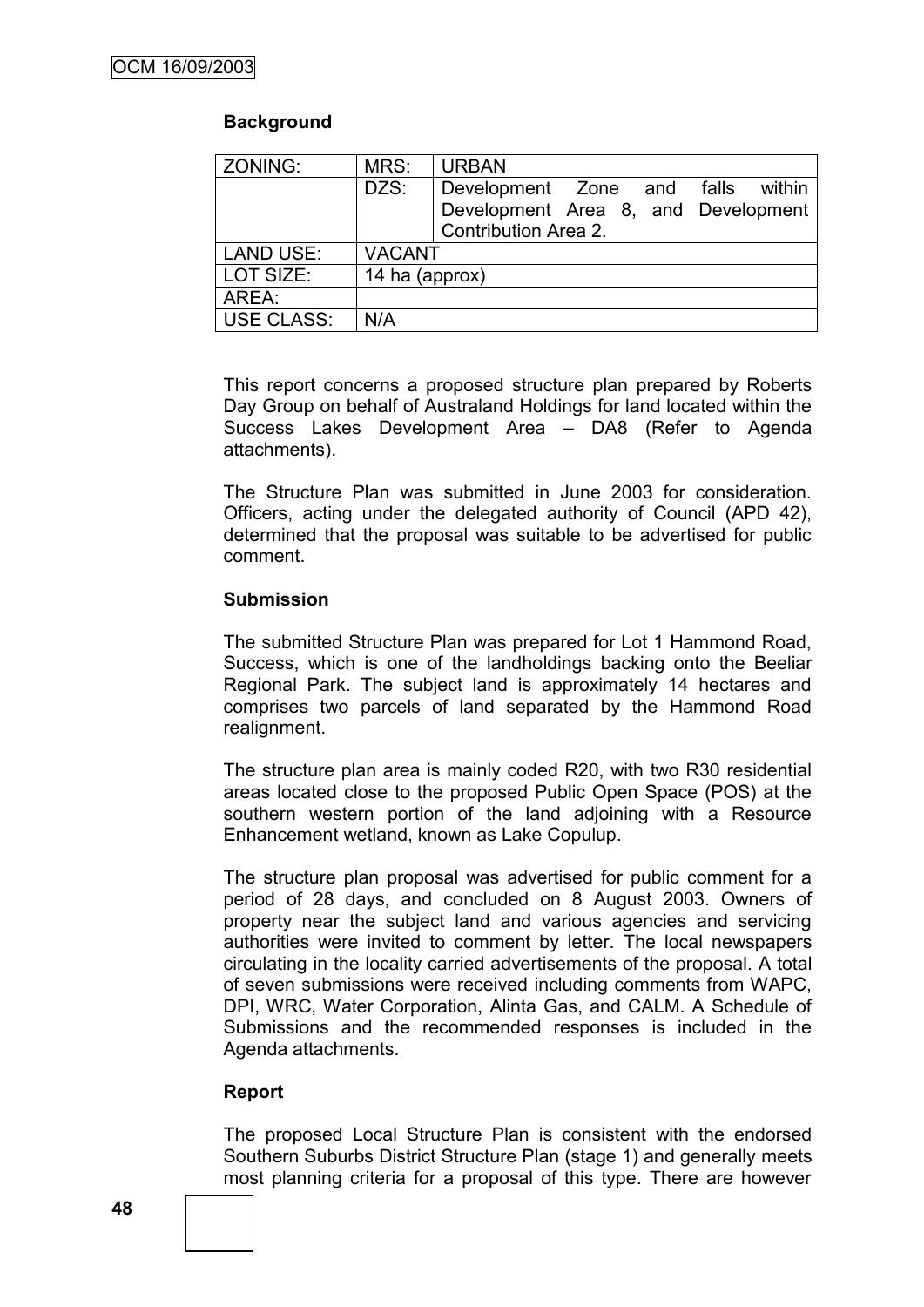two outstanding issues that require further consideration. These are as follows.

# 1. Lake Copulup

The south-western corner of Lot 1 Hammond Road contains portion of the wetland known as Lake Copulup, which covers a total area of approximately 3.5ha and is spread over four separate titles: Lot 1 Hammond Road, Pt Lot 458 (Parkwind Holdings) and Pt Lot 458 (Australand Holdings) to the south, and the Thomson"s Lake Nature Reserve further west. The Water and Rivers Commission has classified the lake as a sumpland with an assigned management category of "Resource Enhancement".

The advice from Water Corporation (Submission No 2) indicates that this area is required for the future Russell Road Buffer Lake (RRBL). The purpose of the RRBL is to accommodate regional drainage so that detrimental impacts upon Thomsons Lake from stormwater runoff from urban development are minimised. The RRBL is to be constructed in accordance with the requirements of the South Jandakot Drainage Management Plan 1990 and the Environmental Management Programme for the South Jandakot Drainage Management Scheme 1991, as well as Southern Suburbs District Structure Planning Area: Russell Road Arterial Drain Scheme prepared by David Wills and Associates(DWA).

The Structure Plan has taken into account the role of Lake Copulup as a regional drainage facility. It indicates approximately 1 ha wetland set aside for drainage purposes and treated as a deduction from the POS contribution calculation. Public Open Space was proposed adjoining the Buffer Lake incorporating the 50m buffer as required by DEP and WRC for the Resource Enhancement category wetland. The Structure Plan also indicates that the Water Corporation's bypass drainage channel is planned to be located along the north eastern side of Lake Copulup within the proposed POS.

The difficulty in assessing the proposal is that the extent of land required for the RRBL is not yet known as no design has been finalised by the Water Corporation. The comments from Water Corporation states that the area required for the future Russell Road Buffer Lake will be dependent on the Water Corporation"s review of the alternative drainage management strategy to the 1990 South Jandakot Drainage Management Plan and the outcome of the review is Southern Suburbs District Structure Planning Area: Russell Road Arterial Drain Scheme, which was adopted by Council in May 2003. The DWA drainage strategy was referred to DEP on 4 August 2003. Following its approval by the DEP, a detailed analysis is to be done by Water Corporation to finalise the Buffer Lake design and to determine the precise location of the drainage bypass.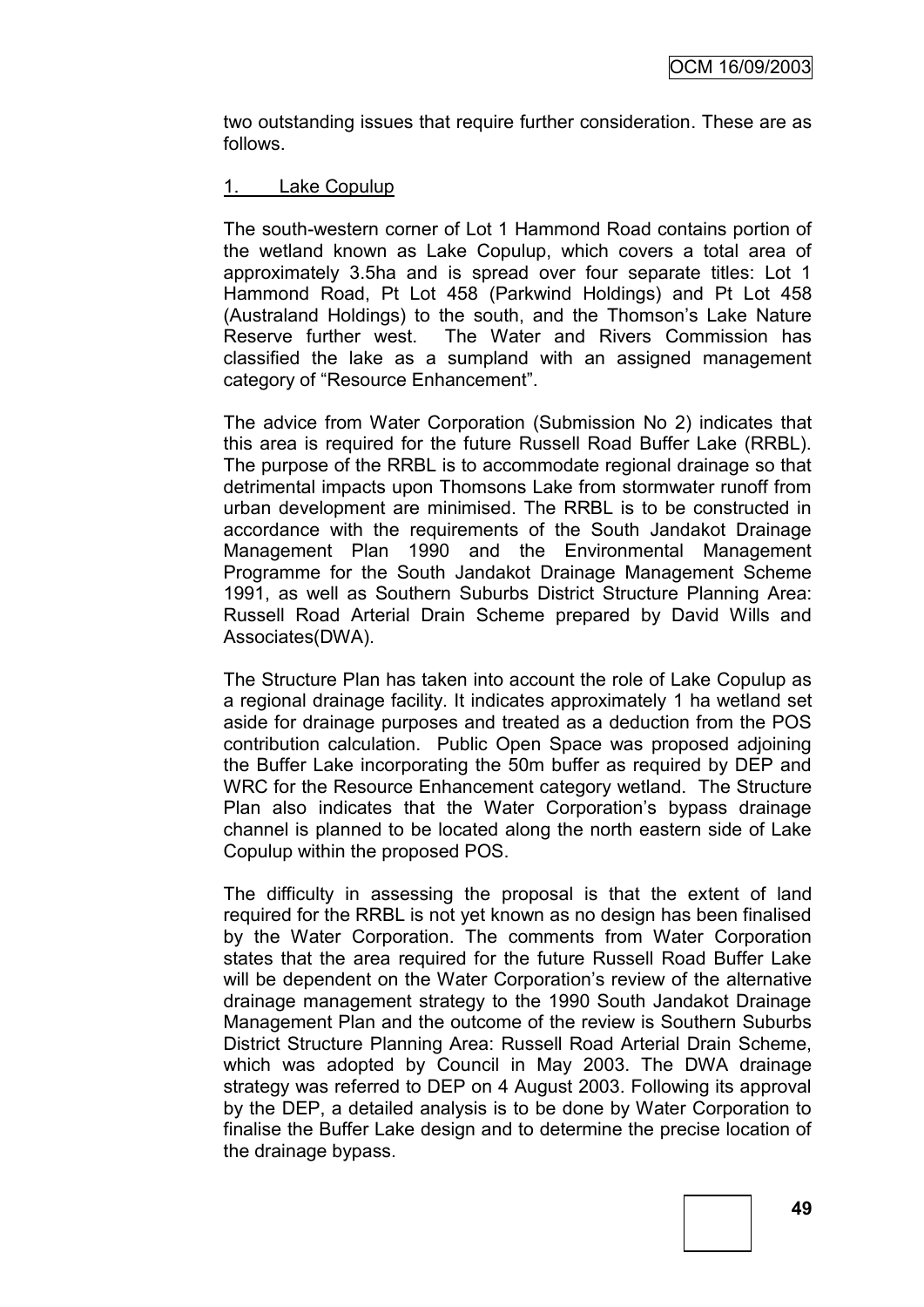Therefore it is not possible, at this stage, to endorse the proposal in the way it delineates the land requirements for the future RRBL, bypass channel and POS area until the RRBL design is finalised. Furthermore, Officers do not support the bypass channel being located within the POS area given that the bypass channel is an integral part of the regional drainage system and should be managed and maintained by the Water Corporation.

WRC also provided comments on Lake Copulup regarding wetland boundary and buffers, wetlands/drainage management Plan and potential nuisance-insects problems (submission No 3). The comments also indicate that there should be no direct stormwater flow into Lake Copulup. However, it appears that the comments do not fully account for the future role of Lake Copulup as a regional drainage facility and the Water Corporation will be the responsible authority for its design, construction and management. It is therefore necessary that the proponent undertake further consultation with the Water Corporation, DEP and WRC to achieve a consistent inter-departmental position on the Buffer Lake design issues and amend the Structure Plan and report accordingly to the satisfaction of the City. It is also considered that the DEP should urgently consider the DWA drainage strategy and work with Water Corporation, WRC, the City and consultancies to finalise the RRBL design requirements.

# 2. Public Open Space (POS)

Although the POS Schedule shows that a total area of approximately 1.4776ha of Public Open Space (12.3%) is proposed within the Structure Plan area, there remain a number of issues that require further consideration regarding this POS provision and calculation methods applied (Submission No 1). These are as follows:

 Hammond Road Realignment Other Regional Road (ORR) **Reservation** 

The Structure Plan shows that a 0.99ha separate lot is to be created for future Hammond Road realignment acquisition, and deducted from the POS calculation. The area of the lot is slightly different from ORR reservation boundaries as shown on WAPC MRS Clause 42 Certificate N.74102 comprising an approximate area of 0.9082 ha. This should be clarified in the Structure Plan Report, subject to detailed survey.

• Balance Portion of the Subject Land

The subject land comprises a 0.2528 lot being the balance of the land between the existing Hammond Road reserve and Hammond Road Realignment reserve. The Structure Plan indicates that the balance lot is to be excluded from this proposal and deducted from the POS provision. This is not considered acceptable given that the land is not included in any other local structure plan prepared for the adjoining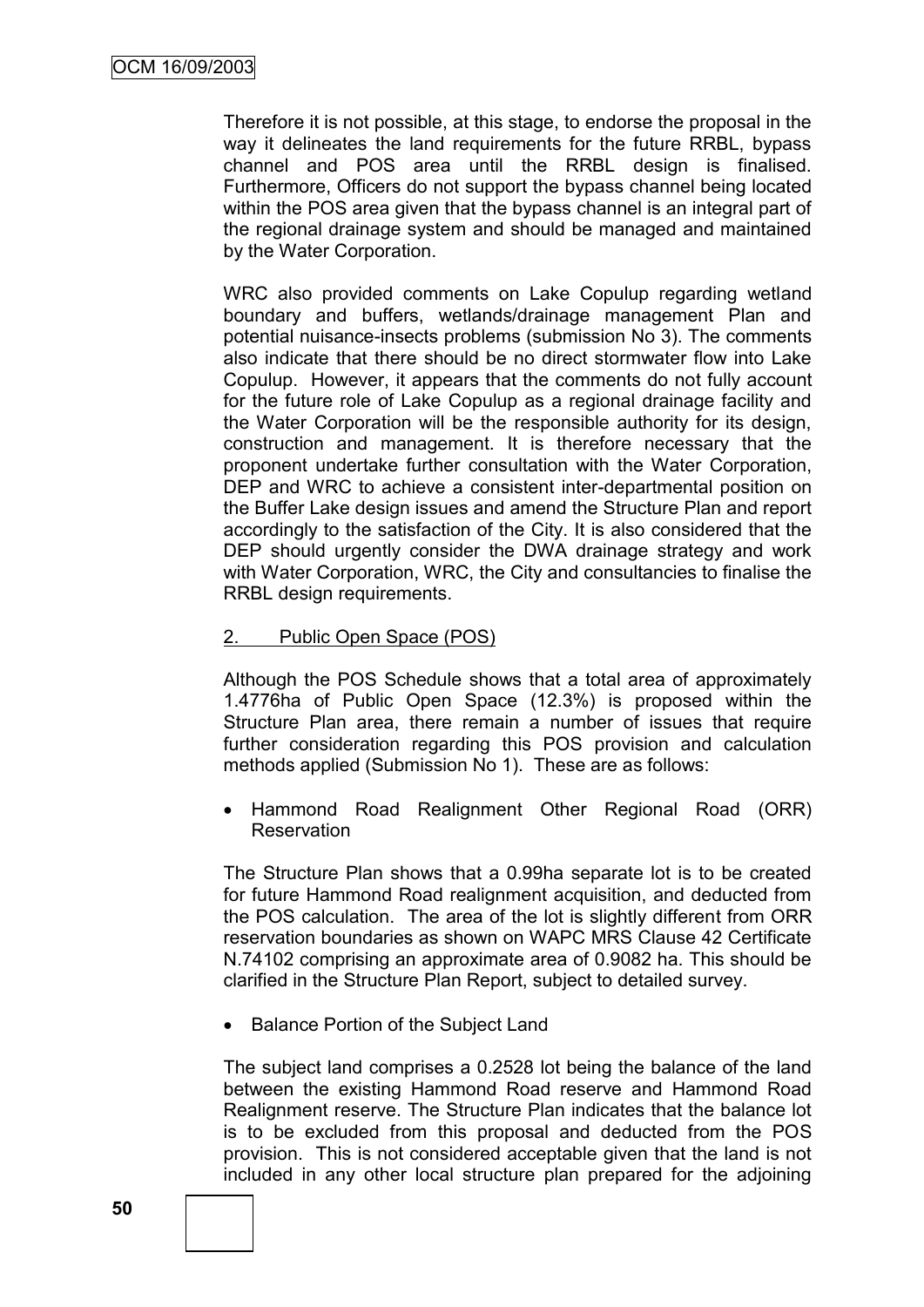properties and it should be addressed as part of this Structure Plan to satisfy the 10% POS requirement.

• Temporary Drainage Swales

The Structure Plan and POS Schedule indicates the use of temporary drainage swales (to accommodate the interim overflow before the Water Corporation"s drainage outlet being constructed) in the POS area with 100% credits being sought. The extent of the temporary drainage swales should be stated and the area shown on the Structure Plan. The use of open space for temporary drainage would only be acceptable if the area required does not adversely impact on the overall useability of the open space area for recreation purposes and there is some agreement in place that the drainage area will be suitably remediated once the permanent drainage area is established.

• Russell Road Buffer Lake design and Bypass Channel

The provision and calculation of the POS will be affected by the design and land requirements of future RRBL and the location of the bypass channel as previously discussed. It is also noted that the POS and drainage area shown in the Structure Plan are inconsistent with the POS Schedule.

It is therefore required that the Structure Plan and POS Schedule be amended to appropriately address the above issues and detail the exact areas proposed for the open space, the respective vesting arrangements and accreditation being sought, as well as the Buffer Lake land requirements in consultation with the Water Corporation and relevant environmental referral agencies.

# Other issues

Other issues raised in the submissions include dual use path, accessibility to community facilities, road network and traffic study, Beeliar Regional Park interface, groundwater level, midge buffer, fire management etc. These issues are detailed in the schedule of submissions. It is considered that these issues can be appropriately addressed through the Structure Plan approval and subdivision process.

#### **Summary**

The format, rationale and content of the proposed Structure Plan generally addresses the Western Australian Planning Commission"s policies and meets Council"s Town Planning Scheme No3 requirements for a proposal of this type. However, the finalisation of RRBL design is a major issue that needs to be resolved and its determination could have a significant impact on the POS provision and development layout. It is there recommended that Council not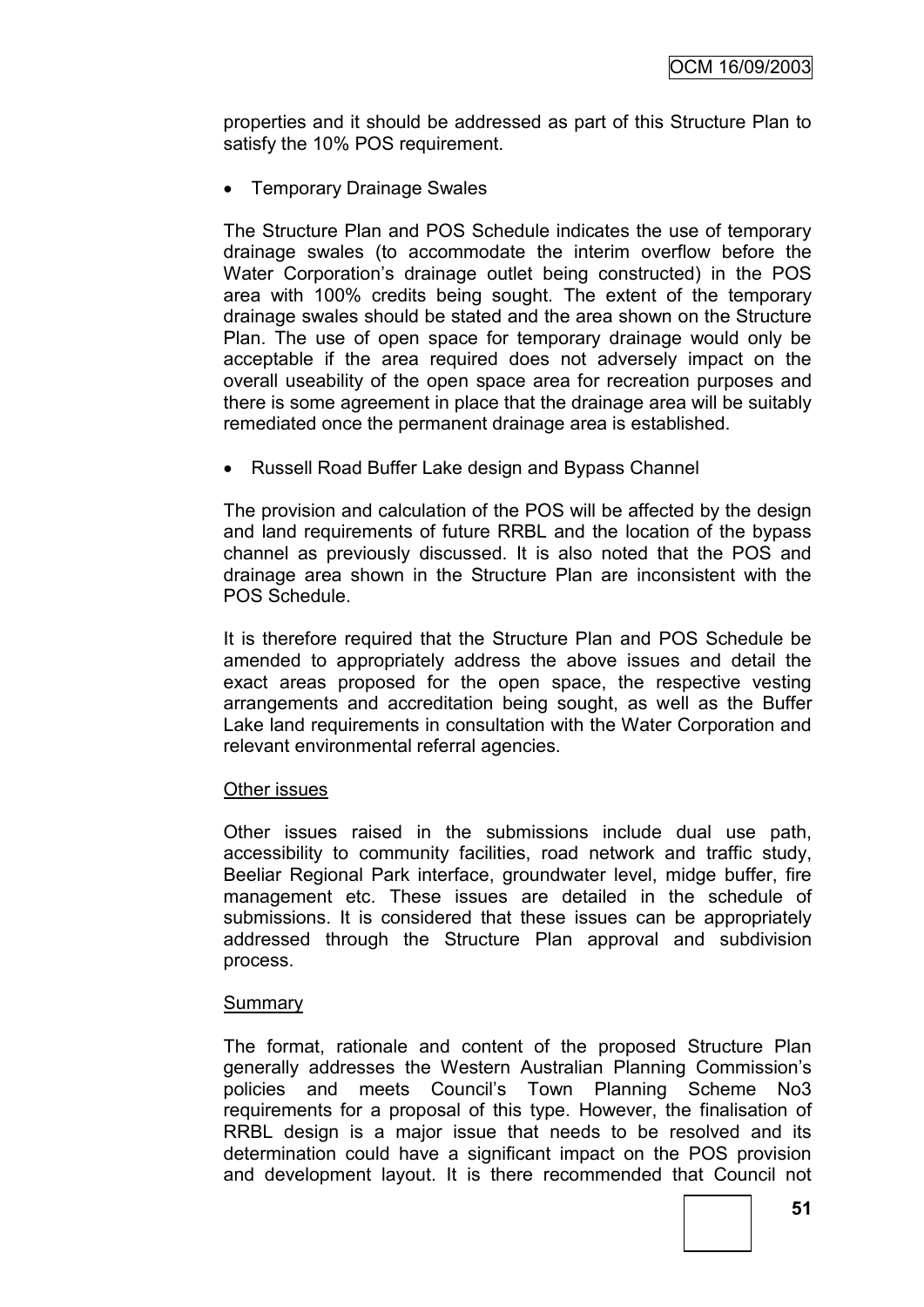adopt the Structure Plan until such time as the RRBL design has been finalised by Water Corporation and the Structure Plan and report has been amended accordingly together with other recommended modifications.

There is a pressing need to complete the RRBL design to facilitate the urban development in this area (including Pt Lot 458), and therefore the proponent should undertake further consultation with the Water Corporation, DEP and WRC to expedite finalisation of the RRBL design requirements.

# **Strategic Plan/Policy Implications**

The Corporate Strategic Plan Key Result Areas which apply to this item are:-

#### Planning Your City

- *"To ensure that the planning of the City is based on an approach which has the potential to achieve high levels of convenience for its citizens."*
- *"To ensure that the development will enhance the levels of amenity currently enjoyed by the community."*
- *"To foster a sense of community within the district generally and neighbourhoods in particular."*

Conserving and Improving Your Environment

- *"To conserve the quality, extent and uniqueness of the natural environment that exists within the district."*
- *"To ensure that the development of the district is undertaken in such a way that the balance between the natural and human environment is maintained."*

Facilitating the needs of Your Community

- *"To facilitate and provide an optimum range of community services."*
- *"To determine by best practice, the most appropriate range of sporting facilities and natural recreation areas to be provided within the district to meet the needs of all age groups within the community."*

Maintaining Your Community Facilities

- *"To construct and maintain roads, which are the responsibility of the Council, in accordance with recognised standards, and are convenient and safe for use by vehicles, cyclists and pedestrians."*
- *"To construct and maintain parks which are owned or vested in the Council, in accordance with recognised standards and are convenient and safe for public use."*

The Planning Policies which apply to this item are:-

SPD1 Bushland conservation Policy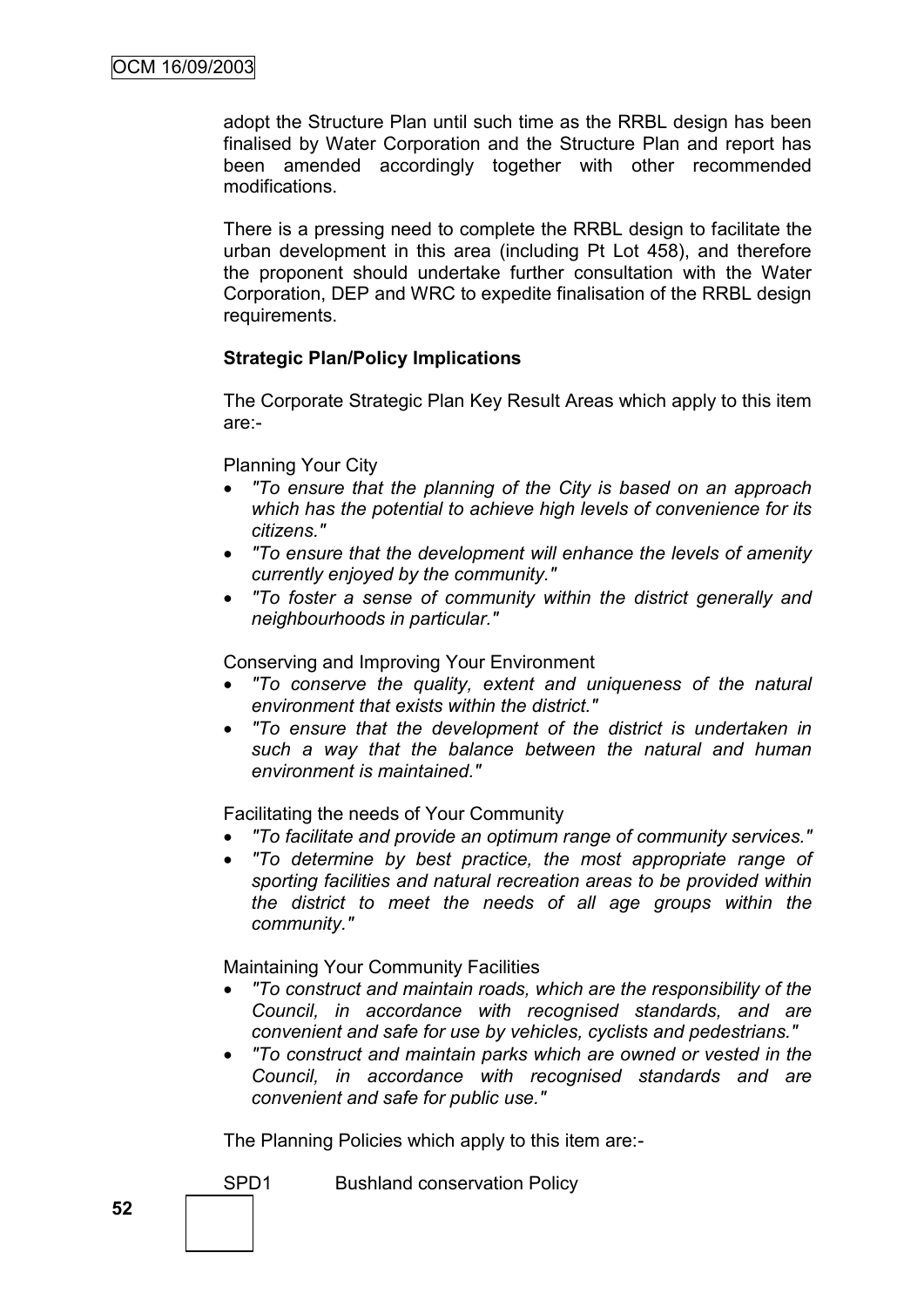- SPD3 Native Fauna Protection
- SPD5 Wetland Conservation Policy<br>APD4 Public Open Space
- Public Open Space
- APD20 Design Principles for Incorporating Natural Management Areas Including Wetlands and Bushlands in Open Space and / or Drainage Areas
- APD26 Control Measures for Protecting Water Resources in Receiving Environments
- APD28 Public Open Space Credit Calculations
- APD30 Road Reserve and Pavement Standards
- APD31 Detailed Area Plans

# **Budget/Financial Implications**

N/A

# **Legal Implications**

Nil

# **Community Consultation**

Advertised for public comments from 11/7/2003 to 8/8/2003 in local papers and adjoining owners and relevant authorities were sent letters advising the proposal.

# **Implications of Section 3.18(3) Local Government Act, 1995**

Nil.

**14.9 (MINUTE NO 2150) (OCM 16/09/2003) - TEMPORARY USE OF TRANSPORTABLE BUILDING FOR CLASSROOM - BLUE GUM MONTESSORI SCHOOL - LOT 67; 4 HOMESTEAD AVENUE, BIBRA LAKE - OWNER: BLUE GUM MONTESSORI SCHOOL INC - APPLICANT: R WHITAKER & T BOCKING (1108028) (JP) (ATTACH)**

#### **RECOMMENDATION** That Council:

(1) approve the proposed Temporary Use of a Transportable Building for use as a Classroom on Lot 67; 4 Homestead Avenue, Bibra Lake subject to the following conditions:

# STANDARD CONDITIONS

1. Development may be carried out only in accordance with the terms of the application as approved herein and any approved plan.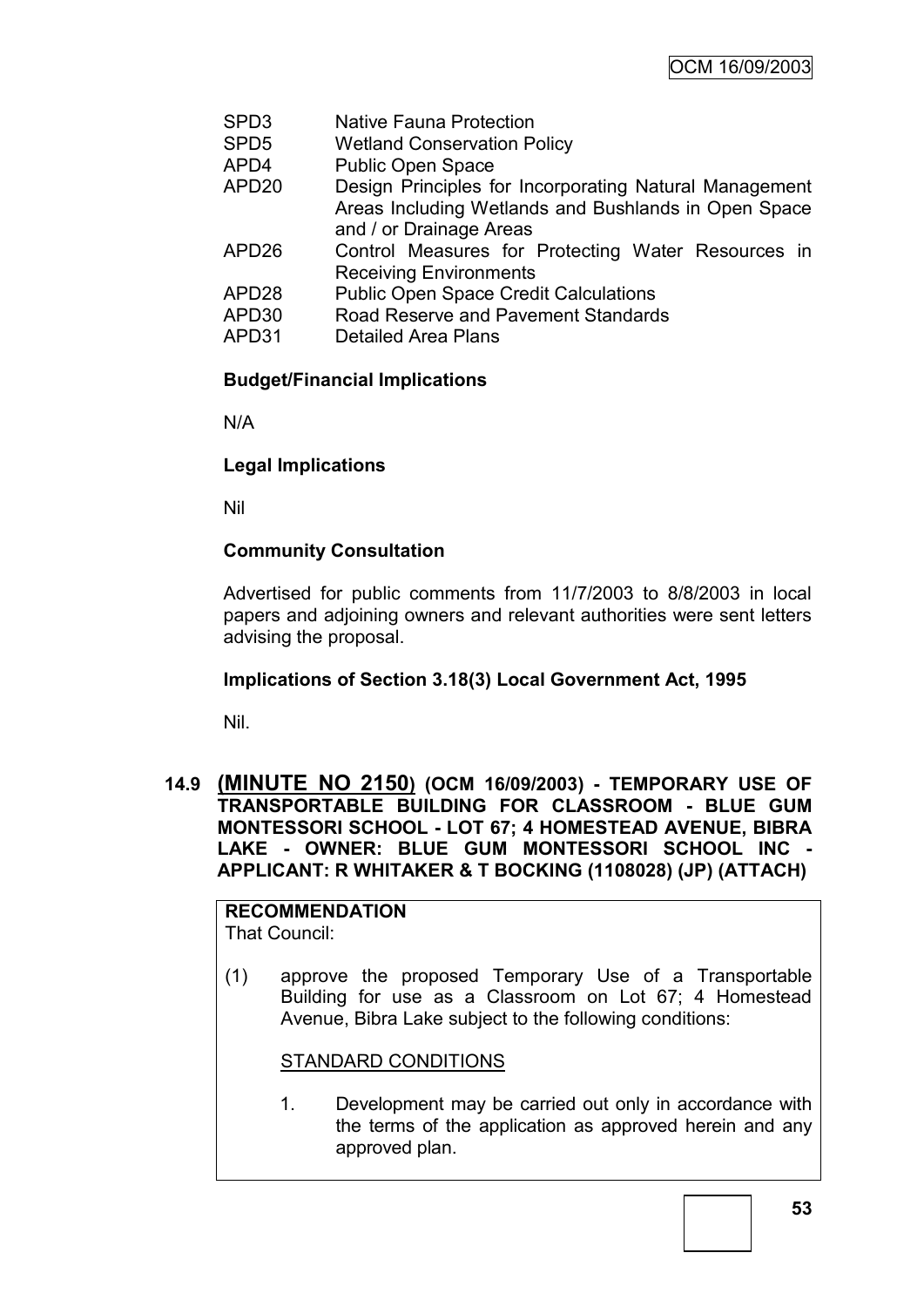- 2. Nothing in the approval or these conditions shall excuse compliance with all relevant written laws in the commencement and carrying out of the development.
	- 3. No activities causing noise and/or inconvenience to neighbours being carried out after 7.00pm or before 7.00am, Monday to Saturday, and not at all on Sunday or Public Holidays.
	- 4. The premises shall be kept in a neat and tidy condition at all times by the owner/occupier to the satisfaction of the Council.
	- 5. All stormwater drainage shall be designed in accordance with the document entitled "Australian Rainfall and Runoff" 1987 (where amended) produced by the Institute of Engineers, Australia, and the design is to be certified by a suitably qualified practicing Engineer and designed on the basis of a 1:10 year storm event.
	- 6. All stormwater being contained and disposed of on-site to the satisfaction of the Council.
	- 7. The vehicle parking area shall be sealed, kerbed, drained and line marked in accordance with the approved plans and specifications certified by a suitably qualified practicing Engineer to the satisfaction of the Council.

# SPECIAL CONDITIONS

- 8. The total number of students enrolled at the school shall not exceed 90.
- 9. Parents shall not park on the street pavement or verge area in either Homestead Avenue or Hope Road, with the exception of the verge area abutting Meller Park on Hope Road when dropping off or picking up children.
- 10. No classes or school related activities are to be conducted on Saturday, Sunday and public holidays, excluding the maintenance of the school buildings and grounds, commencing from beginning of the 2004 school year.
- 11. The school is to establish and immediately implement a formal complaints policy and procedure to the satisfaction of the Council.
- 12. Provision of one (1) bicycle rack for every four (4) primary school students.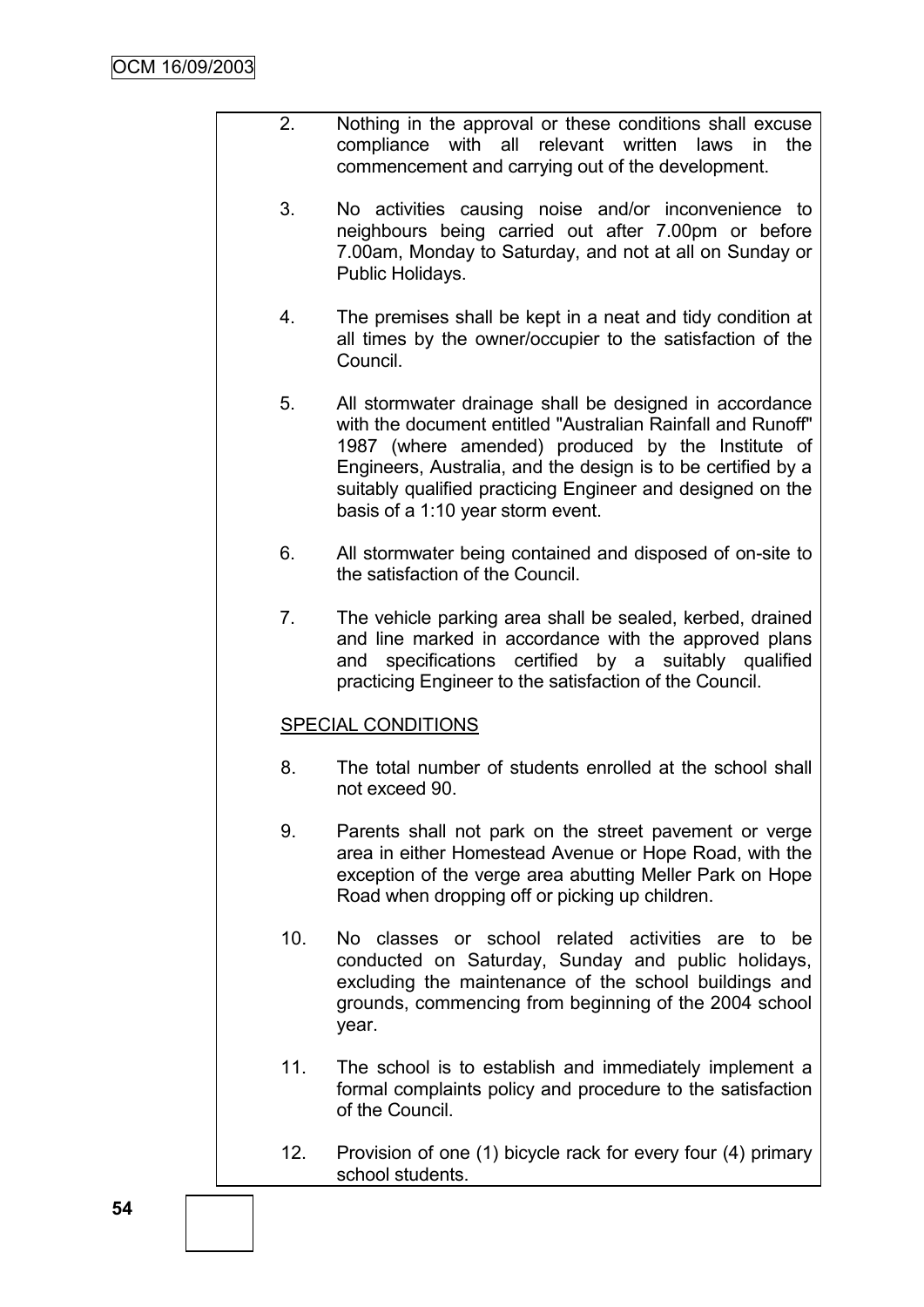13. This approval shall expire on the date of conclusion of the second school term (June 2004), and the transportable building shall be removed from the site within 14 days, unless the Council has granted approval for a renewal of the planning permission.

# FOOTNOTES

- 1. This approval supersedes the approval issued by Council at its Ordinary Meeting held 20 May 2003.
- 2. The development is to comply with the requirements of the Building Code of Australia.
- 3. The use of the premises must comply with the *Health (Food Hygiene) Regulations 1993* and Chapter 3 of the Australian New Zealand Food Standards Code (Australia Only)**.**
- 4. This development has been defined as a public building and shall comply with the provisions of the Health Act 1911 relating to a public building, in the Public Building Regulations 1992. An application to construct, extend or alter a public building is to be submitted with the Building Licence application.
- 5. The development is to comply with the *Environmental Protection Act 1986* which contains penalties where noise exceeds the limits prescribed by the *Environmental Protection (Noise) Regulations 1997*.
- 6. The drainage of all car parking areas and access ways so as to ensure that the site is drained and provision is made for the disposal, to the satisfaction at all times of the Council, of roof water, water from paved areas and all other stormwater PROVIDED THAT the approval of a particular design to achieve the foregoing purposes or the issue of a building licence shall not imply that the Council is satisfied once and for all that the applicant has complied with this condition and the Council may require compliance with this condition at any time in the future if it is not satisfied that the site has been drained in accordance with this condition. (Ref. Engineering Department)"
- 7. Uncovered parking bays shall be a minimum of 5.5 x 2.5 metres, clearly marked on the ground and served by a 6 metre wide paved accessway.
- (2) issue a Schedule 9 Notice of Determination on Application for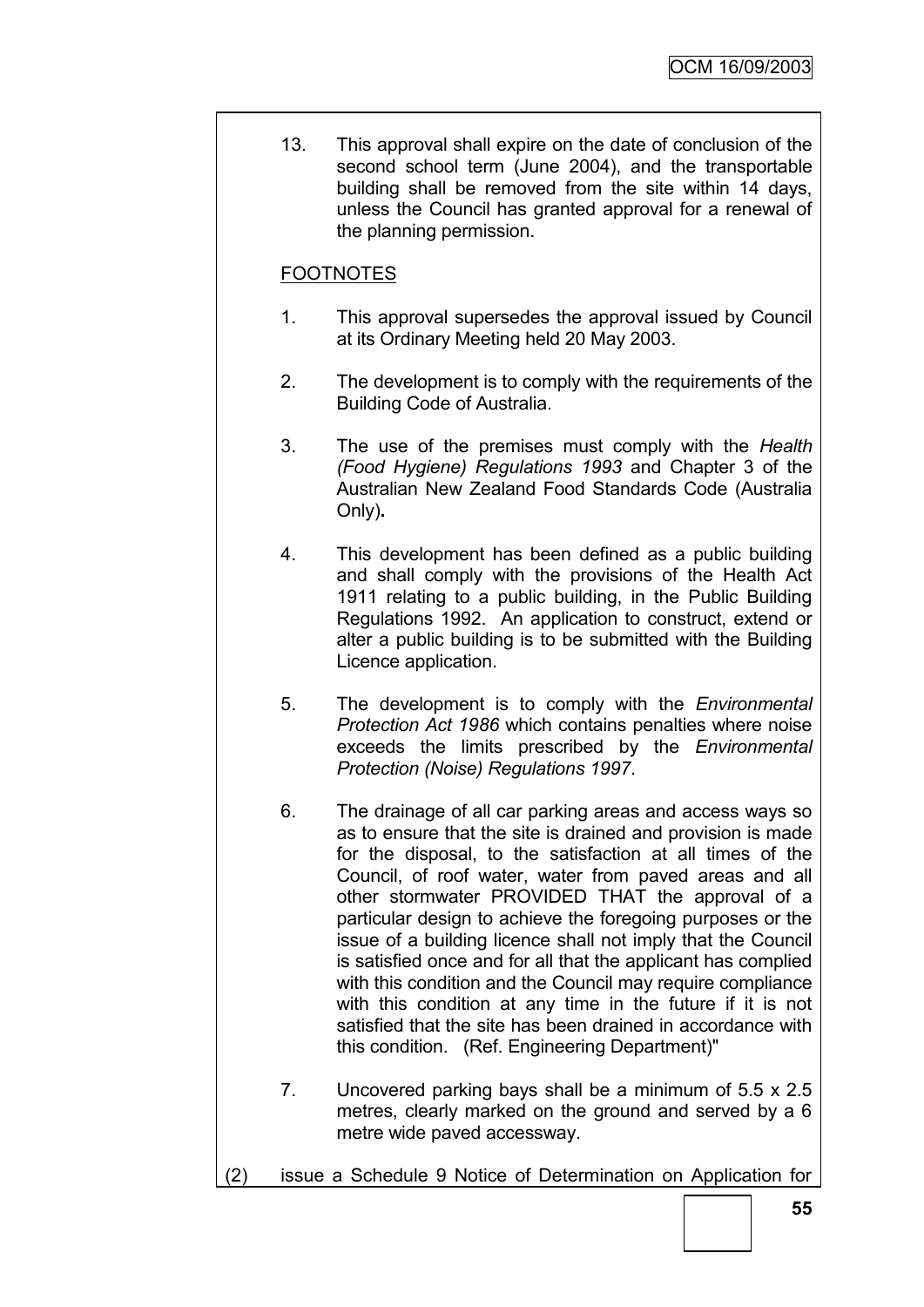Planning Approval to the applicant accordingly; and

(3) advise those who lodged submissions of the Council decision.

#### **COUNCIL DECISION**

MOVED Clr S Limbert that Council not approve the proposed temporary use of a transportable building for use as a classroom on Lot 67, 4 Homestead Avenue, Bibra Lake.

# **MOTION LAPSED FOR WANT OF A SECONDER**

MOVED Clr M Reeve-Fowkes SECONDED Clr I Whitfield that the recommendation be adopted.

# **CARRIED 8/1**

#### **Background**

| l ZONING:        | MRS:                                      | Urban                                              |  |
|------------------|-------------------------------------------|----------------------------------------------------|--|
|                  | TPS3:                                     | <b>Residential R20</b>                             |  |
| <b>LAND USE:</b> |                                           | Pre-School, Junior Primary & Middle Primary School |  |
| LOT SIZE:        | $2,101m^2$                                |                                                    |  |
| AREA:            | Transportable Building 30.2m <sup>2</sup> |                                                    |  |
| USE CLASS:       |                                           | <b>Educational Establishment</b>                   |  |

At its Ordinary Meeting held 20 May 2003 Council granted town planning approval for additions to the school. The additions included the construction of a classroom, small library, storage room and administration block totalling  $191m^2$  of building floor space on the property"s eastern boundary. The additions were proposed to allow the school to accommodate existing students who will be moving into grades 4-7.

The Blue Gum Montessori School has since determined that it is not in the best interests of the school in the long term to build the proposed additions which Council approved at the above meeting. This is due to a number of reasons, one of which primarily is due to the capping of 100 students for the school imposed by Council at its 20 May 2003 meeting. The school recognises that the current site is quite restricted in terms of expansion and it is foreseeable that the site cannot support the long term vision and function of the school. It is therefore proposed that temporary arrangements for students be made whilst the school investigates its options. The proposed transportable building for a classroom will accommodate existing students who will be moving into grades 4-7.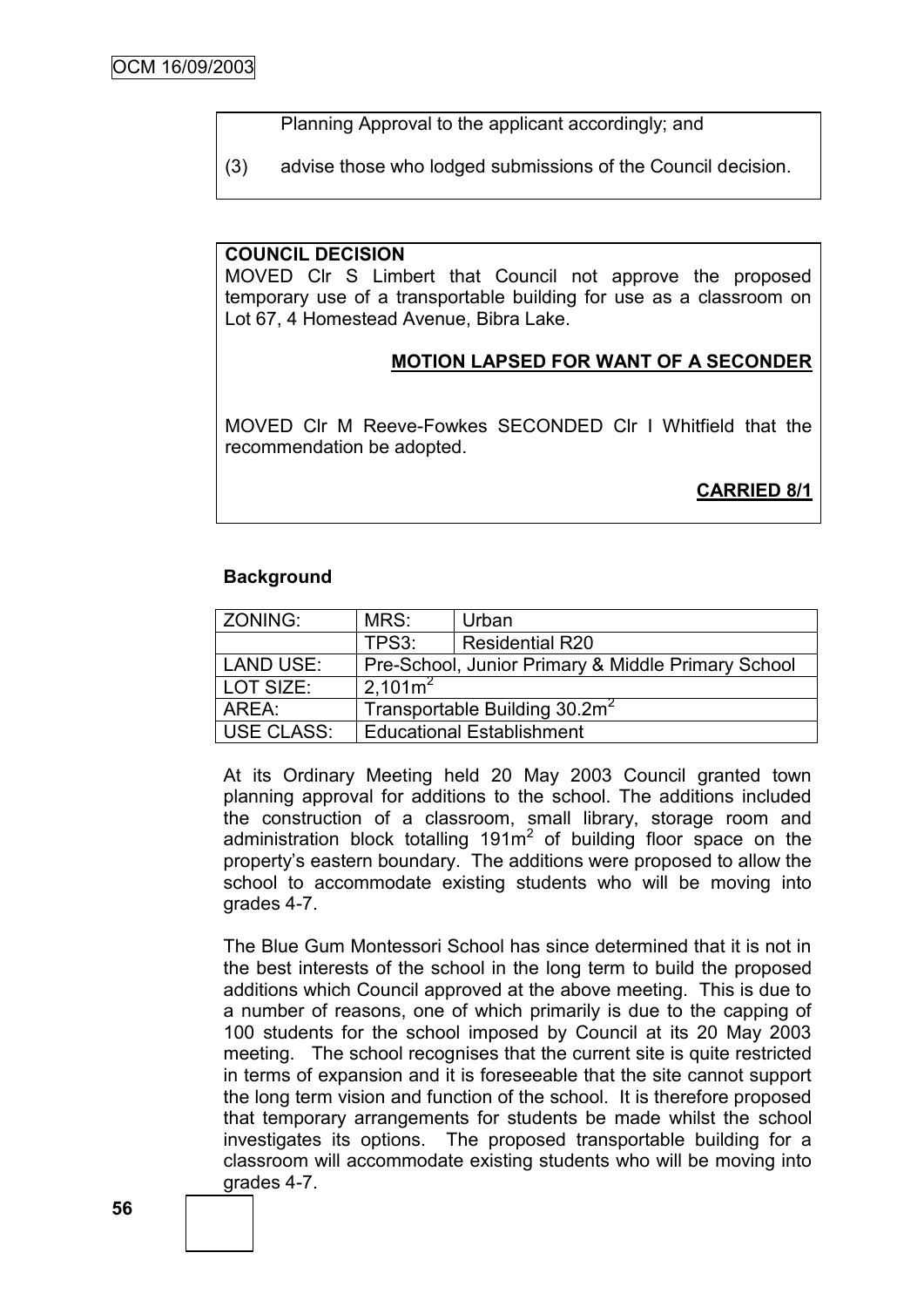# **Submission**

Council has received an application dated 29 July 2003 from the Blue Gum Montessori School for planning approval for the use of a temporary transportable building for a classroom. The flat roof, rectangular shaped, transportable building is constructed of colorbond cladding (colour "Mist Green") having dimensions of 3.6 x 8.4m  $(30.24\text{m}^2)$  and 2.9m from the ground to the roof (2.4m from floor to ceiling). The location of the transportable classroom is in the southeast section of the property, setback 4.2m from the side boundary and 1.1m from the school carpark.

# **Report**

# Zoning

The subject site is zoned "Residential R20" under the City of Cockburn Town Planning Scheme No.3. An "Educational Establishment" is a "D" use within a Residential Zone under the Zoning Table of the Scheme. The Scheme specifies that a "D" use means that the use is not permitted unless the local government has exercised its discretion by granting planning approval. The application has been referred to Council for determination following receipt of submissions from landowners of neighbouring properties objecting to the proposal.

# Community Consultation

In accordance with the requirements of the Scheme, the proposal was advertised for comment. At the conclusion of the advertising period two submissions were received both objecting to the proposal. The nature of the objections relate to noise levels from the operation of the school and fears that the school will subtly expand and exceed its 100 student limit.

In addressing issues of noise and the future expansion of the school, Council at its meeting held 20 May 2003 resolved to approved additions to the school subject to conditions, which included the following:

- *"No activities causing noise and/or inconvenience to neighbours being carried out after 7.00pm or before 7.00am, Monday to Saturday, and not at all on Sunday or Public Holidays.*
- *The total number of students enrolled at the school shall not exceed 100."*

The current application for a transportable building is different to the previous application and should be assessed on its own merits. The applicant proposes a maximum of 89 students at the school as a result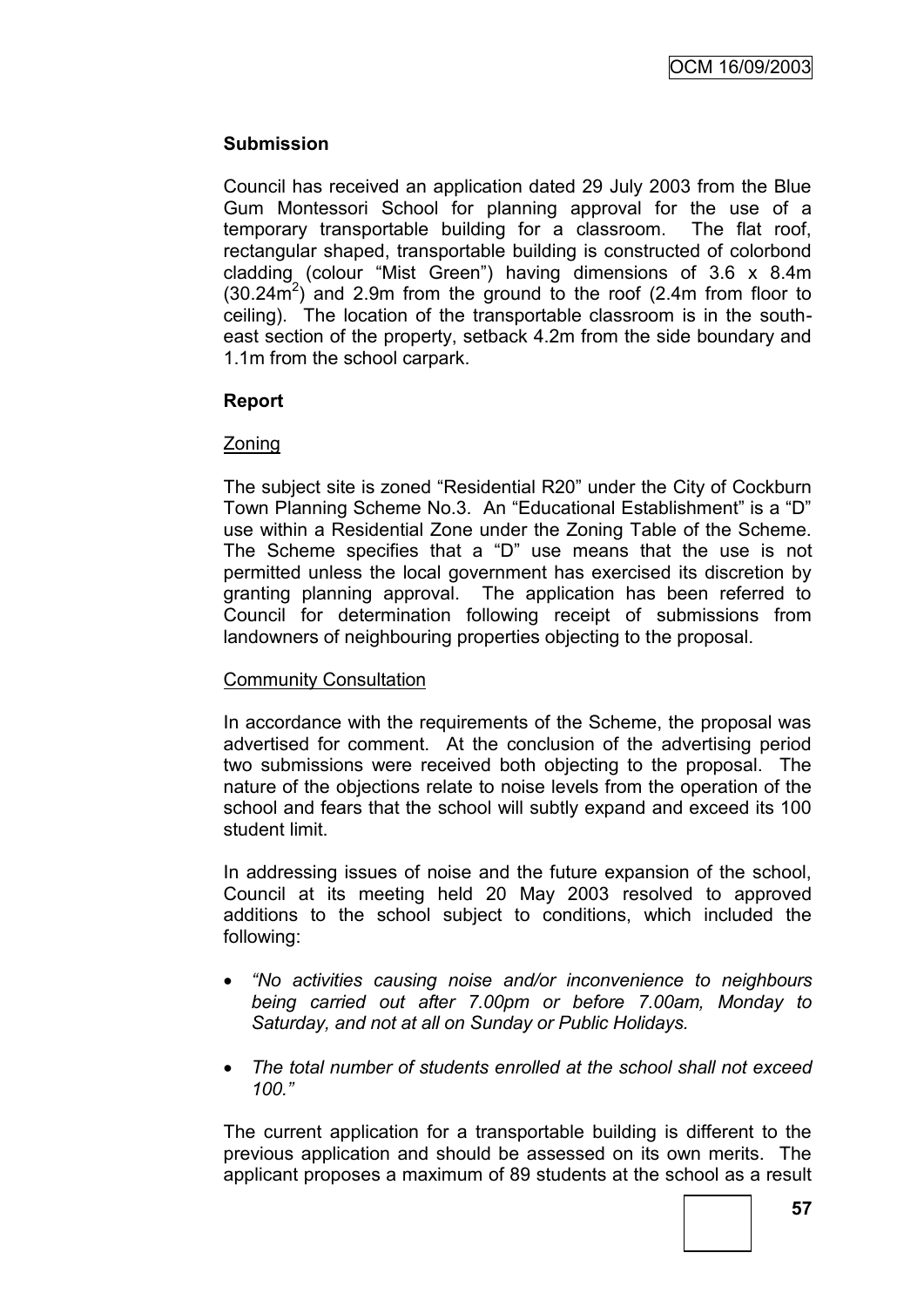of the transportable building addition. It is recommended that the above conditions be imposed for the current application but with a limitation of 90 students instead of 100 due to the smaller scale of the development. Even though the proposed development is smaller in scale to the previous application, it is considered that with the addition of the transportable classroom, the site will be fully developed as an educational establishment.

# Compliance with Town Planning Scheme No.3

The application complies with the car parking, building setbacks, building height/scale, landscaping and amenity provisions of the Scheme. The transportable building is considered an acceptable temporary addition to the school. The applicant has advised Council that the transportable building should only be required for a minimum of 1 school term and a maximum of 3 school terms, which would extend through to the end of the second school term in June 2004. In order to provide certainty to the applicant and submittors, it is recommended that Council grant a Temporary Planning Approval, expiring at the end of the second school term June 2004, pursuant to Clause 10.6 of the Scheme.

#### **Conclusion**

As the application complies with the provisions of the City of Cockburn Town Planning Scheme No.3 and is of lesser scale than the previous approved additions and is located further away from the eastern property boundary, it is considered that the application can be conditionally approved.

# **Strategic Plan/Policy Implications**

The Corporate Strategic Plan Key Result Areas which apply to this item are:-

- 1. Managing Your City
	- *"To conduct Council business in open public forums and to manage Council affairs by employing publicly accountable practices."*
- 2. Planning Your City
	- *"To ensure that the development will enhance the levels of amenity currently enjoyed by the community."*
	- *"To foster a sense of community within the district generally and neighbourhoods in particular."*
- 3. Conserving and Improving Your Environment
	- *"To conserve the character and historic value of the human and built environment."*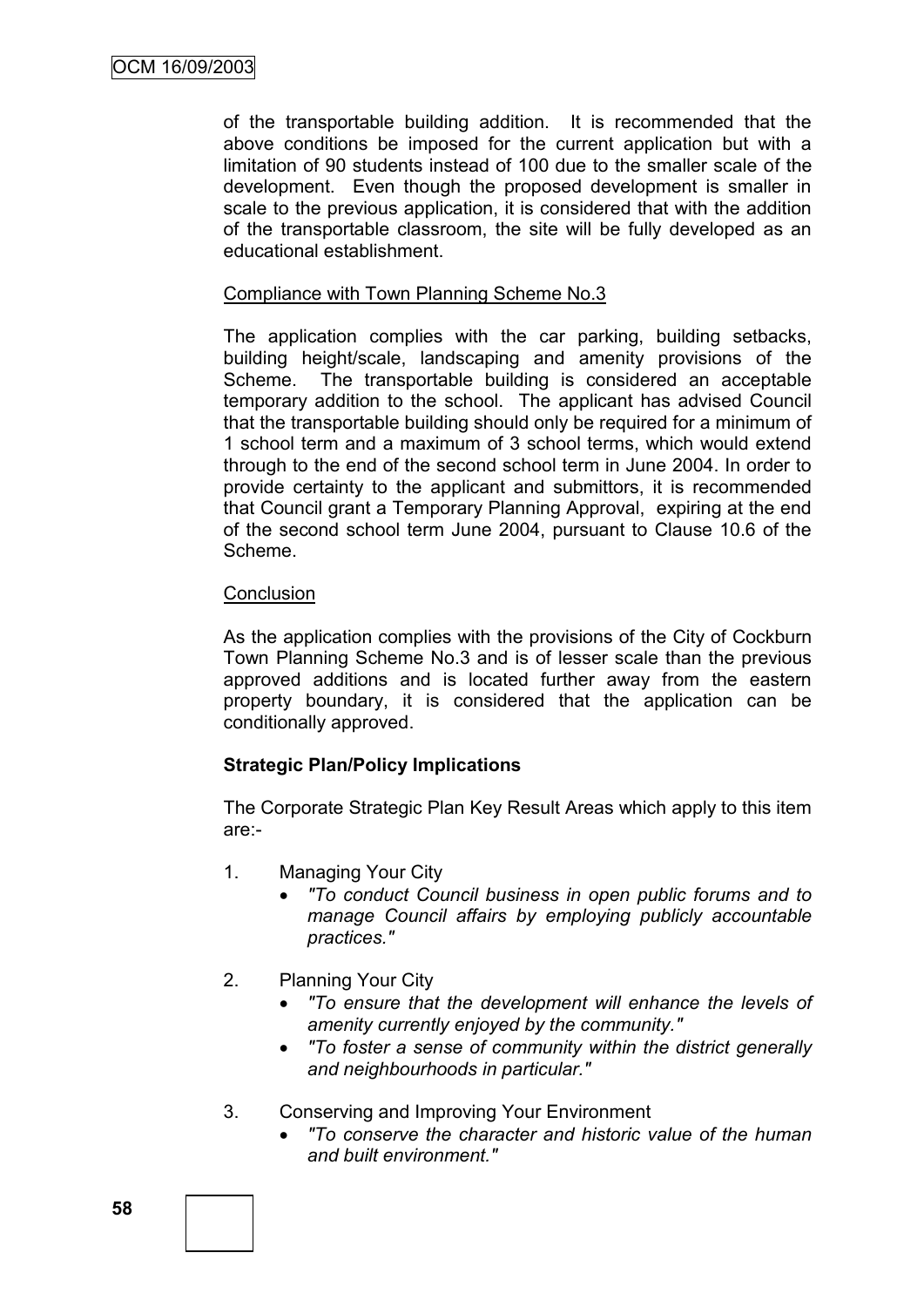*"To ensure that the development of the district is undertaken in such a way that the balance between the natural and human environment is maintained."*

The Council Policies which apply to this item are:-

APD17 Standard Development Conditions And Footnotes

# **Budget/Financial Implications**

N/A

# **Legal Implications**

N/A

# **Community Consultation**

Application advertised for comment.

# **Implications of Section 3.18(3) Local Government Act, 1995**

Nil.

# **14.10 (MINUTE NO 2151) (OCM 16/09/2003) - PETITION - BIBRA LAKE CAFE/KIOSK (1114553) (AJB) (ATTACH)**

# **RECOMMENDATION**

That Council:

- (1) receive the petition and letter from Mrs H Lang opposing the proposed development of a cafe/kiosk at Bibra Lake;
- (2) advise Mrs H Lang that;
	- 1. Council has previously commissioned independent surveys and sought expert advice on the proposed development of a café/kiosk at Bibra Lake and, based on that advice, Council at its meeting held on 17 June 2003 resolved to proceed with the proposal and call for submissions from suitably qualified and experienced consultants to manage the project; and
	- 2. A business plan for the project will be prepared as part of the project and will be advertised for public comment.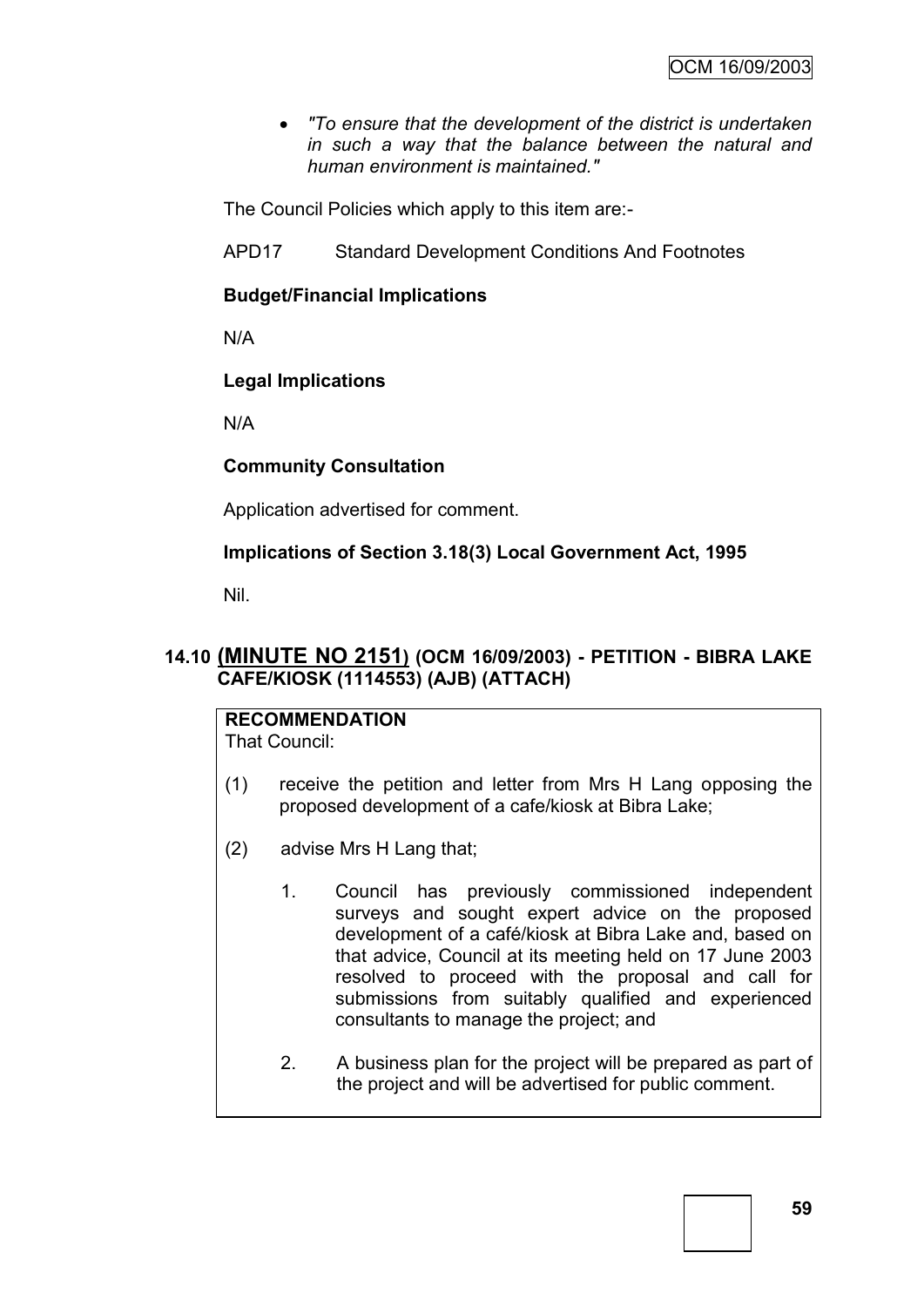#### **COUNCIL DECISION**

MOVED Clr K ALLEN SECONDED Clr A EDWARDS that the recommendation be adopted.

# **CARRIED 9/0**

# **Background**

Council at its meeting held on 15 May 2001 (Item 19.1), resolved that a report be presented to a future Council Meeting on the possibility of establishing a restaurant, café or fixed–building Kiosk on the Bibra Lake Reserve.

At its meeting held on 21 August 2001 (Item 14.14), Council resolved to:-

- *"(1) appoint a suitable consultant to undertake the market research to determine community acceptance and patronage of a restaurant/café/kiosk located on Lot 309 Progress Drive, Bibra Lake;*
- *(2) appoint a suitable consultant to undertake environmental and geotechnical investigation on a site adjacent to and just south of the playground equipment located on Lot 309 Progress Drive Bibra Lake, to determine the suitability of the site for a restaurant/café/kiosk;*
- *(3) as part of the public consultation process and through the "Cockburn Soundings" publicise and entice comments and submissions from the ratepayers and interested users of the parkland as to the proposed restaurant/café; and*
- *(4) transfer \$15,000 from the Land Development Reserve Fund to undertake (1) and (2) above. "*

At its meeting held on 19 March 2002 (Item 14.3), it was resolved that Council:

- *"(1) determine all the necessary approvals required to facilitate the construction of a Café/Kiosk on Lot 309 Progress Drive within the Bibra Lake Reserve and the level of support from the decision making authorities to the proposal;*
- *(2) subject to (1) above, engage the services of a suitably qualified commercial consultant to prepare a report on the viability of the proposed Café/Kiosk at Bibra Lake;*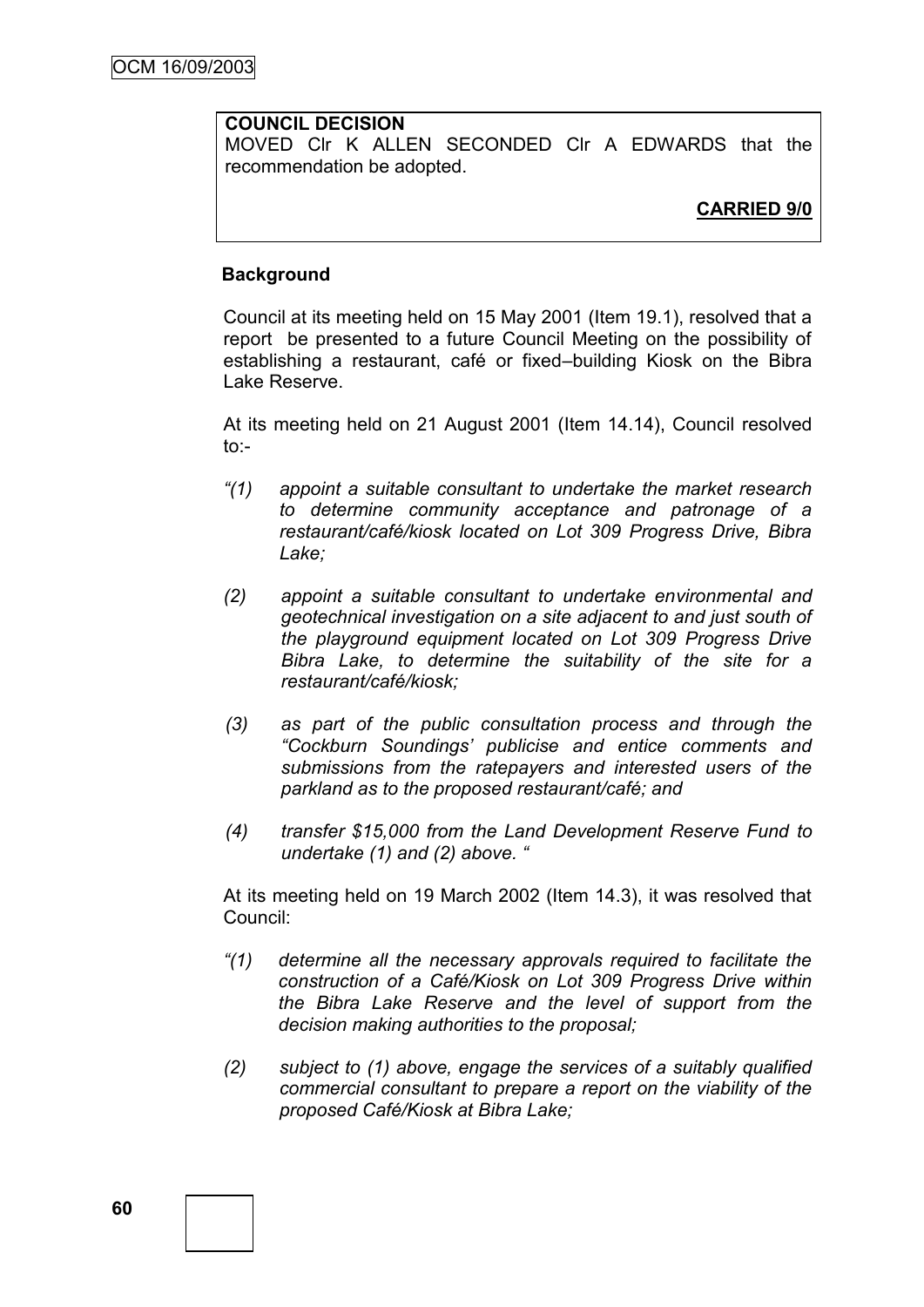- *(3) following the outcome of (1) and (2), prepare a Business Plan for the establishment and operation of a Café/Kiosk within the Bibra Lake Reserve for Council"s consideration; and*
- *(4) advise the Bibra Lake Residents Association and North Lake Residents Association of Council"s decision."*

Council at its meeting held on 17 June 2003 considered the Economic Modelling and Financial Feasibility report on the proposed Bibra Lake café/kiosk and resolved to

- *"(1) receive the report;*
- *(2) provide \$400,000 on the 2003/04 Municipal Budget for the project management, design, construction and servicing of the Bibra Lake Café/Kiosk;*
- *(2) call for submissions from suitably qualified and experienced consultants to manage the Bibra Lake Café/Kiosk project on a phased basis;*
- *(3) require the preparation of a report on the submissions by consultants for the project management of the Bibra Lake Café/Kiosk project for consideration by Council; and*
- *(4) defer the requirement for the preparation of a Business Plan until such time as accurate development costing and lease arrangements are known."*

#### **Submission**

Mrs H Lang of Coolbellup has presented a 400 signature petition opposing the proposed Bibra Lake Café/kiosk.

# **Report**

The petition itself states "We the undersigned do oppose a kiosk being built at Bibra Lake". It provides no reasons or on what basis the proposed cake/kiosk is opposed.

The letter from Mrs H Lang accompanying the petition states that;

- The existing caravan is doing a good job, the prices are good and it is uniquely different to other reserves.
- Whilst enjoying a coffee and snack after a walk, she and others spoken to would not use the proposed café/kiosk on principal.
- Concerned that the facility will be vandalised like other improvements that have been provided in that locality.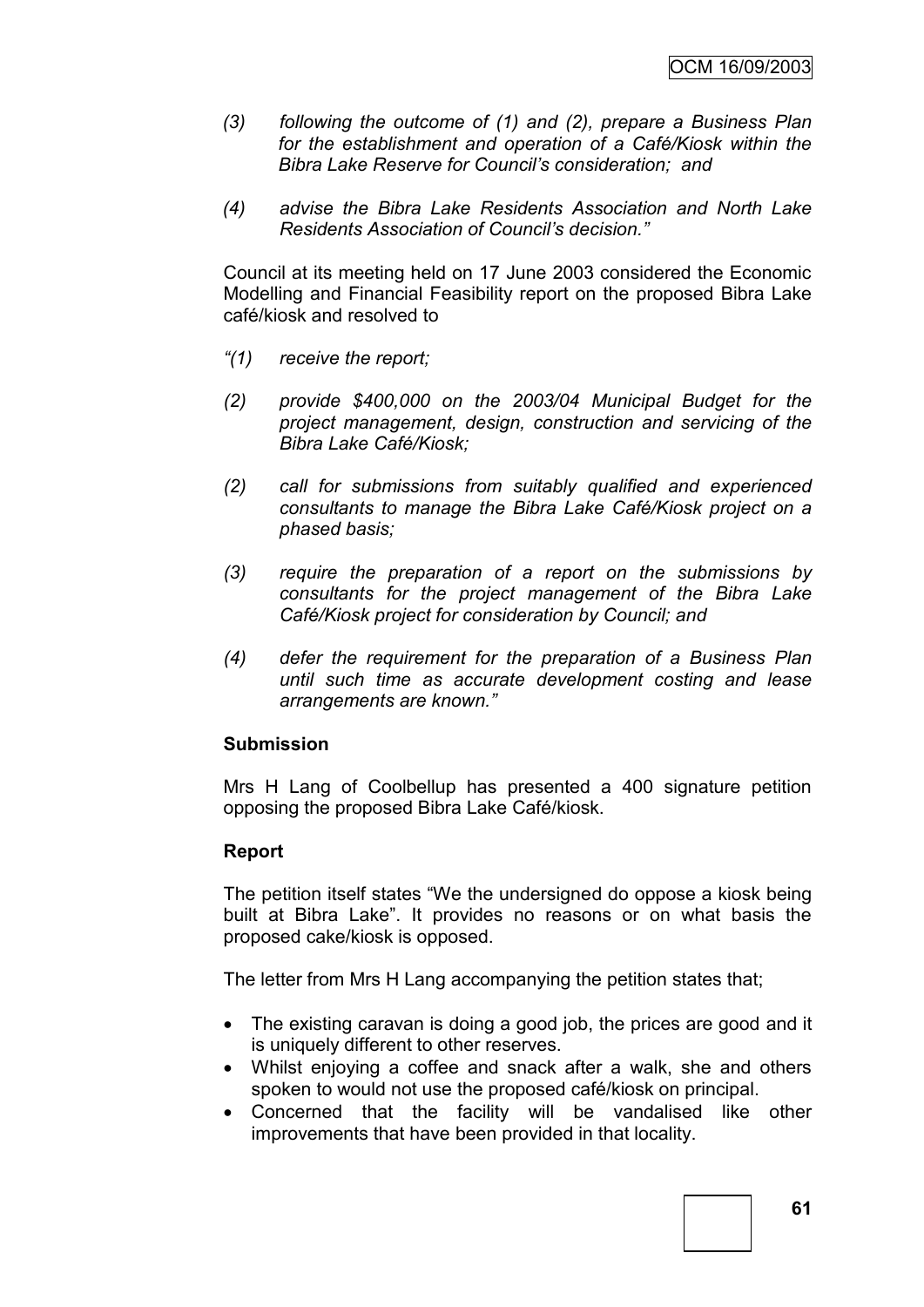• Disagrees with the view that you won't have to go to Fremantle to get a coffee if the café /kiosk is established arguing that people go to Fremantle as there is more to do.

There are 400 signatures on the petition of which approximately 50% were people living within the City. The balance were drawn from a wide area from Mandurah to Duncraig and Byford/Armadale.

Council has previously sought community views on the proposed café/kiosk and obtained the following;

- The survey undertaken by Patterson Market Research in December 2001 found that the majority of respondents (73%) were in favour of a permanent food and drinks facility at Bibra Lake similar and 48% indicated that the development of the facility would increase their use of the area. Only 6% claimed that such a move would put them off future visits.
- An article on the proposed Café/Kiosk was included in the December 2001 edition of Cockburn Soundings. Ten letters of support and four against were received from residents in the area in response to the article. The Bibra Lake Residents Association also made a submission opposing the proposal.

The outcomes of the independent research and surveys do not accord with the points made in the letter by Mrs H Lang against the proposed development.

It recommended that Council note the petition and advise the organiser, Mrs H Lang, that Council has previously commissioned independent surveys and sought expert advice and, based on that advice, Council at its meeting held on 17 June 2003 resolved to proceed with the proposal and call for submissions from suitably qualified and experienced consultants to manage the project.

# **Strategic Plan/Policy Implications**

The Corporate Strategic Plan Key Result Areas which apply to this item are:-

- 1. Managing Your City
	- *"To deliver services and to manage resources in a way that is cost effective without compromising quality."*
	- *"To conduct Council business in open public forums and to manage Council affairs by employing publicly accountable practices."*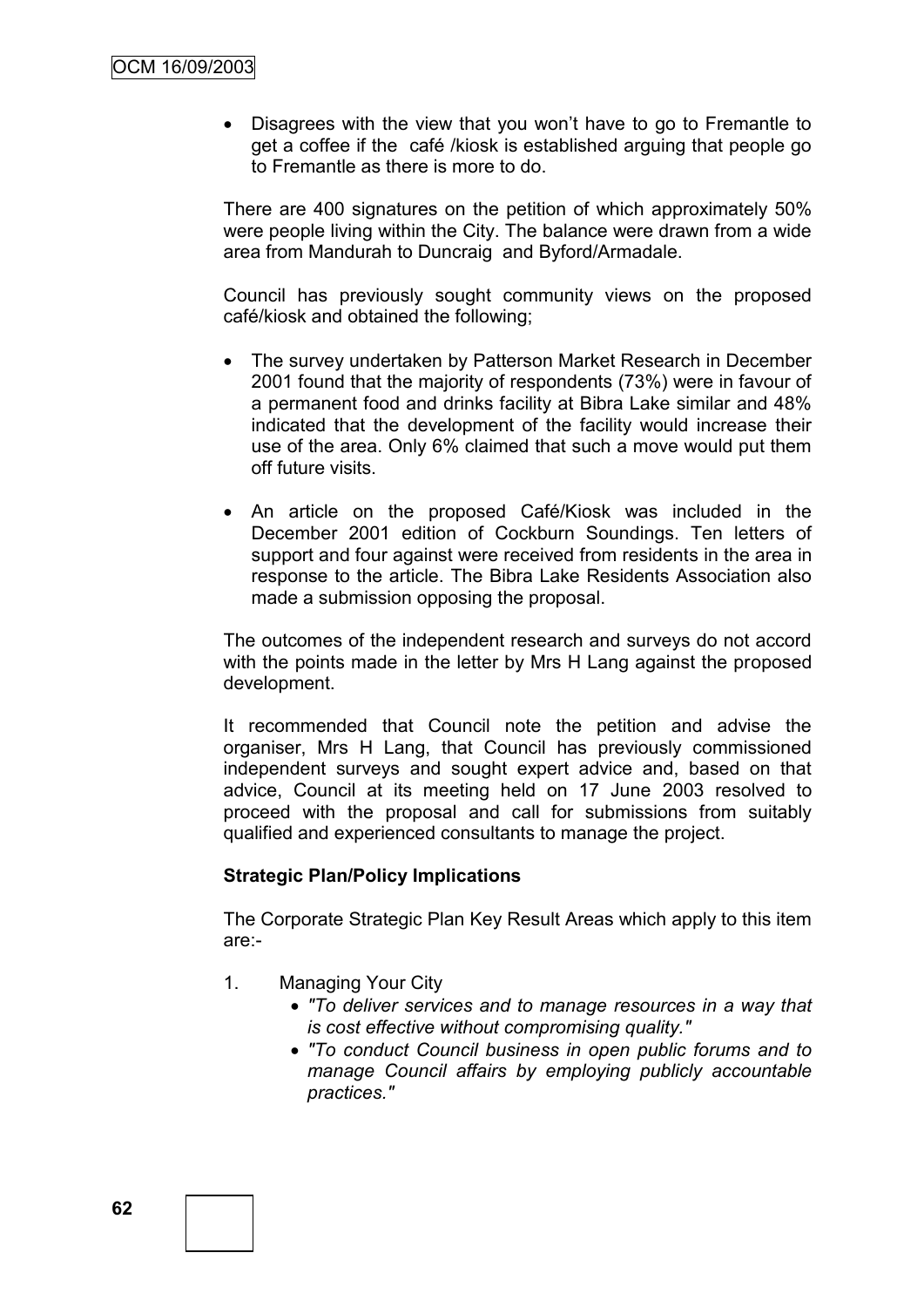- 2. Planning Your City
	- *"To ensure that the planning of the City is based on an approach which has the potential to achieve high levels of convenience for its citizens."*
	- *"To ensure that the development will enhance the levels of amenity currently enjoyed by the community."*

The Planning Policies which apply to this item are:-

Nil

# **Budget/Financial Implications**

N/A

# **Legal Implications**

N/A

# **Community Consultation**

The community consultation has been limited to the survey conducted by Paterson Market Research in December 2001, together with an article in December 2001 issue of the Cockburn Soundings. Letters of advice were also sent to the Bibra Lake and North Lake Residents Association in April 2003.

The required business plan will be advertised for public comment at the appropriate time in the process.

# **Implications of Section 3.18(3) Local Government Act, 1995**

Nil.

# **14.11 (MINUTE NO 2152) (OCM 16/09/2003) - TENDER NO. 32/2003 - PROJECT MANAGEMENT - BIBRA LAKE CAFE/KIOSK PROJECT (1114553) (AJB) (ATTACH)**

#### **RECOMMENDATION** That Council:

- (1) receive the report;
- (2) accept the tender submitted by Voran Consultants for the total cost of \$38,428.50 to project manage the Bibra Lake café/kiosk project; and
- (3) authorise the Chief Executive Officer to expend additional funds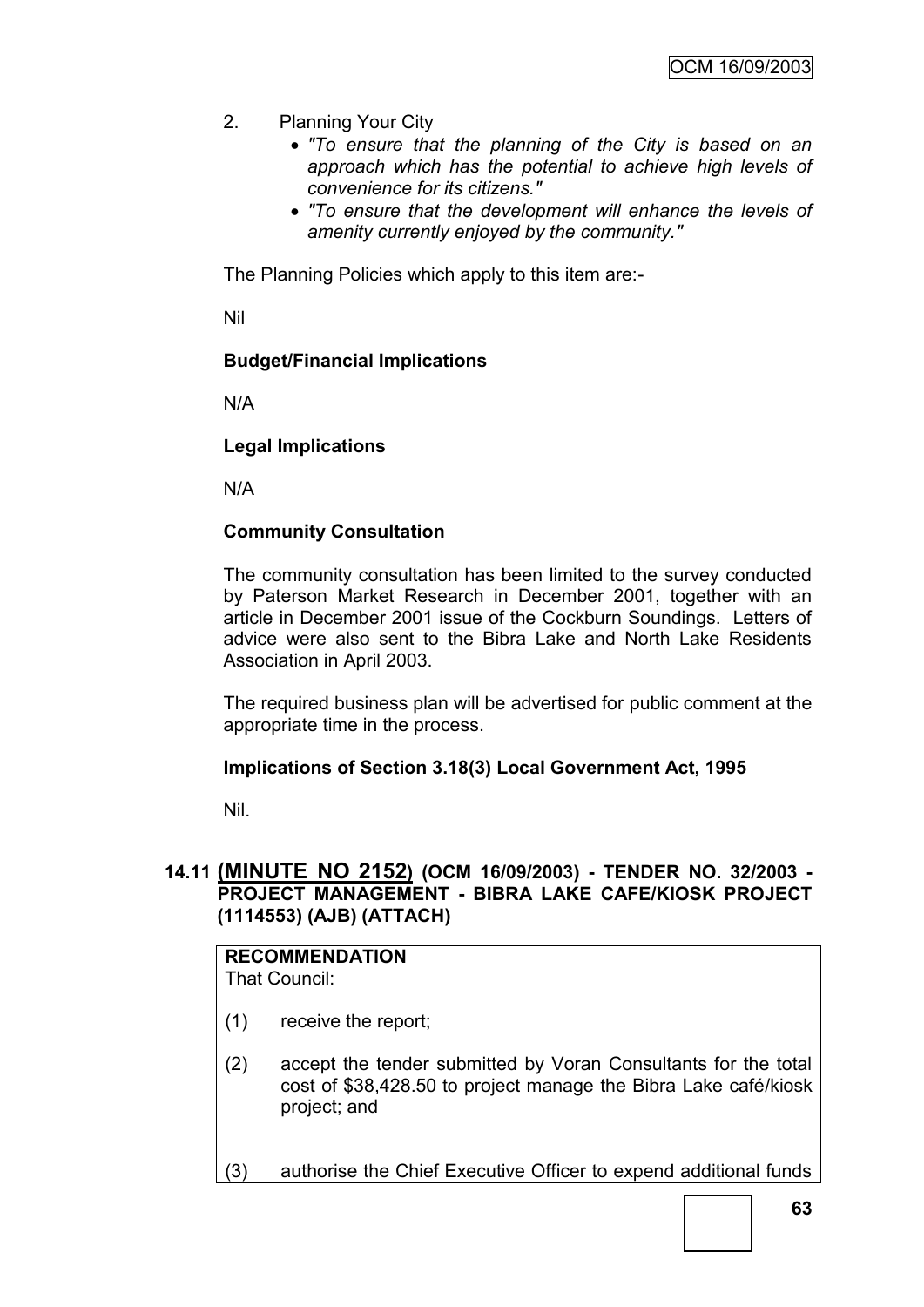based on the hourly rates as specified in the tender documents for any agreed additional work.

#### **COUNCIL DECISION**

MOVED Clr K ALLEN SECONDED Clr A EDWARDS that the recommendation be adopted.

**CARRIED 9/0**

# **Background**

Council at its meeting held on 17 June 2003 considered the Economic Modelling and Financial Feasibility report on the proposed Bibra Lake café/kiosk and resolved to call tenders for the project management of the proposal.

#### **Submission**

Tenders from Project Directors Australia Pty Ltd and Voran **Consultants** 

#### **Report**

The tender for the appointment of a project manager to manage the Bibra Lake café/kiosk project was advertised in the West Australian on 30 July 2003 and closed at 2.30pm on Thursday 14 August 2003.

At the close of the tender period the following two tenders had been received;

- 1. Project Directors Australia Pty Ltd
- 2. Voran Consultants

The tenders were assessed by a panel comprising;

Manager Planning Services, Mr Allen Blood City Land Officer, Mr Kevin Sim

The tenders were assessed against the criteria set out in clauses 1.7.1 and 1.7.2 of the tender document which are as follows;

|  | Demonstrated experience in completing similar projects 25% |  |  |  |  |  |  |
|--|------------------------------------------------------------|--|--|--|--|--|--|
|--|------------------------------------------------------------|--|--|--|--|--|--|

- Skills and experience of Key personnel 25%
- Tenderer"s resources 15%
- A demonstrated understanding of the required tasks 15%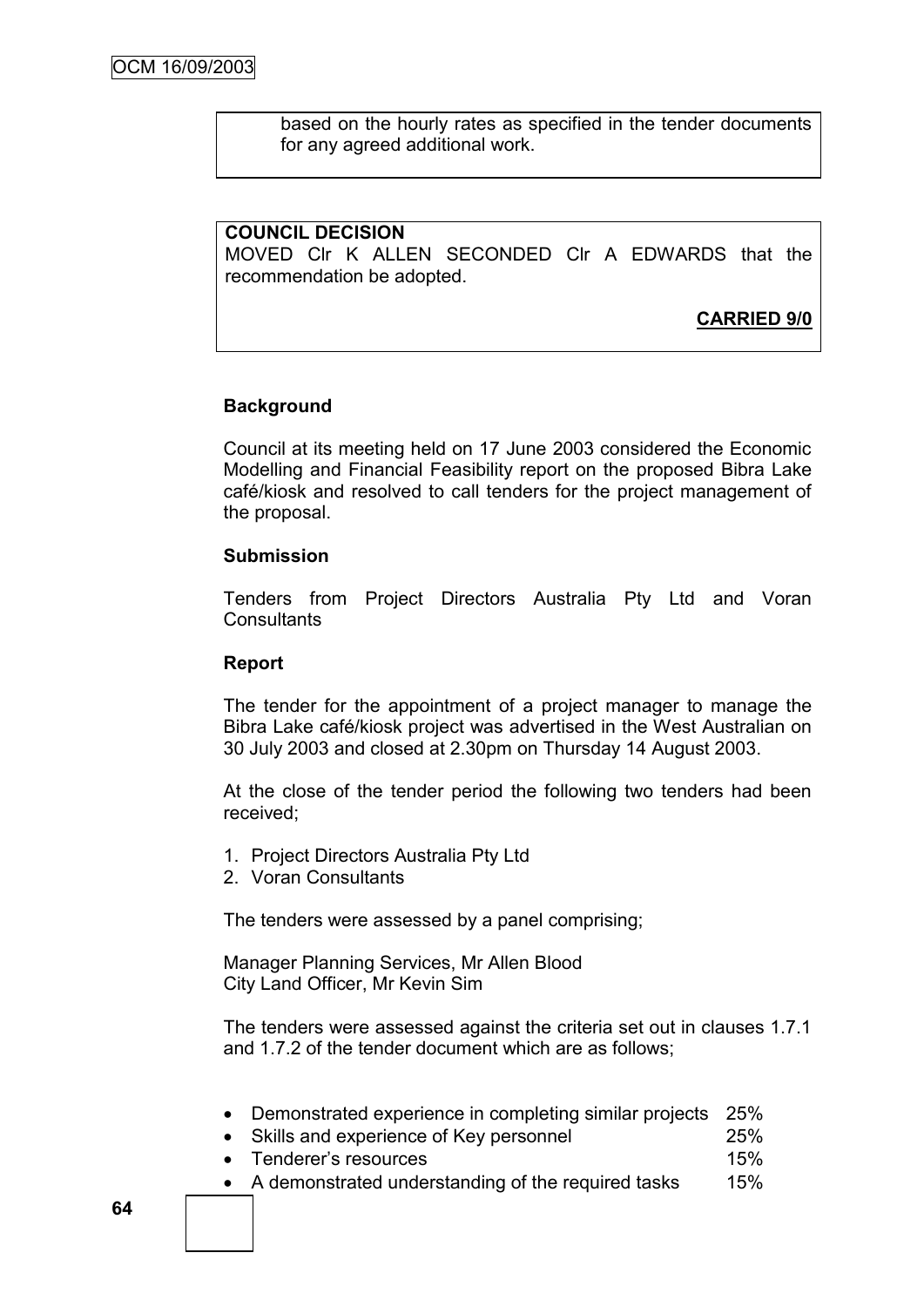• Tendered price 20%

Relevant information is as follows:-

• Both tenderers provided details demonstrating relevant experience in land development, building, project management and marketing.

Tender prices were requested two options for phase 5 of the project being for the construction of the café/kiosk by Council (Option a) and for a ground lease with Council providing all servicing infrastructure (Option b). A copy of the relevant section of the tender document setting out the various phases is contained in the Agenda attachments. For phase 5a and 5b the tender document provided the option for the tenderer to provide a fixed price or percentage of contract value. Both tenderers offered a fixed price only.

Option 5a (Council construction of the facility) involves the maximum extent of work and is the most likely scenario and accordingly the tender prices have been assessed on the basis of phases 1 to 5a. If the project had been assessed on the basis of a ground lease as per 5b, the assessment would have favoured Voran Consultants, given their price was considerably cheaper than Project Directors Australia Pty Ltd.

# LUMP SUM TENDER PRICES FOR PHASES 1 TO 5a

| Tender | Consultant                          | <b>Tender Price</b> |
|--------|-------------------------------------|---------------------|
| No     |                                     | $($ Incl GST $)$    |
|        | Project Directors Australia Pty Ltd | 40.700.00           |
|        | Voran Consultants                   | 38.428.50           |

The results of the multi criteria assessment were as follows

|    | Tender   Consultant                        | <b>Total Score</b> |
|----|--------------------------------------------|--------------------|
| No |                                            |                    |
|    | <b>Project Directors Australia Pty Ltd</b> | 65.71              |
|    | Voran Consultants                          | 71.29              |

Voran Consultants scored highest in the multi criteria assessment and was the lowest priced tender.

In accordance with the outcome of the multi criteria assessment, it is recommended that Voran Consultants be appointed as project manager for the Bibra Lake café/kiosk project.

# **Strategic Plan/Policy Implications**

The Corporate Strategic Plan Key Result Areas which apply to this item are:-

1. Managing Your City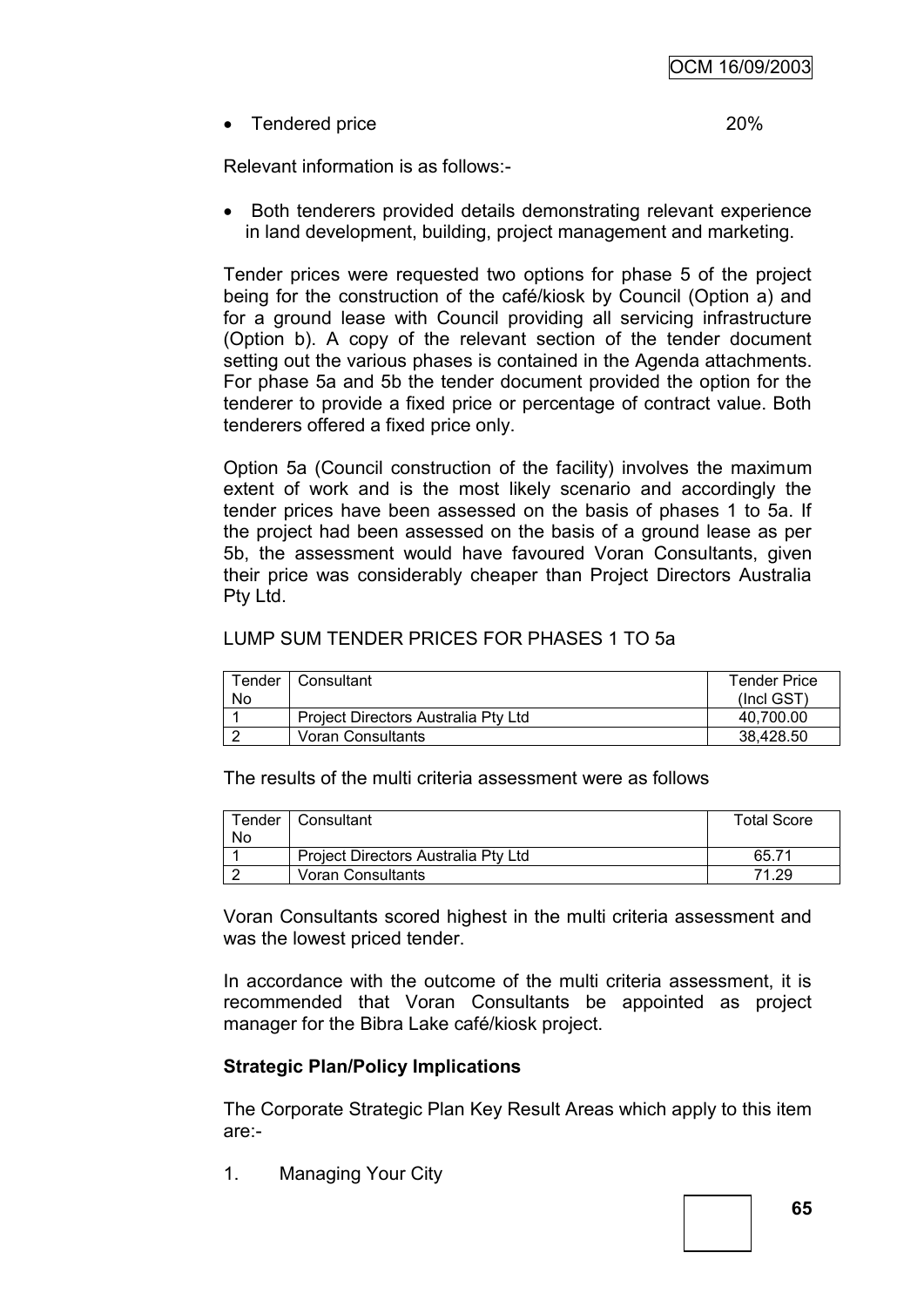- *"To deliver services and to manage resources in a way that is cost competitive without compromising quality."*
- *"To conduct Council business in open public forums and to manage Council affairs by employing publicly accountable practices."*

Planning Policies which apply to this item are:-

Nil

#### **Budget/Financial Implications**

Account No CW 4087 Bibra Lake café/kiosk has adequate funds for this purpose.

#### **Legal Implications**

N/A

#### **Community Consultation**

The community consultation has been limited to the survey conducted by Patterson Market Research in December 2001, together with an article in December 2001 issue of the Cockburn Soundings. Letters of advice were also sent to the Bibra Lake and North Lake Residents Association in April 2003.

The required business plan will be advertised for public comment at the appropriate time in the process.

#### **Implications of Section 3.18(3) Local Government Act, 1995**

Nil.

# **14.12 (MINUTE NO 2153) (OCM 16/09/2003) - VARY A RESTRICTIVE COVENANT - TWO PROPOSED DWELLINGS - LOT 120; 379 ROCKINGHAM ROAD, SPEARWOOD - OWNER: FRANKO & JAKICA SEPAROVICH - APPLICANT: GREG ROWE & ASSOCIATES (3309609) (CP) (ATTACH)**

#### **RECOMMENDATION** That Council:

(1) approves the application to construct a second dwelling on Lot 120 (379) Rockingham Road, Spearwood subject to the following conditions:

STANDARD CONDITIONS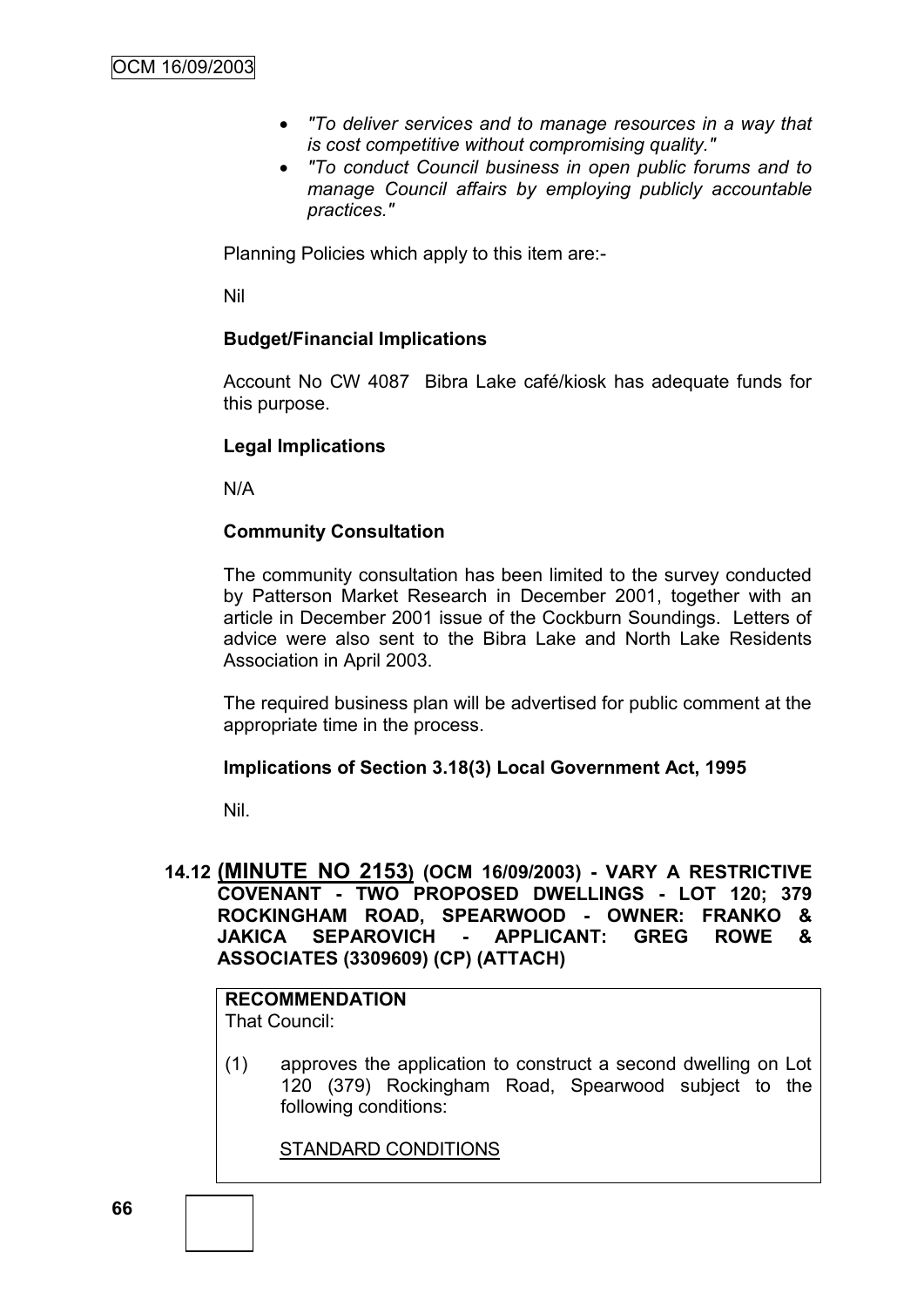- 1. Development may be carried out only in accordance with the terms of the application as approved herein and the approved plan attached.
	- 2. No activities causing noise and/or inconvenience to neighbours being carried out after 7.00pm or before 7.00am, Monday to Saturday, and not at all on Sunday.
	- 3. The premises shall be kept in a neat and tidy condition at all times by the owner/occupier to the satisfaction of Council.
	- 4. Retaining wall(s) being constructed in accordance with a qualified Structural Engineer's design and a building licence being obtained prior to construction.
	- 5. Earthworks over the site and batters must be stabilised to prevent sand blowing, and appropriate measures shall be implemented within the time and in the manner directed by the Council in the event that sand is blown from the site.
	- 6. All earthworks and/or associated drainage details shall be in accordance with plans and specifications approved by the Council.
	- 7. No wall, fence or landscaping greater than 0.75 metres in height measured from the natural ground level at the boundary, shall be constructed within 1.5 metres of a vehicular accessway unless such wall or fence is truncated.
	- 8. All stormwater must be contained and disposed of on-site.
	- 9. All stormwater drainage shall be designed in accordance with the document entitled "Australian Rainfall and Runoff" 1987 (where amended) produced by the Institute of Engineers, Australia, and the design is to be certified by a suitably qualified practicing Engineer, to the satisfaction of the Council.
	- 10. The development must be connected to the Water Corporation's sewer.
	- 11. Works depicted on the approved parking plan shall be maintained to the satisfaction of the Council.
	- 12. A Building Licence must be issued before any work commences on the site.
	- 13. Refuse bins adequate to service the development shall be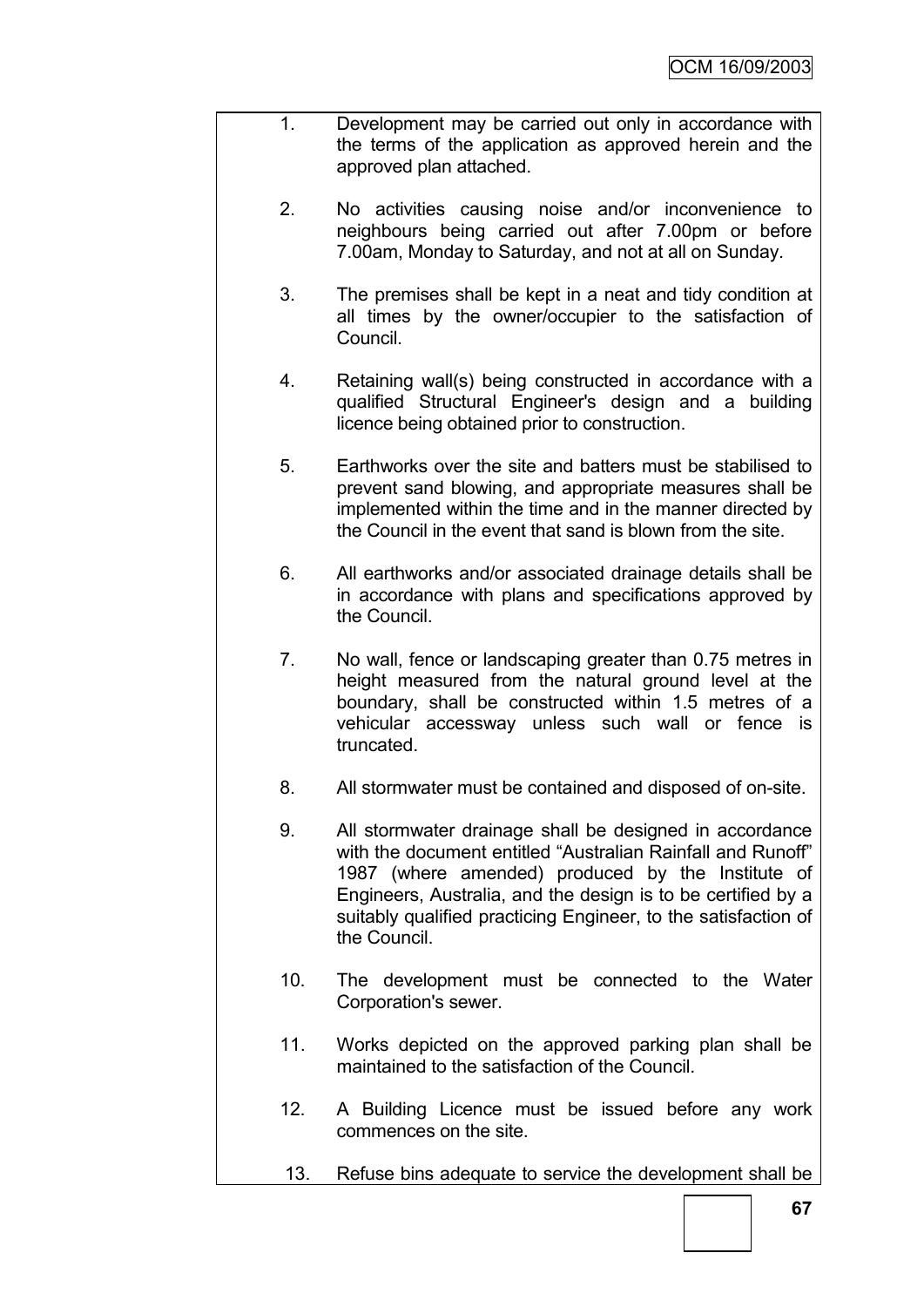provided to the satisfaction of the Council before the development is occupied or used.

- 14. Prior to the commencement of any on-site works and applying for a Building Licence the applicant must submit stormwater drainage details to the Council's satisfaction.
- 15. Any existing crossover(s) not required as part of this development being closed, the kerbline reinstated and the verge graded, stabilised and landscaped to the satisfaction of the Council prior to the development first being occupied.

# SPECIAL CONDITIONS

- 16. Prior to the issue of a building licence, the restricted covenant registered on the title to Lot 120 Rockingham Road shall be amended by the Council"s solicitors at the applicant"s expense to allow for no more than 2 dwellings to be constructed on the subject land.
- 17. The dwelling shall be designed to fully comply with the relevant requirements of the R-Codes to the satisfaction of the City.

#### **FOOTNOTES**

- 1. The development must comply with the requirements of the Building Code of Australia.
- 2. Nothing in the approval of these conditions shall excuse compliance with all relevant written laws in the commencement and carrying out of the development.
- 3. Until the Council has issued a Certificate of Classification under Regulation 20 of the Building Regulations 1989, there shall be no approval to use the building for the purposes of the development herein conditionally approved and the land shall not be used for any such purpose.
- 4. The applicant/landowner is to comply with the Environmental Protection Act 1986 which contains penalties where the noise limits prescribed by the Environmental Protection (Noise) Regulations 1997 are exceeded.
- 5. The drainage of all car parking areas and access ways so as to ensure that the site is drained and provision is made for the disposal, to the satisfaction at all times of the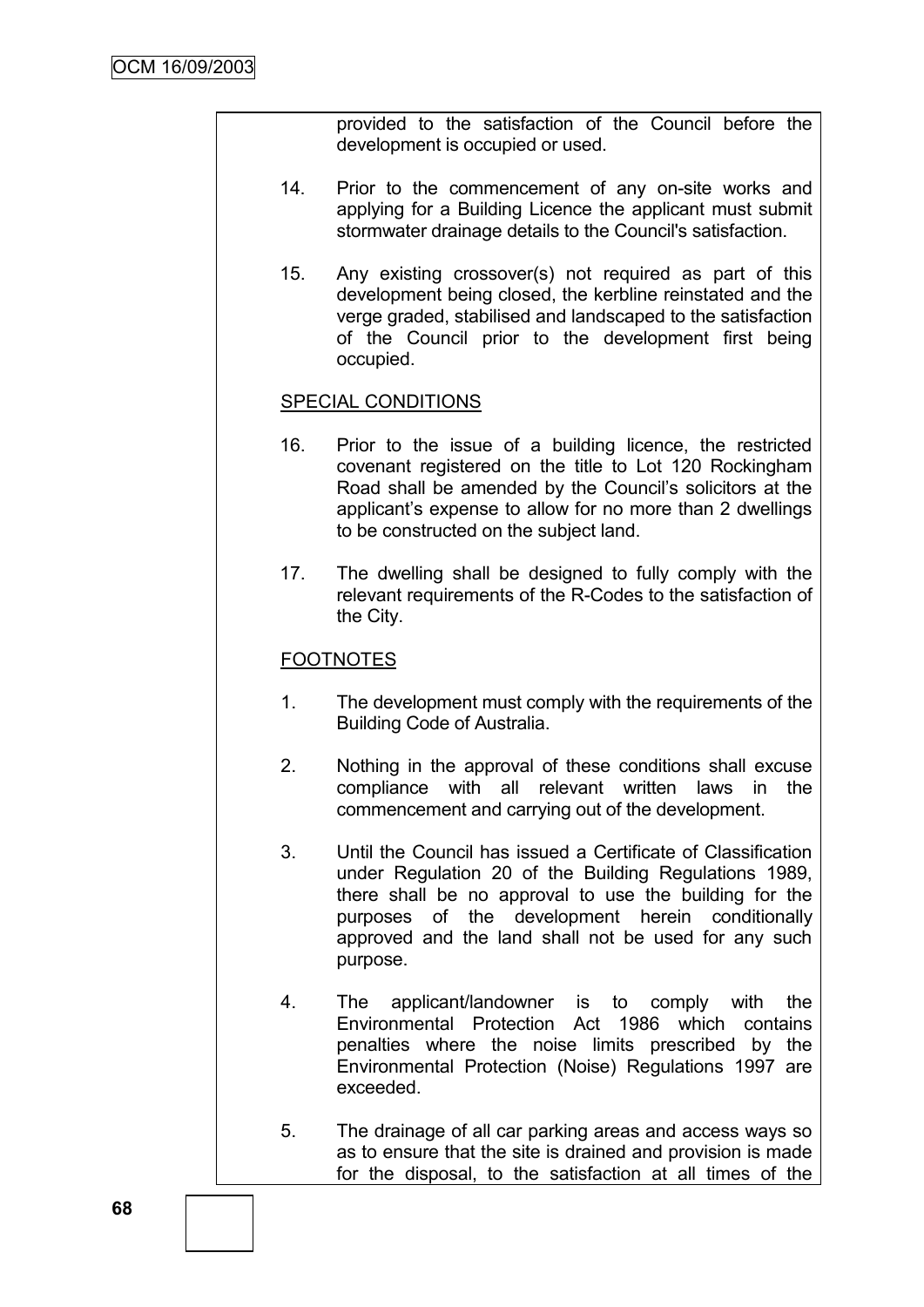- Council, of roof water, water from paved areas and all other stormwater PROVIDED THAT the approval of a particular design to achieve the foregoing purposes or the issue of a building licence shall not imply that the Council is satisfied once and for all that the applicant has complied with this condition and the Council may require compliance with this condition at any time in the future if it is not satisfied that the site has been drained in accordance with this condition.
- (2) issue a schedule 9 Notice of Determination on Application for Planning Approval to the applicant accordingly;
- (3) provide recommendations to the Western Australian Planning Commission on the subdivision application consistent with the outcome of the development application; and
- (4) advise the submitter accordingly.

# **COUNCIL DECISION**

MOVED Clr K ALLEN SECONDED Clr A EDWARDS that the recommendation be adopted.

**CARRIED 9/0**

# **Background**

| ZONING:           | MRS:                      | Urban                                   |  |
|-------------------|---------------------------|-----------------------------------------|--|
|                   | DZS:                      | Development Area 1: "Packham" Structure |  |
|                   |                           | Plan Area. Density: Residential R-30    |  |
| LAND USE:         | Residential               |                                         |  |
| LOT SIZE:         | $1960m^2$                 |                                         |  |
| <b>USE CLASS:</b> | Grouped dwelling: "P" Use |                                         |  |

The property described as Lot 120 (379) Rockingham Road is located in the "Packham" Structure Plan area of the City. In this area, 75% of the lots are to be developed for the purpose of single dwellings. The subject site is a 1960m² property which is nominated as a single dwelling lot notwithstanding the zoning being Residential R-30. Development of this lot is currently restricted by way of a restrictive covenant registered on the title.

Restrictive Covenants have been applied to the Packham Urban Development area as the means by which the 75% single house requirement is enforced. This requirement has been applied since 1990.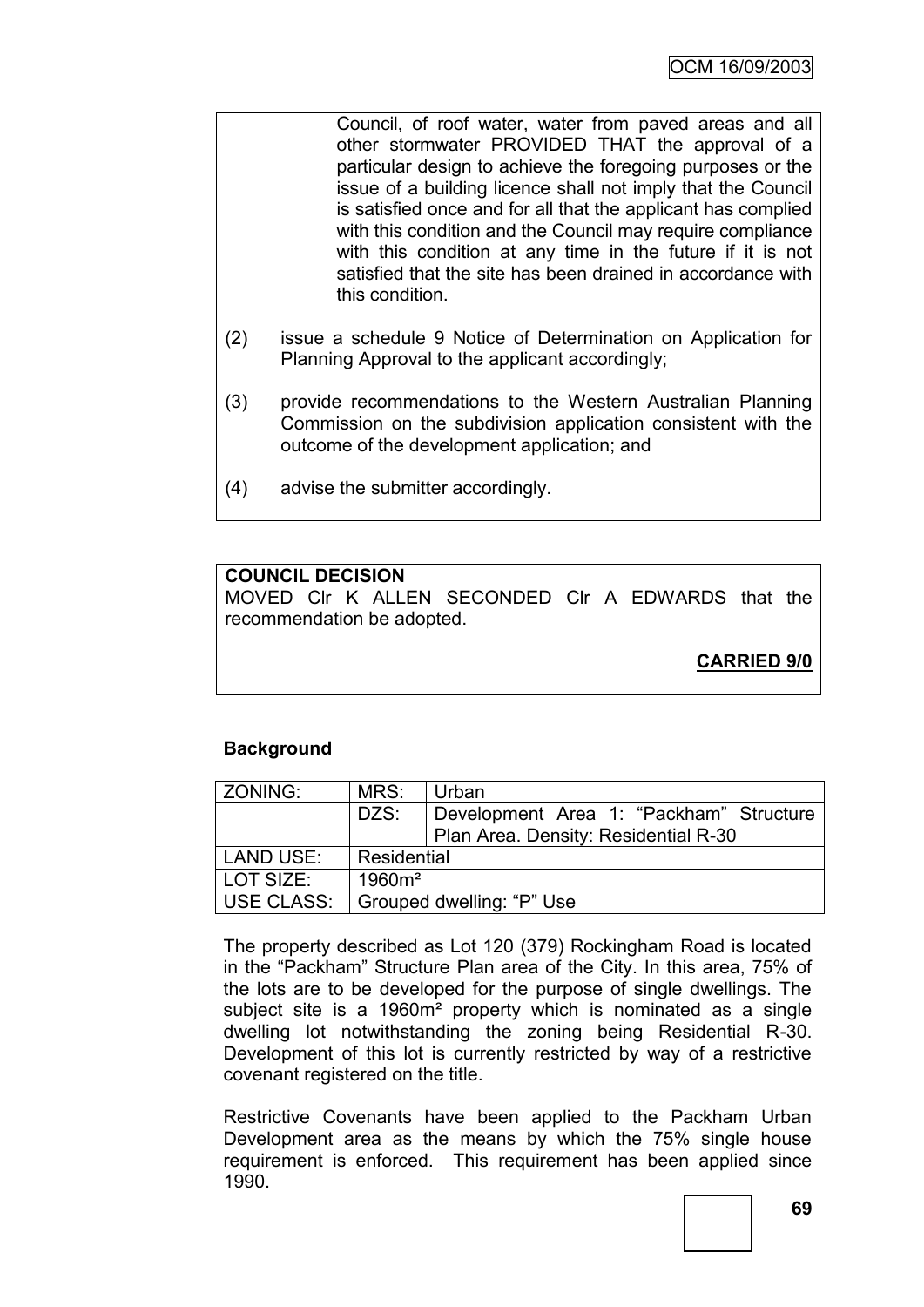#### **Submission**

Application has been received by the City for the construction of a second dwelling and an outbuilding on the subject land. A subdivision referral has also been received from the WAPC which proposes to create a 551m² lot around the proposed new dwelling.

The site has an existing dwelling and a large shed located upon it, and although the plans show the existing dwelling is to be demolished, no application has been received to date for this to occur. As such, the proposal has been treated as a grouped dwelling development on the site.

The proposed dwelling is designed to address and gain access from Zukova Place. The existing dwelling fronts onto Rockingham Road. A large outbuilding is to be demolished to accommodate room for the proposed new dwelling.

#### **Report**

Subject to the proposed dwelling being shifted slightly back to achieve an average front setback of 4m, the proposal would be deemed to comply with the R-Code development standards.

Clause 5.5 (Restrictive Covenants) of the City's Town Planning Scheme 3 states:

"Subject to Clause 5.5.2, a restrictive covenant affecting any land in the Scheme Area by which, or the effect of which, is that the number of residential units which may be constructed on the land is limited or restricted to less than that permitted by the Scheme, is extinguished or varied to the extent that it is inconsistent with the provisions of the Residential Design Codes which apply under the Scheme".

Clause 5.5.2 states:

"*Where Clause 5.5.1 operates to extinguish or vary a restrictive covenant to local government is not to grant planning approval to the development of the land, which would, but for the operation of Clause 5.5.1, have been prohibited unless the application has been dealt with as an "A" use and has complied with the all of the advertising requirements of Clause 9.4"*

The area of the land is such that under the R-30 coding, the site has the potential density yield of 5 dwellings. Approval of a second dwelling is therefore well within the scope outlined in Clause 5.5.1 above.

The application was advertised in accordance with Clause 9.4 of the Scheme, whereupon one submission was received. The submission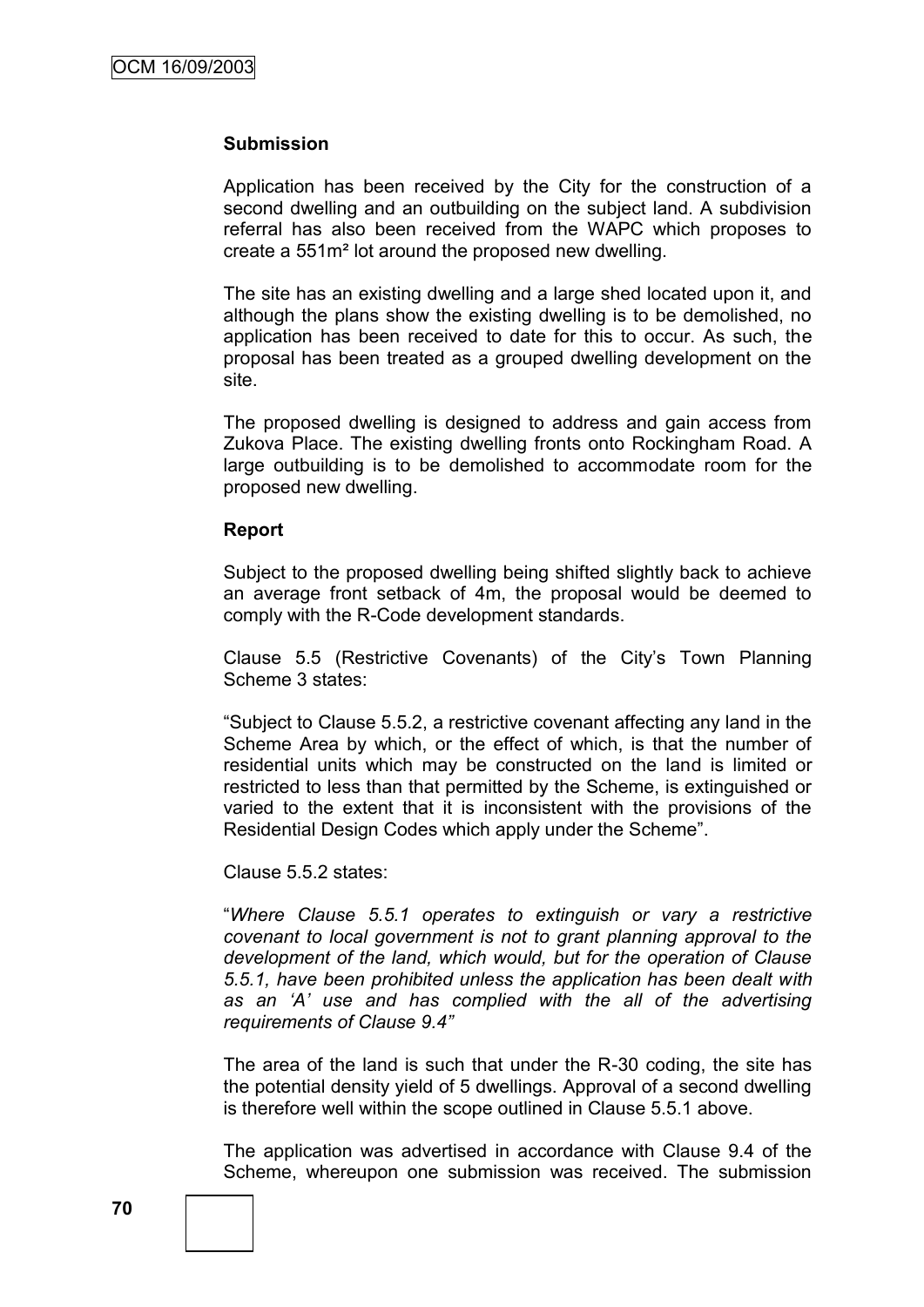stated concerns about the potential for 5 additional dwellings to be constructed and impacts this level of development could have on property values, the owner"s wellbeing and lifestyle. The submitters seek the total development density for Lot 120 to be restricted to no more than two dwellings.

In physical terms, it is clear that the subject land can easily accommodate the second dwelling for which consent is currently sought. At the same time, the current structure plan provisions prevent the construction of any additional dwellings on the land, notwithstanding the R30 coding of the site. In addition, adjoining owners have an expectation for the level of development afforded by the structure plan, which limits 75% of the lots in Development Area 1 to single dwelling lots. Although the subject land falls into this category of lot, the development of a second dwelling is not considered to be inappropriate given the area of the lot involved (1960m²) and is in fact considered to be an efficient use of the land. The proposal is well within the parameters outlined in Clause 5.5.1 of the Scheme.

For the above reasons, approval to the application is recommended, subject to a restrictive covenant being amended to limit development on the Lot 120 to two dwellings.

## **Strategic Plan/Policy Implications**

The Corporate Strategic Plan Key Result Areas which apply to this item are: -

- 1. Managing Your City
	- *"To conduct Council business in open public forums and to manage Council affairs by employing publicly accountable practices."*
- 2. Planning Your City
	- *"To ensure that the planning of the City is based on an approach which has the potential to achieve high levels of convenience for its citizens."*
	- *"To ensure that the development will enhance the levels of amenity currently enjoyed by the community."*
- 3. Conserving and Improving Your Environment
	- *"To conserve the quality, extent and uniqueness of the natural environment that exists within the district."*
	- *"To ensure that the development of the district is undertaken in such a way that the balance between the natural and human environment is maintained."*

The Planning Policies which apply to this item are:-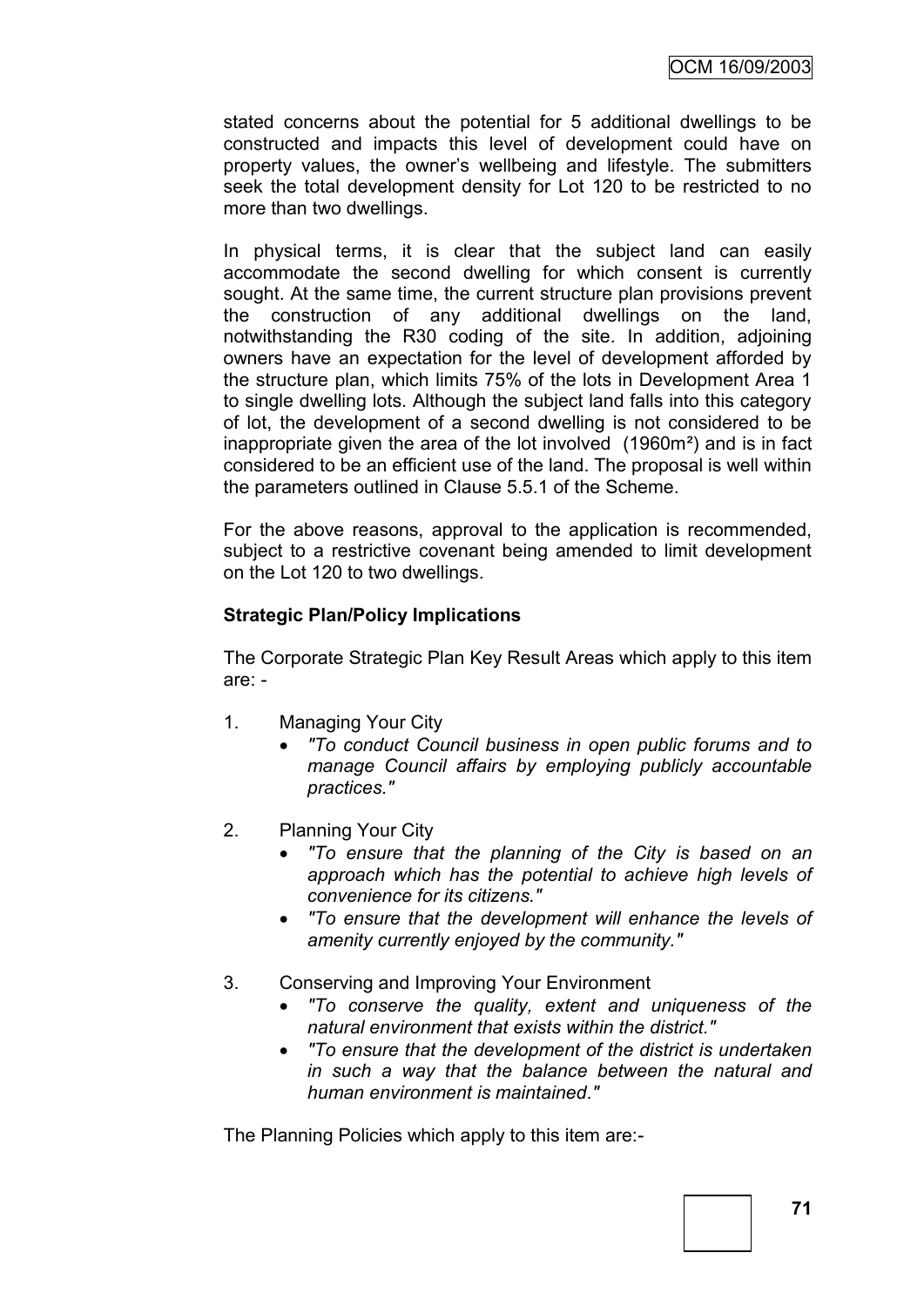APD3 Packham Urban Development Area APD17 Standard Development Conditions and Footnotes

## **Budget/Financial Implications**

N/A

**Legal Implications**

N/A

## **Community Consultation**

Application was advertised for submissions.

## **Implications of Section 3.18(3) Local Government Act, 1995**

Nil.

**14.13 (MINUTE NO 2154) (OCM 16/09/2003) - PROPOSED REALIGNMENT OF RUSSELL ROAD - FRANKLAND SPRINGS ESTATE, HAMMOND PARK - OWNER: AUSTRALAND HOLDINGS - APPLICANT: TAYLOR BURRELL AND DEPARTMENT FOR PLANNING & INFRASTRUCTURE (450011) (AJB) (ATTACH)**

# **RECOMMENDATION**

That Council:

- (1) receive the report;
- (2) advise the Department for Planning and Infrastructure and Australand that the proposed alternative alignment for Russell Road is not supported on the basis of reduced safety, the potential for increased accidents at proposed intersections with Russell Road and that there is no tangible land use or community benefits; and
- (3) provide a copy of the Agenda report to the Department for Planning and Infrastructure for their information.

## **COUNCIL DECISION**

MOVED Clr V Oliver SECONDED Clr L Goncalves that this matter be deferred pending:

(1) distribution to Elected Members of the Taylor Burrell Report commissioned by Australand; and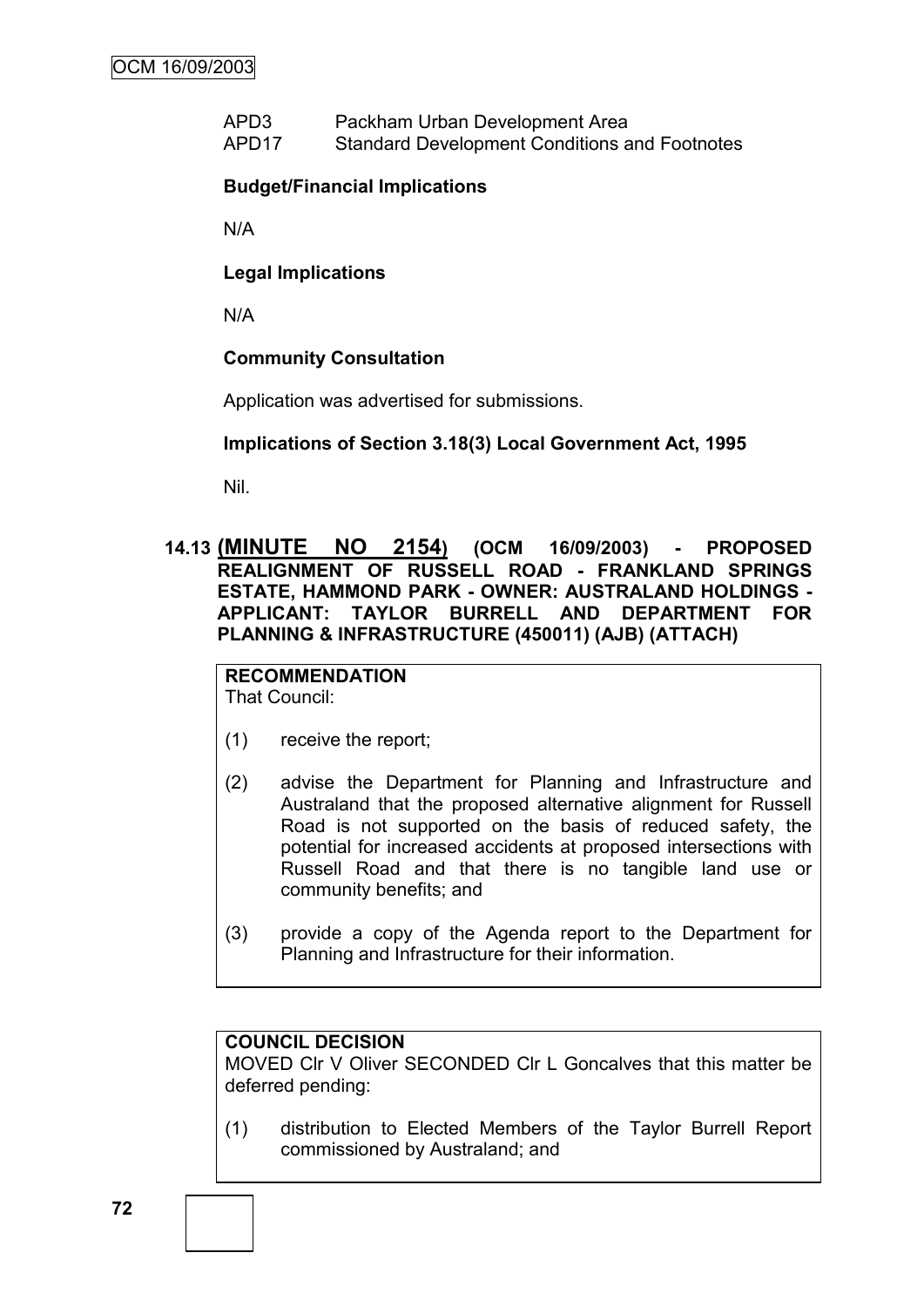(2) briefing sessions be arranged to allow for presentations by Council staff and representatives of Australand.

# **CARRIED 5/4**

## **Explanation**

The road alignment will have long term ramifications for the City. Before Council takes a position of response to the Department of Planning and Infrastructure, Council needs to have all information available to it.

## **Background**

Council at its meeting held on 16 July 2002 approved a local structure plan for the Frankland Springs Estate (Item 14.11).

The Agenda report provided the following detail on the alignment of Russell Road;

*"Russell Road is an "Other Regional Road" in the Metropolitan Region Scheme (MRS) and identified by Main Roads Western Australia as a designated freight route. The continued expansion of the Australian Marine Complex at Cockburn Sound and the future extensive industrialisation of Wattleup (FRIARS) will further reinforce the role of Russell Road as a critical component of the regional freight network. Russell Road will also be important in providing access between Kwinana Freeway and the future residential communities that will develop in Success and Hammond Park, including the Frankland Springs estate.* 

*The Southern Suburbs district Structure Plan reflects the MRS alignment for Russell Road. The Frankland Local Structure Plan Option 2 (Figure 11) also reflects the MRS alignment. This has previously been established as Council"s preferred alignment, whereas the proponent favours retaining Russell Road close to its constructed alignment as shown in Option 1 (Figure 9). The proponent and Officers of the City have, for some time, debated the comparative merits and problems with the two alignments.*

*Officers of the City and the Department of Planning and Infrastructure recently met with Australand and its representatives, where a process to have the two alternative alignments reviewed and compared was agreed. This process has only just commenced and will be some time before being completed and it is possible the Metropolitan Region Scheme will have to be amended as a result. It is not reasonable to delay consideration of the Frankland Local Structure Plan until this review is completed and on the basis of the agreed process of review,*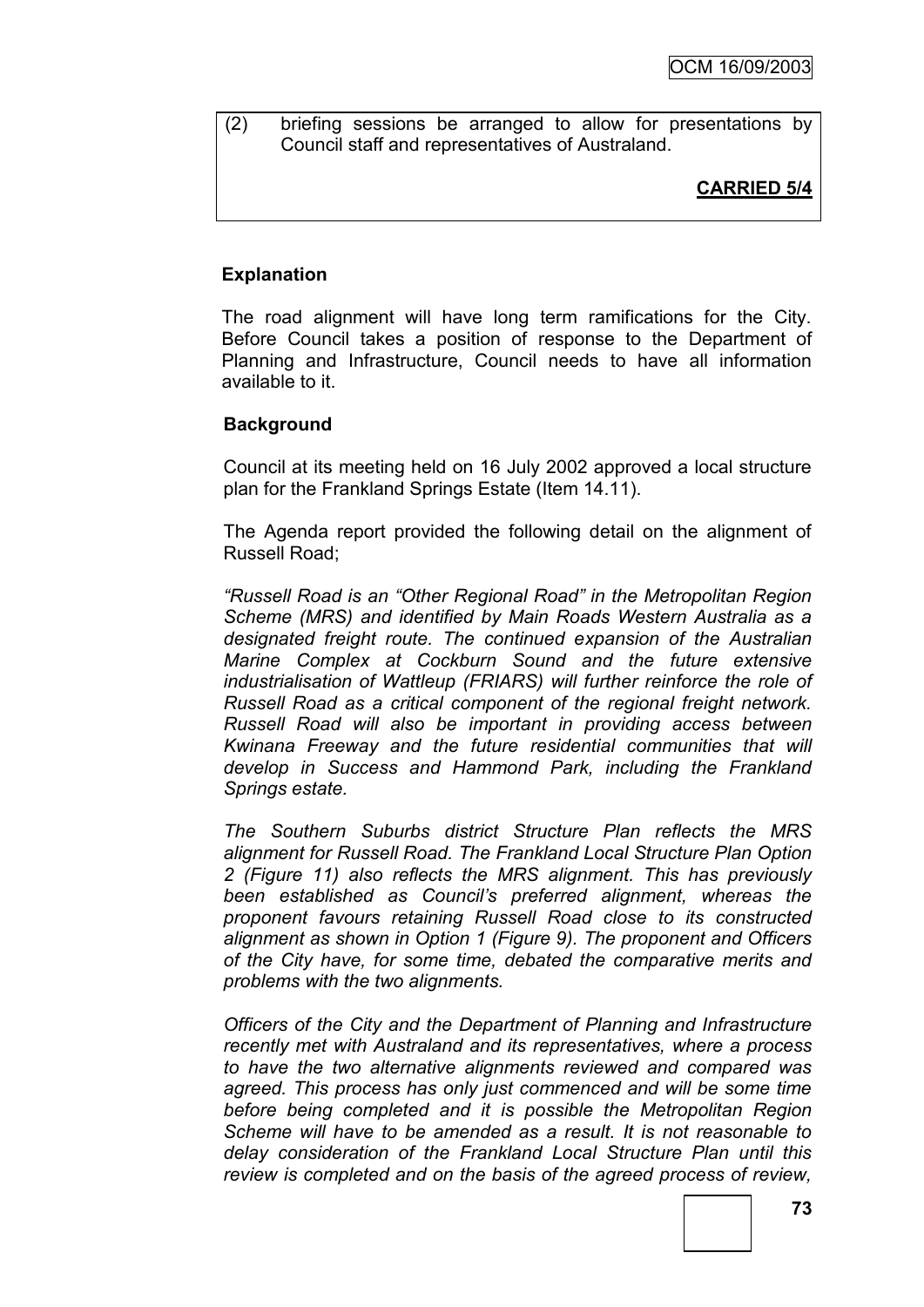*the City consented to advertising and assessing the two plan options concurrently. It should be made clear to the proponent that in concurrently assessing both options, Council is not making a determination of the appropriateness of the road alignment, but rather the proposed layout and nature of abutting development. Furthermore, the proponent should be informed that subdivision proposals for development affected by either alignment option, will not be considered favourably until the road alignment issue is resolved."*

The relevant portions of Councils resolution relating to Russell Road are as follows;

- *"(1) noted that the proposed Frankland Local Structure Plan includes two options for the development of Lot 202 Russell Road.*
- 6. *Council"s acceptance of Option 1 (Figure 9) should not be construed as support for the Russell Road alignment proposed by this option, as this is a matter still to be resolved through the process agreed by the City of Cockburn, the Department for Planning and Infrastructure and Australand and its representatives for determining the most appropriate alignment and land requirements for Russell Road and, if necessary, the progression of an amendment to the Metropolitan Region Scheme;"*

## **Submission**

Taylor Burrell, of behalf of Australand, has requested the Department for Planning and Infrastructure (DPI) to support an alternative alignment for the Russell Road through lot 202 between Hammond Road and Frankland Avenue to that currently included in the Metropolitan Region Scheme. A detailed report has been prepared in support of the proposal.

Prior to formally considering the matter DPI has sought Councils comments as the proposal is unlikely to proceed without the City"s support. A copy of correspondence from DPI dated 9 June 2003 is included in the Agenda attachments.

#### **Report**

Russell Road is designated "Other Regional Road" in the Metropolitan Region Scheme and is a designated Primary Freight Route in Main Roads WA classification. It plays an extremely important role in the road network providing a direct connection between the Kwinana Freeway and the Australian Marine Complex, Henderson industrial area and access to the northern end of the Hope Valley - Wattleup industrial area. As a result it is expected that Russell Road will carry a high volume of trucks including B doubles that are permitted on designated Primary Freight Routes.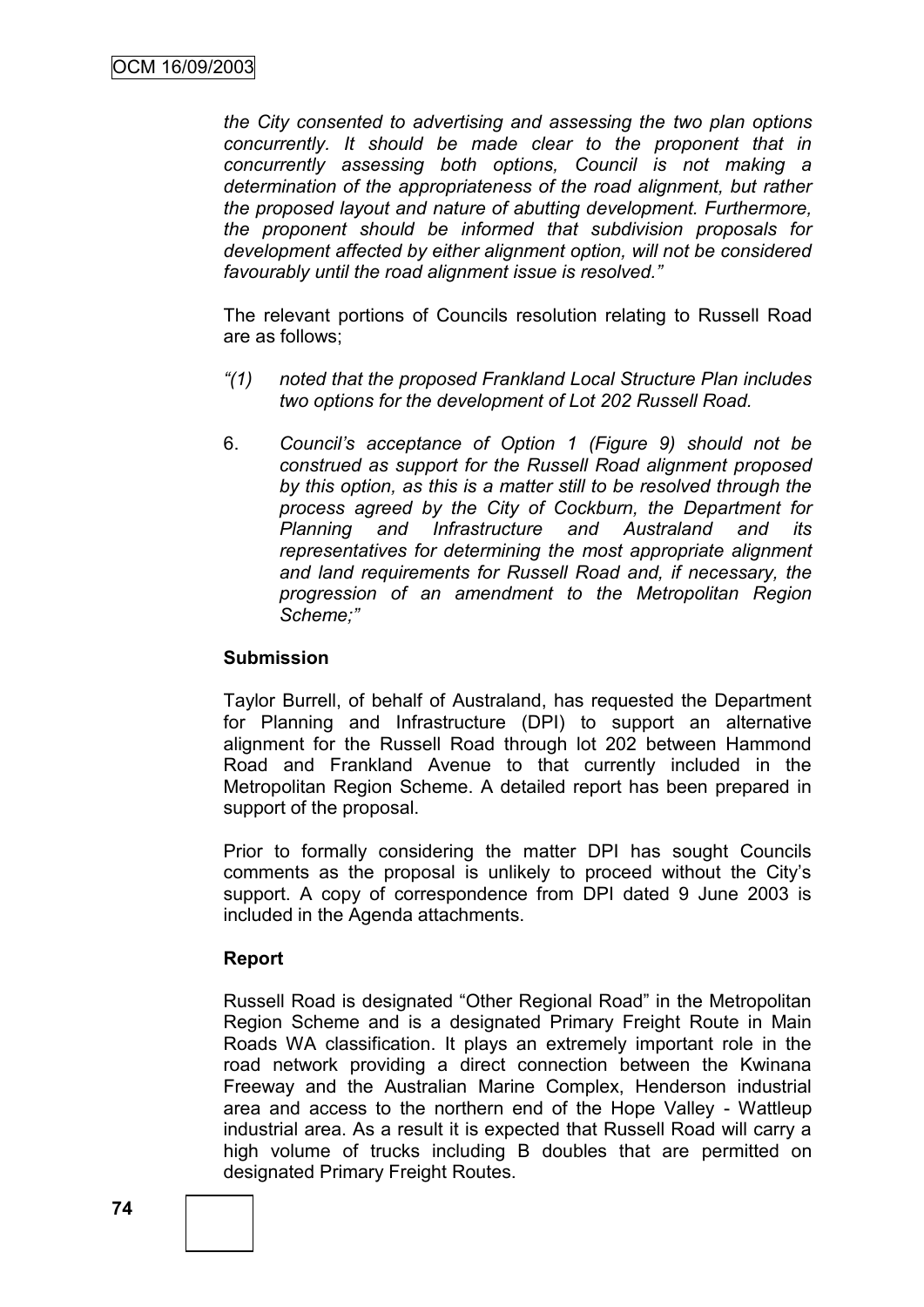Recent traffic studies prepared for Council by Uloth and Associates forecasts that traffic volumes on Russell Road will be in the order of 11,000 to 15,000 vehicles per day by 2026. This modelling was with the Roe Highway in the network and its possible deletion is likely to further increase traffic volumes and the number of trucks on Russell Road. The forecast traffic volumes confirm the need for Russell Road to be constructed as a high standard four lane median divided arterial road.

The existing alignment of Russell Road does not meet the required design requirements for this standard of road. The Metropolitan Region Scheme provides for the realignment of Russell Road south of its current alignment between Frankland Avenue and a point to the east of existing Hammond Road. Consultants to Australand are promoting an alternative alignment to that in the MRS. The existing Russell Road, the current MRS reservation for its realignment and the alternative proposed by Taylor Burrell are shown on the plan included in the Agenda attachments.

The proposal to realign Russell Road by Australand is not new. There have been discussions with City Officers for some 2-3 years and in each instance, City Officers have advised that the proposal was not supported given the strategic role of Russell Road in the road network and this should not be compromised to simply suit Australand's' marketing needs and requirements. The proposal has been primarily driven by financial and marketing considerations given that there was a small severed portion of the original land holding north of the current MRS alignment. However the current justification also includes matters of land use scenarios and amenity.

The supporting report prepared by Taylor Burrell details the existing MRS and the alternative alignment for Russell Road, provides plans showing the resultant developments in respect to each and discusses their relative merits. Development proposals for the land adjacent to Russell Road for both the alternative promoted by Australand (Option 1) and the existing MRS alignment (Option 2) are included in the Agenda attachments.

The supporting report prepared by Taylor Burrell sets out the relative advantages of the alternative alignment for Russell Road. These points are detailed in the following section together with the views of councils engineering and planning services and other agencies as appropriate.

1. Road requirements.

#### Taylor Burrell Report

*"The existing alignment has been proposed on an efficient freight transport route.*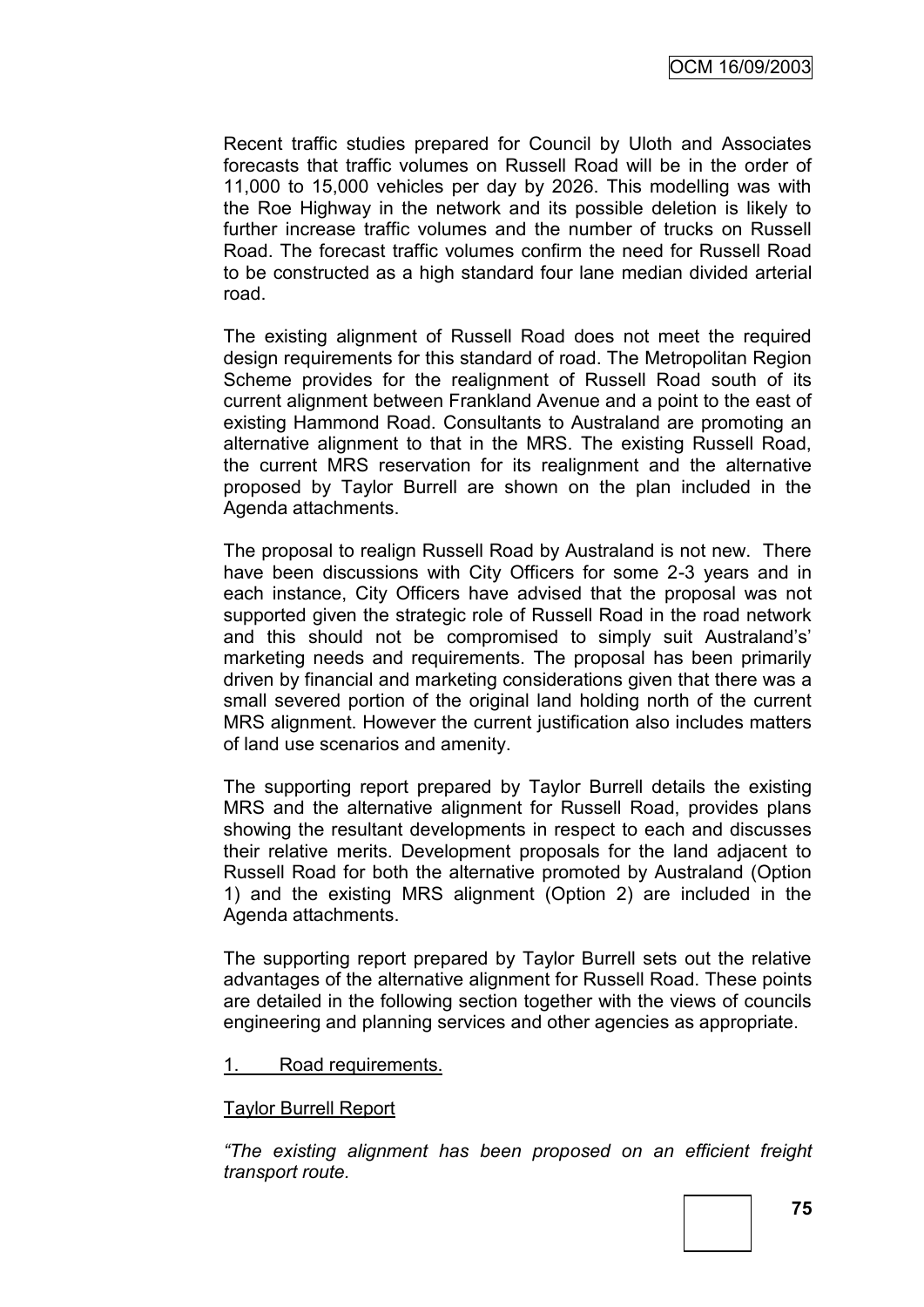*Acknowledge that Russell Road is a freight route but consider the road should be designed to suit the residential objectives as opposed to the design of the residential area acknowledging and responding to the road requirement. The consultant engineers have confirmed that the horizontal and vertical alignment of the revised road has been undertaken for an 80 kph design speed. It is noted that the intersection geometry was designed to 70 kph design standards. This affects the length of turning lanes which can be revised during the detail design phase.* 

*The report also includes a safety audit of the proposed alignment."*

#### Officer comments.

The safety audit was undertaken to address any road safety concerns, not to rate or compare the designs of the existing or alternative alignments.

The design plans assessed in the safety audit only show the intersection of Russell Road with existing Hammond Road and the future Frankland Avenue. The plans did not include the proposed direct access points into the service station, fast food outlets and commercial sites shown on the alternative land use strategies Options 1 and 2.

Councils engineering services do not support any direct access off Russell Road for safety reasons.

Engineering Services are strongly of the view that Russell Road should be designed to the minimum design standards as per the alternative alignment (Option 1) given it is a strategic freight route which will have a high number and percentage of heavy and over length trucks which require increased stopping distances.

The main difference between the existing and alternative alignment from a safety aspect is the reduced sight distances along Russell Road when approaching the Hammond Road intersection from the east and Ashendon Boulevard from the west. This reduced sight distance significantly increases the risk of accidents at these two intersections (It should be noted that the safety audit does not assess or take into consideration the potential for accidents).

#### Department for Planning and Infrastructure (DPI) comments

The letter from the Department for Planning and Infrastructure dated 9 June 2003 states;

 *"Russell Road is and will continue to be an important east – west regional road in the South West Corridor for regional traffic, particularly freight traffic and as such is designated is a designated*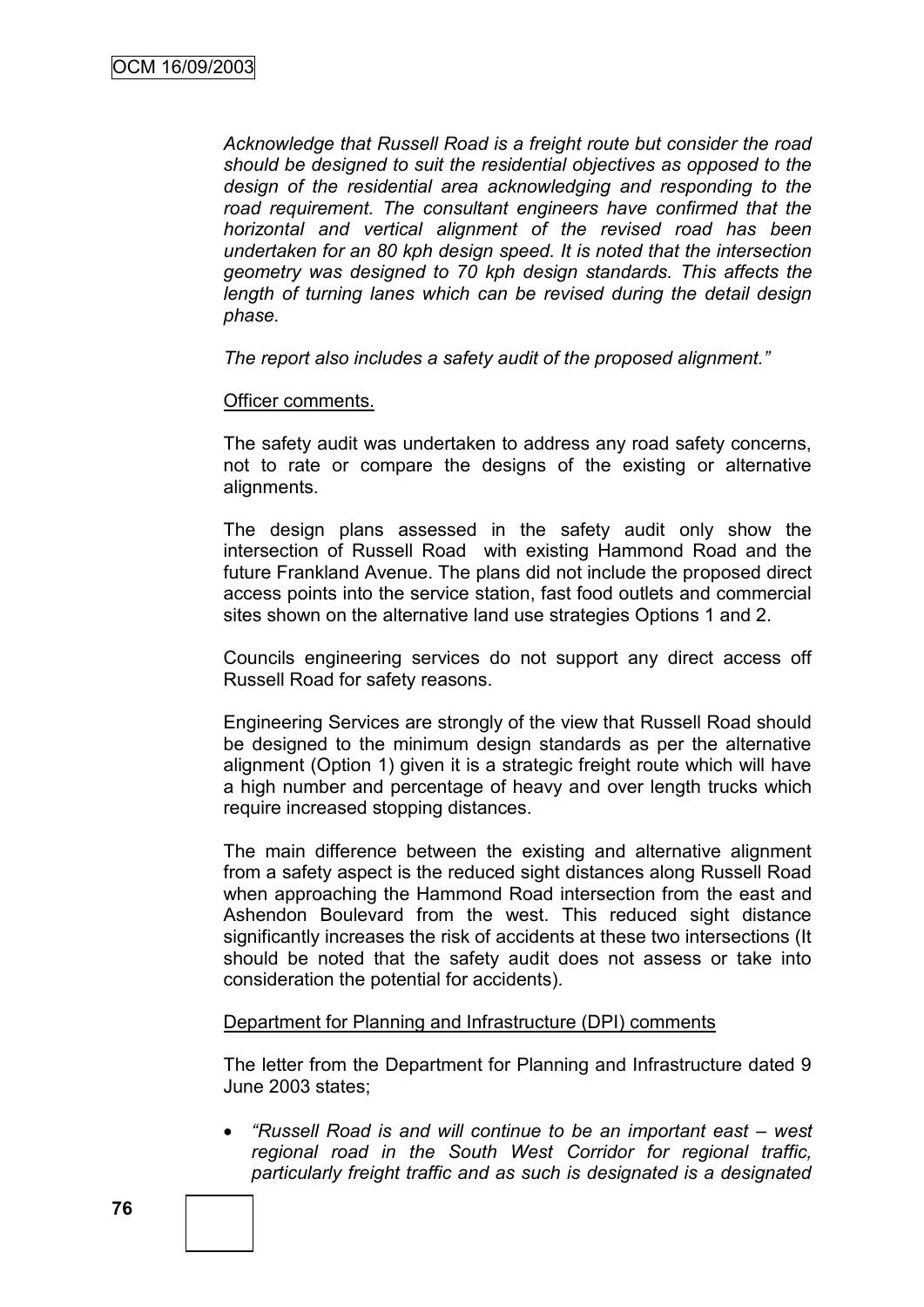*Freight Route in Main Roads Classification. Due to the significant role of Russell Road it is important that the long term planning of the road meets best practice and most desirable engineering standards rather than the minimum standards".* 

 *"The department is yet to be convinced of the relative merits of the proposal on the basis of long term road network grounds. Whilst the Australand proposal satisfies minimum engineering and safety requirements, the existing reservation may provide a better safety margin for future road improvements".*

The above comments by DPI are consistent with the views and concerns expressed by Councils Engineering Services.

#### Transport Forum WA

In an article in the West Australian on August 25 2003 the Chief Executive of Transport Forum WA states the following in respect to freight routes;

- Freight routes need to be direct, with reasonable gradient, sufficient lanes and few stops.
- It is important to plan freight routes well to minimise disruption to residents and ensure efficiency for the industry. Too often roads originally designed for heavy freight use such as Leach Hwy ended up with commercial premises fronting them.
- People perceived more of a problem with big trucks when they stopped and started. When the traffic flowed smoothly, trucks were noticed less.

It is clear that mistakes have been made in the past in the planning of freight routes and the lessons of the past should be recognised and new freight routes designed accordingly. It is considered that the alternative alignment and the proposed direct access from Russell Road to abutting development does not adequately reflect sound principles for the design of freight routes.

## 2. Noise, Buffers, land use interface and pedestrian movements

## Taylor Burrell Report

*"The report states that the proposed alignment (Option 1) provides a better land use solution with greater separation between residential uses and Russell Road and the provision of a main street pedestrian based neighbourhood centre.*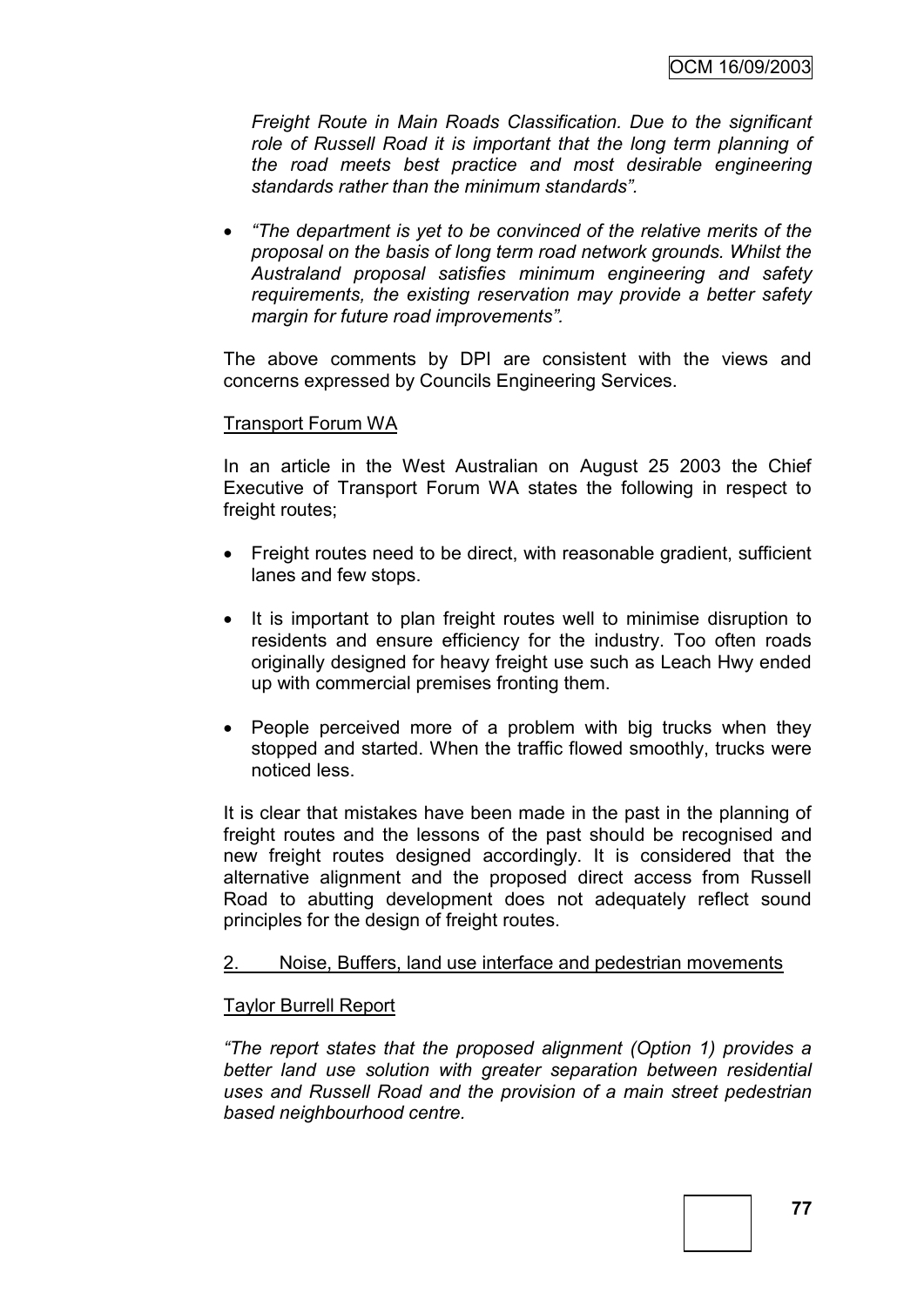*The preferred option is likely to result in less pedestrian cross movements at the Hammond Road/ Russell Road intersection than the existing alignment option."*

#### Officer comments

The extent of urban development adjacent to Russell Road between Frankland Avenue and the Kwinana Freeway is approximately 1.4 km. The section under consideration is only 0.5 km or 35% of the total length.

With the exception of a small area on the southern side of Russell Road near the Freeway, this is the last area adjacent to Russell Road to be planned. The issue of the need for buffers has never been raised in any of the previous planning of the area adjacent to Russell Road by either Australand, Taylor Burrell or any other landowner or consultant.

Option 2 shows 12 lots separated from Russell Road by a service road. This is exactly the same design solution Taylor Burrell used for land on the north side of Russell Road and east of Hammond Road where the projected traffic volumes are higher and hence potential impacts are greater than for the section that is under consideration.

Option 2 shows 12 lots fronting the service road to the South of Russell Road. If there were significant impacts this could be reduced by reorientating the lots to front the side streets thus reducing the number of lots facing Russell Road to six.

The land use plans for both the proposed alignment (Option 1) and the existing alignment (Option 2) include proposed main street pedestrian based neighbourhood centres. Accordingly neither plan has a distinct advantage in this regard.

There is no guarantee that the neighbourhood centre will be developed on the basis of main street principles. There is still major market resistance to main street development with a strong preference by retailers for the conventional doughnut big box centres with the shopping centre located in the centre of the site surrounded by a sea of car parking. Unless there is a total commitment by Australand to the main street concept, and it can be secured by way of a legal agreement between Australand and Council, there is every likelihood that development of the neighbourhood centre will not be based on main street principles.

The proposed intersection of Hammond Road and Russell Road is designed to be traffic light controlled under both scenarios. Traffic lights provide the highest level of pedestrian and cyclist safety. The potential neighbourhood centre catchment population to the north and south of Russell Road is not significantly different and accordingly there is no basis to the claim that the location of the neighbourhood centre as per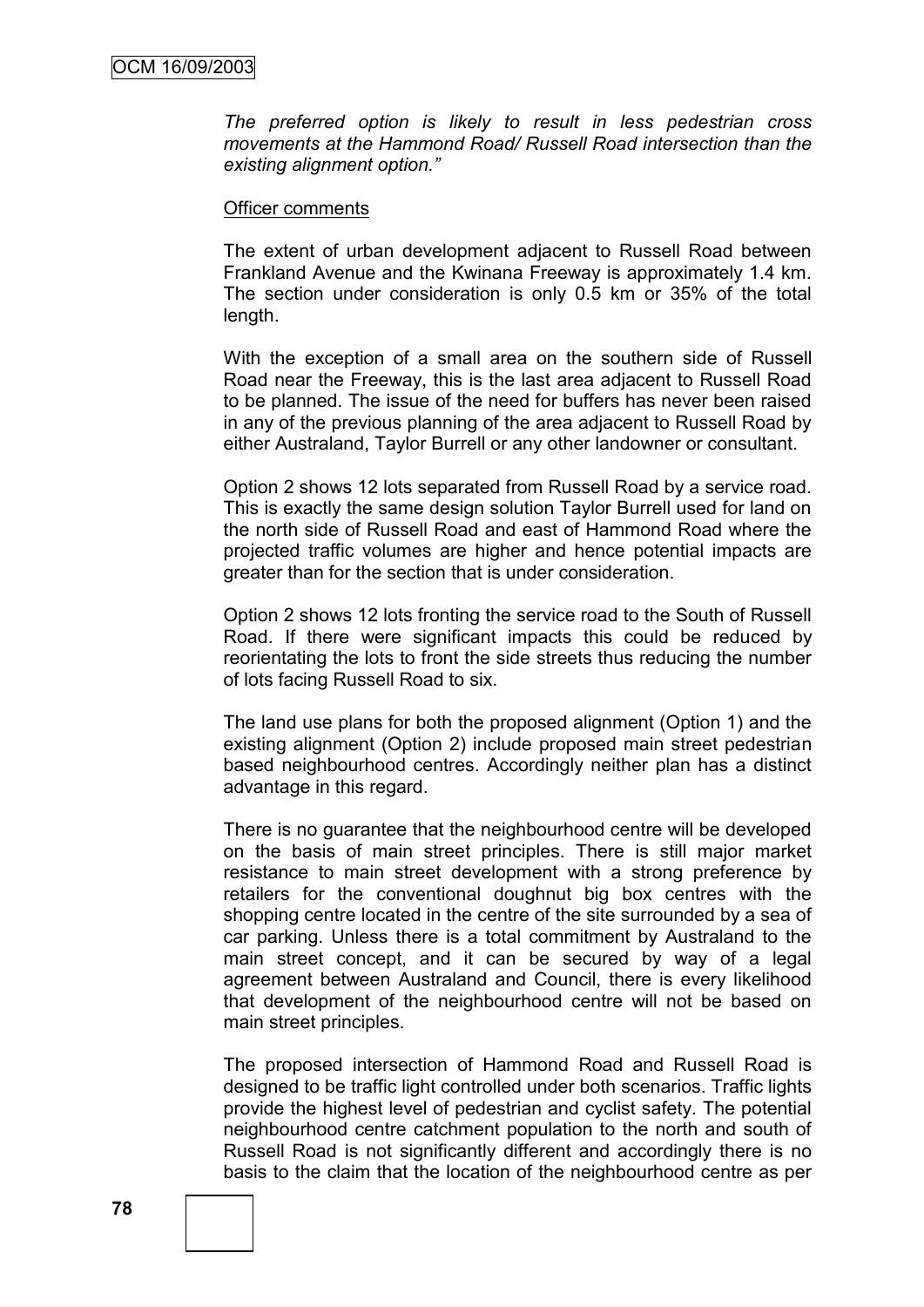the alternative alignment will result in less pedestrians crossing Russell Road. Notwithstanding that, both land use scenarios (Options 1 & 2) show the main street retail development south of the respective Russell Road alignments. Uses such as service station and fast foods are predominantly car based activities and accordingly are not a relevant consideration.

#### 3. Severance, land requirements and costs.

#### Taylor Burrell Report

*"The alternative alignment (Option 1) has significantly less impact of severance on lot 202 than the existing alignment. Australand advises that if the alternative alignment is adopted it will not seek compensation for the severed portion of the land (650m<sup>2</sup> ).*

*Development Engineering Services estimate that the differences in cost for the two options is as follows:*

|                  |             | Current MRS Proposed alt alignment | <b>Difference</b> |
|------------------|-------------|------------------------------------|-------------------|
| Severed area     | 1.6140 ha   | 0.0650 ha                          | 1.5490 ha         |
| Road land area   | 2.3090 ha   | 1.3930 ha                          | 0.9160 ha         |
| Road land value  | \$578,408   | \$314,344                          | \$264,064         |
| Works            | \$831,408   | \$711,558                          | \$119,730         |
| Total (excl GST) | \$1,409,816 | \$1,025,902                        | \$383,794         |

*The major savings incurred are in respect to the land and in particular any payment for severance. As would be expected savings in construction are relatively minor give the overall road lengths are similar."*

## Officer comments

Australand purchased the land knowing that a portion of the land was severed by the MRS alignment for Russell Road. On this basis it is unlikely that payment for severance could be substantiated.

The 1.6140 ha severed area associated with the existing MRS alignment is of sufficient area and dimension to enable it to be sensibly developed as demonstrated on the Option 2 plan.

In early discussions with the previous General Manager of Australand, Mr Nick Perignon, the major issue was that the severed area would not be able to be developed and marketed as part of the Frankland Springs Estate. Subsequently Australand purchased land to the immediate north of the severed area and accordingly now can form a logical part of their total development and marketing strategy.

The cost of providing land required for Russell Road and the construction of full earthworks, single carriageway and dual use path is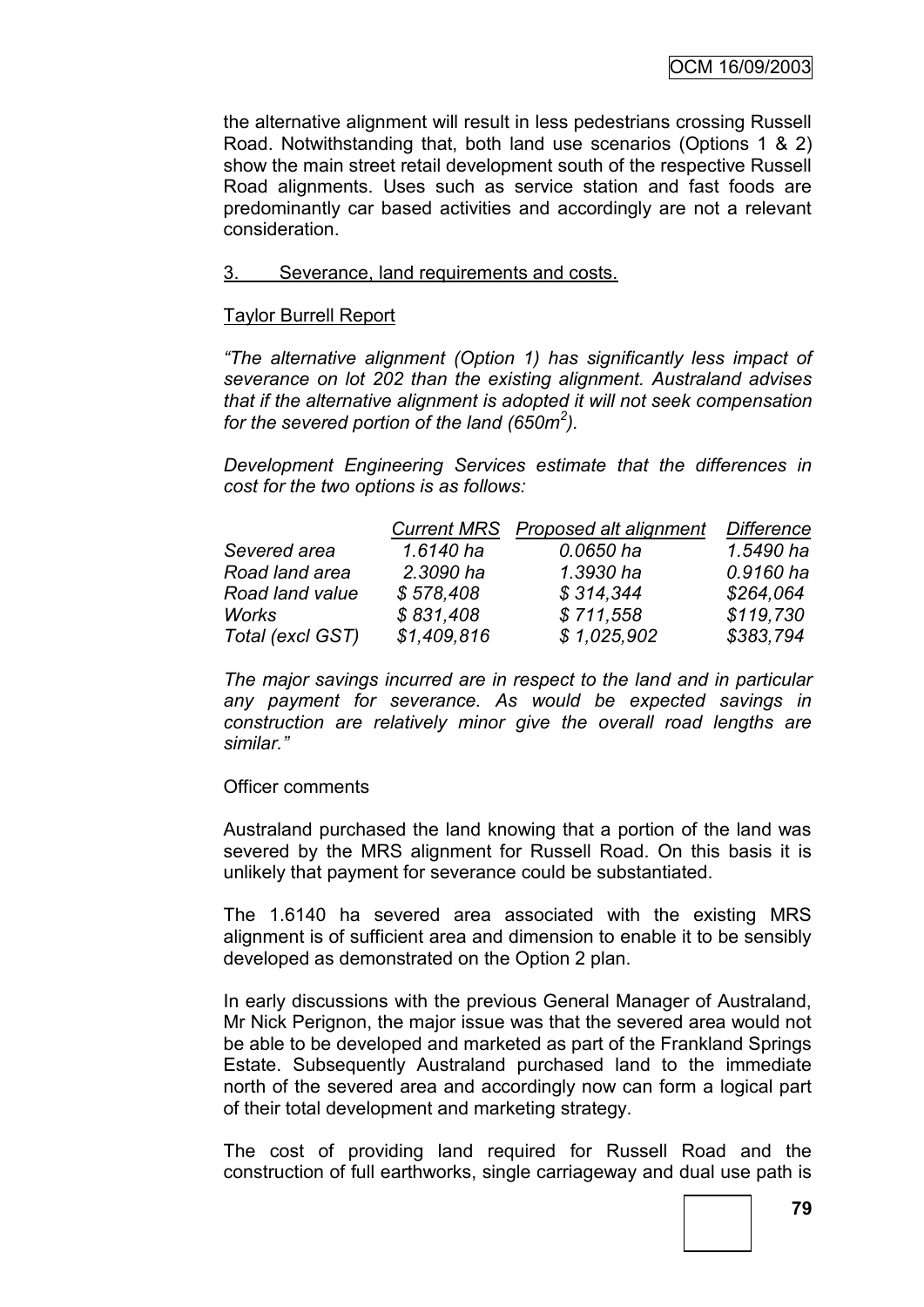a cost shared by all landowners to the north and south of Russell Road in accordance with the requirements of Development Contribution Areas 2 (Success Lakes) and 3 (Gaebler Road). Accordingly the savings will be to the landowners and has no implications for Council.

The cost of construction for the alternative alignment may be under estimated given that very little if any of the current carriageway can be used due to changes in the horizontal curvature to the existing road, that the existing carriageway forms part of the ultimate east bound and west bound lanes and hence a significant portion ends up in the median area and that the tie in to the existing carriageway west of Frankland Avenue is likely to be much further west for the alternative alignment than for the current MRS alignment.

#### 4. Other matters.

#### Officer comments

To the east of Hammond Road, the alternative alignment more adversely affects the property located on the north side of the road. In this respect the alternative alignment shifts some of the disbenefits of land adjacent to Russell Road from Australand's holding to that of another owner.

East of Frankland Avenue the alternative alignment extends outside the existing MRS Reserve and will require a portion of the Thomsons Lake Nature Reserve to be required for road purposes. It should be noted that part of the existing Russell Road carriageway already traverses a portion of the Thomsons Lake Nature Reserve. CALM will need to be consulted on this matter.

Council support of the alternative alignment could expose it to future claims for damages if, through the frequency and severity of road accidents, it is determined that the road has been developed to inappropriate standards when it was previously open to Council to have the road built to a higher standard, that is, on the current MRS alignment.

#### 5. Conclusions

#### Taylor Burrell report

*"Considers that the alternative alignment (Option 1) is superior on the basis of noise and buffers, land use and landscaping buffer, severance and land costs.*

*It is difficult to justify the additional cost of some \$383,794 (excl GST) for the current MRS alignment."*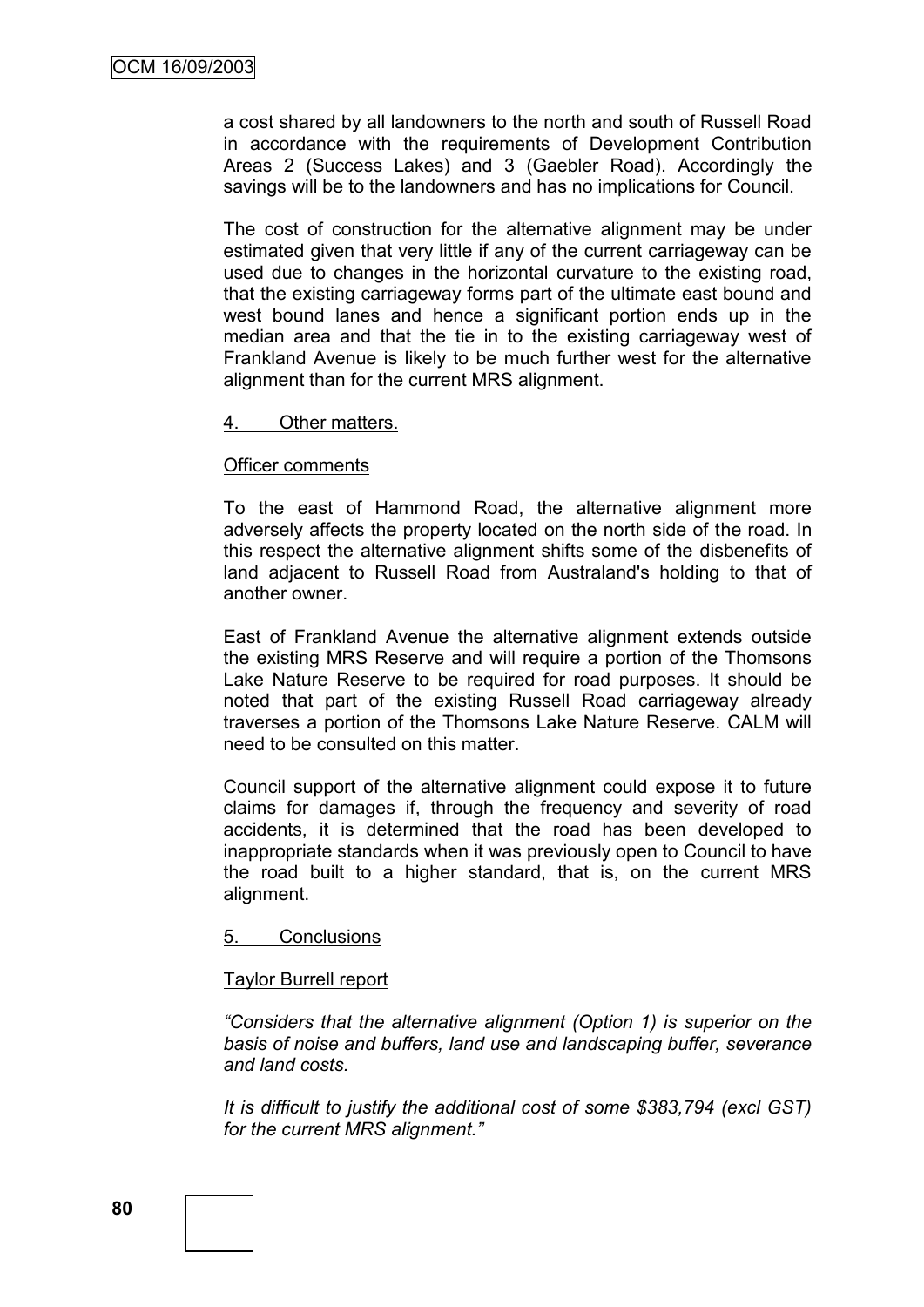## Officer comments

Council officers concur with DPI comments that Russell Road is and will continue to be an important east – west regional road in the South West Corridor for regional traffic, particularly freight traffic and accordingly it is important that the long term planning of the road meets best practice and most desirable engineering standards rather than the minimum standards to reduce the cost to landowners.

Further it is considered that the alternative alignment does not deliver any tangible land use benefits. The issue of buffers and setbacks of residential development from Russell Road has not been previously raised as a concern in other planning undertaken along Russell Road by either Taylor Burrell and Australand and both options provide the opportunity for the development of a main street retail centre on the south side of the Russell Road alignment.

## 6. Recommendation

Based on the above assessment of the relative merits of the 2 alignments, it is recommended that Council advise the Department for Planning and Infrastructure that the proposed alternative alignment for Russell Road is not supported on the basis of reduced safety, the potential for increased accidents at proposed intersections with Russell Road and that there are no tangible land use or community benefits.

## **Strategic Plan/Policy Implications**

The Corporate Strategic Plan Key Result Areas which apply to this item are:-

- 2. Planning Your City
	- *"To ensure that the planning of the City is based on an approach which has the potential to achieve high levels of convenience for its citizens."*
	- *"To ensure that the development will enhance the levels of amenity currently enjoyed by the community."*
- 5. Maintaining Your Community Facilities
	- *"To construct and maintain roads, which are the responsibility of the Council, in accordance with recognised standards, and are convenient and safe for use by vehicles, cyclists and pedestrians."*

The Planning Policies which apply to this item are:-

SPD4 'Liveable Neighbourhoods'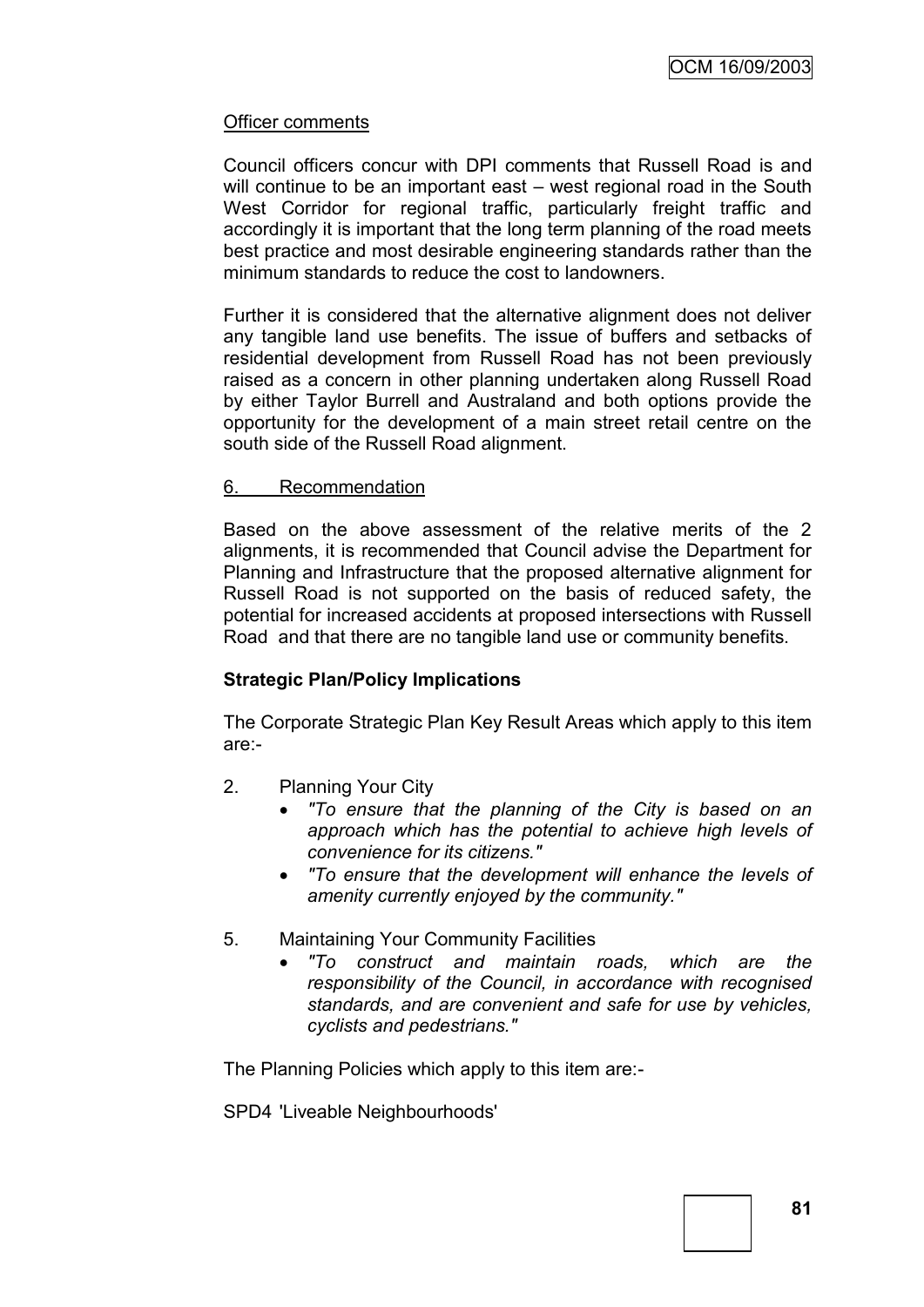## **Budget/Financial Implications**

Costs associated with the provision of land and the construction of one carriageway of Russell Road are part of developer contributions required under DCA 2 Success Lakes and DCA 3 Gaebler Road.

In the event that the alternative alignment is supported it will be necessary for Council to commission consultants to prepare detailed designs and costings for the road and land valuations in accordance with the Development Contribution Area provisions in TPS 3. These costs will be included in Development Contribution Plan. There are adequate funds in the relevant contribution plans for this purpose.

## **Legal Implications**

N/A

## **Community Consultation**

The proposal only directly affects Australand and accordingly wider community consultation is not required at this time. If the Australand proposal is supported then it will need to be advertised for public comment as part of an amendment to the Metropolitan Region Scheme and Councils Town Planning Scheme No 3.

## **Implications of Section 3.18(3) Local Government Act, 1995**

Nil.

## **15. FINANCE AND CORPORATE SERVICES DIVISION ISSUES**

## **15.1 (MINUTE NO 2155) (OCM 16/09/2003) - LIST OF CREDITORS PAID (5605) (KL) (ATTACH)**

#### **RECOMMENDATION**

That Council receive the List of Creditors paid for August 2003, as attached to the Agenda.

## **COUNCIL DECISION**

MOVED Clr S LIMBERT SECONDED Clr I WHITFIELD that the recommendation be adopted.

**CARRIED 9/0**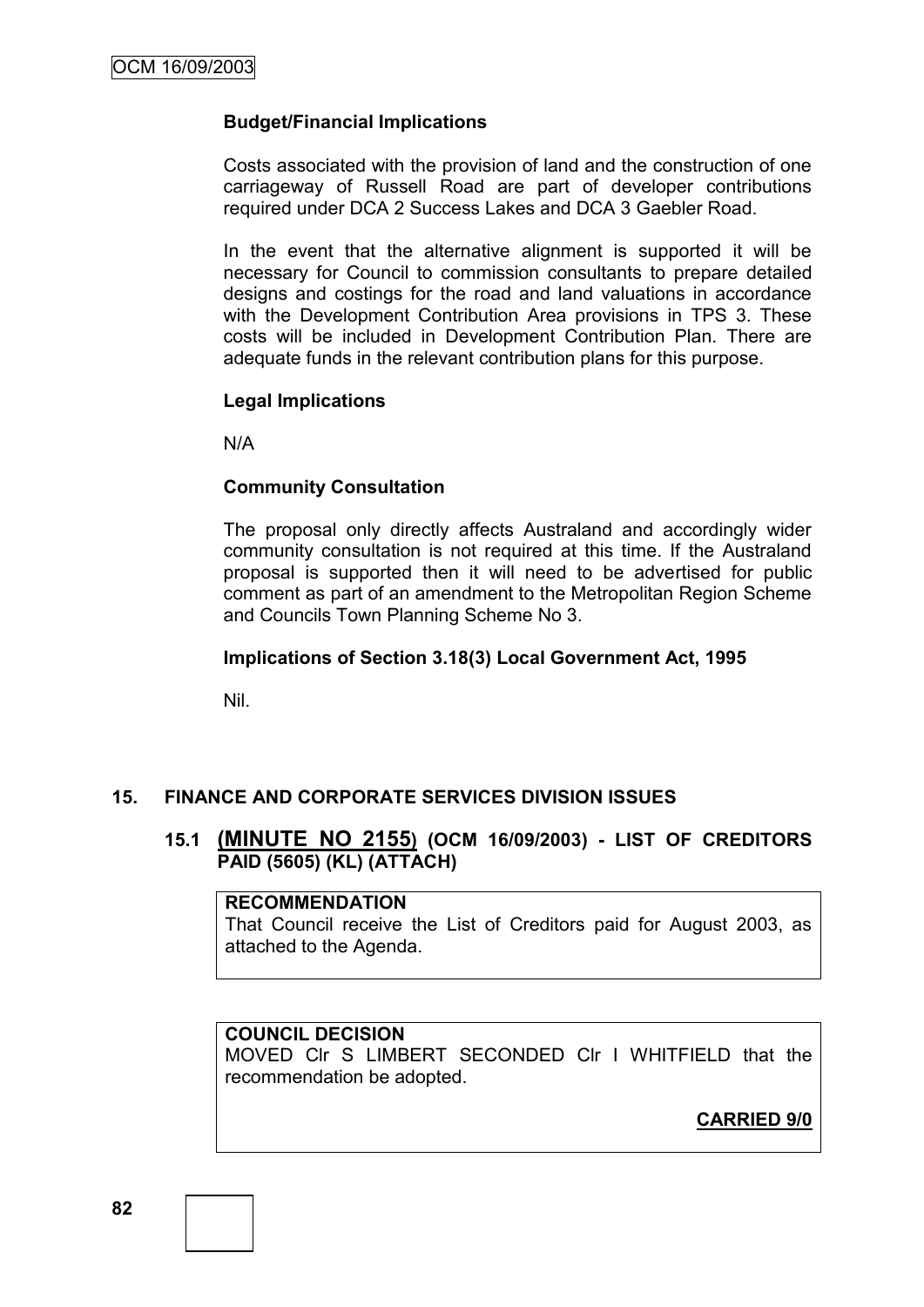# **Background**

It is a requirement of the Local Government (Financial Management) Regulations 1996, that a List of Creditors be compiled each month and provided to Council.

#### **Submission**

N/A

## **Report**

N/A

## **Strategic Plan/Policy Implications**

N/A

**Budget/Financial Implications**

N/A

**Legal Implications**

N/A

**Community Consultation**

N/A

# **Implications of Section 3.18(3) Local Government Act, 1995**

Nil.

## **DECLARATION OF FINANCIAL INTEREST**

The Presiding Member advised that Deputy Mayor Graham has declared a Financial Interest in Item 15.2. The nature of the interest being that he is employed by the legal firm, Hammond Worthington Lawyers.

## **DEPUTY MAYOR GRAHAM LEFT AT THIS POINT THE TIME BEING 7.50 PM**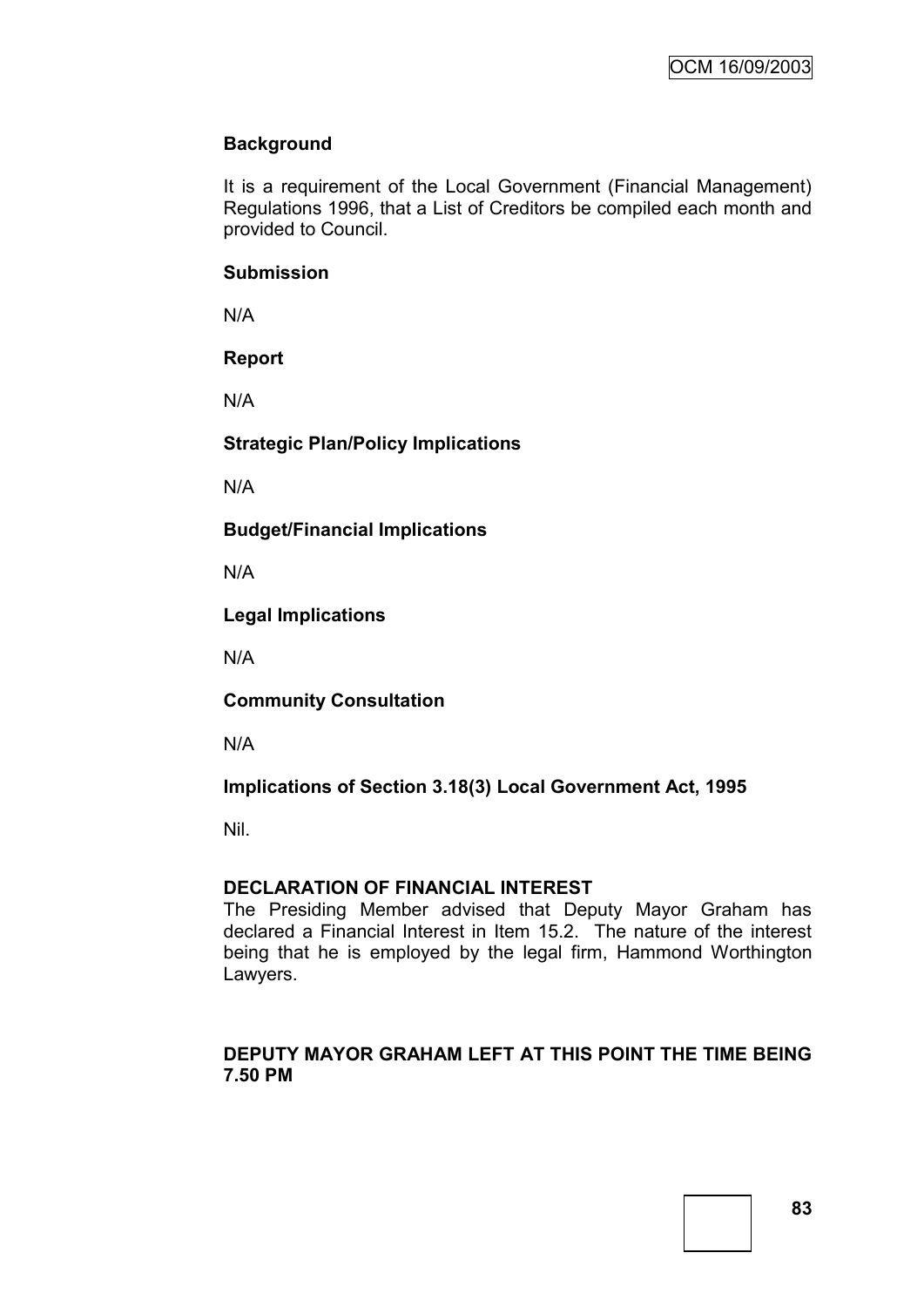# **(MINUTE NO 2156) (OCM 16/09/2003) -MEETING BEHIND CLOSED DOORS**

#### **COUNCIL DECISION**

MOVED Clr K ALLEN SECONDED Clr S LIMBERT that pursuant to Section 5.23(2)(d) of the Local Government Act, 1995, Council move behind closed doors, the time being 7.50 pm, to discuss Item 15.2 - Claim for Reimbursement of Legal Expenses - Mr J Grljusich.

**CARRIED 6/2**

## **15.2 (MINUTE NO 2157) (OCM 16/09/2003) - CLAIM FOR REIMBURSEMENT OF LEGAL EXPENSES - MR J GRLJUSICH (1335) (ATC) (ATTACH)**

#### **RECOMMENDATION**

That Council advise Mr J Grljusich that it is not prepared to reconsider the reimbursement of legal expenses incurred as a result of the inquiries into the City of Cockburn, as there is no evidence that the findings of the Douglas Inquiry have been overturned.

# **COUNCIL DECISION**

MOVED Clr I Whitfield SECONDED Clr V Oliver that the recommendation be adopted.

**CARRIED 7/1**

#### **Background**

At its meeting of 19 April 2001, Council rejected a claim by Mr J Grljusich for reimbursement of legal and other expenses incurred as a result of the Martin & Vicary and Douglas Inquiries.

#### **Submission**

Correspondence has been received from Mr Grijusich's lawyers, Hammond Worthington, calling upon the City to reimburse their client"s legal expenses to the extent of \$40,000. A copy of the letter which sets out the basis of his claim is attached to the Agenda.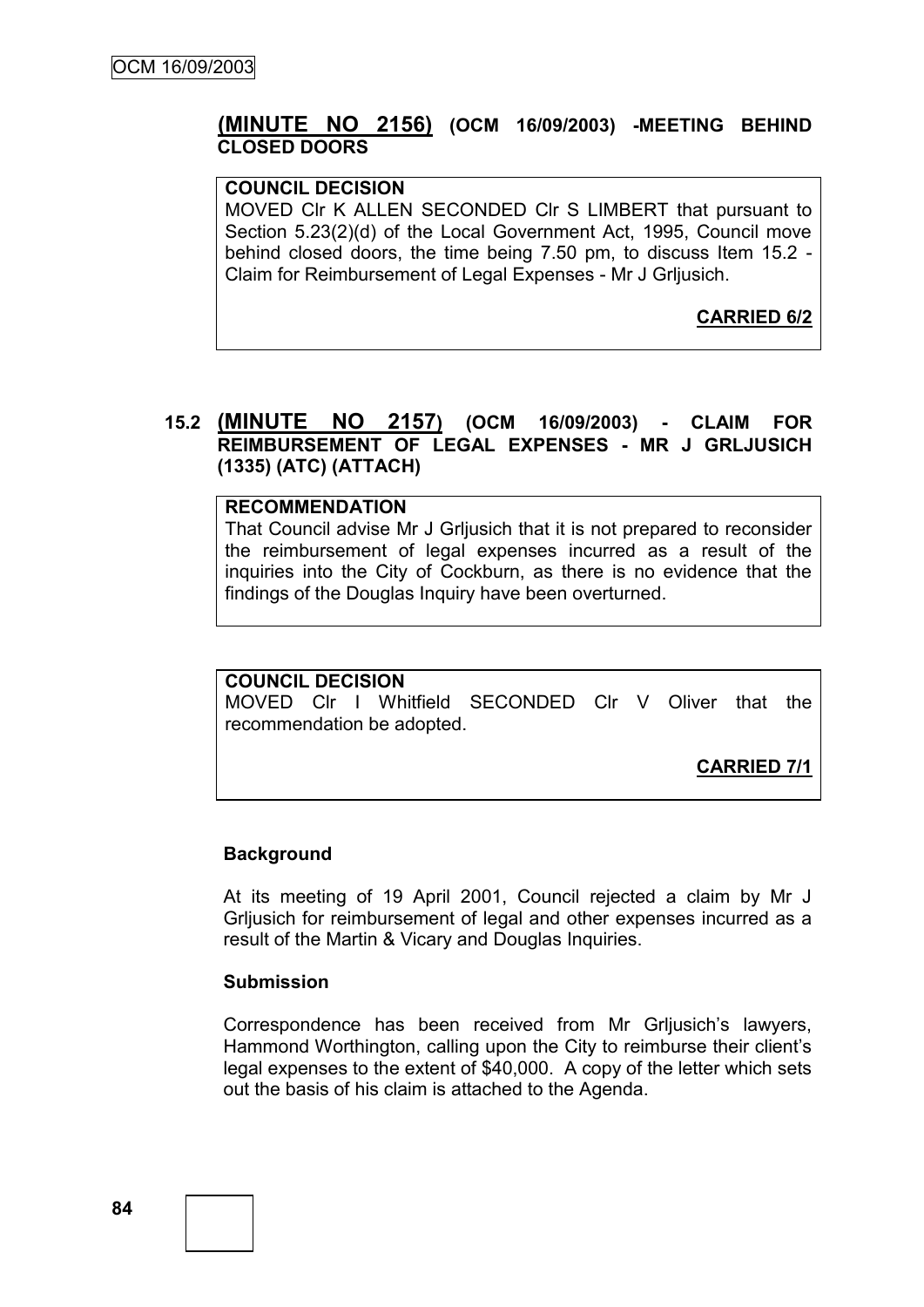# **Report**

After considering legal advice from Watts and Woodhouse Solicitors at its meeting on 17 October 2000, Council resolved to advise Mr J Grljusich and several other Councillors "*that the City considers that by virtue of Clauses 18 and 19 of Policy A1.18, the authorisation of financial assistance in respect of the Douglas Inquiry be revoked*". A copy of the legal advice is forwarded under separate cover.

Clauses 18 and 19 of Policy A1.18 stated as follows:

- 18. An indemnity or authority given under this Policy, or a contingent authorisation under Clause 15 shall be and is hereby revoked, in the following circumstances:
	- (a) if in the Inquiry or otherwise, it is found that a person has acted illegally, dishonestly, against the interests of the City or otherwise in bad faith in connection with the matter for which the person was granted financial support or given contingent authority; and
	- (b) all opportunities for appealing against or otherwise challenging that finding have been exhausted; or
	- (c) information provided to the Chief Executive Officer in the application is materially false or misleading.
- 19. If under the preceding clause, the indemnity or authority or a contingent authorisation is revoked, then the person who sought or obtained the financial support shall be taken to have released the City absolutely from any liability to provide financial support and when called upon by the City, shall repay any moneys provided under the revoked indemnity, authority or contingent authorisation. The City shall take action to recover any such moneys in a court of competent civil jurisdiction and/or shall deduct such moneys from any allowance or salary payable by the City to the person.

At its meeting of 19 April 2001, Council rejected a claim by Mr Grljusich for reimbursement of legal and other expenses incurred as a result of the Martin & Vicary and Douglas Inquiries. Council considered that the authorisation of financial assistance was revoked pursuant to Clauses 18 and 19 of the previous Policy A1.18 at the Council Meeting on 17 October 2000. This explanation has been provided to Mr Grljusich in response to his query as to why the claim was rejected in a letter dated 11 July 2001. The Council Meeting held on 19 April 2001, was attended by Mr J Woodhouse, Partner Watts and Woodhouse Solicitors.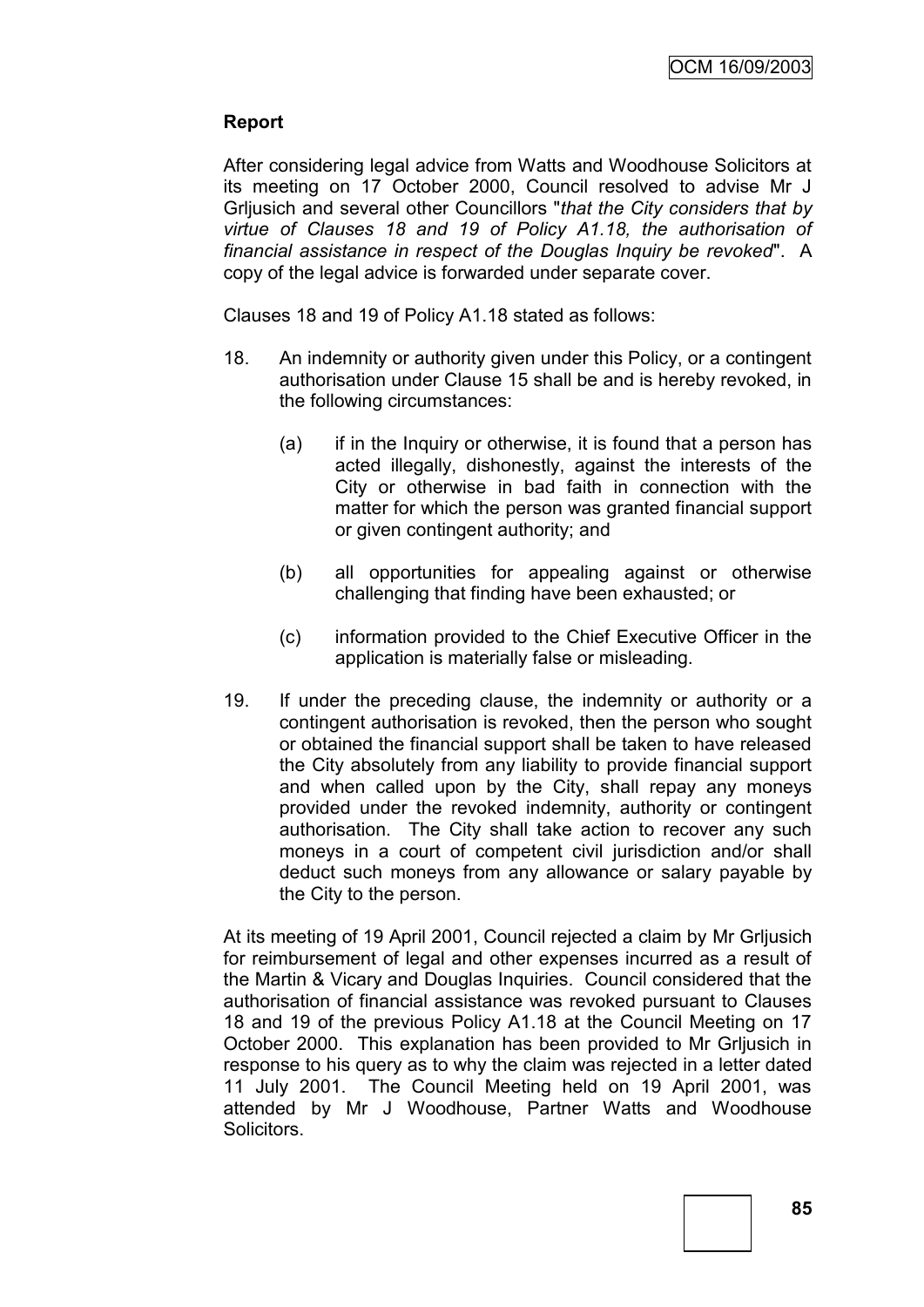In August 2001, Mr Grljusich requested Council to finance an appeal on his behalf against the findings of the Martin & Vicary and Douglas Inquiries. Council, at its meeting on 21 August 2001, resolved that:-

- *(1) it is not prepared to finance an appeal on his behalf against the Martin and Vicary and Douglas Inquiry findings; and*
- *(2) should any appeal instigated by himself result in the findings of the Douglas Inquiry being overturned, then Council would be prepared to reconsider its position with regard to the payment of legal expenses as determined by Council at its meeting of 28 September 1999, which limited payment to a maximum of \$40,000.*

Over three(3) years has passed since the Douglas Inquiry handed down its report. Previous legal advice has indicated that no known grounds are available for any valid appeal against the Douglas Inquiry findings. Mr Grijusich has not provided any evidence to show that he has successfully appealed against the findings of the Douglas Inquiry.

#### **Strategic Plan/Policy Implications**

Council's current Policy SES4 - Legal Representation - Indemnification of Costs which was first adopted on 20 November 2001, requires repayment of any financial assistance provided:

"*in the event that:*

- *(i) a finding is made in the report of the Inquiry that the member or employee has acted illegally, improperly, dishonestly, against the interests of the City or in bad faith; or*
- *(ii) where information provided to the Chief Executive Officer in the application is materially false or misleading*."

#### **Budget/Financial Implications**

No funds are provided in the 2003/04 Budget to meet costs in regards to reimbursement of legal expenses.

#### **Legal Implications**

N/A

#### **Community Consultation**

N/A

**86**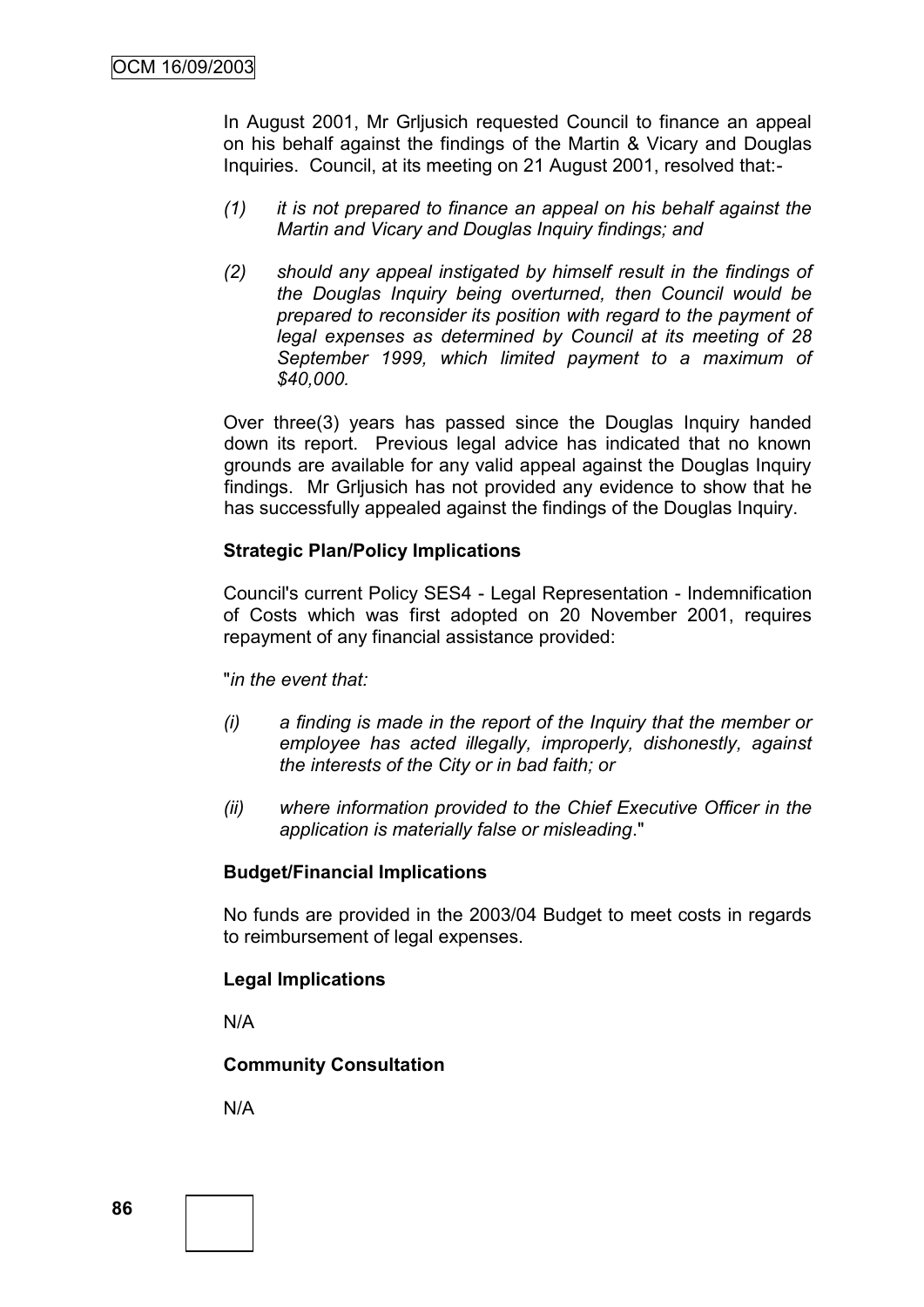# **Implications of Section 3.18(3) Local Government Act, 1995**

Nil.

# **(MINUTE NO 2158) (OCM 16/09/2003) – MEETING OPENED TO THE PUBLIC**

## **COUNCIL DECISION**

MOVED Clr L GONCALVES SECONDED Clr A EDWARDS that the meeting be opened to the public the time being 8.04 pm.

**CARRIED 8/0**

# **DEPUTY MAYOR GRAHAM RETURNED TO THE MEETING THE TIME BEING 8.05 PM**

## **THE PRESIDING MEMBER READ ALOUD TO THE PUBLIC THE DECISION OF COUNCIL WHILST BEHIND CLOSED DORRS**

# **16. ENGINEERING AND WORKS DIVISION ISSUES**

Nil

# **17. COMMUNITY SERVICES DIVISION ISSUES**

## **17.1 (MINUTE NO 2159) (OCM 16/09/2003) - COCKBURN YOUTH ADVISORY COUNCIL MEMBERSHIP (8304) (MA)**

## **RECOMMENDATION**

That Council, in accordance with Section 5.10 of the Local Government Act 1995, appoint the following individuals as new members of the Youth Advisory Council:

- Melanie Bird
- Nigel Morrison
- Kirstin Semple,

in place of retiring members:

- Rebecca Mellowship
- Daniel Milne
- Anita Smith

# **TO BE CARRIED BY ABSOLUTE MAJORITY OF COUNCIL**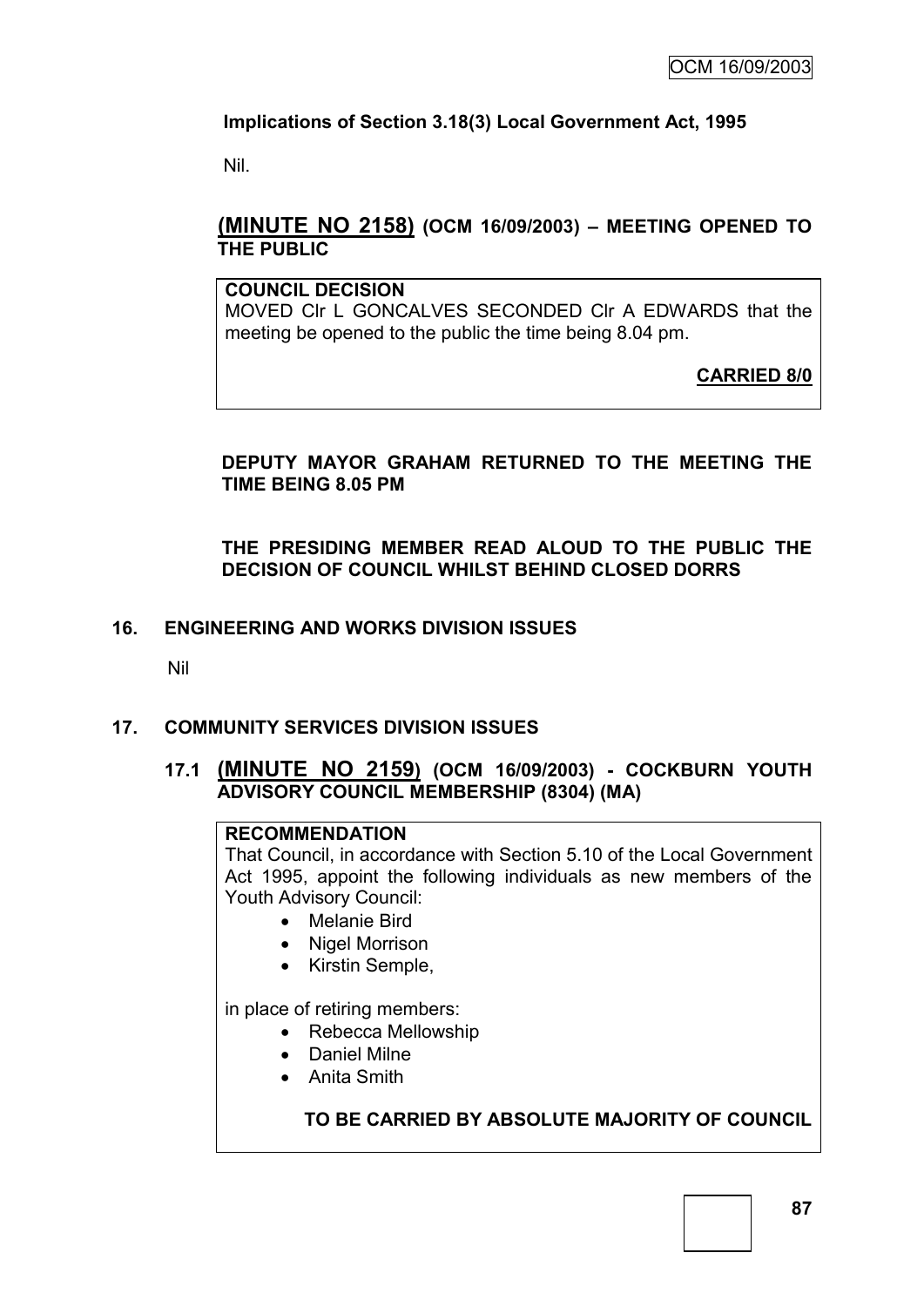#### **COUNCIL DECISION** MOVED Clr A EDWARDS SECONDED Clr I WHITFIELD that the recommendation be adopted.

# **CARRIED BY ABSOLUTE MAJORITY OF COUNCIL 9/0**

## **Background**

The Cockburn Youth Advisory Council was established as a Junior Council in 1993 to provide advice to the City on youth issues. In 1997, the State Minister for Youth Affairs encouraged the establishment of Youth Advisory Councils. At this time, the Cockburn City Council adopted the changeover of the Junior Council to Youth Advisory Council. Members of the Youth Advisory Council are between the ages of 12 and 21.

The Youth Advisory Council established a Charter in 1997 to outline the objectives and administrative processes for the Youth Advisory Council. In 2003, the Charter was revised and reformatted as the Youth Advisory Council Terms of Reference.

## **Submission**

N/A

## **Report**

Seats on the Youth Advisory Council are advertised as they become vacant. Applications for vacant positions are publicised through posters, leaflets and public notices in local publications and through local networks, for example the Cockburn Gazette, Cockburn City Herald, school newsletters and in notices to community and sporting groups.

The Junior Mayor, Deputy Junior Mayor and Youth Services Coordinator interviewed Youth Advisory Council applicants. The names put forward for consideration by Council are those considered most appropriate for the role of Youth Advisory Council Member.

## **Strategic Plan/Policy Implications**

To identify current community needs, aspirations, expectations and priorities of the services provided by the Council.

## **Budget/Financial Implications**

The Youth Advisory Council is allocated an annual budget of \$2000.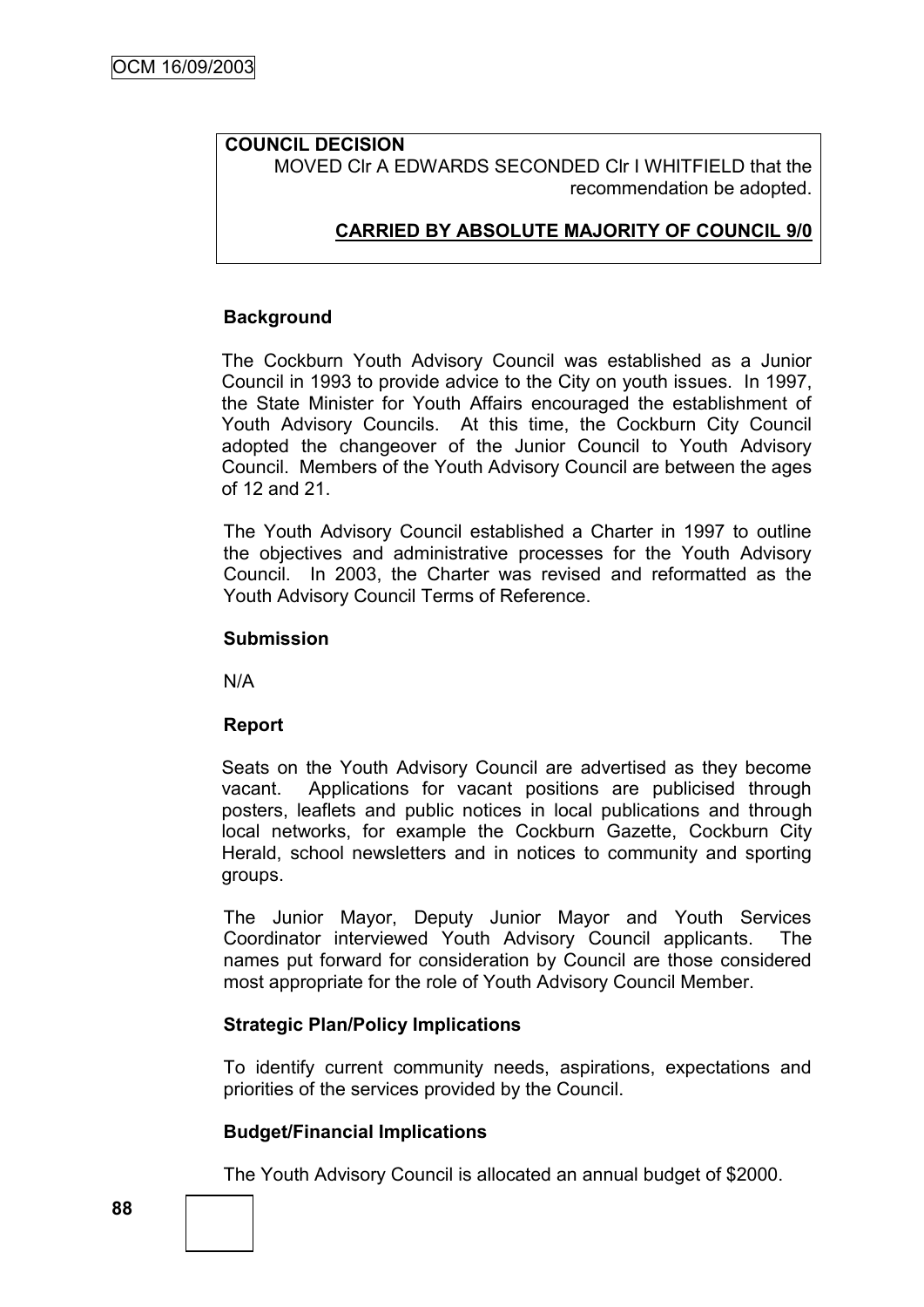# **Legal Implications**

Sec 5.10 of the Local Government Act, 1995 refers.

## **Community Consultation**

Seats on the Youth Advisory Council are advertised as they become vacant. Applications for vacant positions are publicised through posters, leaflets and public notices in local publications and through local networks, for example the Cockburn Gazette, Cockburn City Herald, school newsletters and in notices to community and sporting groups.

## **Implications of Section 3.18(3) Local Government Act, 1995**

Nil.

# **17.2 (MINUTE NO 2160) (OCM 16/09/2003) - DISABILITY ADVISORY COMMITTEE MEMBERSHIP (8413) (JZ) (ATTACH)**

# **RECOMMENDATION**

That Council

- (1) in accordance with section 5.10 of the Local Government Act, approve the following individuals as members of the Disability Advisory Committee for 2003/2004:
	- Elected Members: Clr Val Oliver & Clr Sue Limbert
	- Lyn Payne Consumer Representative
	- Beverly Ross Consumer Representative
	- Pam Jones Consumer Representative
	- Rosemary Fielder Consumer Representative
	- Gaye Robertson Consumer Representative
	- Shanthy Jeyaraj Consumer Representative
	- Gwenneth Williams Consumer Representative
	- Geoff West Industry Representative
	- Lesley Cangemi Industry Representative
	- Dani Connolly Industry Representative;
	- Social Services Manager Gail Bowman (Advisor)
	- Disability Access Officer Jill Zumach (Advisor)
- (2) adopt the Disability Advisory Committee's "Terms of Reference" as attached to the Agenda.

# **TO BE CARRIED BY ABSOLUTE MAJORITY OF COUNCIL**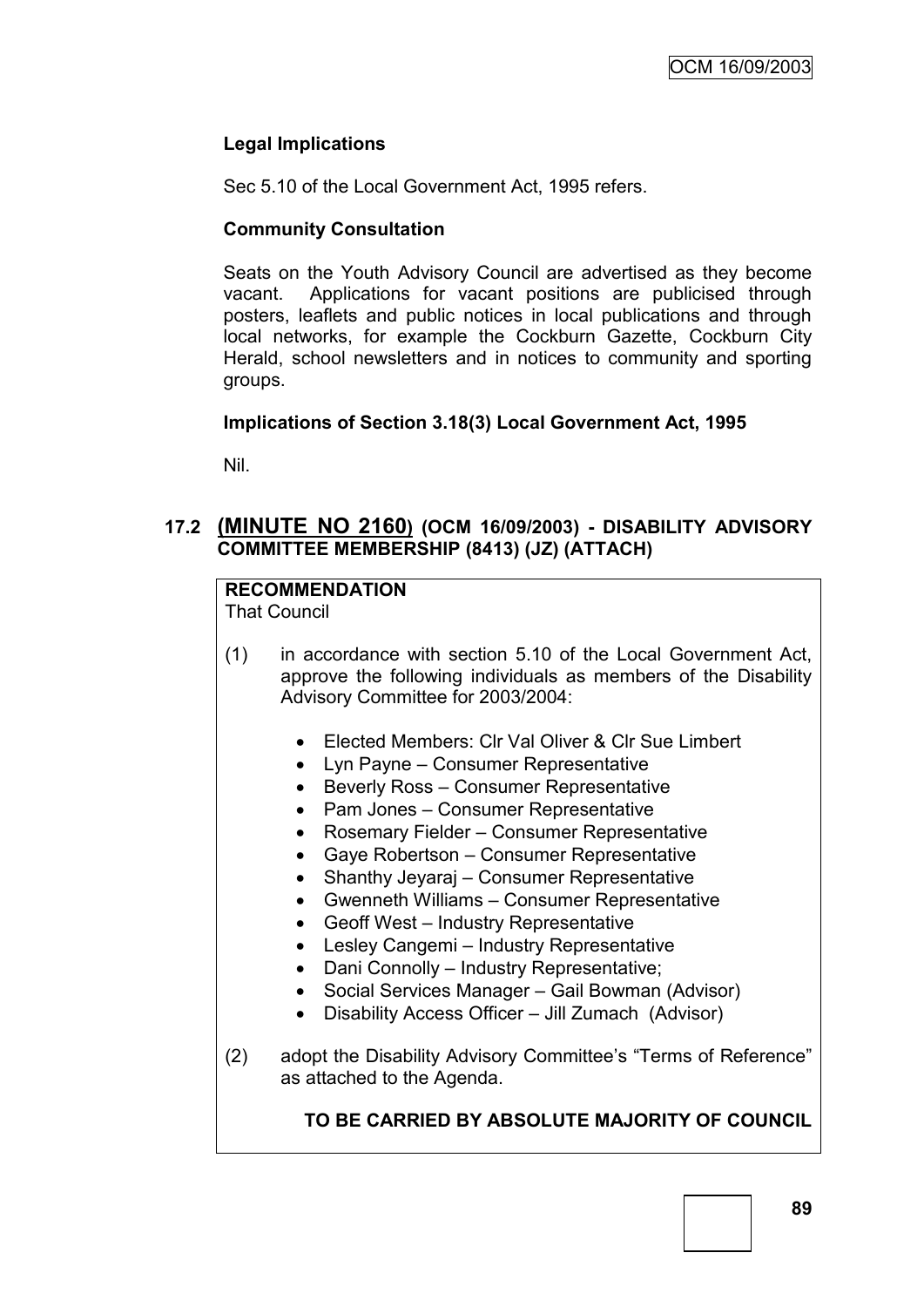# **COUNCIL DECISION**

MOVED Clr R Graham SECONDED Clr V Oliver that Council:

(1) in accordance with section 5.10 of the Local Government Act, approve the following individuals as members of the Disability Advisory Committee for 2003/2004:

- Elected Members: Clr Val Oliver & Clr Sue Limbert
- Lyn Payne Consumer Representative
- Beverly Ross Consumer Representative
- Pam Jones Consumer Representative
- Rosemary Fielder Consumer Representative
- Gaye Robertson Consumer Representative
- Shanthy Jeyaraj Consumer Representative
- Gwenneth Williams Consumer Representative
- Geoff West Industry Representative
- Lesley Cangemi Industry Representative
- Dani Connolly Industry Representative;
- Social Services Manager Gail Bowman (Advisor)
- Disability Access Officer Jill Zumach (Advisor)
- (2) adopt the Disability Advisory Committee's "Terms of Reference" as attached to the Agenda, subject to each clause of the document being assigned an individual clause number.

# **CARRIED BY ABSOLUTE MAJORITY OF COUNCIL 9/0**

## **Explanation**

Council's practice is for terms of reference to have numbered clauses.

#### **Background**

On 5 December 1995, Council approved the appointment of a Disability Advisory Committee to monitor and prioritise the implementation of the Cockburn Disability Services Plan.

The Disability Advisory Committee's Mission is to advise the City of Cockburn on the provision of universal access to all facilities and resources within and for the local community.

#### **Submission**

N/A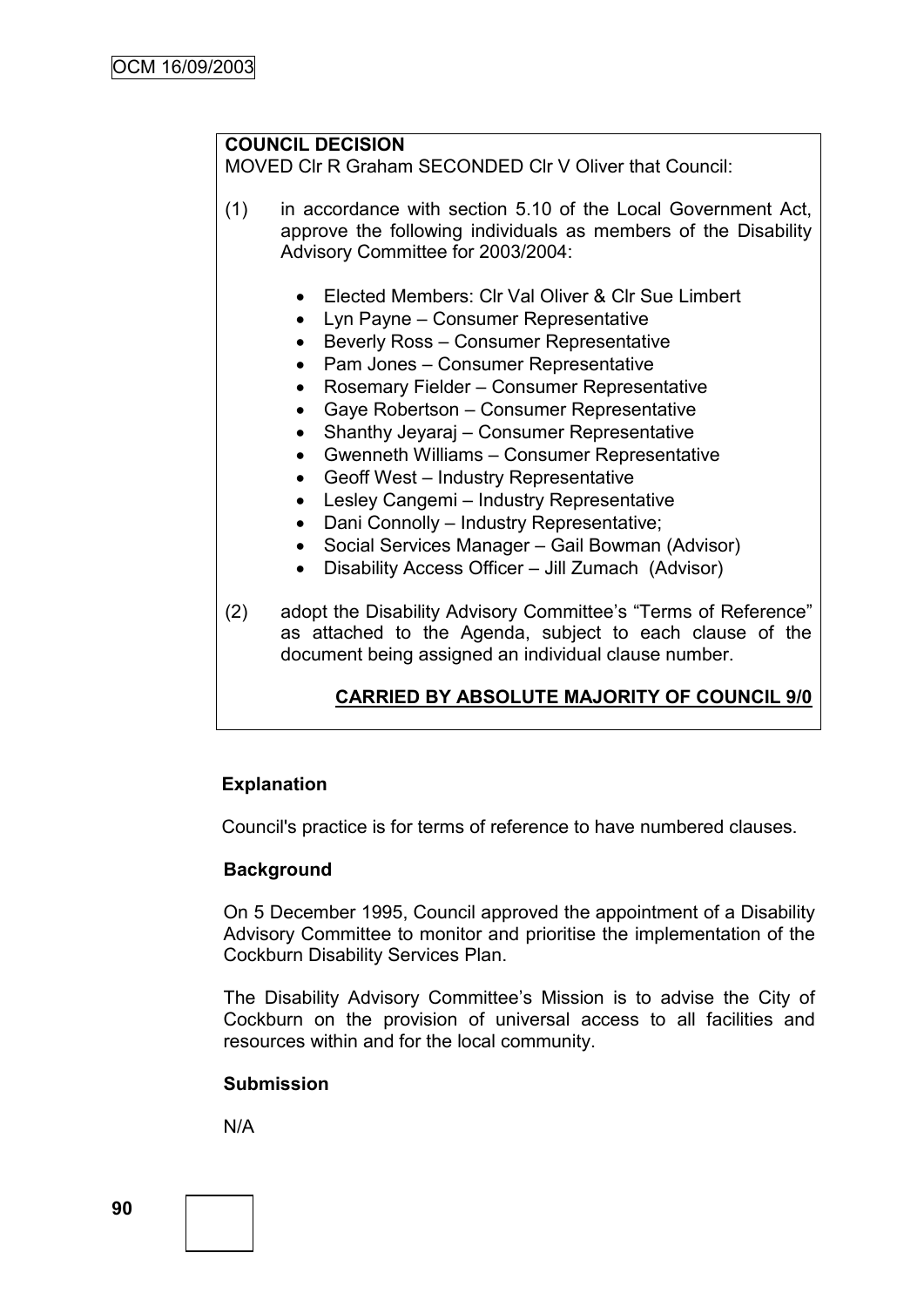## **Report**

Nominations for new community based members were called for this committee through advertisements in the local papers (Herald & Gazette) and posters placed in public buildings. Applicants were required to be a resident of the City of Cockburn who have a disability, or a parent, carer or advocate of a person with a disability. All applicants met the required criteria and are duly recommended for appointment by Council.

During the last year, the committee has been actively involved in the Universal Playground at Manning Park, employment opportunities for people with disabilities, disability awareness training in primary schools and accommodation for people with disabilities.

A recommendation that the Terms of Reference be adopted was carried by all members of the Committee at the Annual General Meeting on 5 August 2003.

#### **Strategic Plan/Policy Implications**

The Committee will continue to provide advice and information on disability issues within the district and to monitor the implementation of the City"s Disability Services Plan.

#### **Budget/Financial Implications**

The Disability Advisory Committee is allocated an annual budget of \$2000.

#### **Legal Implications**

Local Government Act, 1995, Sec 5.10 refers.

#### **Community Consultation**

The positions for the Disability Advisory Committee were well advertised and open to all members of the public who met the criteria.

#### **Implications of Section 3.18(3) Local Government Act, 1995**

Nil.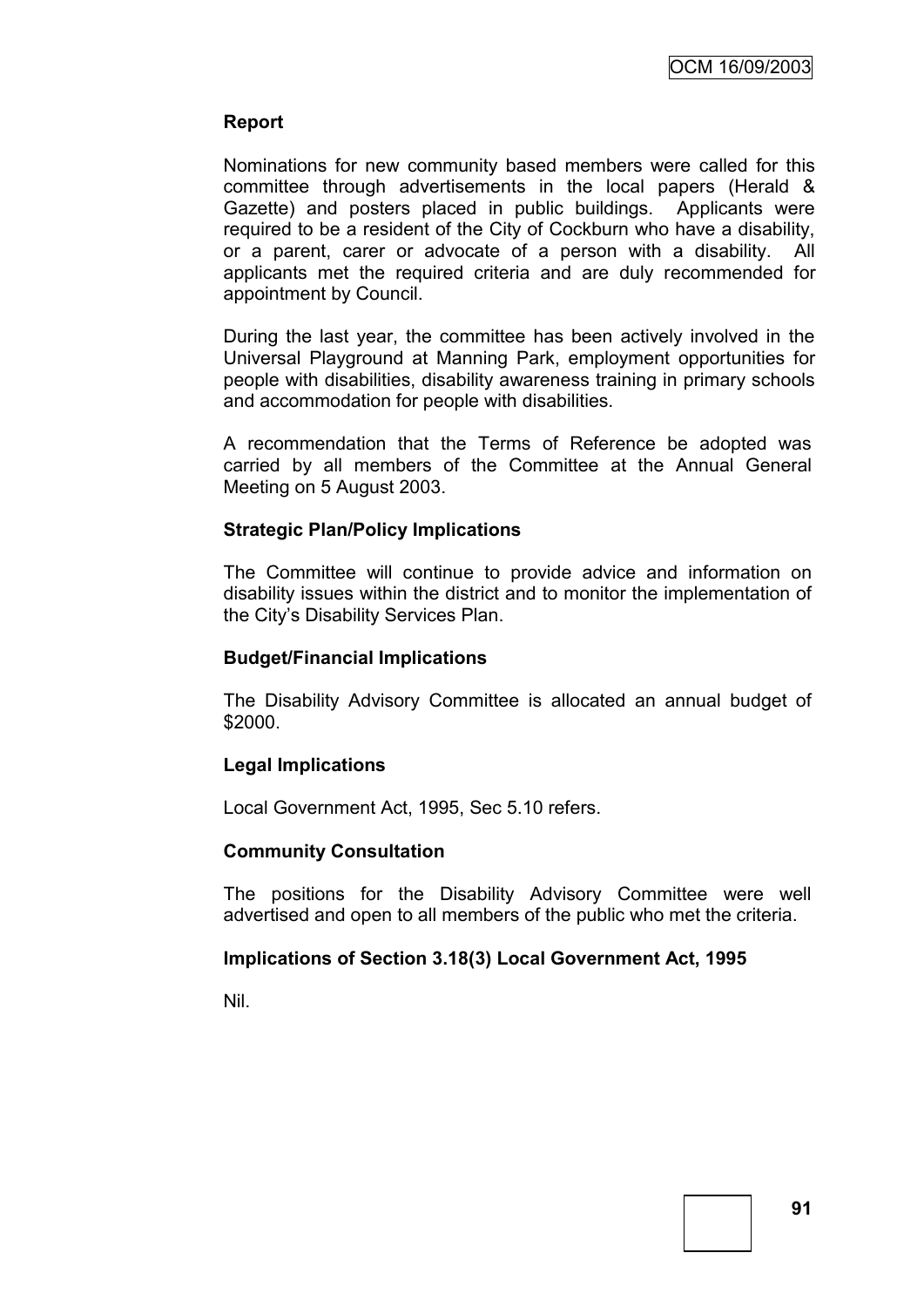# **17.3 (MINUTE NO 2161) (OCM 16/09/2003) - COCKBURN CENTRAL COMMUNITY FACILITIES (8136A) (RA)**

## **RECOMMENDATION**

That Council:-

- (1) commit to the development of community facilities in Cockburn Central (Success) of approximately  $2,500m^2$  in accordance of the Success Community Facilities Working Party recommendations with a timeframe to allow for services to be operational from the facility by November 2006;
- (2) appoint an architect to carry out the necessary design, documentation and supervision of works for the facilities;
- (3) approve the design and external funding for the Cockburn Central facilities prior to the construction works going to tender;
- (4) explore the opportunity to include and externally fund a business incubator within the Cockburn Central Community Facility Project;
- (5) enter a lease agreement with the owners of the Gateway Shopping Centre for Shop 1 at the lease fee of \$65,000 plus outgoings with other terms and conditions to the satisfaction of the Chief Executive Officer for a period of three (3) years effective as of 1 November 2003, with the additional amount of \$21,000 to cover the increased rent being provided as part of the Budget Review;
- (4) allocate \$75,000 in the current budget for the cost of establishing the Success Library in the new location with funds being transferred from the Community Recreation Facilities Reserve Fund to cover related expenditure.

# **TO BE CARRIED BY ABSOLUTE MAJORITY OF COUNCIL**

# **COUNCIL DECISION**

MOVED Clr R Graham SECONDED Clr S Limbert that Council:

- (1) in relation to the relocation of Success Library:
	- (i) Enter into a lease agreement with the owners of the Gateway Shopping Centre for Shop 1 at a lease fee of \$62,000 plus outgoings, with other terms and conditions to be agreed to the satisfaction of the Chief Executive Officer, for a period of five(5) years effective as of 1 November 2003, with the additional amount of \$21,000 to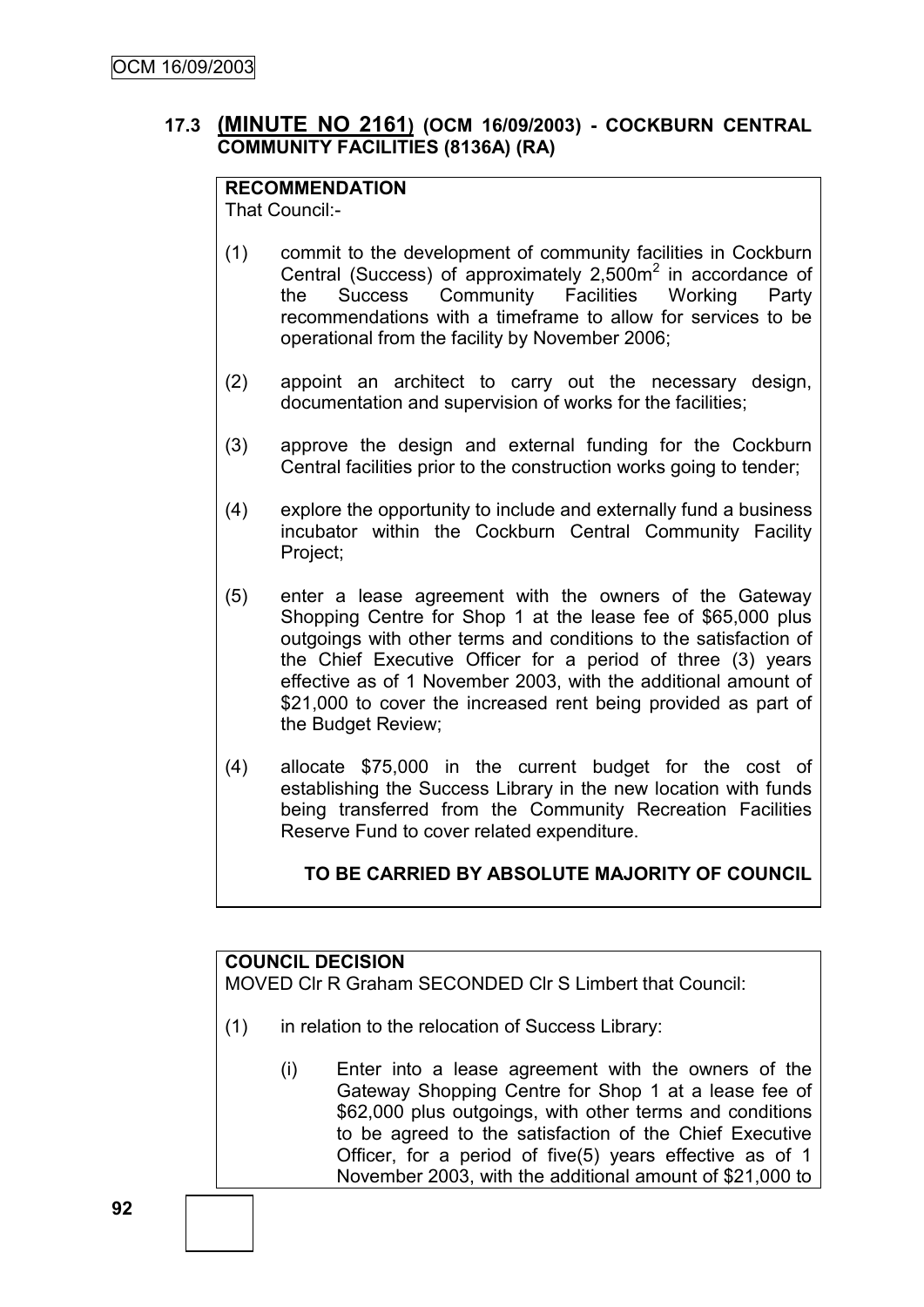pay the increased rent being provided as part of the December Budget Review.

- (ii) Allocate \$75,000 in the current budget for the cost of establishing the Success Library at Shop 1, Gateways Shopping Centre, with funds being transferred from Account No.4085, "Community Facilities Cockburn Central".
- (iii) Reconsider the construction of a library facility at Cockburn Central in two(2) years, in anticipation of the lease referred to in Clause 1 (i) terminating in five(5) years.
- (2) in relation to the Cockburn Central Community Facilities:
	- (i) Recognises:
		- (a) there will be a need for broad-based activities at Cockburn Central with an emphasis on youthfocused activities.
		- (b) there is an opportunity to provide benchmark standard facilities during the development of the Regional Centre.
	- (ii) Establishes the goal of providing at Cockburn Central:
		- (a) facilities that serve the needs of a broad-based community.
		- (b) a youth focused facility, combined with sport and recreation-based activities.
	- (iii) Directs the Chief Executive Officer to:
		- (a) undertake the Cockburn Central Youth Facilities Feasibility Study as a priority project and fast-track its presentation to Council.
		- (b) provide a report to Council within the next two(2) months on a process for Council to undertake, which should include public consultation, in order to achieve the goal referred to in Clause 2 (ii)
		- (c) provide a report to a future Council Meeting in relation to extending the Virtual Public Library Service.
- (3) in relation to the proposed Business Incubator, investigate the opportunity to include an externally funded business incubator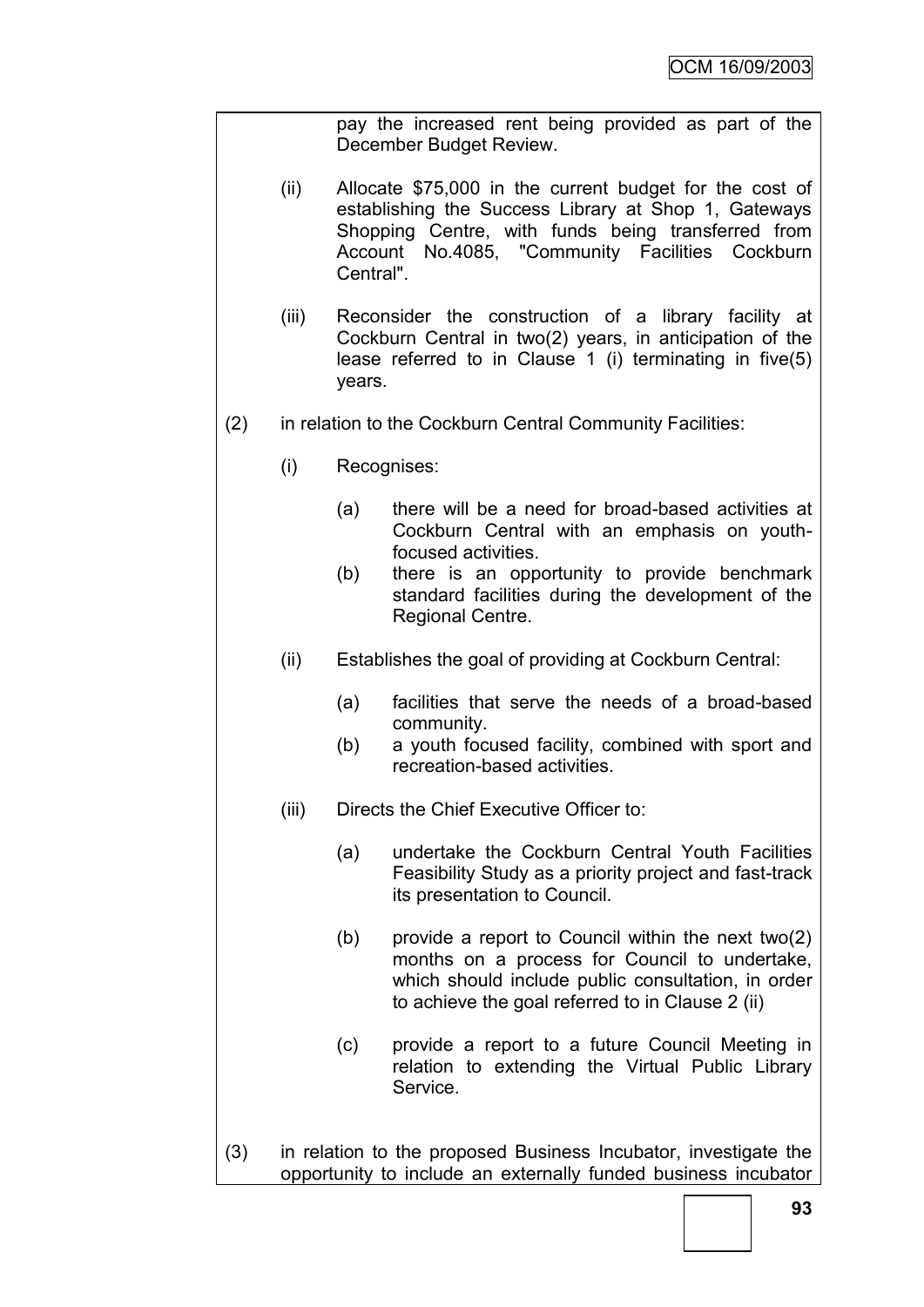within the Cockburn Central Structure Plan area.

# **CARRIED BY ABSOLUTE MAJORITY OF COUNCIL 8/1**

## **Explanation**

Council recognises its decision to provide facilities at Cockburn Central involves choosing between competing priorities. Council believes it can satisfy the community's expectations for:

- (a) an expanded library service by relocating the existing Success Library to Shop 1, Gateways Shopping Centre and by extending the Virtual Public Library service, which has been commenced at Lakeland Senior High School; and
- (b) youth, sport and recreation facilities by considering the outcomes of the Cockburn Central Youth Facilities Feasibility Study and deciding on a future process to construct these types of facilities.

## **Background**

Council at its meeting of 15 July 2003, resolved as follows:

- "*(1) defer consideration of this item pending:*
	- *1. A report being provided to Council on the feasibility of relocating the Success Public Library to a higher floor space alternative location within the Gateways Shopping Centre precinct.*
	- *2. The report in (1) above specifically reporting on:*
		- *(i) the feasibility of relocating to the former Video Ezy store.*
		- *(ii) canvassing a range of alternative location options.*
		- *(iii) varying lease period options for between 3 and 10 years.*
- *(2) from now on refer to the proposed "Success Community Facilities" as the "Cockburn Central Community Facilities"; and*
- *(3) publish the White Paper referred to in the report on Council's website and at Council's public libraries.* "

The matter of provision of community facilities has been before Council many times over the past several years. Following is a summary of information provided to Elected Members over the period.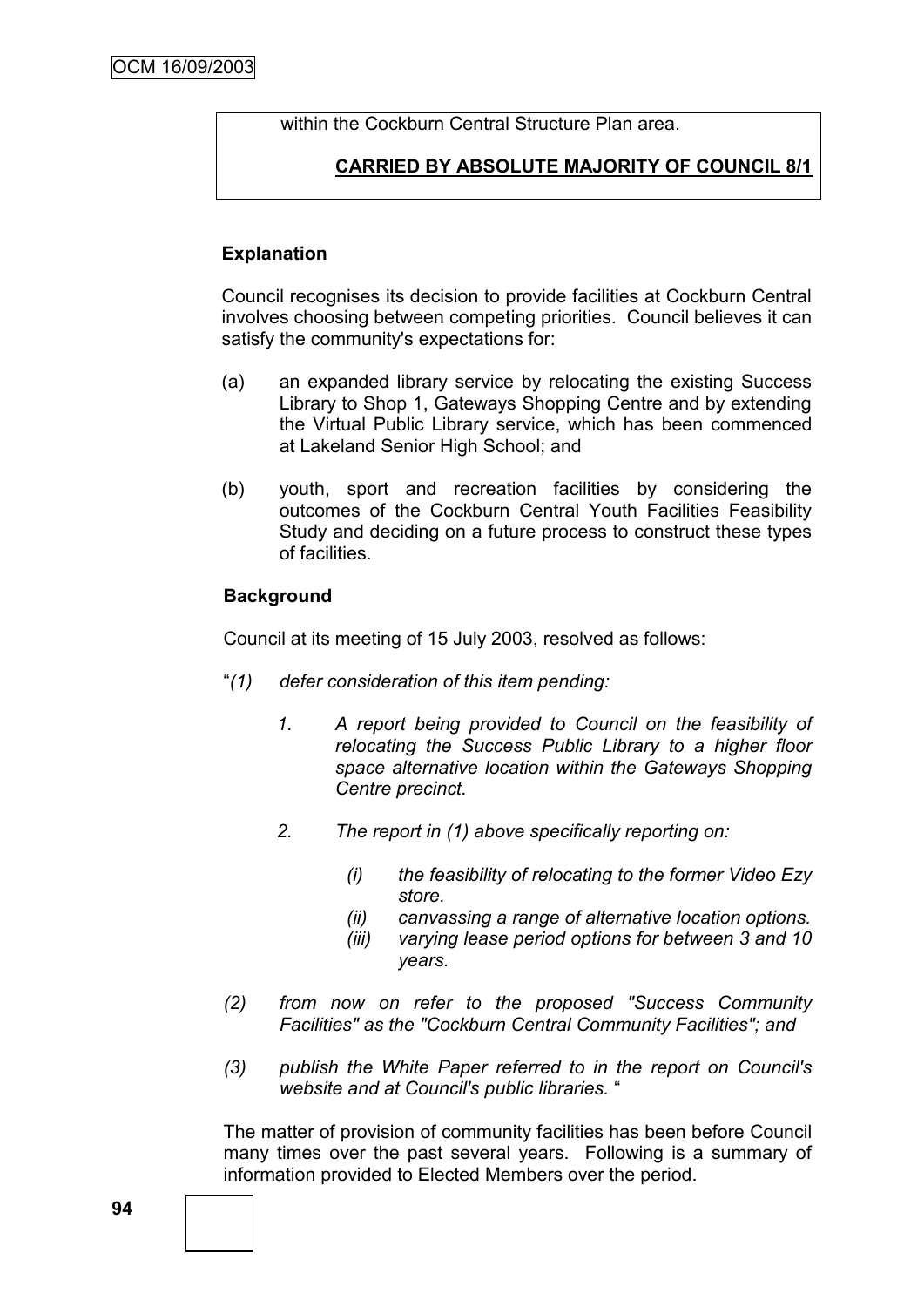- June 2000 Principal Activity Plan identified funds for a temporary shopfront library to be in place in the Gateway Shopping Centre prior to the construction of a purpose built centre to include a library.
- June 2001 Principal Activity Plan identified community facilities for Success/Cockburn Central and advised that they would possibly cost in excess of \$5 million.
- May 2002 Council resolved at an Ordinary Meeting of Council to establish a working party "…*to investigate the requirements for and timing of community facilities to be located on the community purposes site on the corner of Beeliar Drive and Wentworth Parade in Success*."
- November 2002 agenda item prepared and included the considerations from the working party following several meetings and site visits. The agenda item included a comprehensive report and attached to the agenda was a Business Social Case for the facility. The matter was deferred, "*pending further consideration by Elected Members of the information provided*."
- December 2002 Agenda item recommitted back to Council which then resolved at its meeting of 17 December 2002, in part for a white paper to be prepared to cover a range of issues including possible sites for the facility including the purchasing of land, use of leased property and of the community purposes site.
- May 2003 Elected Members were given a briefing on the white paper. The clear understanding from that meeting was that Elected Members supported the placement of the community facilities on the community purposes site and that Council would proceed to develop these facilities in a timely manner to seek to have them developed by or near to the time that the lease for the shopfront library expires.
- July 2003 Council at its Ordinary Council Meeting held on 15 July 2003, resolved to defer consideration of this item pending:
	- 1. A report being provided to Council on the feasibility of relocating the Success Public Library to a higher floor space alternative location within the Gateways Shopping Centre precinct.
	- 2. The report in (1) above specifically reporting on:
		- (i) the feasibility of relocating to the former Video Ezy store.
		- (ii) canvassing a range of alternative location options.
		- (iii) varying lease period options for between 3 and 10 years.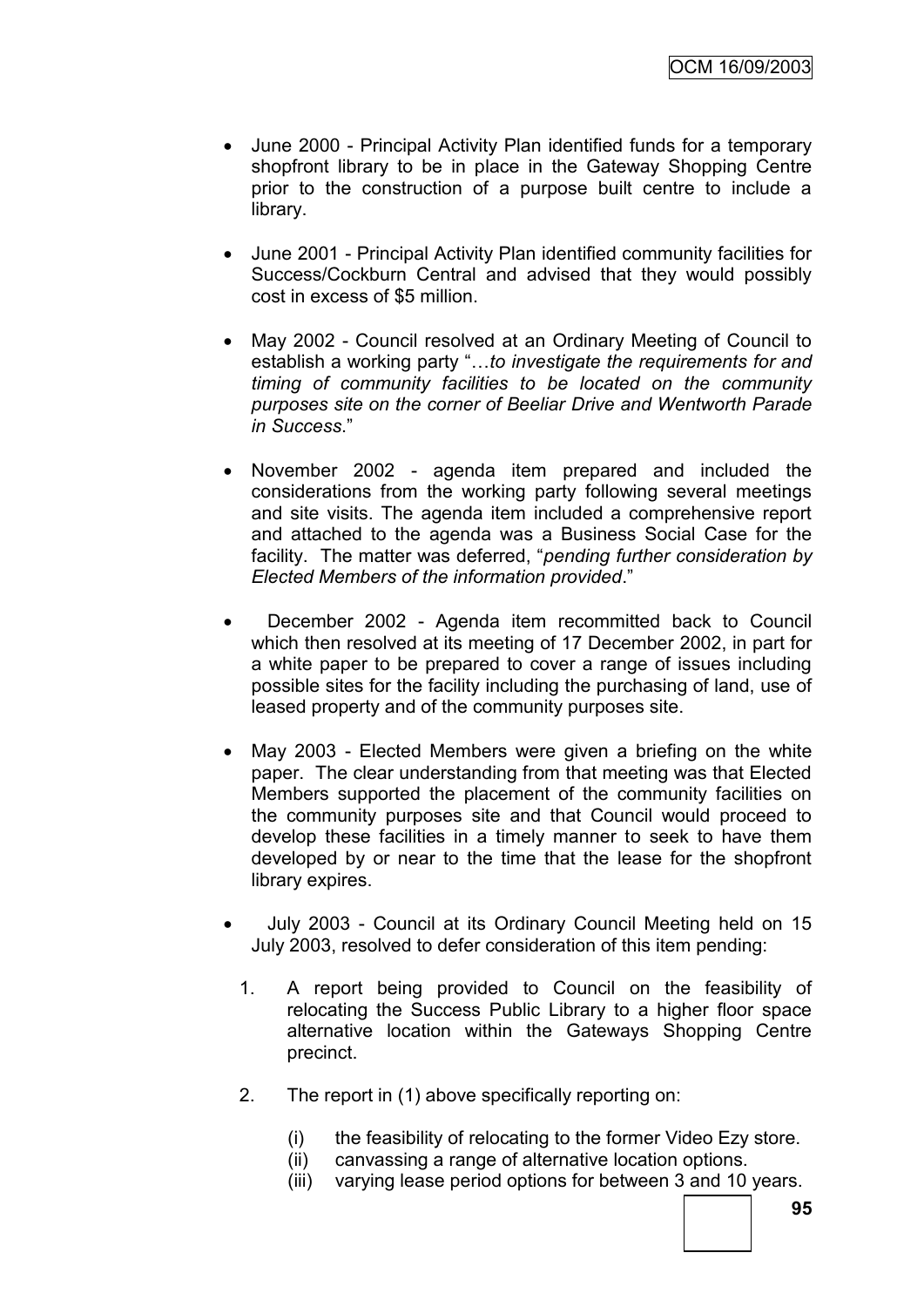#### **Submission**

N/A

#### **Report**

The additional information provided to address Council"s decision of 15 July 2003, has been added to the front of the report with this information included in the July meeting retained.

Advice from the agents for the Gateways Shopping Centre in response to the letter sent from the City in relation to the possible lease of alternative shops for the Success Library, is that they would not be prepared to lease a shop for greater than five(5) years pending the possible redevelopment of the centre in several years time. They have however offered the following alternative:

- Shop 1 (ex Video Ezy) This shop is  $247.2 \text{m}^2$  and is located at the north entry. The lease fee is:
	- \$65,000 per annum plus GST and outgoings for a 3-year period with the rent reviews annually and fixed at 4%.
	- \$62,000 per annum plus GST and outgoings for a 5-year period with reviews annually and fixed at 4%.

There will also be legal fees of \$1,000 for the drawing up of the lease, stamp duty and a Commercial Register for \$29.

The cost to equip and furnish the alternative premises and move the existing stock and equipment to the proposed library in shop 1 has an estimated total cost of \$75,000. This is comprised of \$35,000 for shopfront and cabinetwork for the new shop and making good the existing shop with a further \$40,000 for the relocation of existing equipment, purchase of more equipment to meet the needs of the larger space and provision of services such as telephone and internet.

There would be no penalty or additional cost imposed on the lessee should it decide to move from the existing shop used as the Success Library to an alternative shop.

Written advice has been received from the owners of the Southgate Commercial Centre which are also owners of the Gateways Shopping Centre, that they are not prepared to lease an area within this building for a library, as it is not in harmony with the commercial marketing strategy for this building.

At present the service is a recipient in the state government's \$4m in 4 Years plan to improve the level of book stocks in those local authorities that are below the state"s standard of 1.25 per capita. Currently Cockburn stands at about 0.90. The programme will by the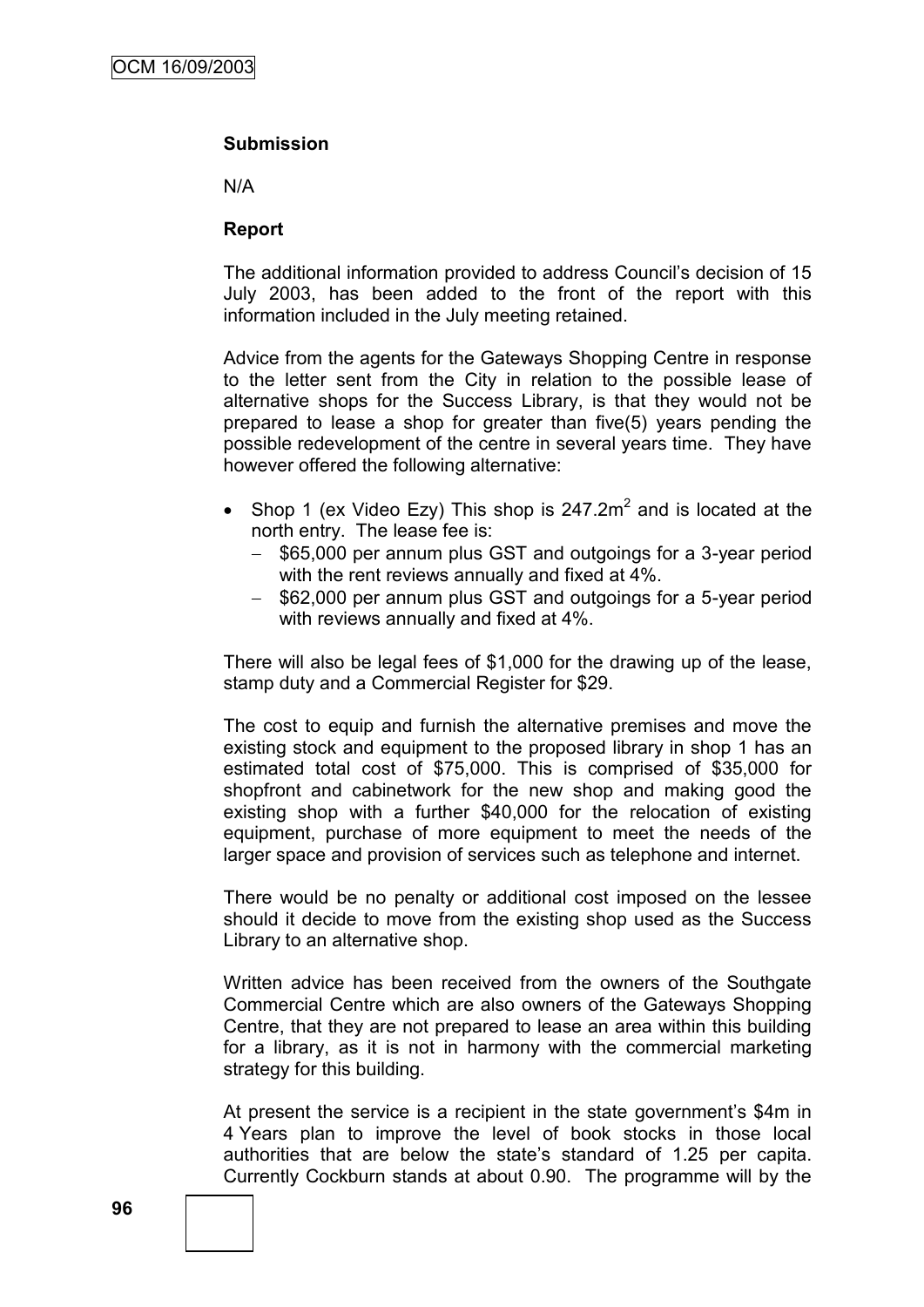end of 2005, have delivered or be about to deliver a total of about 17,500 new books to Spearwood Library. Some 5,900 of Spearwood"s stock is located in Success and a move to shop 1 would enable another 3,000 to 3,500 to go there. While it is difficult to determine exactly when the libraries will run out of space, it is likely that it will happen before the end of 2004, with the programme still having a year or so to run. The alternatives are clear – either material will have to go into store or the State Library will have to be advised that Cockburn can no longer accommodate further material.

The Coastal Business Centre (Inc.) has written to the City indicating an interest in establishing a business incubator in the City. A business incubator is a facility that provides office space and business assistance to start up a growth business. The location of a business incubator in a Regional Centre is seen by the Coastal Business Centre as a means of assessing the success of the facility. All construction costs associated with a business incubator would come from external sources.

Information included for the 15 July 2003 meeting of Council is as follows**.** Note that the timetable will have to be altered to reflect the current circumstances.

#### Site Location

The white paper was prepared and presented to a briefing session to Elected Members held on 27 May 2003.

The white paper presented identified two location options for permanent community facilities constructed by the City; on the community purposes site on the corner of Beeliar Drive and Wentworth Parade in Success and within the proposed Town Centre precinct. It was agreed that on balance, the best option is for the facilities to be located on the community purposes site. The details of the pros and cons of each site are included in the white paper previously provided to Elected Members.

#### Building Dimensions

It ought to be noted that the original officer's recommendation in the Business/Social case included a wet and dry arts area and a crèche. The areas apportioned for each service were also generally larger, in particular the library proposed was 1700 $m^2$ , giving a total floor area of  $3,051 \text{ m}^2$ .

Council at its meeting of 21 May 2002, resolved to establish a working party to consider the scope and range of services that could be provided from facilities located in the area. Whilst there was some debate in the working party as to the size of the library, there was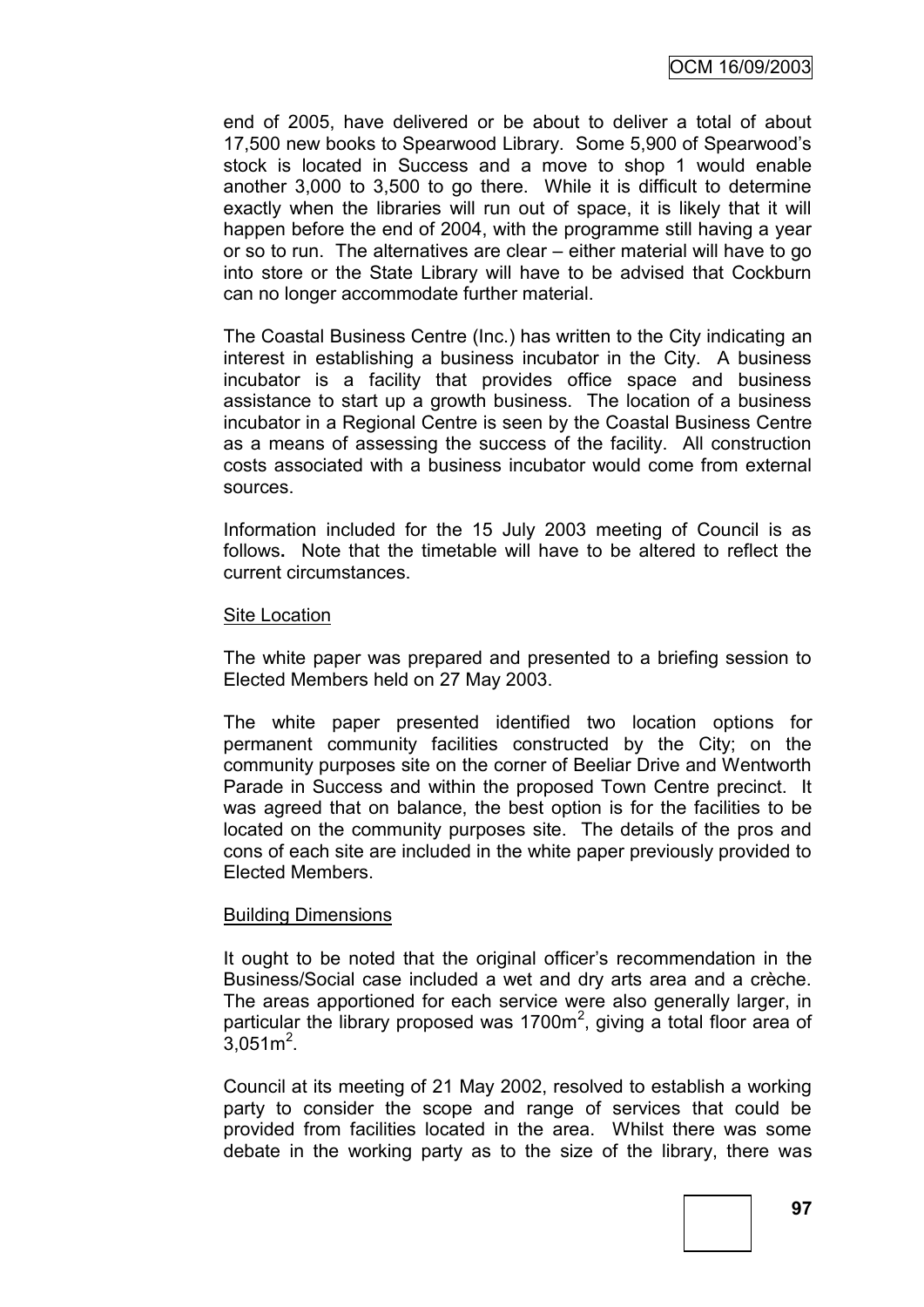general agreement on the following elements that could be included in the facility and their approximate sizes. These are listed as follows:

#### **Working Party**

| Facility                                                                         | Indicative cost | Size m <sup>2</sup> |
|----------------------------------------------------------------------------------|-----------------|---------------------|
| <b>Youth Resource Centre</b>                                                     | \$95,700        | 50                  |
| <b>Satellite Council Offices</b>                                                 | \$95,700        | 50                  |
| Meeting Rooms (total area)                                                       | \$191,400       | 100                 |
| Lecturette (to seat 140)                                                         | \$421,080       | 220                 |
| Offices (3) (for Podiatry,<br><b>Public</b><br>Trustees, JP and the like)        | \$91,872        | 48                  |
| <b>Training Room</b>                                                             | \$95,700        | 50                  |
| Gallery/Foyer (designed to allow for the<br>presentation of art works and formal | \$421,080       | 220                 |
| functions)                                                                       |                 |                     |
| <b>Children's Services</b>                                                       | \$430,650       | 225                 |
| <b>Support Services</b>                                                          | \$183,744       | 96                  |
| Council<br>Kitchen area (similar to<br>reception area kitchen)                   | \$57,420        | 30                  |
| Staff Room (shared with all staff)                                               | \$76,560        | 40                  |
| Storage space (final locations and<br>sizes to be developed)                     | \$143,550       | 75                  |
| Library                                                                          | \$2,296,800     | 1200                |
| <b>Total Area</b>                                                                |                 | 2404                |

**\*** Note that the indicative cost is inclusive of all costs including fees and fit out and has been calculated on the basis of the recommended working party floor area of 2400 $m^2$  divided by the estimated total cost of \$4,594,800 which equates to \$1,914 per square metre. These figures provide a sense of what the various areas would cost and are very much approximations.

The total site areas including car parks for the working party proposal and the original administration proposal are  $6,100\text{m}^2$  and  $6,750\text{m}^2$ respectively. These requirements can readily fit upon the available Success site.

The cost of the community facilities construction can only be accurately estimated when Council makes a decision on what services and facilities it would like provided. As an indication the following information is provided:

#### **Building Construction Costs**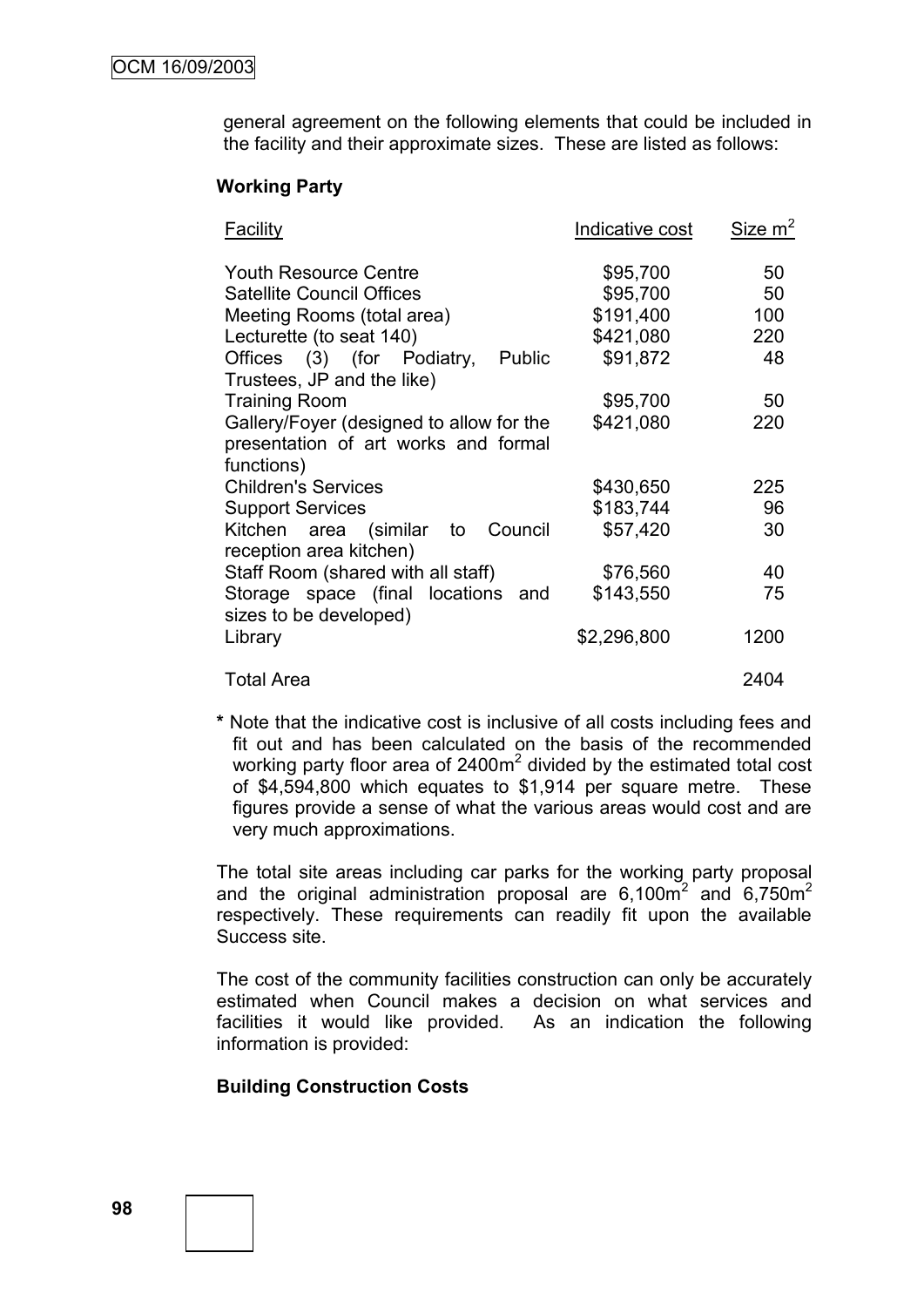# **Administration Proposal**

| \$4,271,400<br>\$150,000<br>\$50,000<br>\$4,471,400<br>\$357,700 |
|------------------------------------------------------------------|
| \$500,000<br>\$250,000<br>\$750,000                              |
| \$5,579,100                                                      |
|                                                                  |
| \$3,360,000<br>\$150,000<br>\$50,000                             |
| \$3,560,000<br>\$284,800<br>\$500,000<br>\$250,000<br>\$750,000  |
|                                                                  |

## **ANTICIPATED TOTAL (PRESENT VALUES) \$4,594,800**

Depending upon the type of facilities provided for in the building, it is possible that external funding may be sourced. As an indication, the Lotteries Commission may contribute up to \$300,000. The level of financial commitment from external parties is dependant upon the nature of the facilities and services provided.

## **Operating Costs:**

Most of the staff costs associated with the provision of services from the new facilities are already included in the Municipal Budget or come from State/Commonwealth Government sources. The additional costs will arise out of the expansion of the library from the Gateways Shopping Centre, operation of the Council information service and the operating and maintenance of the building itself.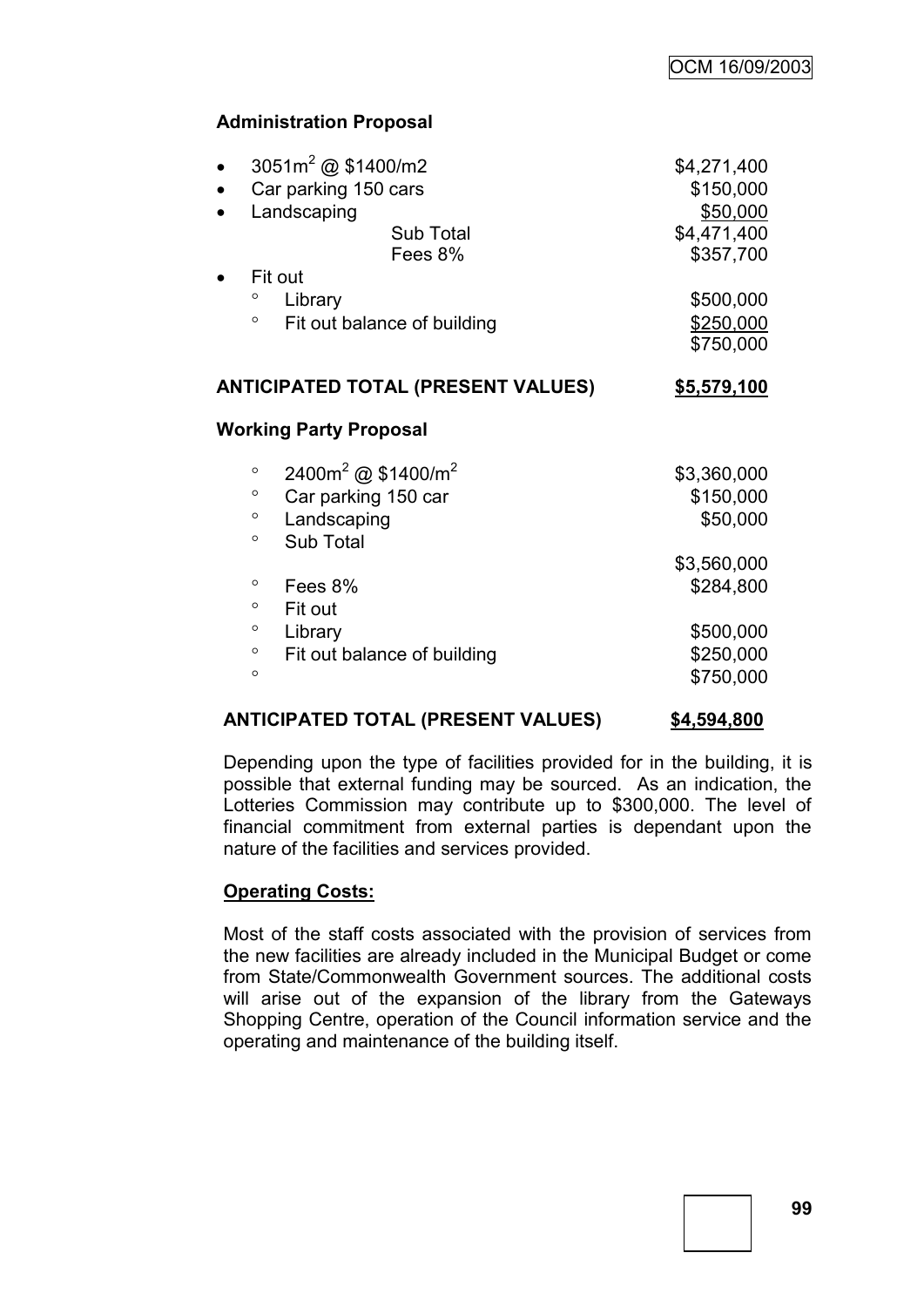## **BUDGET**

## Library

|            | <b>Expenditure</b>    | <b>Current</b> | <b>Additional</b>      |
|------------|-----------------------|----------------|------------------------|
| Current    |                       |                |                        |
|            | Salaries and on costs | \$173,000      |                        |
|            | Operating             | \$36,000       |                        |
| Additional |                       |                |                        |
|            | <b>Salaries</b>       |                | \$253,600              |
|            | Operating             |                | in<br>(saving<br>\$Nil |
|            |                       |                | rent on Success        |
|            |                       |                | Library)               |
|            | <b>INCOME</b>         |                |                        |
|            | Photocopier           | \$10,000       | $-$10,000$             |

Information office/building coordinator

|            |                    | <b>Current</b> | <b>Additional</b> |
|------------|--------------------|----------------|-------------------|
| Additional |                    |                |                   |
|            | Salaries L3/1:L4/1 |                | \$83,700          |
|            | Operating          |                | \$12,000          |

## Building Operation

|            |                                              |             | <b>Current</b> | <b>Additional</b>        |
|------------|----------------------------------------------|-------------|----------------|--------------------------|
| Additional | Operation 2%<br>Capital                      | οf          |                | \$100,000                |
|            | Income<br>User contribution<br>Hire<br>rooms | Lecturette/ |                | $-$11,000$<br>$-$15,000$ |

There is scope within the existing budgets for services funded from external sources to pay a rental fee for space occupied

## **TOTAL ADDITIONAL OPERATIONAL FUNDS REQUIRED \$423,300**

## **Timetable for Development**

- August 2003 Council commitment to the Success Community facilities to be constructed and fitted out by February 2006.
- August 2003 Development of project brief for architect.
- September/October 2003 appointment of project architect.
- November/December 2003 concept and schematic design developed.
- February/March 2004 Public Comment.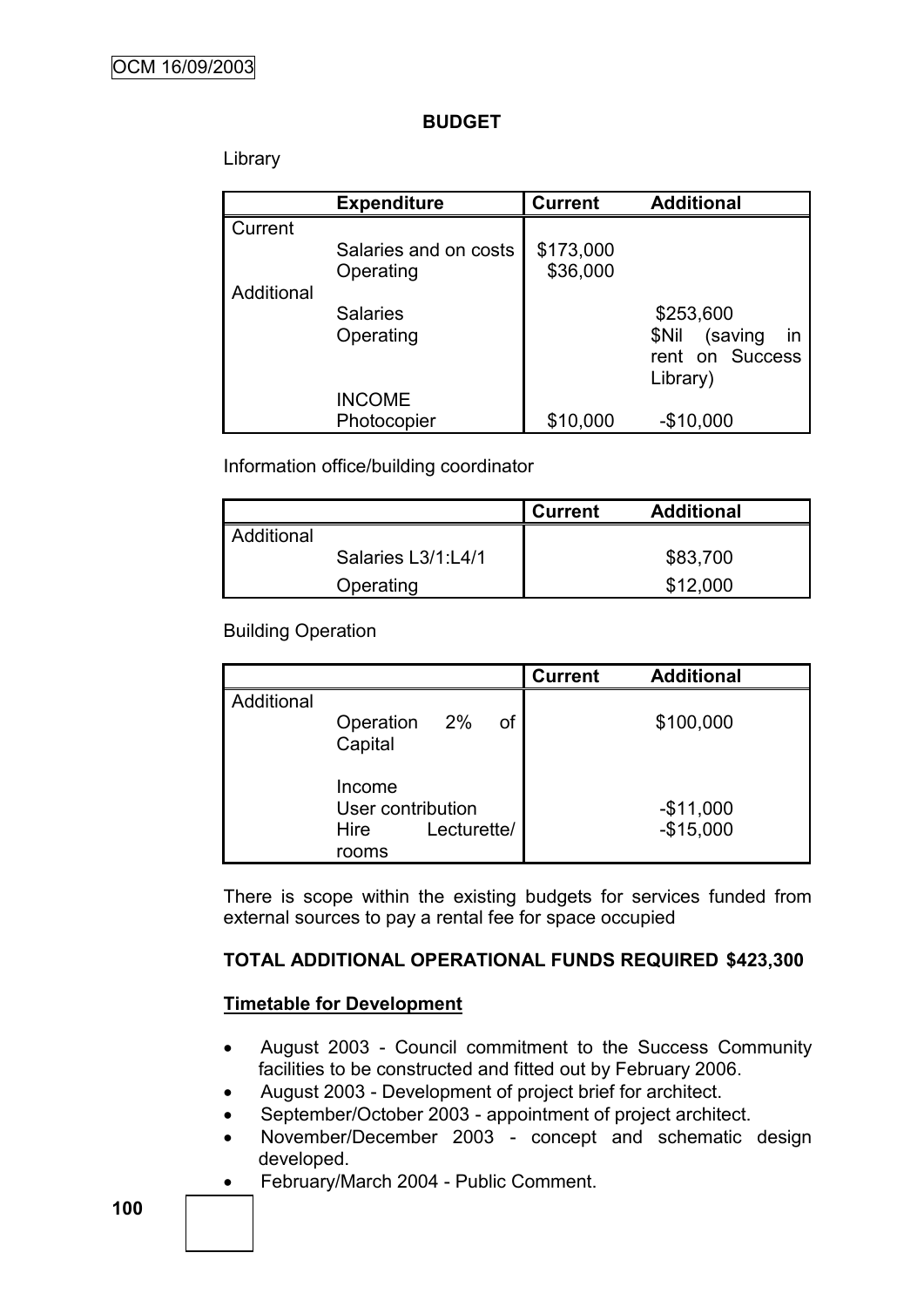- April/May 2004 Grant applications for external funding submitted.
- July 2004 Final concept design adopted by Council.
- August to October 2004 detailed design, documentation, specifications completed.
- November/December 2004 Building tender period.
- January 2004 Council acceptance of tender.
- February 2005 to December 2005 Construction period.
- January 2005 to March 2006 building fit out ready for occupation in March 2006.

This rather tight timeframe will require an extension to the current lease for the Success Library from at least September 2005 to March 2006, this is for a seven-month period.

## **Strategic Plan/Policy Implications**

Facilitating a range of services responsive to community needs.

## **Budget/Financial Implications**

Council has previously been advised that there was \$400,000 budgeted by the Department for Community Development to go towards the project. However, as there was no commitment to proceed with the project by Council the funds had been redirected by the Department. It is expected that additional funds will be available for the project from sources such as Lotteries Commission and the Department for Community Development. However the extent of these funds is dependent upon the scope and nature of the facilities provided.

There is provision made within the Principal Activity Plan for the Success Community Facilities to be constructed by the end of 2006 with an allowance of \$400,000 made for operating expenses.

Should the Council decide to take up a lease of Shop 1, there would be an additional \$75,000 required for the relocation and equipment and an additional \$21,000 in rent for the balance of the year 1 November 2003 to 30 June 2004. This figure is inclusive of additional power consumption anticipated with a larger area.

It is proposed that the \$75,000 be drawn from the Community Recreation Facilities Reserve Fund. The additional funds to cover the increased rent will be provided as part of the Budget Review.

# **Legal Implications**

N/A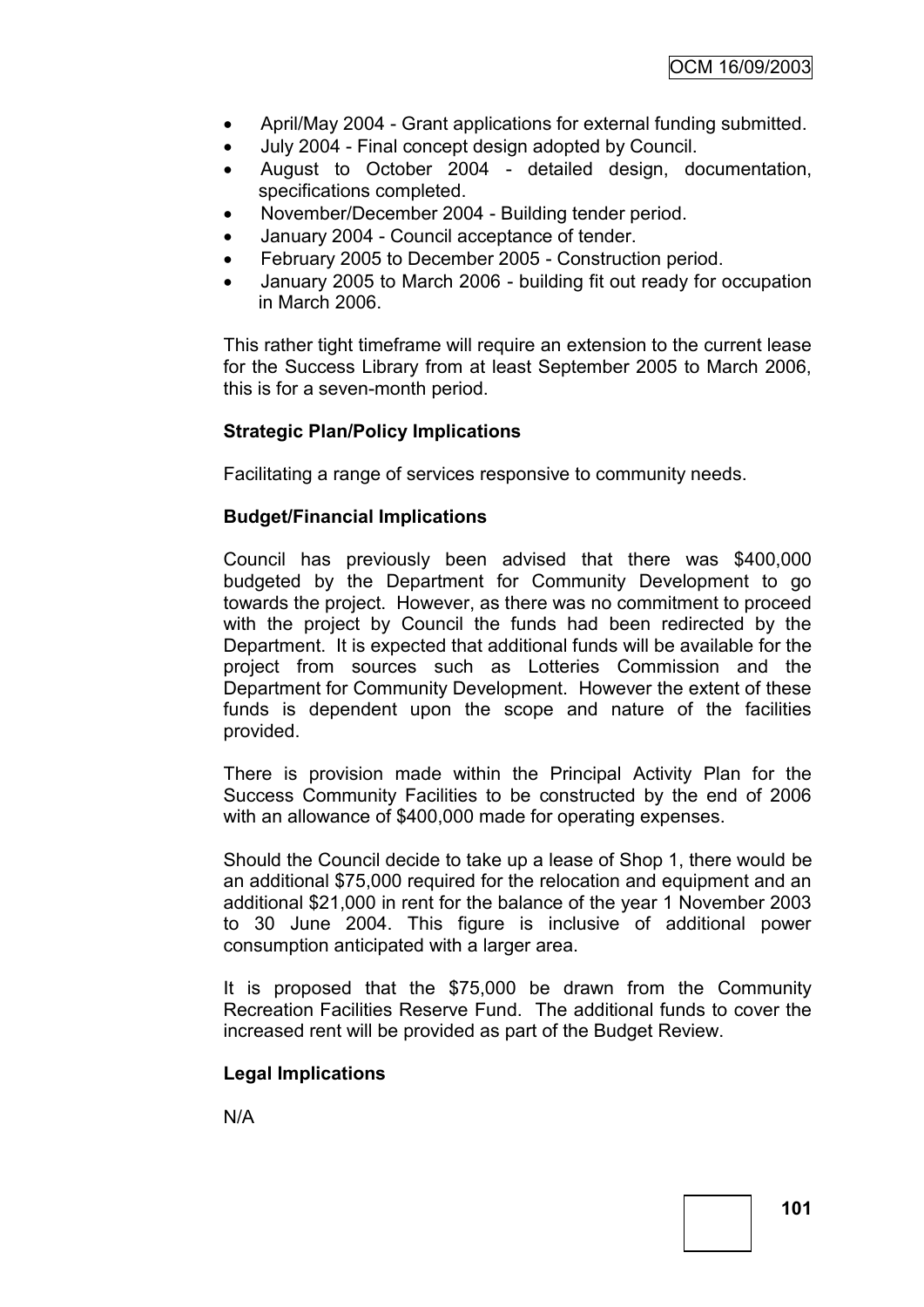# **Community Consultation**

This would appear unnecessary in respect to the change of the location of the library "shop". The proposal to develop community facilities has been well canvassed. Should Council decide to proceed with this development of the community centre, there would be a community consultation process built into the Architectural services contract.

## **Implications of Section 3.18(3) Local Government Act, 1995**

Nil.

## **17.4 (MINUTE NO 2162) (OCM 16/09/2003) - MANAGEMENT ORDER LOT 393 AND 172 BAKER COURT BIBRA LAKE (1100097) (RA) (ATTACH)**

# **RECOMMENDATION**

That Council:

- (1) accept the transfer of the Management Order with the power to lease for Lots 172 and 393 Baker Court North Lake, from the Western Australian Planning Commission to the City of Cockburn; and
- (2) through the appropriate legal instrument, transfer the existing leases for Lots 172 and 393 Baker Court Bibra Lake, to the City of Cockburn from the Western Australian Planning Commission.

# **COUNCIL DECISION**

MOVED Clr M REEVE-FOWKES SECONDED Clr S LIMBERT that the recommendation be adopted.

# **CARRIED 9/0**

# **Background**

Council currently leases from the WAPC at nominal fee an area of 26 hectares, as indicated on the attached plan. The City in turn subleases areas of land to the Spanish Club, Murdoch Pines Golf Course and the Lakeside Baptist Church. The areas of land being Lots 172 and 393 Baker Court, North Lake.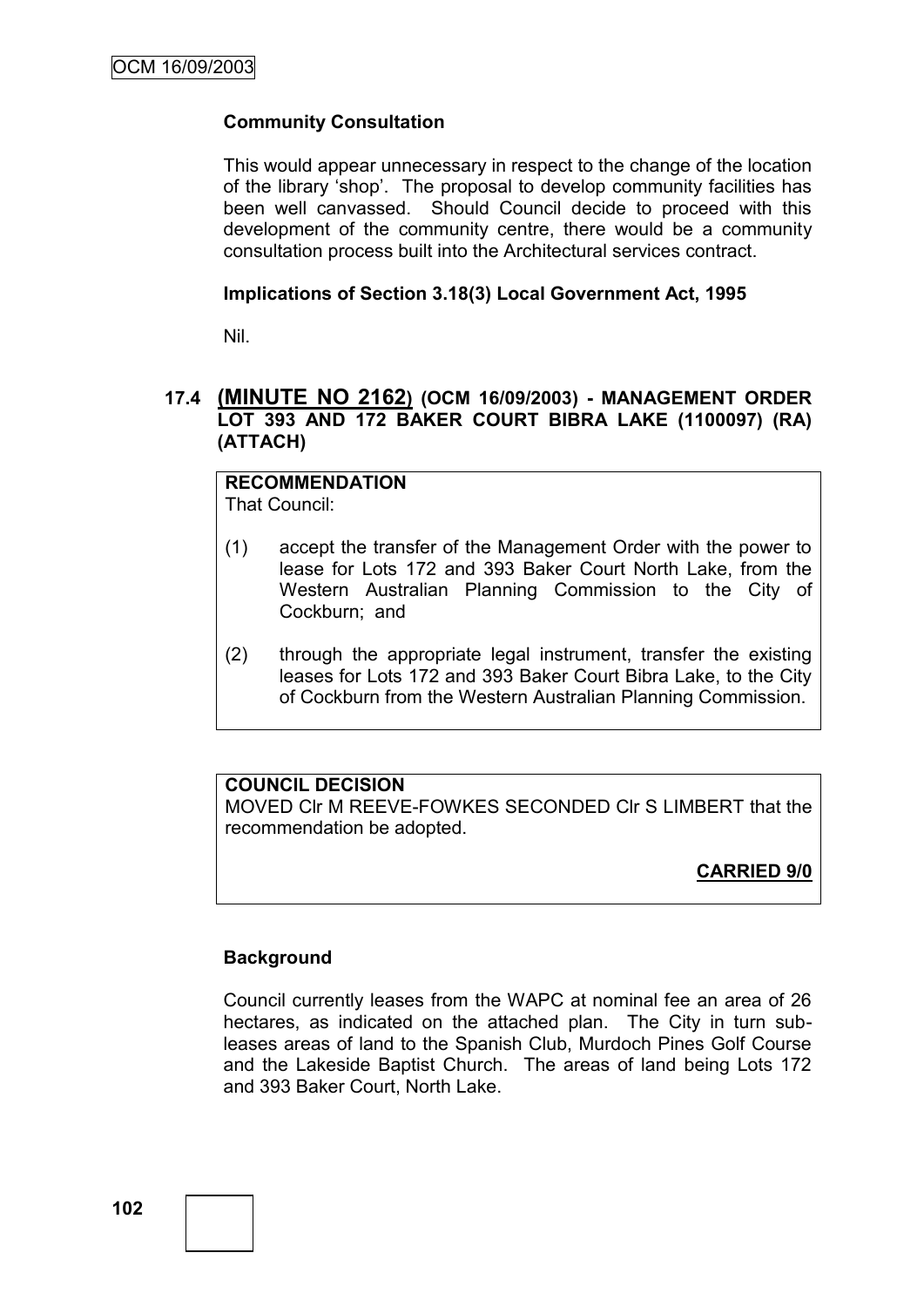# **Submission**

The Western Australian Planning Commission has written to the City advising that at its meeting of 5 August 2003, endorsed the transfer of the area of Lots 393 and 172 Bibra Lake to the City of Cockburn.

## **Report**

There has been an indication for many years from the Department for Planning and Infrastructure (previously DPUD) that the owners of the land intend to transfer the whole of Lot 393 and 172 land to Crown Reserve and have it vested in the City for recreational purposes. This action would result in Council being able to control the land without the requirement for approval from DPI to sub lease or alter the conditions off any sub lease. Whilst the intentions of DPI are known, on past experience the actual transfer is likely to take a considerable time. There is a modest income generated from the sub lease areas which would result in no additional costs to Council should the transfer of the land proceed. The most significant advantage to the City of having control over the land is that any decisions on the land could be made promptly without the time consuming process of having to seek approval from the Planning Commission.

The Cockburn Ice Arena has indicated an interest in leasing a portion of the land in question to establish a new facility. Under the proposed recommendation, this matter would be dealt with without the involvement of D.P.I.

## **Strategic Plan/Policy Implications**

- To deliver services and to manage resources in a way that is cost effective without compromising quality.
- To facilitate and provide an optimum range of community services.

# **Budget/Financial Implications**

The Lakeside Baptist Church and Spanish Club pay a lease fee equivalent to the rates for the property. Murdoch Pines Golf pays a portion of the gross turnover which equates to approximately \$3,000 p.a.

# **Legal Implications**

The proposed arrangement will streamline the current arrangements where, under the terms of the head the lease the City is required to seek the agreement of the Western Australian Planning Commission for any changes to or creation of a sub lease.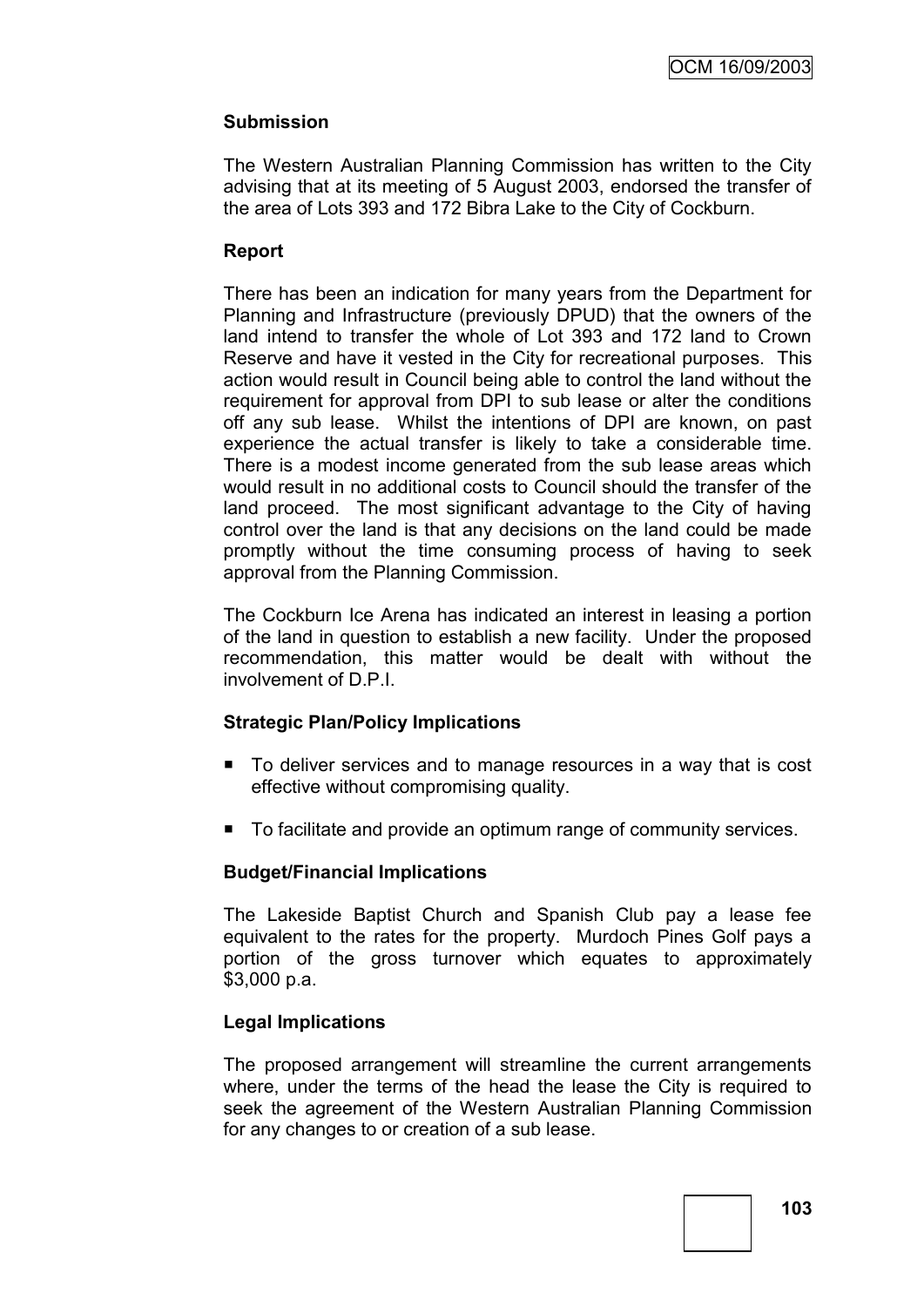## **Community Consultation**

The proposed changes are administrative in nature and of no consequence to the general public.

#### **Implications of Section 3.18(3) Local Government Act, 1995**

Not applicable as this is related to land vested in the Crown.

## **17.5 (MINUTE NO 2163) (OCM 16/09/2003) - SECURITY PATROL SERVICE (8957) (RA) (ATTACH)**

## **RECOMMENDATION**

That Council:-

- (1) supports the development of a detailed Business Plan for a Security Patrol Service based upon Model 2 as outlined in the report; and
- (2) enter negotiations with the Australian Services Union for an Enterprise Bargaining Agreement specifically for a Security Patrol Service with the outcome of the negotiations to be available for inclusion in the agenda item on Security Patrols for the November 2003 Meeting of Council.

## **COUNCIL DECISION**

MOVED Clr S Lee SECONDED Clr S Limbert that Council:

- (1) supports the development of a detailed Business Plan for a Security Patrol Service based upon Model 1 as outlined in the report; and
- (2) immediately enter negotiations with the Australian Services Union for an Enterprise Bargaining Agreement specifically for a Security Patrol Service with the outcome of negotiations to be available for inclusion in the agenda item on Security Patrols for the November 2003 Meeting of Council.

**CARRIED 6/3**

## **Explanation**

The security service offered should be the best Council can possibly provide for the minimum cost. Model 1 can be provided at a cost of just 13 centrs a day which works out at under a dollar a week. It can also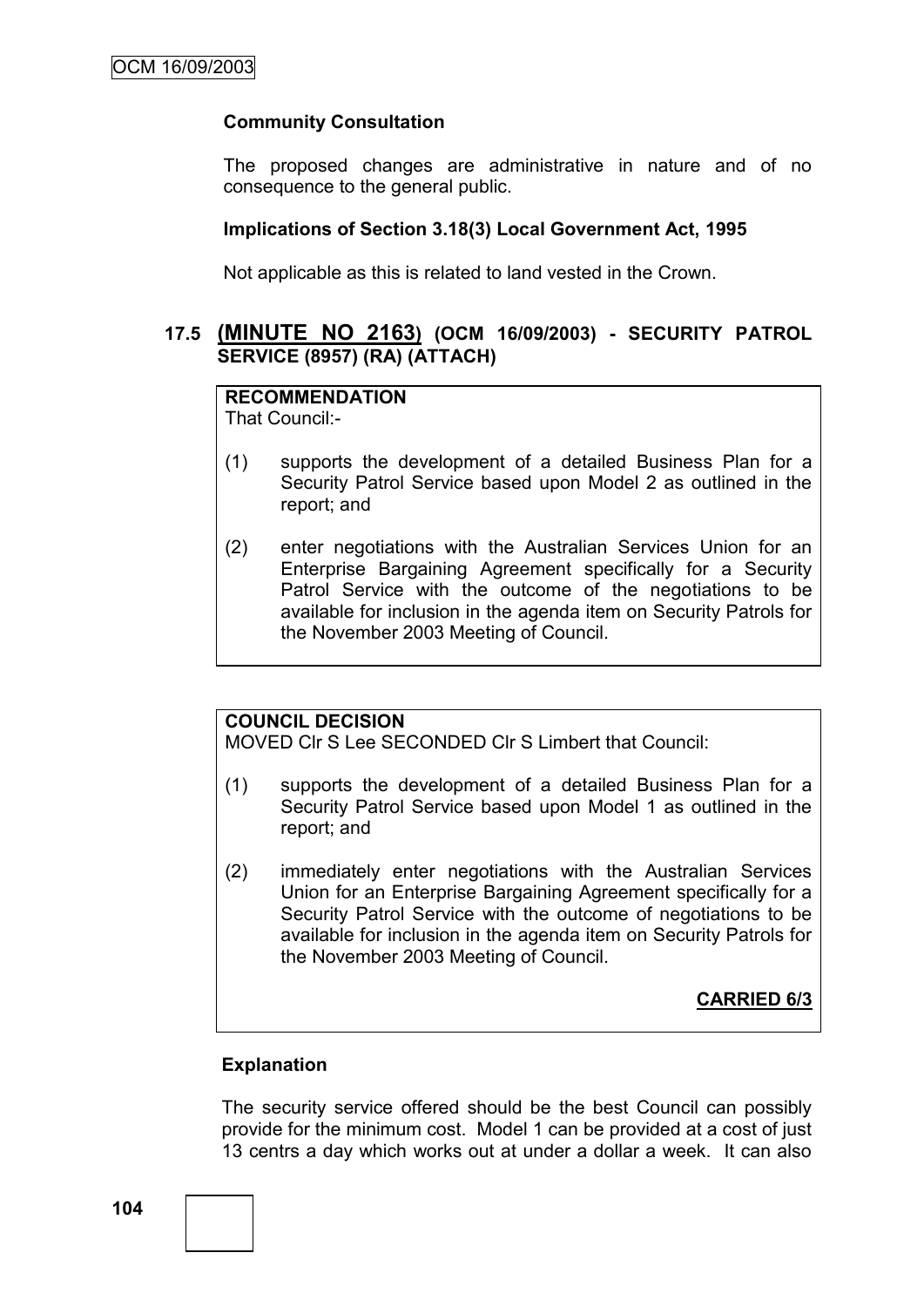be provided at a significantly lower cost if an EBA is successfully negotiated and that EBA should be pursued with the strongest vigour.

# **Background**

Council, at its meeting of 17 June 2003, resolved as follows:-

- *"(1) based on the findings of the research into security and safety issues in Cockburn, support the concept of providing a security service in the form of a district wide mobile security/surveillance patrol to operate on a full time (i.e. 24 hours/7 days per week) basis;*
- *(2) require the preparation of a Business Plan to include amongst other matters, costs associated with establishing an "in house" patrol service comprising of staff and equipment recruited/acquired by the City of Cockburn to undertake the functions described in (1) above; and*
- *(3) upon completion of the investigation undertaken in (2) above, report the resultant information back to Council for further consideration."*

The City Administration has carried out preliminary investigation into the many aspects of the provision of a security patrol service for the City. It is considered opportune and of value to seek some more specific direction from Council on the nature and extent of the service envisaged, particularly in light of the likely costs associated with the various possible service models.

#### **Submission**

N/A

## **Report**

Security Patrol Services come in many forms and consequently with varying costs. In accordance with the general direction provided by Council at its June 2003 meeting three (3) Service Models have been developed and approximate costs established.

It is to be noted that the response times are indicative only as the level and nature of call-outs are unknown at this time. There is reference to response times as being Category One calls which can be defined as where there is a safety issue with a threat to person or property. It is assumed that the patrol will provide the same level of service to Council property as other property in the district.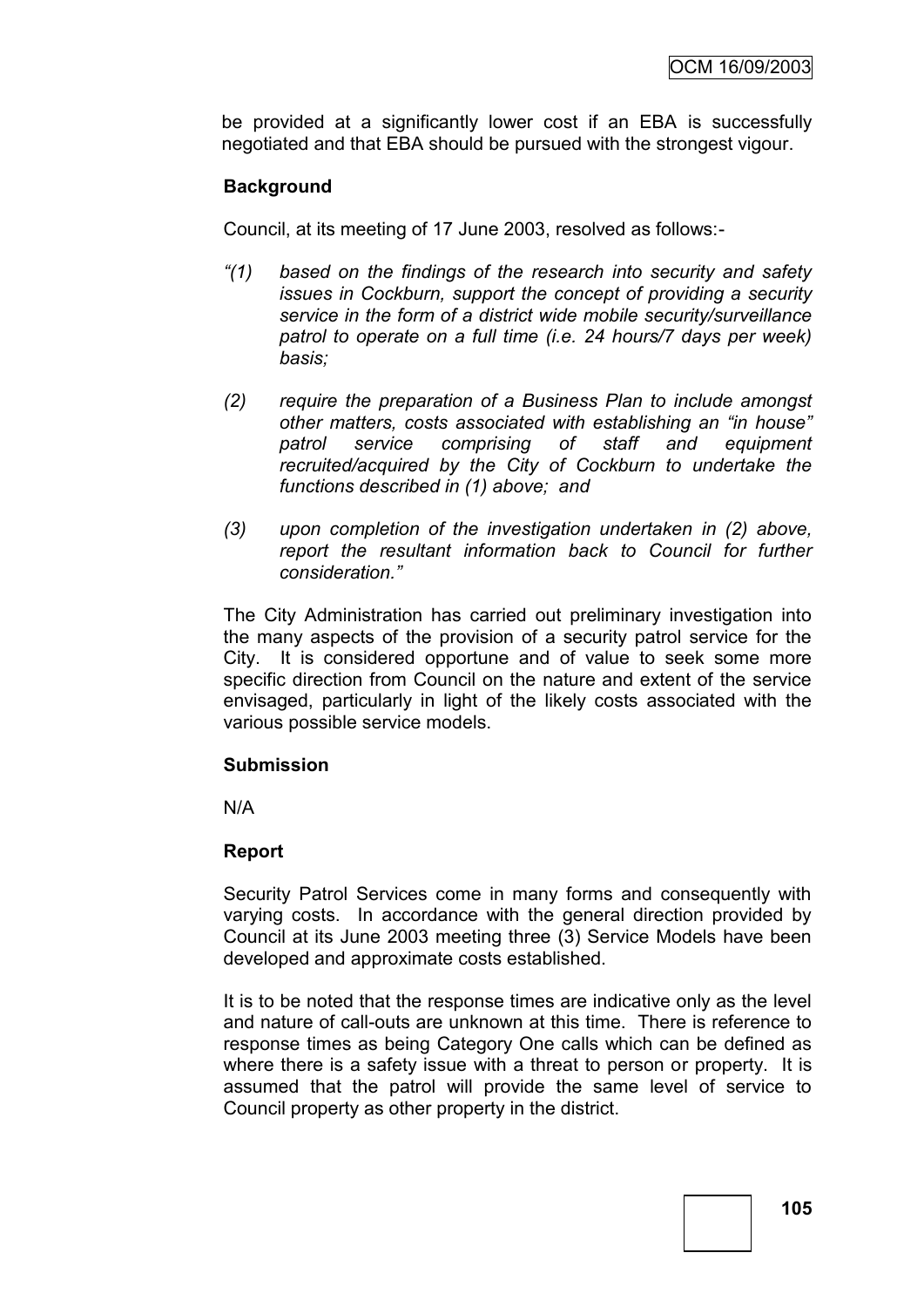### **MODEL 1**

Scope

A Security Patrol that provides ongoing pro-active patrols throughout the whole of the City with an "On Call" Service to ratepayers of the City of Cockburn.

A full coverage service designed to ensure all street and public areas in the City are patrolled on a regular basis. The Service will also act as a visual deterrent to criminals and reassurance to citizens that assistance is close at hand should they need it. This service is designed to rapidly respond to customer"s requests for service in line with Council"s priority specifications.

### Staff Requirements

The role of the attending staff is seen as predominately a containment role before the arrival of other agencies (police, ambulance, fire and other council services etc).

This model provides 5 operational patrols on each 12-hour shift 7 days per week.

It is expected that this model would provide a service in which 90% of category 1 calls would have a vehicle in attendance within 10 minutes.

The Service staff will have access to a number of agencies whose details and information they can pass onto the person requesting the assistance.

## **MODEL 2**

#### Scope

A Community Watch Service that essentially provides for an "On Call" Service whilst ongoing pro-active patrols are being conducted throughout the City, with identified crime/anti social behaviour hotspots receiving particular attention.

The Service will respond to calls for assistance within the City boundaries and the timeliness of those responses will be determined by four levels of priority provided for in the Service Standards together with consideration of current workloads.

#### Staff Requirements

The role of the attending staff is seen as predominately a containment role before the arrival of other agencies (police, ambulance, fire and other council services etc).

This model provides for an average of 4 operational patrols on each 12-hour shift 7 days per week.

It is expected that this model would provide a service in which 90% of category 1 calls would have a vehicle in attendance within 20 minutes.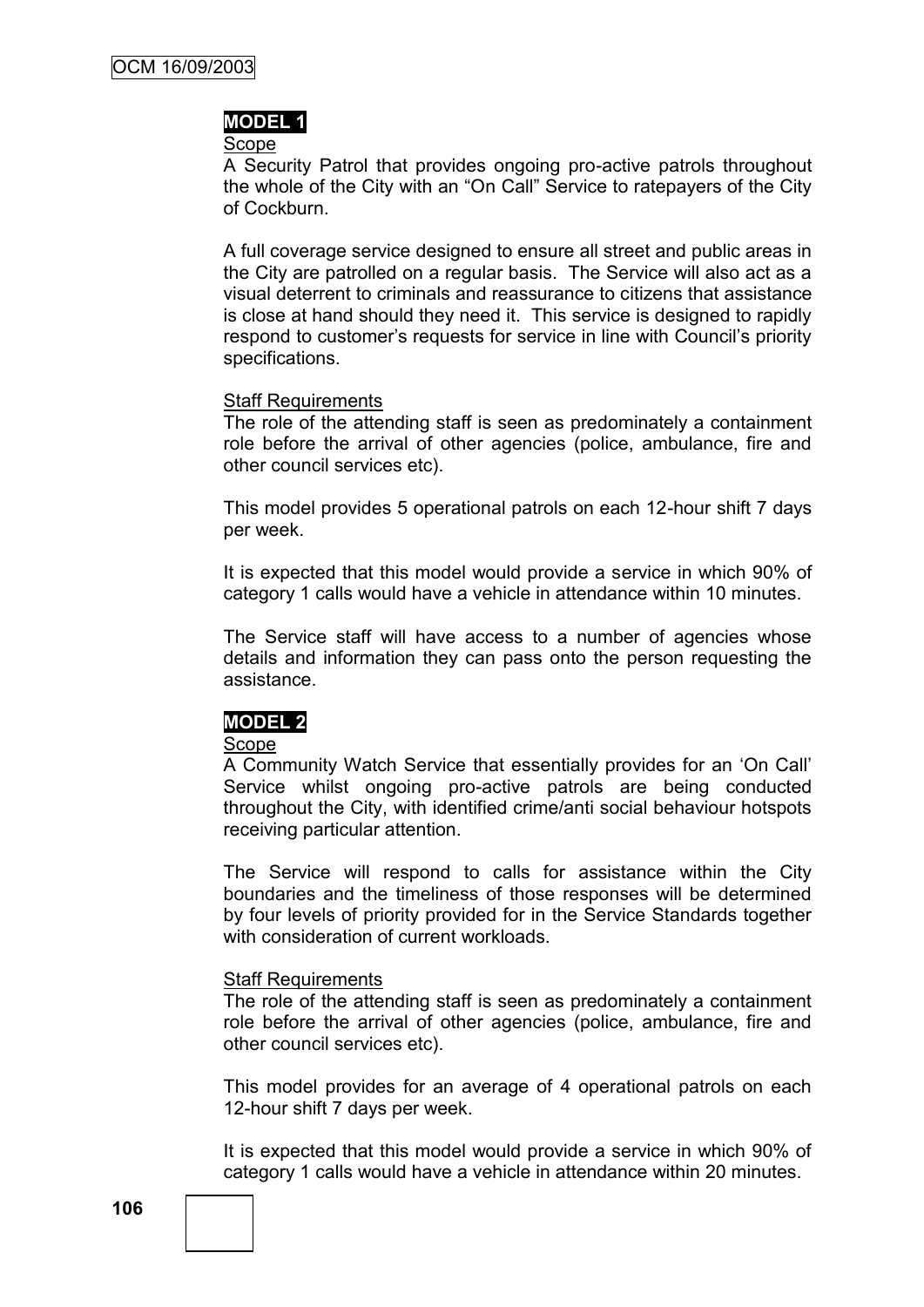The Service staff will have access to a number of agencies whose details and information they can pass onto the person requesting the assistance.

# **MODEL 3**

## Scope

A Security Service that provides for primarily an "On Call" vehicular patrol service. There will also be limited vehicular patrols of streets within the City when tasking allows.

## Staff Responsibility

The role of the attending staff is seen as predominately a containment role before the arrival of other agencies (police, ambulance, fire and other council services etc).

This model provides for an average of 3 operational patrols on each 12-hour shift 7 days per week.

It is expected that this model would provide a service in which 90% of category 1 calls would have a vehicle in attendance within 30 minutes.

The Service staff will have access to a number of agencies whose details and information they can pass onto the customer requesting the assistance.

The vast majority of the costs associated with security patrols are staff related. The current award under which the patrol officers would be employed is poorly adapted for extended out of hours services such as security patrols. It is understood that there may be scope through the development of a specific Enterprise Bargaining Agreement for Cockburn Security Patrols to achieve a more flexible and cost effective wage structure. The salaries/wage costs identified for the service are conservative with some potential for negotiated savings. The other significant cost is that of vehicles' operating, maintenance and replacement. For the broad costings provided the average annualised whole of life cost for a range of vehicles from 4 to 6 cylinders has been used. All other operating costs are of lesser significance and have a high level of confidence in accuracy.

A summary of operating cost estimates for each service model are as follows:-

| <b>YEAR1</b>             |               |               |                 |
|--------------------------|---------------|---------------|-----------------|
|                          | Model One (1) | Model Two (2) | Model Three (3) |
| Salaries and On<br>Costs | \$1,336,000   | \$1,082,000   | \$828,000       |
| <b>Other Operating</b>   | \$60,000      | \$59,000      | \$58,000        |

**107**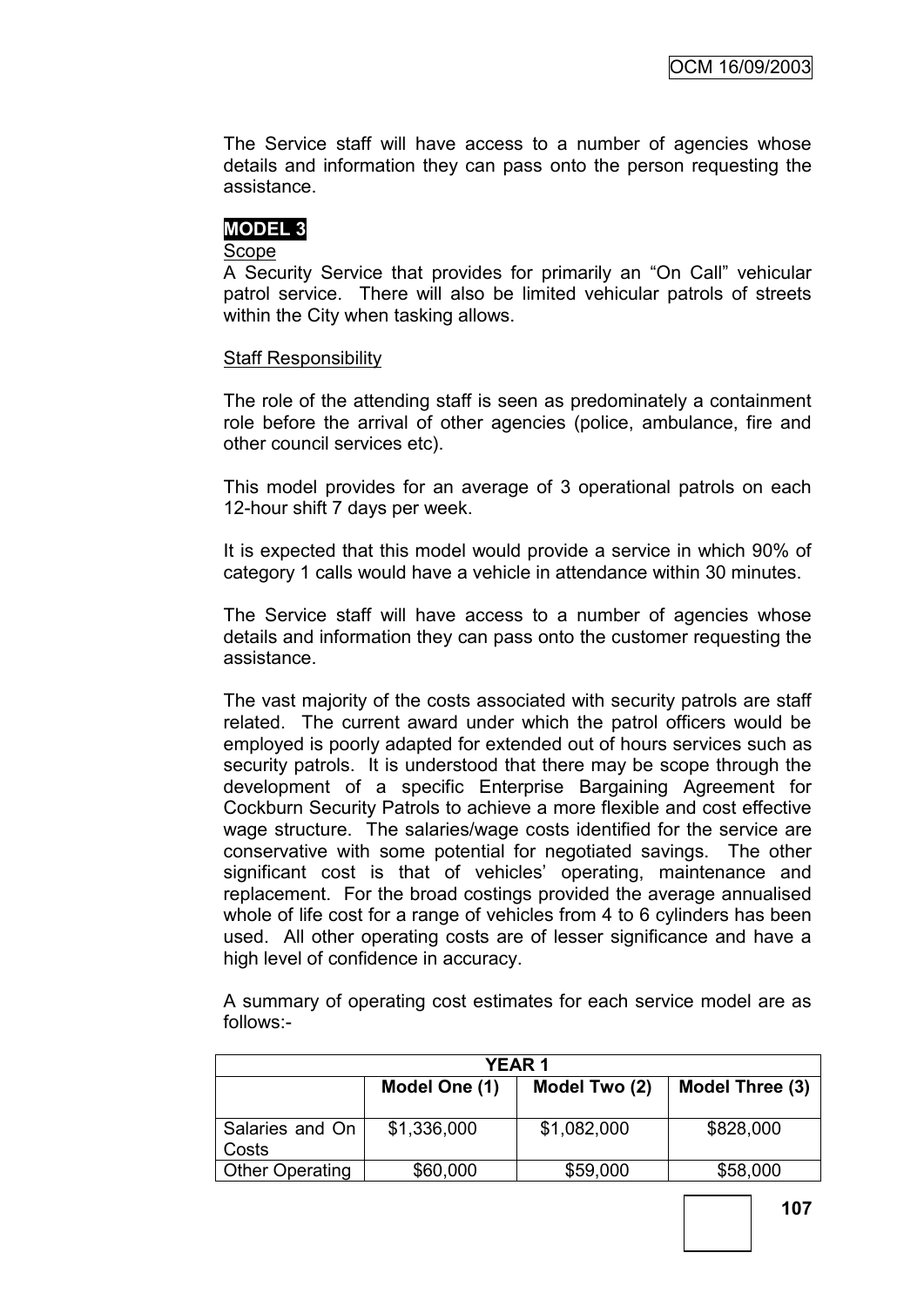| <b>Vehicles</b>                | \$118,000      | \$94,000       | \$50,000     |
|--------------------------------|----------------|----------------|--------------|
| (Operating and<br>replacement) |                |                |              |
| Total                          | \$1,514,000.00 | \$1,235,000.00 | \$936,000.00 |

| <b>YEAR 2</b>                                        |                |                |                |
|------------------------------------------------------|----------------|----------------|----------------|
|                                                      | Model 1        | <b>Model 2</b> | <b>Model 3</b> |
| Salaries and On                                      | \$1,551,000    | \$1,254,000    | \$958,000      |
| Costs<br><b>Other Operating</b>                      | \$81,000       | \$77,000       | \$72,000       |
| <b>Vehicles</b><br>(Operating<br>and<br>replacement) | \$118,000      | \$94,000       | \$50,000       |
| Total                                                | \$1,750,000.00 | \$1,425,000.00 | \$1,080,000.00 |

| <b>YEAR 3</b>                                        |                |                |                |
|------------------------------------------------------|----------------|----------------|----------------|
|                                                      | Model 1        | <b>Model 2</b> | <b>Model 3</b> |
| Salaries and On<br>Costs                             | \$1,600,000    | \$1,295,000    | \$984,000      |
| <b>Other Operating</b>                               | \$81,000       | \$77,000       | \$72,000       |
| <b>Vehicles</b><br>(Operating<br>and<br>replacement) | \$118,000      | \$94,000       | \$50,000       |
| Total                                                | \$1,799,000.00 | \$1,466,000.00 | \$1,106,000.00 |

| <b>YEAR 4</b>                                        |                |                |                |
|------------------------------------------------------|----------------|----------------|----------------|
|                                                      | <b>Model 1</b> | Model 2        | <b>Model 3</b> |
| Salaries and On<br>Costs                             | \$1,650,000    | \$1,337,000    | \$1,011,000    |
| <b>Other Operating</b>                               | \$81,000       | \$77,000       | \$72,000       |
| <b>Vehicles</b><br>(Operating<br>and<br>replacement) | \$118,000      | \$94,000       | \$50,000       |
| Total                                                | \$1,849,000.00 | \$1,508,000.00 | \$1,133,000.00 |

The significant increase in costs from year 1 to year 2 is mainly due to the increase in wages because relief staff need to be employed to cover periods of annual leave as well as the payment of leave loading. Under the Award, staff progress through 4 levels usually on a year-byyear basis subject to staff performance. This requirement could be addressed in a specific E.B.A. for security patrols. The other increase is due to recurring costs following the initial establishment costs. Note there has been no inflation figure factored into the year 2 budget.

On the assumption that there are approximately 30,000 levied properties within the City, the cost per rateable property for the 3 models over the initial two years are as follows:-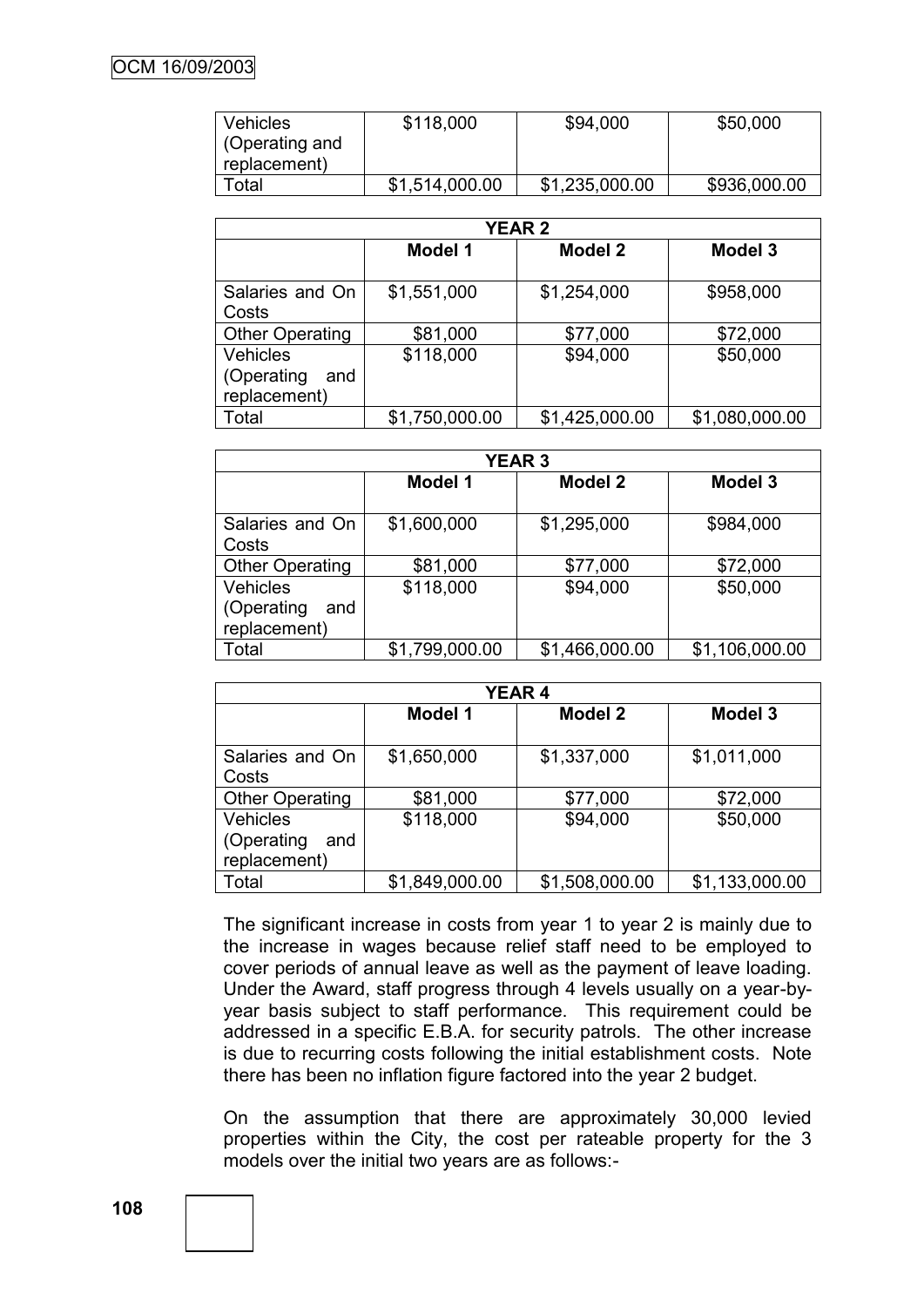|        | Model 1 | Model 2 | Model 3 |
|--------|---------|---------|---------|
| Year 1 | \$50.47 | \$41.17 | \$27.60 |
| Year 2 | \$58.33 | \$47.50 | \$36.00 |
| Year 3 | \$59.97 | \$48.87 | \$36.87 |
| Year 4 | \$61.63 | \$50.27 | \$37.77 |

These figures would recoup the annual operating expenses for the service models as described, not including set up costs.

There are significant costs associated with the establishment of a security patrol service, the most significant being vehicle purchase and equipping and accommodation. As there is no space available within the depot for a base for the patrol service, new accommodation would be required. The cost of another module to be added to the budgeted depot extension with fit out is estimated to be \$145,000.

The total Capital cost for the various models is as follows:-

| Model 1   | Model 2   | Model 3   |
|-----------|-----------|-----------|
| \$560,237 | \$503,865 | \$444,433 |

The availability of funds for the purchase of these capital items has yet to be identified, although a source(s) of funding will be evident by the time the Business Plan is due in November 2003.

Council has the option of utilising its own funds or amortising them over, say, a 5-year period through the service charge. If this latter option were taken up, the additional charge on the levy would be without interest on the money as follows:

| Model 1     | Model 2       | Model 3     |
|-------------|---------------|-------------|
| \$3.74/year | $$3.37$ /year | \$2.97/year |

Another matter that needs to be considered should the City proceed with a security patrol service, is when it is to begin and from what point the levy is imposed. Section 6.38 of the Local Government Act gives the power to impose a service charge and the associated regulation allows such a charge to be imposed for security patrols.

Realistically, given that Council is to consider the Business Plan for Security Patrols in November 2003, an on the road patrol service could not be operational before 1 March 2004. In any case, it is highly questionable whether Council can, in fact, raise a service charge outside the annual budget adoption timeframe.

#### **Strategic Plan/Policy Implications**

Key Result Area "Facilitating the Needs of Your Community" refers.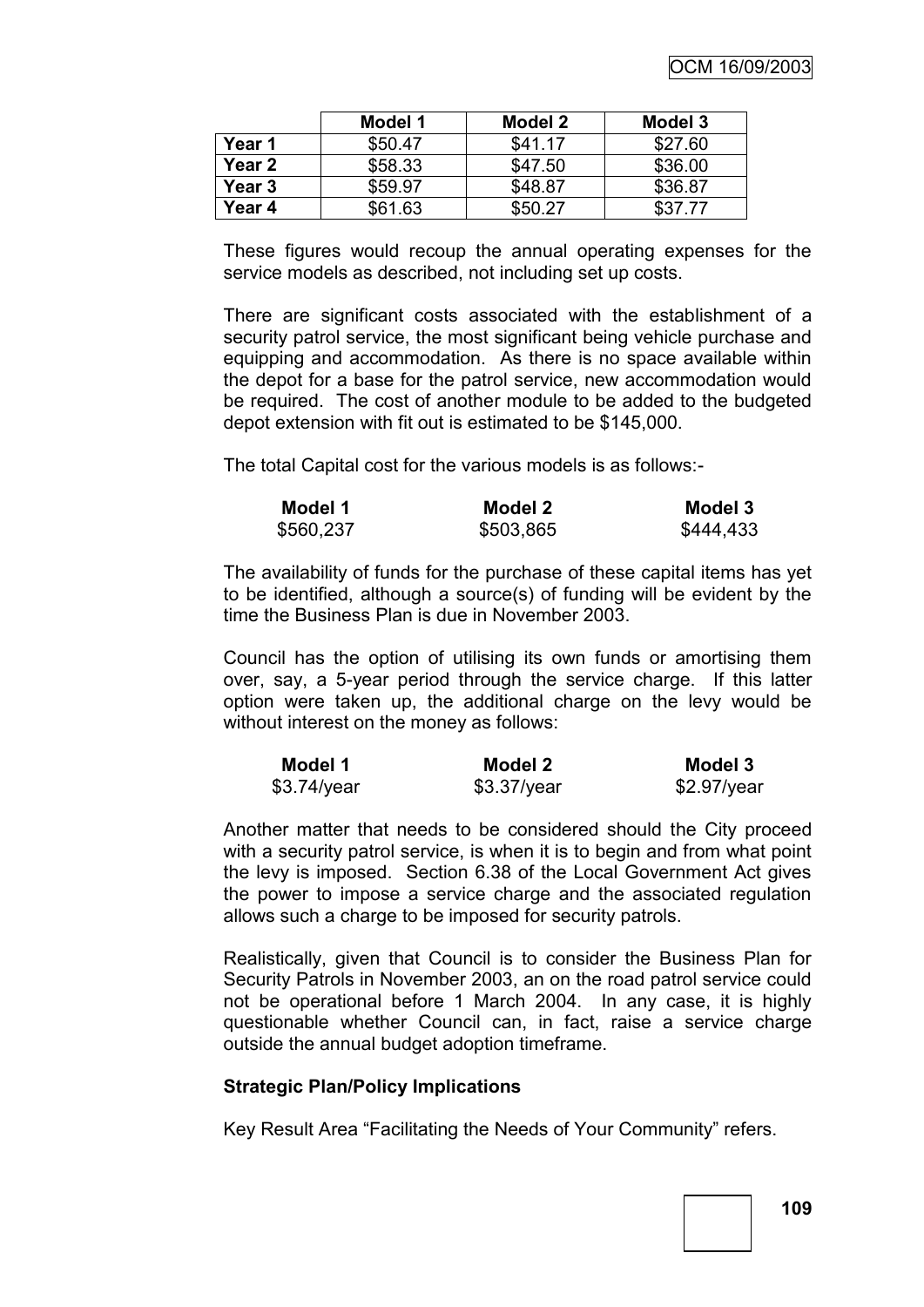## **Budget/Financial Implications**

Security patrols are able to be funded by a separately costed Service Charge (levy), or may be absorbed into general rates.

## **Legal Implications**

Local Government (Financial Management) Amendment Regulations 1999 refer (Reg. 54)

### **Community Consultation**

Extensive community opinion has been sought. Should the Council proceed with the security patrol services, then there will be a requirement to prepare a Business Case which could most likely involve community consultation.

### **Implications of Section 3.18(3) Local Government Act, 1995**

Private security patrols are hired by individual businesses in the district to undertake after hours patrols. Any district-wide programme could incur an additional service charge on all properties within Cockburn identified as being recipients of the service.

## **18. EXECUTIVE DIVISION ISSUES**

Nil

## **19. MOTIONS OF WHICH PREVIOUS NOTICE HAS BEEN GIVEN**

Nil

### **20 (OCM 16/09/2003) - NOTICES OF MOTION GIVEN AT THE MEETING FOR CONSIDERATION AT NEXT MEETING**

Nil.

**Note**: The Chief Executive Officer advised that Mayor Lee had agreed to the addition of the next item. Whilst the report had been distributed, the Officer's recommendation was read aloud by the Chief Executive Officer.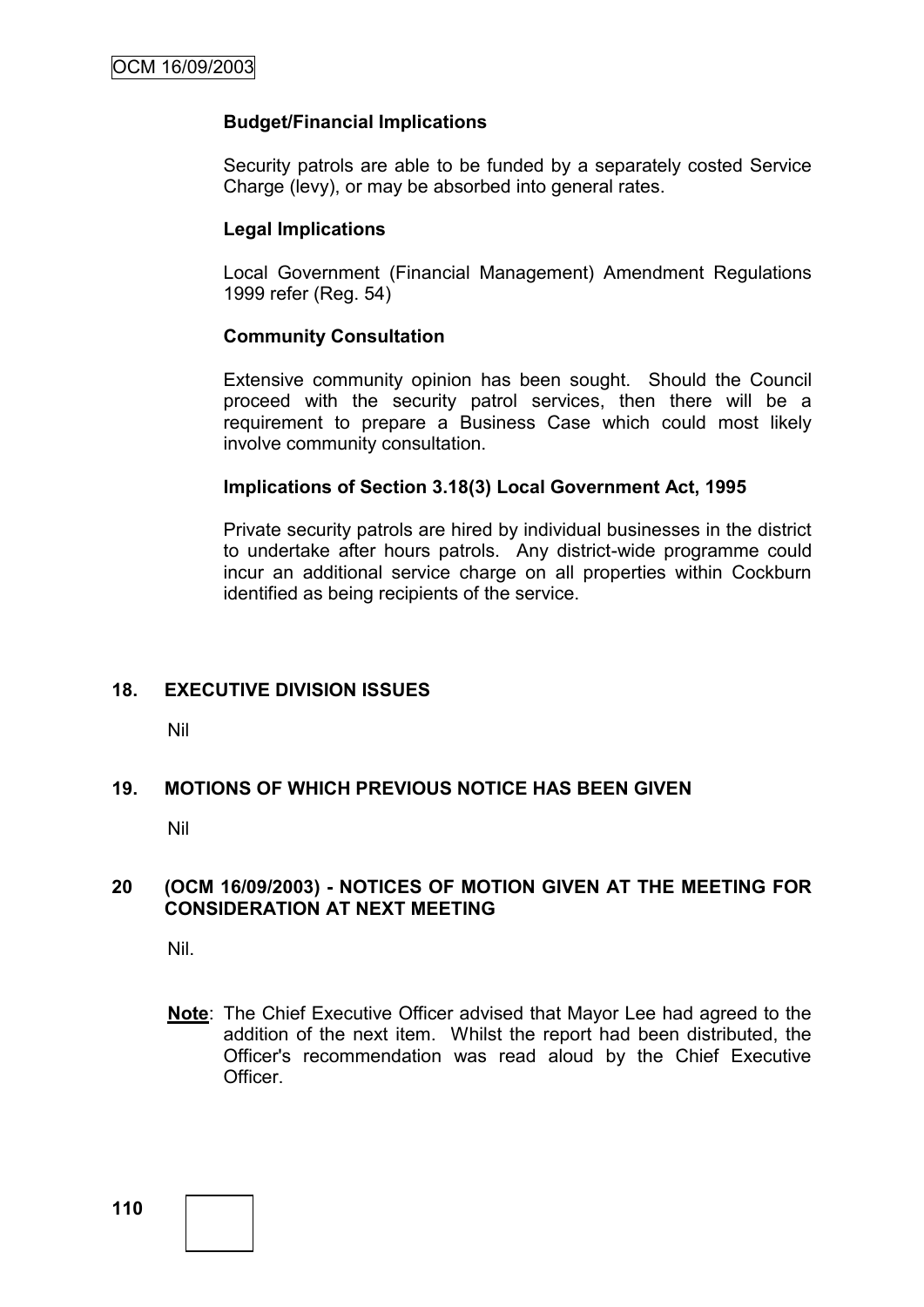### **21. NEW BUSINESS OF AN URGENT NATURE INTRODUCED BY DECISION OF MEETING BY COUNCILLORS OR OFFICERS**

## **21.1 (MINUTE NO 2164) (OCM 16/09/2003) - INSPECTION SERVICES PRIVATE SWIMMING POOLS - REQUEST FOR TENDER 34/2003 (3211) (JW) (ATTACH)**

**RECOMMENDATION** That Council:

- (1) accept the tender from C E Nicholls and Son Pty Ltd for Tender No. 34/2003 – Inspection Services Private Swimming Pools;
- (2) authorise the following persons to inspect land and swimming pools pursuant to Sections 245A (1) & 245 (5) and exercise the powers pursuant to Section 245A (6) of the Local Government (Miscellaneous Provisions) Act 1960.

Mr Cyril Ernest Nicholls Mrs June Rose Nicholls

# **COUNCIL DECISION**

MOVED Clr I WHITFIELD SECONDED Clr M REEVE-FOWKES that the recommendation be adopted.

**CARRIED 9/0**

# **Background**

The provision of a private swimming pool inspection service had to be re-tendered (RFT 34/2003) due to professional indemnity insurance to the value of Ten Million Dollars (\$10,000,000) not being provided by either of the two tenderers under RFT 22/2003, submitted at that time.

It is required under the Local Government (Miscellaneous Provisions) Act, Section 245A that all private swimming pools be inspected so that not more than 4 years elapses between inspections. Persons who undertake the inspections of pools are required to be authorised by Council. It is required that all private swimming pools within the City be inspected before July 2004.

## **Submission**

Four (4) tenders were received in response to RFT 34/2003.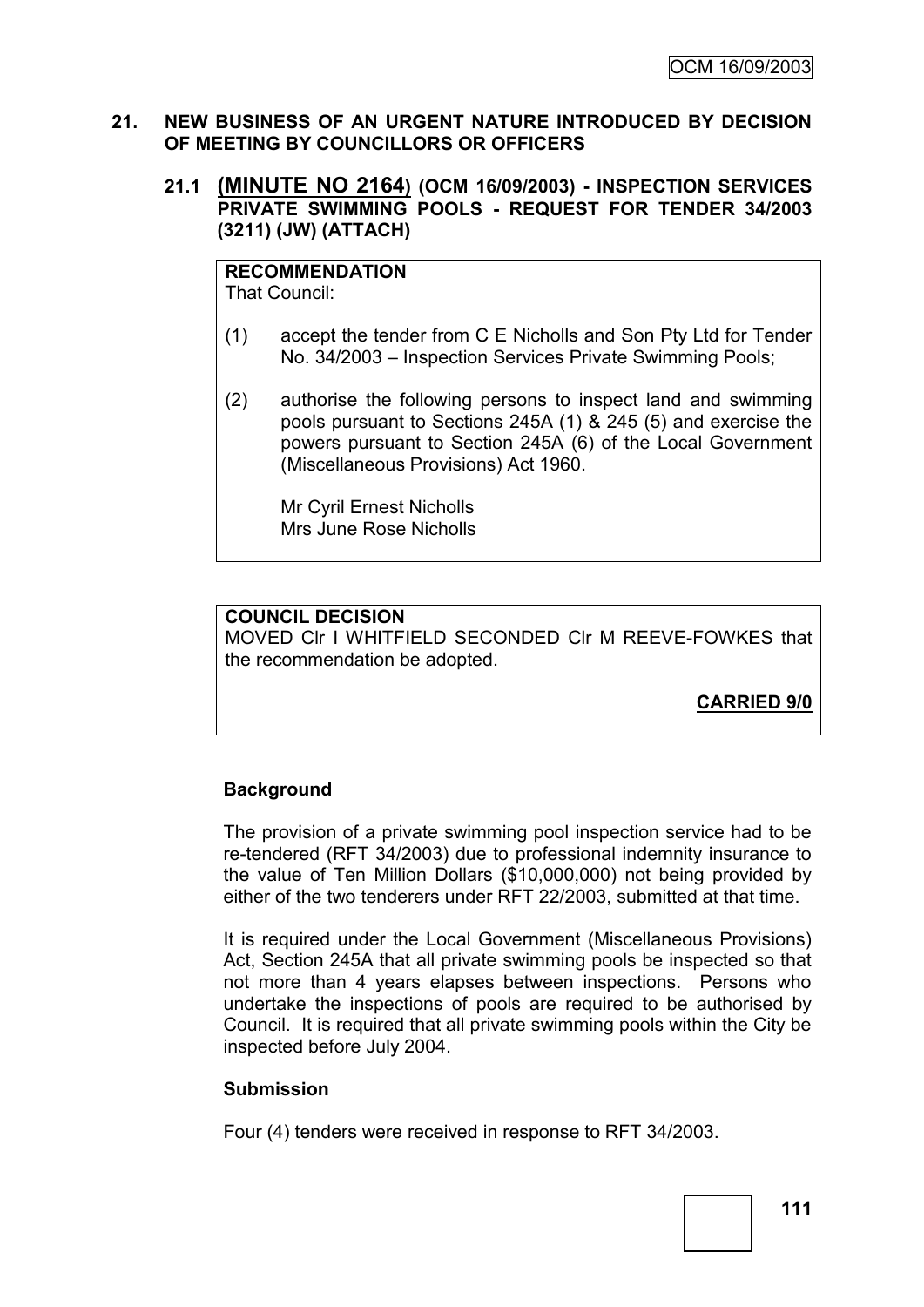### **Report**

Three of the four tenders complied generally with the Compliance Criteria. The tender submitted by William Baxter was non-compliant due to a lack of insurance details, inadequate supporting information and insufficient tender copies.

The Royal Life Saving Society Australia (WA Branch) and C. E. Nicholls and Son Pty Ltd, submitted prices well below the other tenderers, namely:-

- Royal Life Saving Society Australia (WA Branch) (RLSSA) was the most cost effective at \$25.30 per pool/ est. 3000 pools = \$75,900.
- C.E. Nicholls & Son Pty Ltd was next at \$26.07 per pool/ est. 3000 pools = \$78,210.

The difference between the two tenderers in terms of tendered price is 77c per pool or \$2,310 for an estimated 3000 pools.

Both C. E. Nicholls and the RLSSA lodged tenders for the previously called tenders for the pool inspections, namely tender 22/2003. The previous winning tender price of C. E. Nicholls was public knowledge to all tenderers submitting tenders under this recall for tenders. C.E. Nicholls has reduced their tendered amount by 3c per pool, whereas RLSSA have reduced their tendered amount from \$28.54 last time to \$25.30 this time, a reduction of \$3.24 per pool (\$9,720 for 3000 pools).

Taking into account the information supplied, the Principal Building Surveyor and the Purchasing Coordinator undertook the analysis of the tenders. The Principal Building Surveyor and the Manager Information Services carried out referee checks on the two most cost effective tenders submitted by RLSSA and CE Nicholls.

The resultant Weighted Criteria Analysis took into account relevant experience (30%), skills and experience of key personnel (20%), tender resources (10%), methodology (15%) and tendered price (25%). The tenderers' averaged scores were as follows:

| C E Nicholls and Son Pty Ltd | 84.2% |
|------------------------------|-------|
| <b>RLSSA</b>                 | 83.8% |
| City of Melville             | 74.9% |
| William Baxter               | 18.3% |

C E Nicholls and Son Pty Ltd have not worked for the City previously. The RLSSA carried out the year 2000 round of the private swimming pool inspections for the City of Cockburn.

The task could be undertaken by either RLSSA or C E Nicholls, however, taking into account the weighted criteria, tendered price and the assessment undertaken by Officers, the submission by C E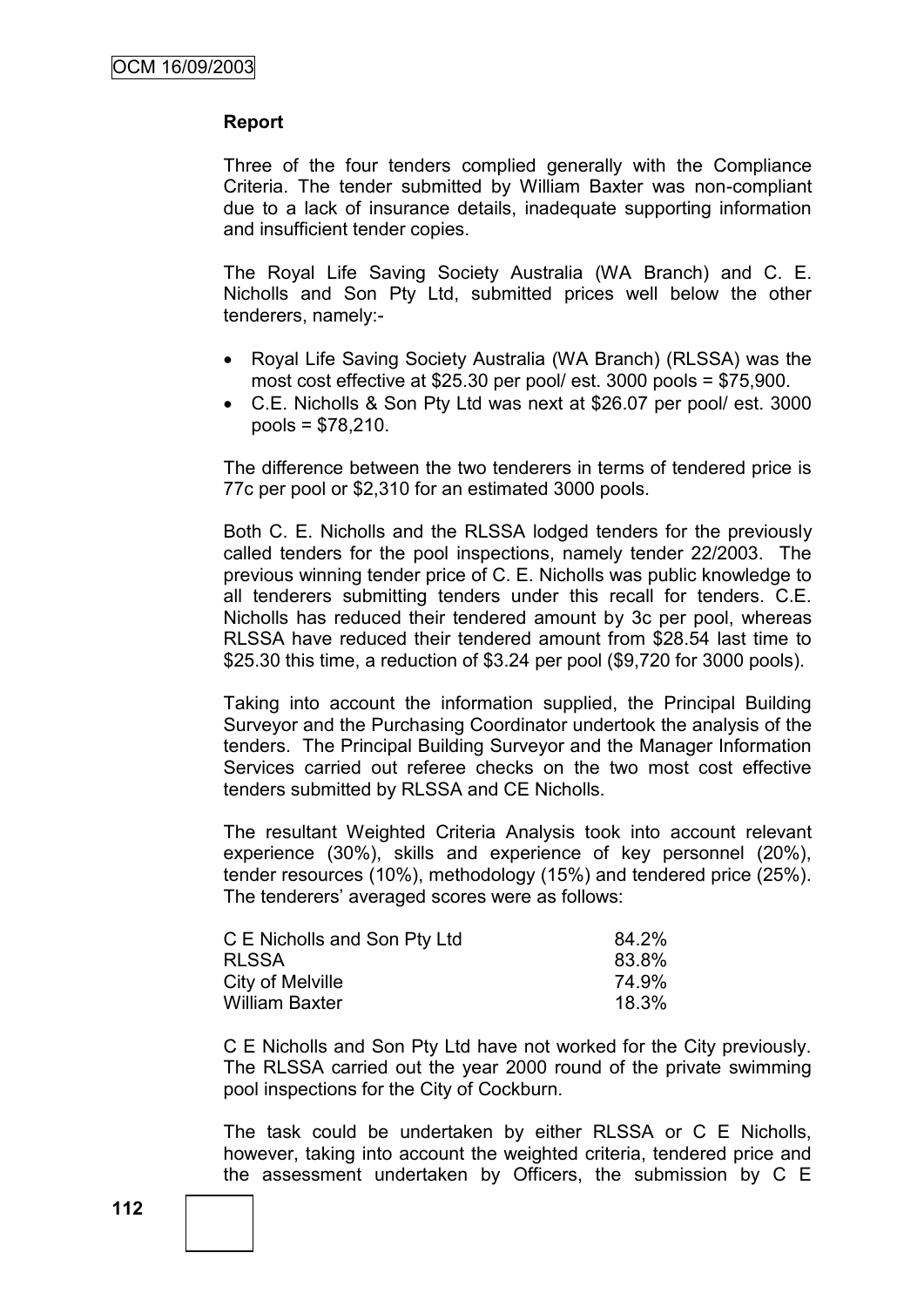Nicholls and Son Pty Ltd is considered to be the preferred tenderer to undertake the program of pool inspections.

In order to allow C E Nicholls & Son to Pty Ltd to commence inspection of the pools, their nominated swimming pool inspectors Cyril and June Nicholls are required to be authorised by Council to undertake the work on the Council"s behalf.

It should be noted that the previous tender was called to enable the successful contractor to commence the swimming pool inspections on 1<sup>st</sup> July 2003, however, due to the delays in appointing the inspector, three months has elapsed, making it important to proceed with the appointment so that the pools can be inspected within the required time. In the meantime Council staff have been undertaking some inspections in order that the delay will not adversely affect the inspection program.

## **Strategic Plan/Policy Implications**

The Corporate Strategic Plan Key Result Areas which apply to this item are:-

Managing Your City

- *"To deliver services and to manage resources in a way that is cost competitive without compromising quality."*
- *"To conduct Council business in open public forums and to manage Council affairs by employing publicly accountable practices."*

## **Budget/Financial Implications**

C E Nicholls" tendered sum can be accommodated within the available budget.

## **Legal Implications**

Section 245A of the Local Government (Miscellaneous Provisions) Act 1960.

#### **Community Consultation**

N/A

## **Implications of Section 3.18(3) Local Government Act, 1995**

Nil.